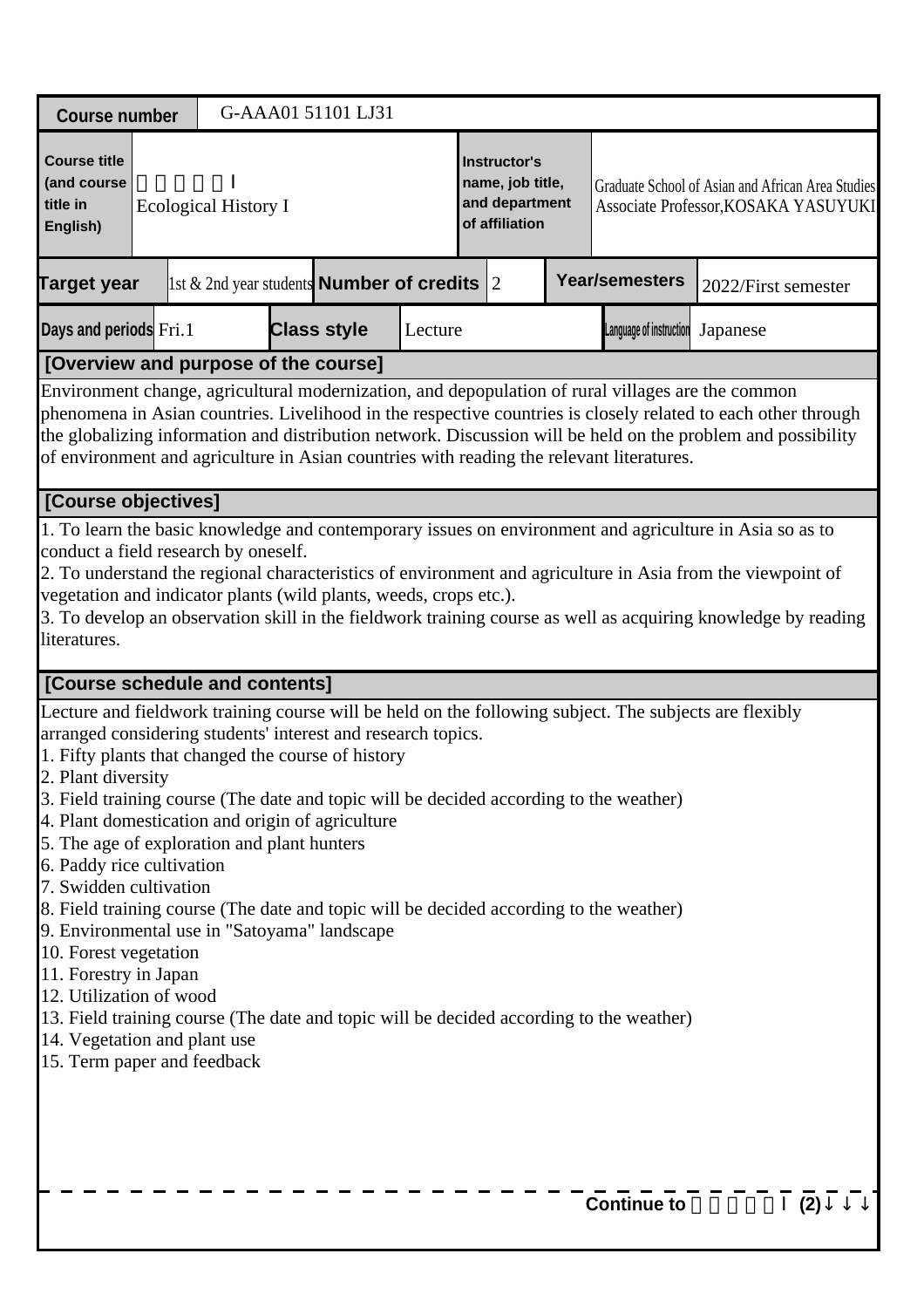| (2)                      |                                                   |                                                                                           |  |
|--------------------------|---------------------------------------------------|-------------------------------------------------------------------------------------------|--|
|                          |                                                   |                                                                                           |  |
| [Course requirements]    |                                                   |                                                                                           |  |
| None                     |                                                   |                                                                                           |  |
|                          | [Evaluation methods and policy]                   |                                                                                           |  |
|                          |                                                   | Learning result is evaluated by term paper (70%) and active participation in class (30%). |  |
| [Textbooks]              |                                                   |                                                                                           |  |
| Not used                 |                                                   |                                                                                           |  |
|                          |                                                   |                                                                                           |  |
|                          |                                                   |                                                                                           |  |
| [References, etc.]       |                                                   |                                                                                           |  |
| <b>Reference books</b>   |                                                   |                                                                                           |  |
| Anna Lewington           | <b>Plants for People</b>                          | Transworld Publishers, 2003 ISBN:1903 919088                                              |  |
|                          |                                                   |                                                                                           |  |
|                          | [Study outside of class (preparation and review)] |                                                                                           |  |
| Introduced during class. |                                                   |                                                                                           |  |
|                          |                                                   |                                                                                           |  |
|                          | Other information (office hours, etc.)            |                                                                                           |  |

Questions on the class are taken by email or directly in the office.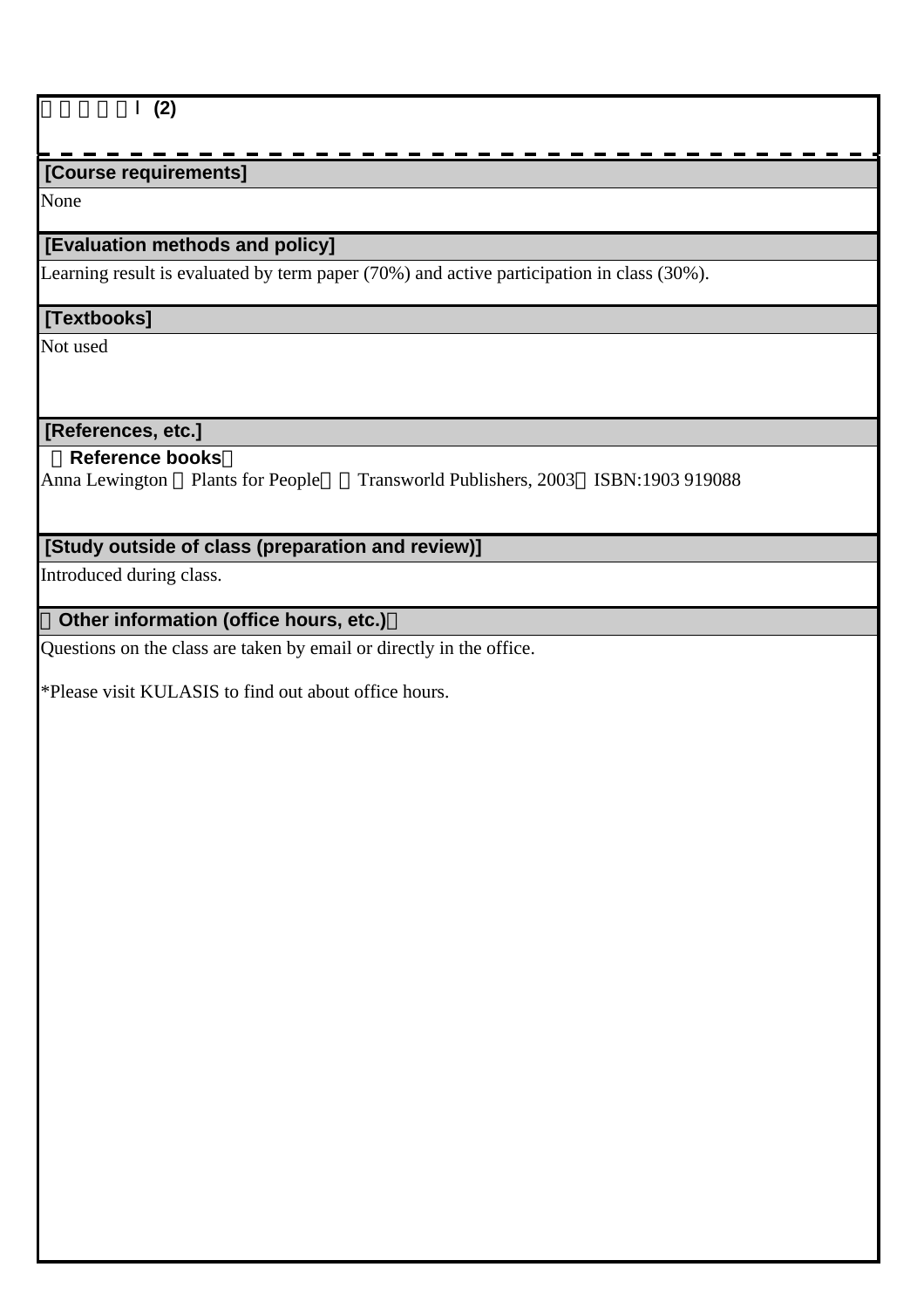| <b>Course number</b>                                                                                                                                                                                                                                                                                                                                                                                                                                     |                                                                                                                                                                                                                                                                                                                                                                                                                                                                                                                                                                                                                                                                                                                                                                                                                                                  |                                 | G-AAA01 51104 LJ31 |                                                            |  |                                                                      |  |                         |                                                                               |     |  |
|----------------------------------------------------------------------------------------------------------------------------------------------------------------------------------------------------------------------------------------------------------------------------------------------------------------------------------------------------------------------------------------------------------------------------------------------------------|--------------------------------------------------------------------------------------------------------------------------------------------------------------------------------------------------------------------------------------------------------------------------------------------------------------------------------------------------------------------------------------------------------------------------------------------------------------------------------------------------------------------------------------------------------------------------------------------------------------------------------------------------------------------------------------------------------------------------------------------------------------------------------------------------------------------------------------------------|---------------------------------|--------------------|------------------------------------------------------------|--|----------------------------------------------------------------------|--|-------------------------|-------------------------------------------------------------------------------|-----|--|
| <b>Course title</b><br>(and course<br>title in<br>English)                                                                                                                                                                                                                                                                                                                                                                                               |                                                                                                                                                                                                                                                                                                                                                                                                                                                                                                                                                                                                                                                                                                                                                                                                                                                  | <b>Environmental Ecology II</b> |                    |                                                            |  | Instructor's<br>name, job title,<br>and department<br>of affiliation |  |                         | Graduate School of Asian and African Area Studies<br>Professor, TAKEDA SHINYA |     |  |
| <b>Target year</b>                                                                                                                                                                                                                                                                                                                                                                                                                                       |                                                                                                                                                                                                                                                                                                                                                                                                                                                                                                                                                                                                                                                                                                                                                                                                                                                  |                                 |                    | $\vert$ 1st & 2nd year students <b>Number of credits</b> 2 |  |                                                                      |  | Year/semesters          | 2022/First semester                                                           |     |  |
| Days and periods Fri.3                                                                                                                                                                                                                                                                                                                                                                                                                                   |                                                                                                                                                                                                                                                                                                                                                                                                                                                                                                                                                                                                                                                                                                                                                                                                                                                  |                                 | <b>Class style</b> | Lecture                                                    |  |                                                                      |  | Language of instruction | Japanese                                                                      |     |  |
|                                                                                                                                                                                                                                                                                                                                                                                                                                                          |                                                                                                                                                                                                                                                                                                                                                                                                                                                                                                                                                                                                                                                                                                                                                                                                                                                  |                                 |                    |                                                            |  |                                                                      |  |                         |                                                                               |     |  |
| [Overview and purpose of the course]<br>The aim of this course is to equip students with the ability to inquire into and analyze issues relating to the<br>use and conservation of tropical bio resources through fieldwork, as well as the ability to collate data and<br>publish reports on these issues. This year the class will take turns summarizing contents of academic articles<br>and making reports on the theme of bio resource management. |                                                                                                                                                                                                                                                                                                                                                                                                                                                                                                                                                                                                                                                                                                                                                                                                                                                  |                                 |                    |                                                            |  |                                                                      |  |                         |                                                                               |     |  |
| [Course objectives]                                                                                                                                                                                                                                                                                                                                                                                                                                      |                                                                                                                                                                                                                                                                                                                                                                                                                                                                                                                                                                                                                                                                                                                                                                                                                                                  |                                 |                    |                                                            |  |                                                                      |  |                         |                                                                               |     |  |
| Mastering necessary knowledge and arts as a researcher. Especially, conception and design of research,<br>literature search and understanding latest findings in science, presentation of study outcomes, techniques of<br>academic debates.                                                                                                                                                                                                             |                                                                                                                                                                                                                                                                                                                                                                                                                                                                                                                                                                                                                                                                                                                                                                                                                                                  |                                 |                    |                                                            |  |                                                                      |  |                         |                                                                               |     |  |
|                                                                                                                                                                                                                                                                                                                                                                                                                                                          |                                                                                                                                                                                                                                                                                                                                                                                                                                                                                                                                                                                                                                                                                                                                                                                                                                                  |                                 |                    |                                                            |  |                                                                      |  |                         |                                                                               |     |  |
|                                                                                                                                                                                                                                                                                                                                                                                                                                                          | [Course schedule and contents]<br>In class, students will take turns summarizing contents of relevant articles and making reports on them.<br>1) We will first summarize contents of the following academic articles in turn.<br>G. Hardin (1968). "The tragedy of the commons", Science 162:1243-1248.<br>D. Feeny, et al. (1990). "The tragedy of the commons': Twenty-two years later", Human Ecology 18(1):1-19.<br>G. Hardin (1998). "Extensions of 'The tragedy of the commons'", Science 280:682-683.<br>E. Ostrom, et al. (1999). "Revisiting the commons: Local lessons, global challenges", Science 284:278-282.<br>T. Dietz, et al. (2003). "The struggle to govern the commons", Science 302:1907-1912.<br>E. Ostrom (2009) "A General Framework for Analyzing Sustainability of Social-Ecological Systems",<br>Science 325:419-422. |                                 |                    |                                                            |  |                                                                      |  |                         |                                                                               |     |  |
| (2) On the basis of the arguments and research methods on bio resource management in these articles, students<br>will decide on topics in geographical areas and fields of study that interest them (agriculture, forestry,<br>fisheries, etc.), draw up reports on them, and present them in class.                                                                                                                                                     |                                                                                                                                                                                                                                                                                                                                                                                                                                                                                                                                                                                                                                                                                                                                                                                                                                                  |                                 |                    |                                                            |  |                                                                      |  |                         |                                                                               |     |  |
| [Course requirements]                                                                                                                                                                                                                                                                                                                                                                                                                                    |                                                                                                                                                                                                                                                                                                                                                                                                                                                                                                                                                                                                                                                                                                                                                                                                                                                  |                                 |                    |                                                            |  |                                                                      |  |                         |                                                                               |     |  |
| None                                                                                                                                                                                                                                                                                                                                                                                                                                                     |                                                                                                                                                                                                                                                                                                                                                                                                                                                                                                                                                                                                                                                                                                                                                                                                                                                  |                                 |                    |                                                            |  |                                                                      |  |                         |                                                                               |     |  |
| [Evaluation methods and policy]                                                                                                                                                                                                                                                                                                                                                                                                                          |                                                                                                                                                                                                                                                                                                                                                                                                                                                                                                                                                                                                                                                                                                                                                                                                                                                  |                                 |                    |                                                            |  |                                                                      |  |                         |                                                                               |     |  |
| Evaluation will be made on the strength of reports and attendance, with consideration also of positive<br>participation in class.                                                                                                                                                                                                                                                                                                                        |                                                                                                                                                                                                                                                                                                                                                                                                                                                                                                                                                                                                                                                                                                                                                                                                                                                  |                                 |                    |                                                            |  |                                                                      |  |                         |                                                                               |     |  |
| [Textbooks]                                                                                                                                                                                                                                                                                                                                                                                                                                              |                                                                                                                                                                                                                                                                                                                                                                                                                                                                                                                                                                                                                                                                                                                                                                                                                                                  |                                 |                    |                                                            |  |                                                                      |  |                         |                                                                               |     |  |
| Instructed during class                                                                                                                                                                                                                                                                                                                                                                                                                                  |                                                                                                                                                                                                                                                                                                                                                                                                                                                                                                                                                                                                                                                                                                                                                                                                                                                  |                                 |                    |                                                            |  |                                                                      |  |                         |                                                                               |     |  |
|                                                                                                                                                                                                                                                                                                                                                                                                                                                          |                                                                                                                                                                                                                                                                                                                                                                                                                                                                                                                                                                                                                                                                                                                                                                                                                                                  |                                 |                    |                                                            |  |                                                                      |  | <b>Continue to</b>      |                                                                               | (2) |  |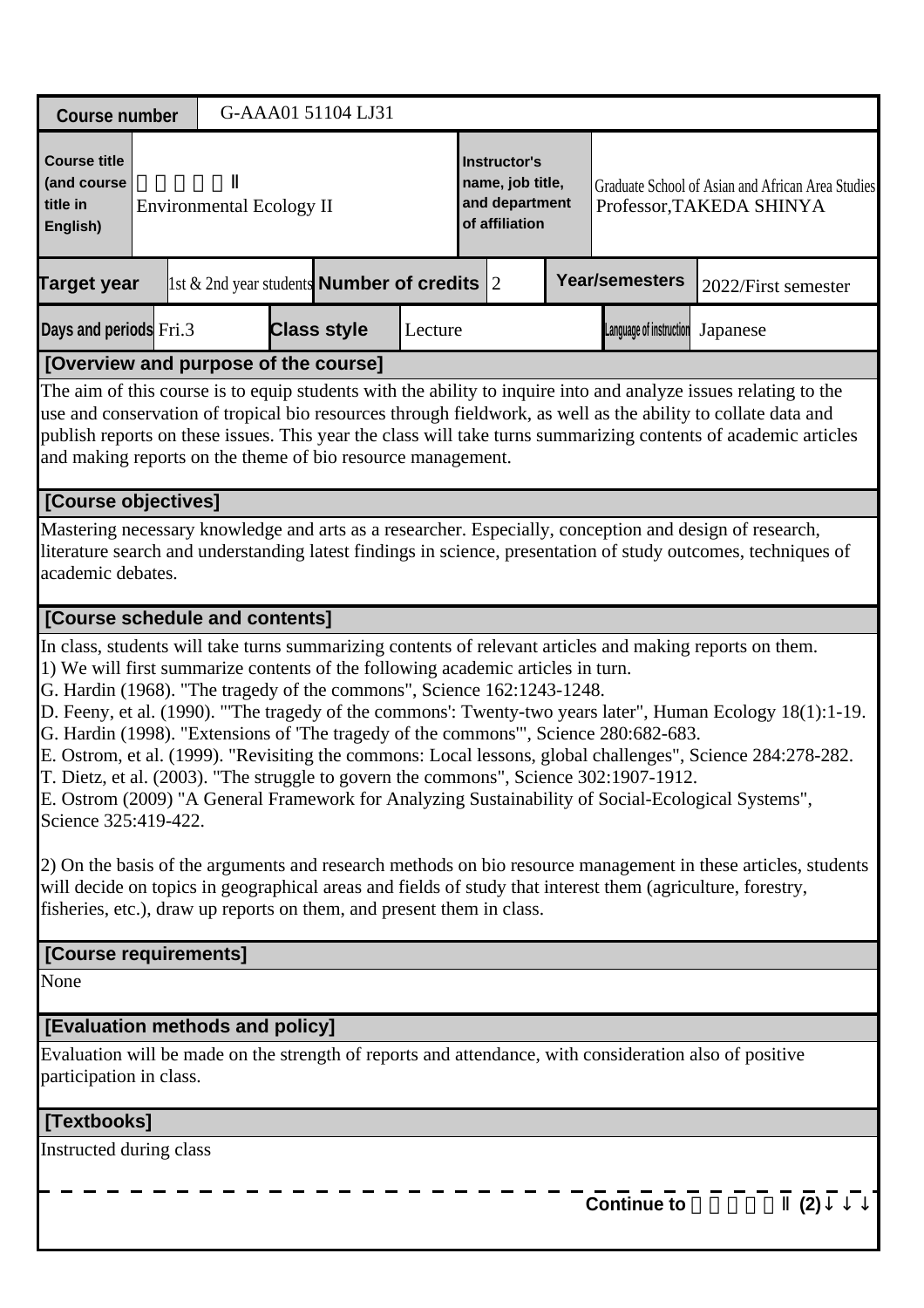社会生態論Ⅱ**(2)**

### **[References, etc.]**

#### **Reference books**

Introduced during class

# **[Study outside of class (preparation and review)]**

Each student is required to read articles in advance.

# **Other information (office hours, etc.)**

There will be many times when both instructor and students have to be away for field research, so we will discuss the schedule of this class at the first meeting, and make adjustments.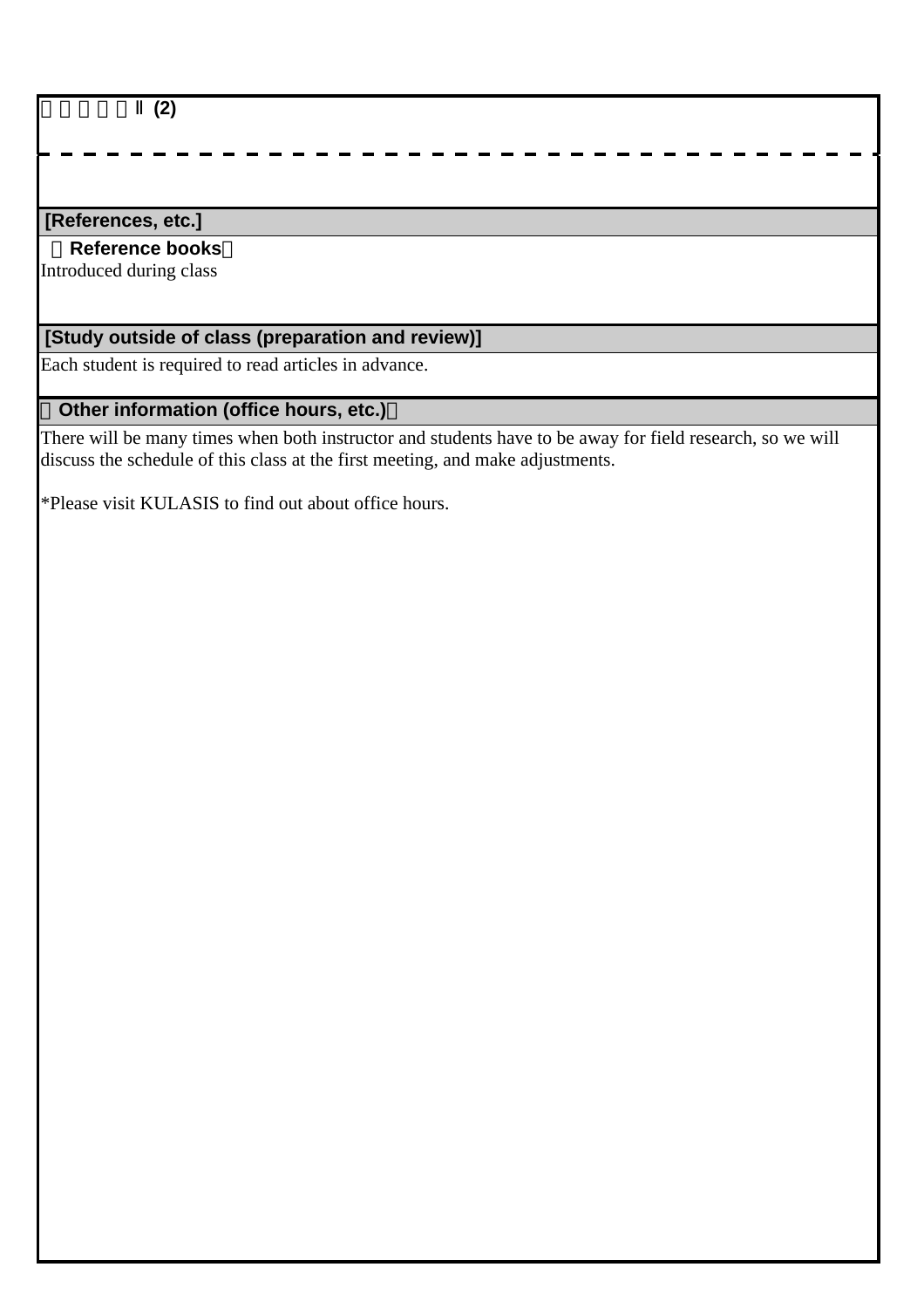| <b>Course number</b>                                                                                                                                                                                                                                                                                                                                               |                                                                                                                                                                                                                                                                                                                                                                                                                                                                                                                                                                                                                                                                                           |                       |  | G-AAA01 51106 LB31                                    |         |                                                                      |  |  |                                                                                   |                                                                                                                 |  |  |
|--------------------------------------------------------------------------------------------------------------------------------------------------------------------------------------------------------------------------------------------------------------------------------------------------------------------------------------------------------------------|-------------------------------------------------------------------------------------------------------------------------------------------------------------------------------------------------------------------------------------------------------------------------------------------------------------------------------------------------------------------------------------------------------------------------------------------------------------------------------------------------------------------------------------------------------------------------------------------------------------------------------------------------------------------------------------------|-----------------------|--|-------------------------------------------------------|---------|----------------------------------------------------------------------|--|--|-----------------------------------------------------------------------------------|-----------------------------------------------------------------------------------------------------------------|--|--|
| <b>Course title</b><br>(and course<br>title in<br>English)                                                                                                                                                                                                                                                                                                         |                                                                                                                                                                                                                                                                                                                                                                                                                                                                                                                                                                                                                                                                                           | <b>Field Medicine</b> |  |                                                       |         | Instructor's<br>name, job title,<br>and department<br>of affiliation |  |  | <b>Center for Southeast Asian Studies</b><br>Associate Professor, SAKAMOTO RYOUTA |                                                                                                                 |  |  |
| <b>Target year</b>                                                                                                                                                                                                                                                                                                                                                 |                                                                                                                                                                                                                                                                                                                                                                                                                                                                                                                                                                                                                                                                                           |                       |  | 1st $\&$ 2nd year students <b>Number of credits</b> 2 |         |                                                                      |  |  | <b>Year/semesters</b>                                                             | 2022/Second semester                                                                                            |  |  |
| Days and periods Mon.4                                                                                                                                                                                                                                                                                                                                             |                                                                                                                                                                                                                                                                                                                                                                                                                                                                                                                                                                                                                                                                                           |                       |  | <b>Class style</b>                                    | Lecture |                                                                      |  |  |                                                                                   | Language of instruction Japanese and English                                                                    |  |  |
|                                                                                                                                                                                                                                                                                                                                                                    |                                                                                                                                                                                                                                                                                                                                                                                                                                                                                                                                                                                                                                                                                           |                       |  |                                                       |         |                                                                      |  |  |                                                                                   |                                                                                                                 |  |  |
| [Overview and purpose of the course]<br>Field Medicine is based on the belief that patients in the hospital setting provides only a small glimpse into<br>their world, and that the reality of illness and aging can be observed in their homes and communities as well.<br>In this class, we will consider illness and ageing in relation to ecology and culture. |                                                                                                                                                                                                                                                                                                                                                                                                                                                                                                                                                                                                                                                                                           |                       |  |                                                       |         |                                                                      |  |  |                                                                                   |                                                                                                                 |  |  |
| [Course objectives]                                                                                                                                                                                                                                                                                                                                                |                                                                                                                                                                                                                                                                                                                                                                                                                                                                                                                                                                                                                                                                                           |                       |  |                                                       |         |                                                                      |  |  |                                                                                   |                                                                                                                 |  |  |
| and philosophy of our forefathers and people in our time.                                                                                                                                                                                                                                                                                                          |                                                                                                                                                                                                                                                                                                                                                                                                                                                                                                                                                                                                                                                                                           |                       |  |                                                       |         |                                                                      |  |  |                                                                                   | To nurture the potential to find and tackle with issues of one' s own motive, we will learn the pioneer spirits |  |  |
|                                                                                                                                                                                                                                                                                                                                                                    |                                                                                                                                                                                                                                                                                                                                                                                                                                                                                                                                                                                                                                                                                           |                       |  |                                                       |         |                                                                      |  |  |                                                                                   |                                                                                                                 |  |  |
|                                                                                                                                                                                                                                                                                                                                                                    | [Course schedule and contents]<br>1. Introduction<br>2. Field Medicine<br>3. Freedom and Pioneer Spirits<br>4. Studies started from a patient in front of you<br>5. Legionella beside you<br>6. Aging in high-altitude environments<br>7. Global environment issues inside us<br>8. Health and happiness among the elderly in Domkhar valley<br>9. Significance of friendships in area studies<br>10. Community based elderly care program in Bhutan<br>11. Learning livelihoods of people from a clinic<br>12. Limitations and roles of medical care<br>13. View of life and death and significance of medical care<br>14. Message from an elderly in Himalaya<br>15. General discussion |                       |  |                                                       |         |                                                                      |  |  |                                                                                   |                                                                                                                 |  |  |
| [Course requirements]                                                                                                                                                                                                                                                                                                                                              |                                                                                                                                                                                                                                                                                                                                                                                                                                                                                                                                                                                                                                                                                           |                       |  |                                                       |         |                                                                      |  |  |                                                                                   |                                                                                                                 |  |  |
| None                                                                                                                                                                                                                                                                                                                                                               |                                                                                                                                                                                                                                                                                                                                                                                                                                                                                                                                                                                                                                                                                           |                       |  |                                                       |         |                                                                      |  |  |                                                                                   |                                                                                                                 |  |  |
| [Evaluation methods and policy]                                                                                                                                                                                                                                                                                                                                    |                                                                                                                                                                                                                                                                                                                                                                                                                                                                                                                                                                                                                                                                                           |                       |  |                                                       |         |                                                                      |  |  |                                                                                   |                                                                                                                 |  |  |
|                                                                                                                                                                                                                                                                                                                                                                    |                                                                                                                                                                                                                                                                                                                                                                                                                                                                                                                                                                                                                                                                                           |                       |  |                                                       |         |                                                                      |  |  | <b>Continue to</b>                                                                | Evaluation will be made based on presentation, question-and-answer participation in class and reports.<br>(2)   |  |  |
|                                                                                                                                                                                                                                                                                                                                                                    |                                                                                                                                                                                                                                                                                                                                                                                                                                                                                                                                                                                                                                                                                           |                       |  |                                                       |         |                                                                      |  |  |                                                                                   |                                                                                                                 |  |  |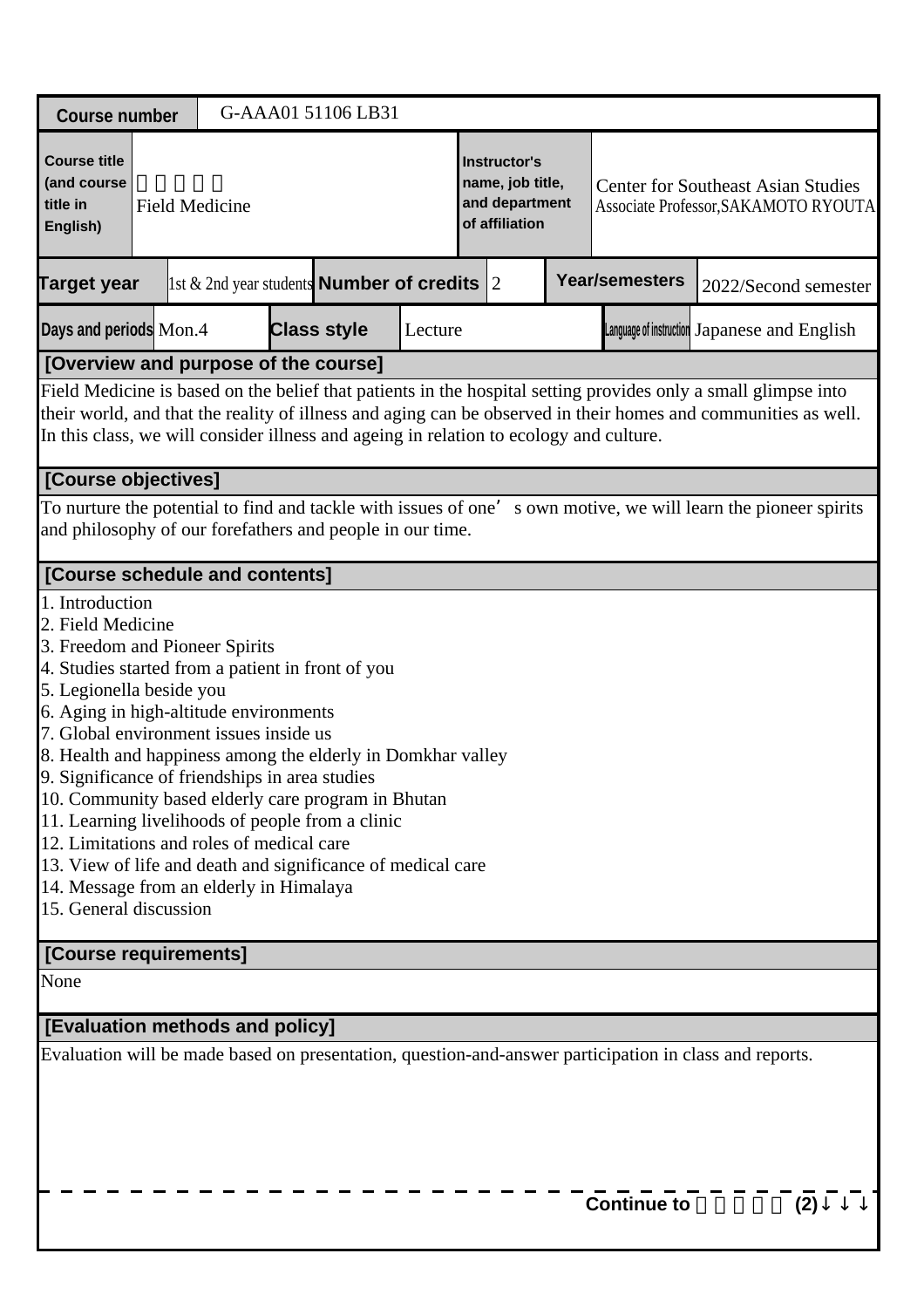| (2)                                                                                                     |                                            |
|---------------------------------------------------------------------------------------------------------|--------------------------------------------|
|                                                                                                         |                                            |
| [Textbooks]                                                                                             |                                            |
| Not used                                                                                                |                                            |
|                                                                                                         |                                            |
|                                                                                                         |                                            |
| [References, etc.]                                                                                      |                                            |
| <b>Reference books</b>                                                                                  |                                            |
|                                                                                                         | ISBN:978-4779508974<br>ISBN:978-4812210673 |
|                                                                                                         |                                            |
|                                                                                                         |                                            |
| [Study outside of class (preparation and review)]                                                       |                                            |
| Please treasure questions and ideas conceived in your mind during the classes. Please study further and |                                            |
| consider well in your mind after the classes.                                                           |                                            |
| Other information (office hours, etc.)                                                                  |                                            |
| Ryota Sakamoto, MD, PhD                                                                                 |                                            |
|                                                                                                         |                                            |
| <b>Center for Southeast Asian Studies</b>                                                               |                                            |
| Kyoto University                                                                                        |                                            |
| 46 Shimoadachi-cho, Yoshida, Sakyo-ku,                                                                  |                                            |
| 606-5801 Kyoto, Japan<br>TEL:+81 75-753-7368                                                            |                                            |
| FAX: +81 75-753-7168                                                                                    |                                            |
| E-mail:sakamoto65@cseas.kyoto-u.ac.jp                                                                   |                                            |
|                                                                                                         |                                            |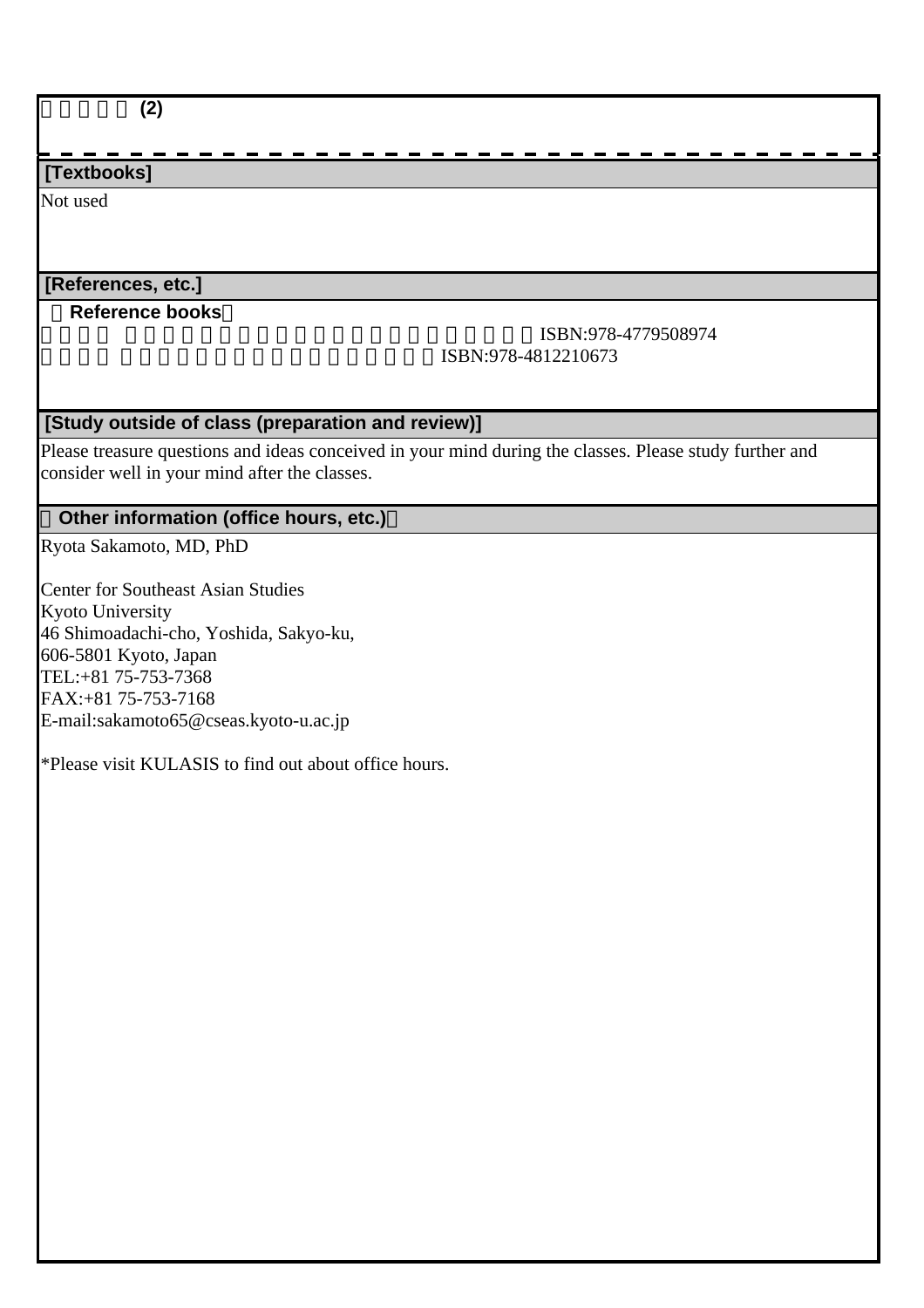| <b>Course number</b>                                                                      |  | G-AAA01 51151 SB31                                         |         |                                                                      |  |  |                                                                                                                                                                                                                                                                                                                                                                                                                               |                                                                                                                                                                                                                              |  |
|-------------------------------------------------------------------------------------------|--|------------------------------------------------------------|---------|----------------------------------------------------------------------|--|--|-------------------------------------------------------------------------------------------------------------------------------------------------------------------------------------------------------------------------------------------------------------------------------------------------------------------------------------------------------------------------------------------------------------------------------|------------------------------------------------------------------------------------------------------------------------------------------------------------------------------------------------------------------------------|--|
| <b>Course title</b><br>(and course<br>title in<br>English)                                |  | Research Seminar on Ecology and Environment I              |         | Instructor's<br>name, job title,<br>and department<br>of affiliation |  |  | Graduate School of Asian and African Area Studies<br>Professor, TAKEDA SHINYA<br>Graduate School of Asian and African Area Studies<br>Professor, FURUSAWA TAKURO<br><b>Center for Southeast Asian Studies</b><br>Professor, YAMAZAKI WATARU<br>Graduate School of Asian and African Area Studies<br>Associate Professor, KOSAKA YASUYUKI<br><b>Center for Southeast Asian Studies</b><br>Associate Professor, SAKAMOTO RYOUTA |                                                                                                                                                                                                                              |  |
| <b>Target year</b>                                                                        |  | $\vert$ 1st & 2nd year students <b>Number of credits</b> 3 |         |                                                                      |  |  | <b>Year/semesters</b>                                                                                                                                                                                                                                                                                                                                                                                                         | 2022/First semester                                                                                                                                                                                                          |  |
| Days and periods Wed.3                                                                    |  | <b>Class style</b>                                         | seminar | Language of instruction Japanese and English                         |  |  |                                                                                                                                                                                                                                                                                                                                                                                                                               |                                                                                                                                                                                                                              |  |
| [Overview and purpose of the course]                                                      |  |                                                            |         |                                                                      |  |  |                                                                                                                                                                                                                                                                                                                                                                                                                               |                                                                                                                                                                                                                              |  |
|                                                                                           |  |                                                            |         |                                                                      |  |  |                                                                                                                                                                                                                                                                                                                                                                                                                               | Students will be given an introduction to basic issues in the characteristics of the natural environment in<br>Southeast Asia and the social ecosystems that surround it, and the research methods used to investigate them. |  |
| [Course objectives]                                                                       |  |                                                            |         |                                                                      |  |  |                                                                                                                                                                                                                                                                                                                                                                                                                               |                                                                                                                                                                                                                              |  |
| academic debates.                                                                         |  |                                                            |         |                                                                      |  |  |                                                                                                                                                                                                                                                                                                                                                                                                                               | Mastering necessary knowledge and arts as a researcher. Especially, conception and design of research,<br>literature search and understanding latest findings in science, presentation of study outcomes, techniques of      |  |
| <b>[Course schedule and contents]</b>                                                     |  |                                                            |         |                                                                      |  |  |                                                                                                                                                                                                                                                                                                                                                                                                                               |                                                                                                                                                                                                                              |  |
| Week 1: Introduction<br>Week 2-14: Progress reports of all members<br>Week 15: Conclusion |  |                                                            |         |                                                                      |  |  |                                                                                                                                                                                                                                                                                                                                                                                                                               |                                                                                                                                                                                                                              |  |
| [Course requirements]                                                                     |  |                                                            |         |                                                                      |  |  |                                                                                                                                                                                                                                                                                                                                                                                                                               |                                                                                                                                                                                                                              |  |
| Those students who have not yet submitted pre-doctoral thesis                             |  |                                                            |         |                                                                      |  |  |                                                                                                                                                                                                                                                                                                                                                                                                                               |                                                                                                                                                                                                                              |  |
| [Evaluation methods and policy]                                                           |  |                                                            |         |                                                                      |  |  |                                                                                                                                                                                                                                                                                                                                                                                                                               |                                                                                                                                                                                                                              |  |
| positive attitude to debate) may also be considered.                                      |  |                                                            |         |                                                                      |  |  |                                                                                                                                                                                                                                                                                                                                                                                                                               | Evaluation will be made based on attendance and assignment (progress report); class performance (e.g.,                                                                                                                       |  |
| [Textbooks]                                                                               |  |                                                            |         |                                                                      |  |  |                                                                                                                                                                                                                                                                                                                                                                                                                               |                                                                                                                                                                                                                              |  |
| Instructed during class                                                                   |  |                                                            |         |                                                                      |  |  |                                                                                                                                                                                                                                                                                                                                                                                                                               |                                                                                                                                                                                                                              |  |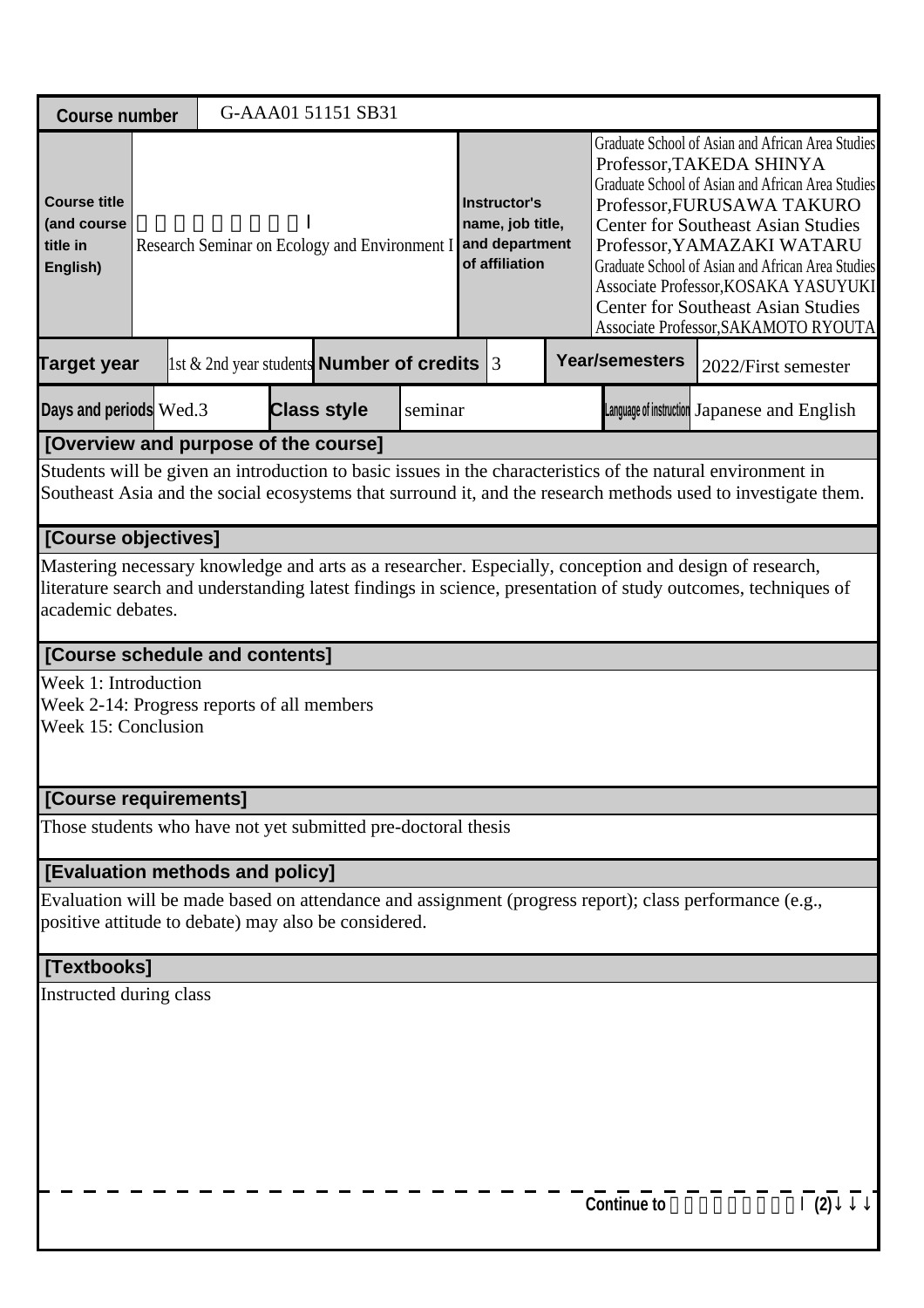生態環境論研究演習Ⅰ**(2)**

### **[References, etc.]**

### **Reference books**

Introduced during class

## **[Study outside of class (preparation and review)]**

Each student is required to prepare his/her progress report by spending substantial effort and time. Each student is also required to discuss with his/her supervisors before and after the presentation. Each student is also required to prepare and review for other students' progress report so as to understand their presentations and to discuss on them.

## **Other information (office hours, etc.)**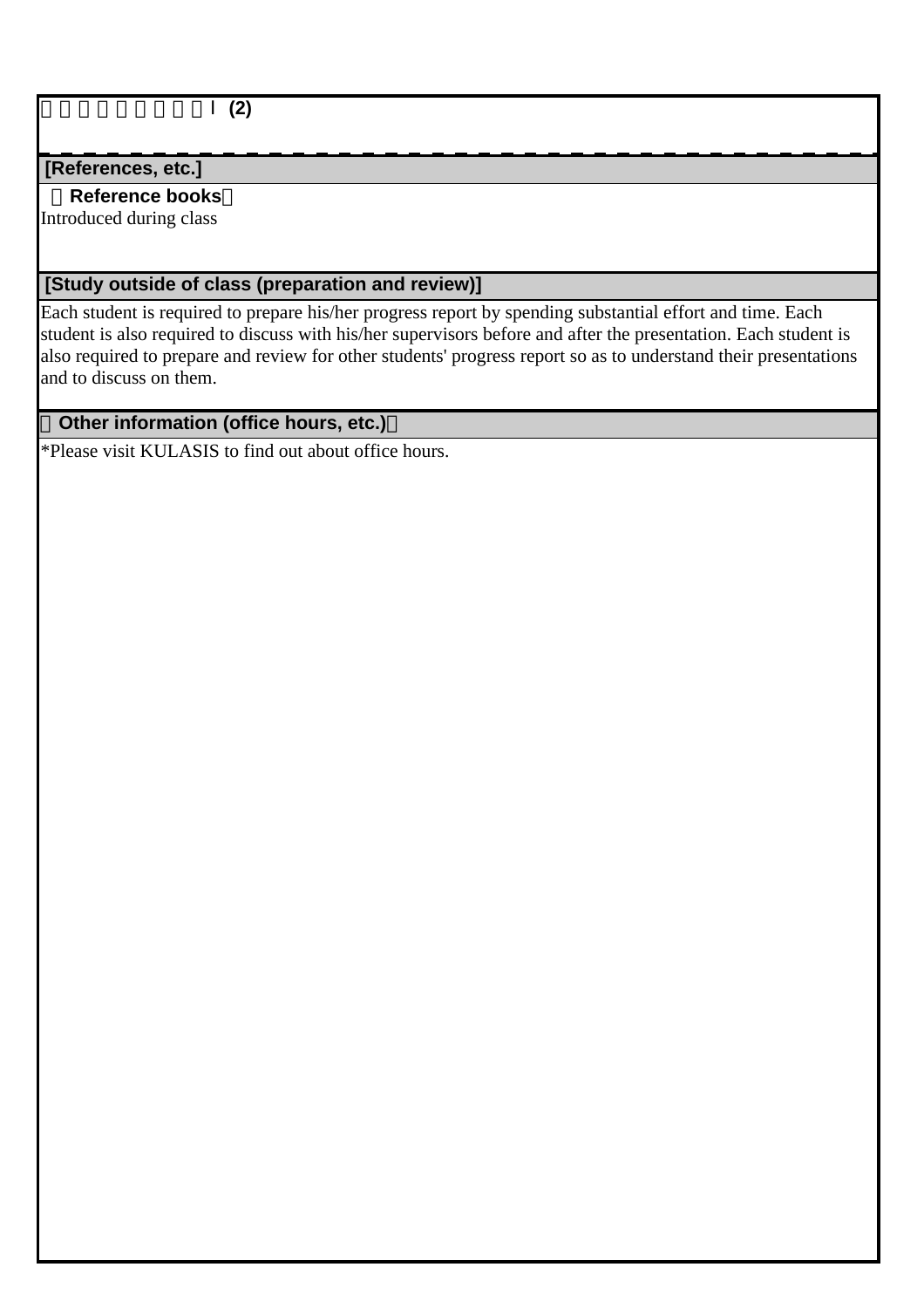| <b>Course number</b>                                                                      |                                                                                                                                                                                                                                              |  |  | G-AAA01 51152 SB31                                         |         |                                                                                                                     |  |  |                                                                                                                                                                                                                                                                                                                                                                                                                               |                                                                                                                                                                                                                              |  |  |
|-------------------------------------------------------------------------------------------|----------------------------------------------------------------------------------------------------------------------------------------------------------------------------------------------------------------------------------------------|--|--|------------------------------------------------------------|---------|---------------------------------------------------------------------------------------------------------------------|--|--|-------------------------------------------------------------------------------------------------------------------------------------------------------------------------------------------------------------------------------------------------------------------------------------------------------------------------------------------------------------------------------------------------------------------------------|------------------------------------------------------------------------------------------------------------------------------------------------------------------------------------------------------------------------------|--|--|
| <b>Course title</b><br>(and course<br>title in<br>English)                                |                                                                                                                                                                                                                                              |  |  |                                                            |         | Instructor's<br>name, job title,<br>Research Seminar on Ecology and Environment II and department<br>of affiliation |  |  | Graduate School of Asian and African Area Studies<br>Professor, TAKEDA SHINYA<br>Graduate School of Asian and African Area Studies<br>Professor, FURUSAWA TAKURO<br><b>Center for Southeast Asian Studies</b><br>Professor, YAMAZAKI WATARU<br>Graduate School of Asian and African Area Studies<br>Associate Professor, KOSAKA YASUYUKI<br><b>Center for Southeast Asian Studies</b><br>Associate Professor, SAKAMOTO RYOUTA |                                                                                                                                                                                                                              |  |  |
| <b>Target year</b>                                                                        |                                                                                                                                                                                                                                              |  |  | $\vert$ 1st & 2nd year students <b>Number of credits</b> 3 |         |                                                                                                                     |  |  | <b>Year/semesters</b>                                                                                                                                                                                                                                                                                                                                                                                                         | 2022/Second semester                                                                                                                                                                                                         |  |  |
| Days and periods Wed.3                                                                    |                                                                                                                                                                                                                                              |  |  | <b>Class style</b>                                         | seminar | Language of instruction Japanese and English                                                                        |  |  |                                                                                                                                                                                                                                                                                                                                                                                                                               |                                                                                                                                                                                                                              |  |  |
| [Overview and purpose of the course]                                                      |                                                                                                                                                                                                                                              |  |  |                                                            |         |                                                                                                                     |  |  |                                                                                                                                                                                                                                                                                                                                                                                                                               |                                                                                                                                                                                                                              |  |  |
|                                                                                           |                                                                                                                                                                                                                                              |  |  |                                                            |         |                                                                                                                     |  |  |                                                                                                                                                                                                                                                                                                                                                                                                                               | Students will be given an introduction to basic issues in the characteristics of the natural environment in<br>Southeast Asia and the social ecosystems that surround it, and the research methods used to investigate them. |  |  |
| [Course objectives]                                                                       |                                                                                                                                                                                                                                              |  |  |                                                            |         |                                                                                                                     |  |  |                                                                                                                                                                                                                                                                                                                                                                                                                               |                                                                                                                                                                                                                              |  |  |
|                                                                                           | Mastering necessary knowledge and arts as a researcher. Especially, conception and design of research,<br>literature search and understanding latest findings in science, presentation of study outcomes, techniques of<br>academic debates. |  |  |                                                            |         |                                                                                                                     |  |  |                                                                                                                                                                                                                                                                                                                                                                                                                               |                                                                                                                                                                                                                              |  |  |
| <b>[Course schedule and contents]</b>                                                     |                                                                                                                                                                                                                                              |  |  |                                                            |         |                                                                                                                     |  |  |                                                                                                                                                                                                                                                                                                                                                                                                                               |                                                                                                                                                                                                                              |  |  |
| Week 1: Introduction<br>Week 2-14: Progress reports of all members<br>Week 15: Conclusion |                                                                                                                                                                                                                                              |  |  |                                                            |         |                                                                                                                     |  |  |                                                                                                                                                                                                                                                                                                                                                                                                                               |                                                                                                                                                                                                                              |  |  |
| [Course requirements]                                                                     |                                                                                                                                                                                                                                              |  |  |                                                            |         |                                                                                                                     |  |  |                                                                                                                                                                                                                                                                                                                                                                                                                               |                                                                                                                                                                                                                              |  |  |
| Those students who have not yet submitted pre-doctoral thesis                             |                                                                                                                                                                                                                                              |  |  |                                                            |         |                                                                                                                     |  |  |                                                                                                                                                                                                                                                                                                                                                                                                                               |                                                                                                                                                                                                                              |  |  |
| [Evaluation methods and policy]                                                           |                                                                                                                                                                                                                                              |  |  |                                                            |         |                                                                                                                     |  |  |                                                                                                                                                                                                                                                                                                                                                                                                                               |                                                                                                                                                                                                                              |  |  |
| positive attitude to debate) may also be considered.                                      |                                                                                                                                                                                                                                              |  |  |                                                            |         |                                                                                                                     |  |  |                                                                                                                                                                                                                                                                                                                                                                                                                               | Evaluation will be made based on attendance and assignment (progress report); class performance (e.g.,                                                                                                                       |  |  |
| [Textbooks]                                                                               |                                                                                                                                                                                                                                              |  |  |                                                            |         |                                                                                                                     |  |  |                                                                                                                                                                                                                                                                                                                                                                                                                               |                                                                                                                                                                                                                              |  |  |
| Instructed during class                                                                   |                                                                                                                                                                                                                                              |  |  |                                                            |         |                                                                                                                     |  |  |                                                                                                                                                                                                                                                                                                                                                                                                                               |                                                                                                                                                                                                                              |  |  |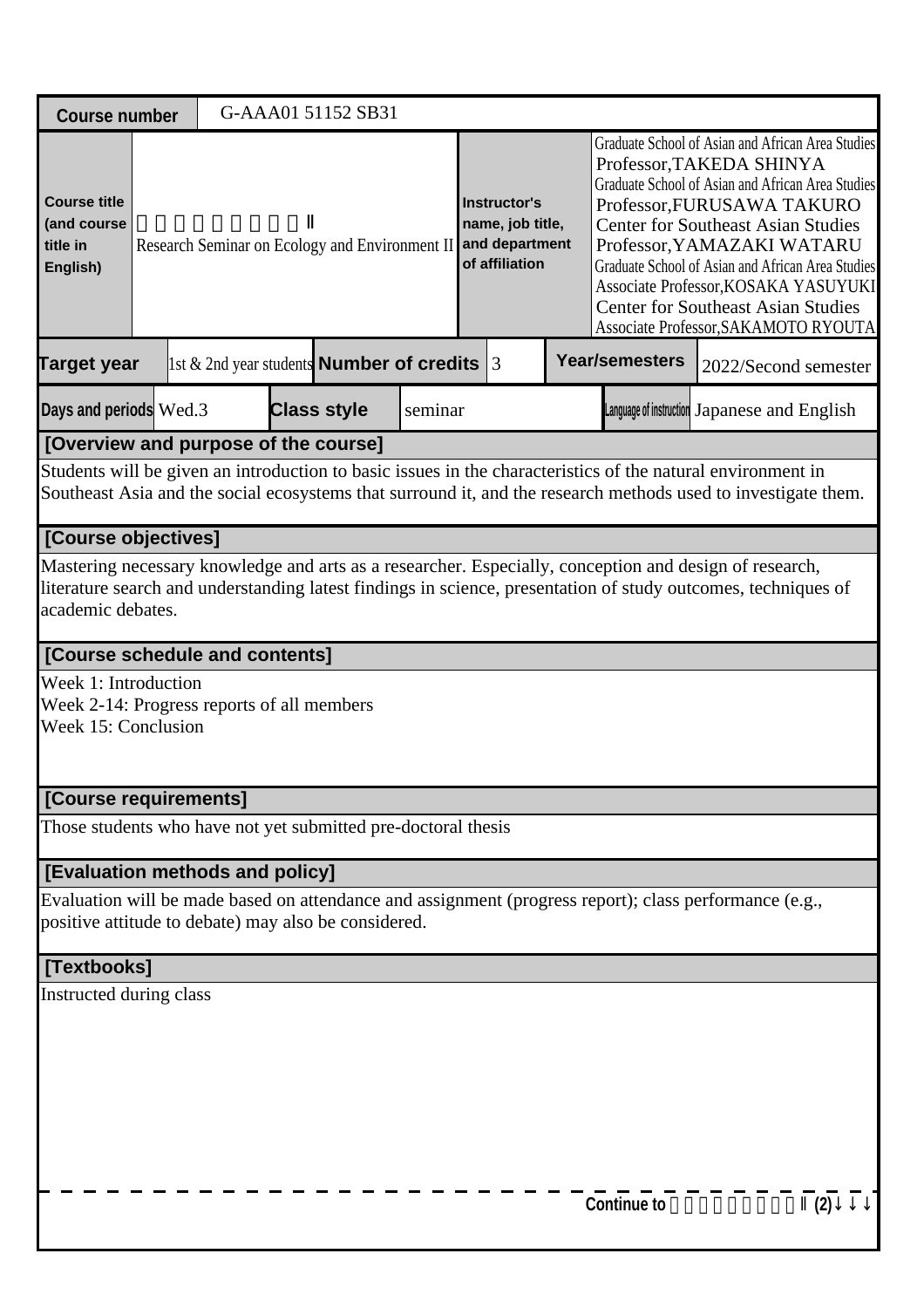生態環境論研究演習Ⅱ**(2)**

### **[References, etc.]**

### **Reference books**

Introduced during class

## **[Study outside of class (preparation and review)]**

Each student is required to prepare his/her progress report by spending substantial effort and time. Each student is also required to discuss with his/her supervisors before and after the presentation. Each student is also required to prepare and review for other students' progress report so as to understand their presentations and to discuss on them.

## **Other information (office hours, etc.)**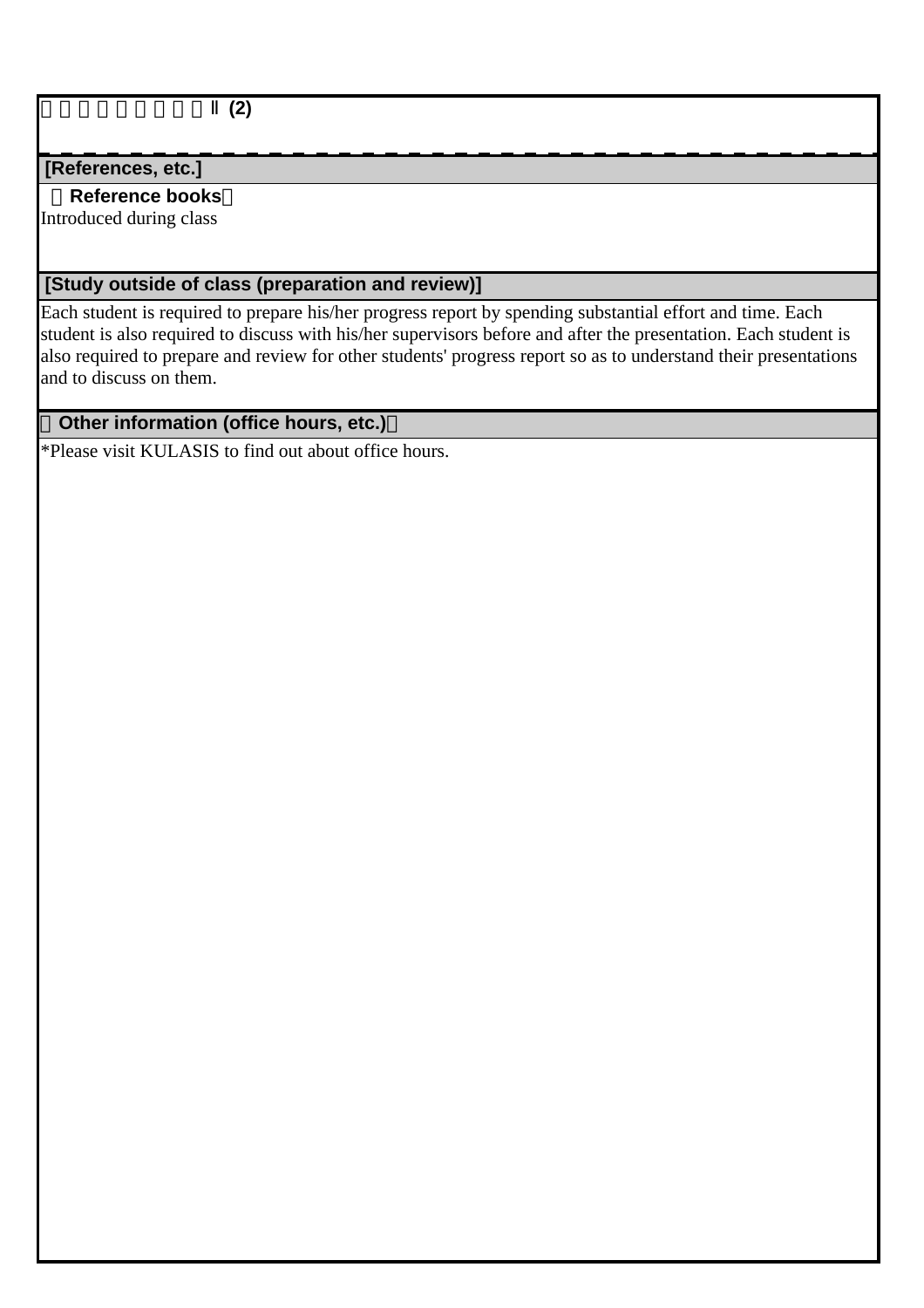| <b>Course number</b>                                       |                                            | G-AAA01 71153 SB31                                                                       |         |                                                           |                       |                                                                                                                                                                                                                                                                                                                                                                                                                               |
|------------------------------------------------------------|--------------------------------------------|------------------------------------------------------------------------------------------|---------|-----------------------------------------------------------|-----------------------|-------------------------------------------------------------------------------------------------------------------------------------------------------------------------------------------------------------------------------------------------------------------------------------------------------------------------------------------------------------------------------------------------------------------------------|
| <b>Course title</b><br>(and course<br>title in<br>English) |                                            | Research Seminar on Ecology and Environment III and department                           |         | <b>Instructor's</b><br>name, job title,<br>of affiliation |                       | Graduate School of Asian and African Area Studies<br>Professor, TAKEDA SHINYA<br>Graduate School of Asian and African Area Studies<br>Professor, FURUSAWA TAKURO<br><b>Center for Southeast Asian Studies</b><br>Professor, YAMAZAKI WATARU<br>Graduate School of Asian and African Area Studies<br>Associate Professor, KOSAKA YASUYUKI<br><b>Center for Southeast Asian Studies</b><br>Associate Professor, SAKAMOTO RYOUTA |
| <b>Target year</b>                                         |                                            | From 3rd to 5th year students <b>Number of credits</b> $ 3 $                             |         |                                                           | <b>Year/semesters</b> | 2022/First semester                                                                                                                                                                                                                                                                                                                                                                                                           |
| Days and periods Wed.5                                     |                                            | <b>Class style</b>                                                                       | seminar |                                                           |                       | Language of instruction Japanese and English                                                                                                                                                                                                                                                                                                                                                                                  |
|                                                            | [Overview and purpose of the course]       |                                                                                          |         |                                                           |                       |                                                                                                                                                                                                                                                                                                                                                                                                                               |
| doctoral dissertations.                                    |                                            |                                                                                          |         |                                                           |                       | Students will gain a comprehensive understanding of the issues and research methods relating to the above<br>fields of inquiry. Appraisal and guidance will be given from a multiplicity of angles on the writing up of their                                                                                                                                                                                                 |
| [Course objectives]                                        |                                            |                                                                                          |         |                                                           |                       |                                                                                                                                                                                                                                                                                                                                                                                                                               |
| academic debates.                                          |                                            |                                                                                          |         |                                                           |                       | Mastering necessary knowledge and arts as a researcher. Especially, conception and design of research,<br>literature search and understanding latest findings in science, presentation of study outcomes, techniques of                                                                                                                                                                                                       |
|                                                            | [Course schedule and contents]             |                                                                                          |         |                                                           |                       |                                                                                                                                                                                                                                                                                                                                                                                                                               |
| Week 1: Introduction<br>Week 15: Conclusion                | Week 2-14: Progress reports of all members |                                                                                          |         |                                                           |                       |                                                                                                                                                                                                                                                                                                                                                                                                                               |
| [Course requirements]                                      |                                            |                                                                                          |         |                                                           |                       |                                                                                                                                                                                                                                                                                                                                                                                                                               |
|                                                            |                                            | Those students who have already passed the qualifying examination of pre-doctoral thesis |         |                                                           |                       |                                                                                                                                                                                                                                                                                                                                                                                                                               |
|                                                            | [Evaluation methods and policy]            |                                                                                          |         |                                                           |                       |                                                                                                                                                                                                                                                                                                                                                                                                                               |
|                                                            |                                            | positive attitude to debate) may also be considered.                                     |         |                                                           |                       | Evaluation will be made based on attendance and assignment (progress report); class performance (e.g.,                                                                                                                                                                                                                                                                                                                        |
| [Textbooks]                                                |                                            |                                                                                          |         |                                                           |                       |                                                                                                                                                                                                                                                                                                                                                                                                                               |
| Instructed during class                                    |                                            |                                                                                          |         |                                                           |                       |                                                                                                                                                                                                                                                                                                                                                                                                                               |
|                                                            |                                            |                                                                                          |         |                                                           | <b>Continue to</b>    | (2)                                                                                                                                                                                                                                                                                                                                                                                                                           |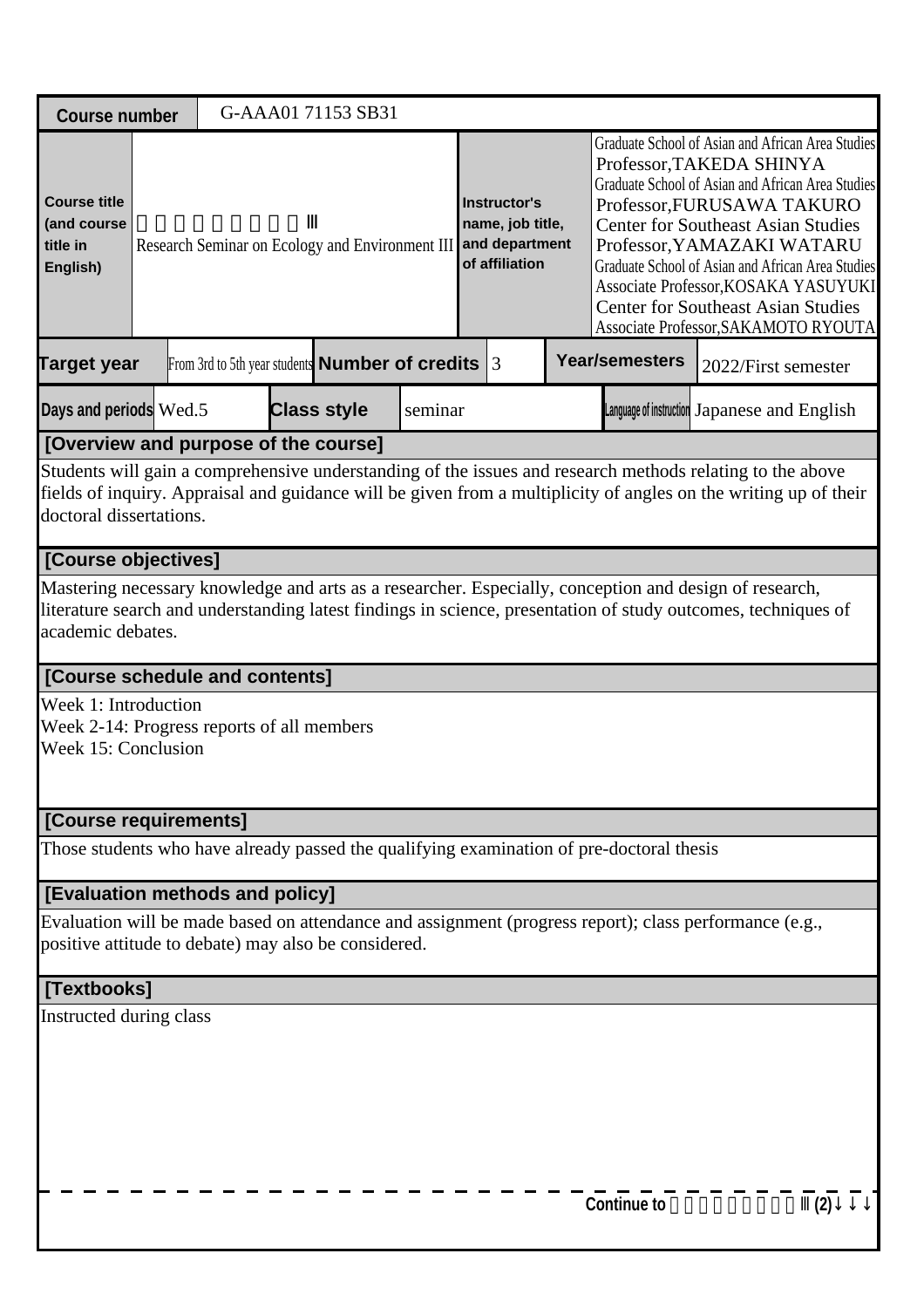生態環境論研究演習Ⅲ**(2)**

### **[References, etc.]**

### **Reference books**

Introduced during class

## **[Study outside of class (preparation and review)]**

Each student is required to prepare his/her progress report by spending substantial effort and time. Each student is also required to discuss with his/her supervisors before and after the presentation. Each student is also required to prepare and review for other students' progress report so as to understand their presentations and to discuss on them.

## **Other information (office hours, etc.)**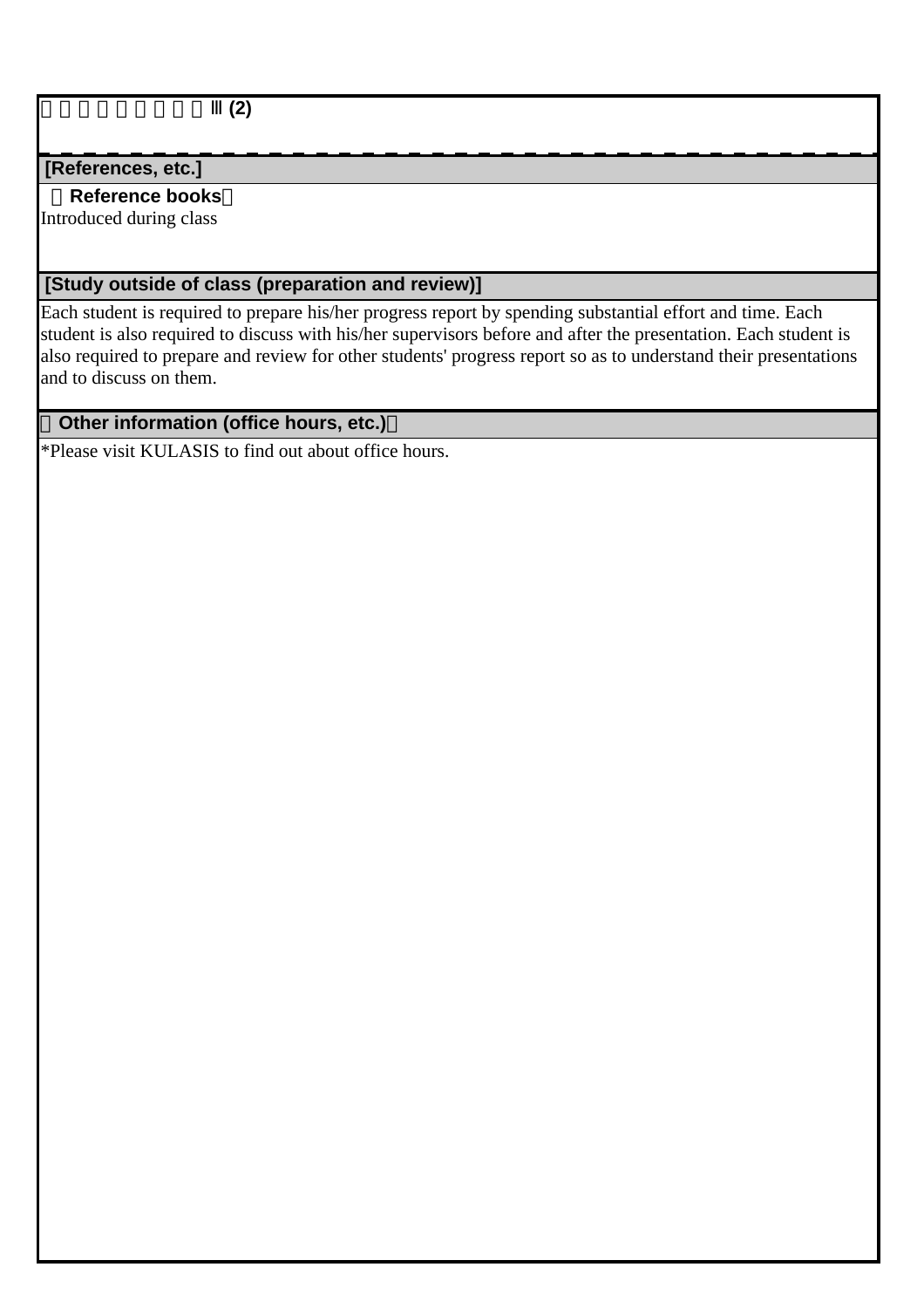| <b>Course number</b>                                                                      |  | G-AAA01 71154 SB31                                     |         |                                                                             |                                                                                                                                                                                                                         |                                                                                                                                                                                                                                             |
|-------------------------------------------------------------------------------------------|--|--------------------------------------------------------|---------|-----------------------------------------------------------------------------|-------------------------------------------------------------------------------------------------------------------------------------------------------------------------------------------------------------------------|---------------------------------------------------------------------------------------------------------------------------------------------------------------------------------------------------------------------------------------------|
| <b>Course title</b><br>(and course<br>title in<br>English)                                |  | Research Seminar on Ecology and Environment IV         |         | <b>Instructor's</b><br>name, job title,<br>and department<br>of affiliation | Professor, TAKEDA SHINYA<br>Professor, FURUSAWA TAKURO<br><b>Center for Southeast Asian Studies</b><br>Professor, YAMAZAKI WATARU<br><b>Center for Southeast Asian Studies</b>                                          | Graduate School of Asian and African Area Studies<br>Graduate School of Asian and African Area Studies<br>Graduate School of Asian and African Area Studies<br>Associate Professor, KOSAKA YASUYUKI<br>Associate Professor, SAKAMOTO RYOUTA |
| <b>Target year</b>                                                                        |  | From 3rd to 5th year students <b>Number of credits</b> |         | 3                                                                           | <b>Year/semesters</b>                                                                                                                                                                                                   | 2022/Second semester                                                                                                                                                                                                                        |
| Days and periods Wed.5                                                                    |  | <b>Class style</b>                                     | seminar |                                                                             | Language of instruction Japanese and English                                                                                                                                                                            |                                                                                                                                                                                                                                             |
| [Overview and purpose of the course]                                                      |  |                                                        |         |                                                                             |                                                                                                                                                                                                                         |                                                                                                                                                                                                                                             |
| doctoral dissertations.                                                                   |  |                                                        |         |                                                                             | Students will gain a comprehensive understanding of the issues and research methods relating to the above                                                                                                               | fields of inquiry. Appraisal and guidance will be given from a multiplicity of angles on the writing up of their                                                                                                                            |
| [Course objectives]                                                                       |  |                                                        |         |                                                                             |                                                                                                                                                                                                                         |                                                                                                                                                                                                                                             |
| academic debates.                                                                         |  |                                                        |         |                                                                             | Mastering necessary knowledge and arts as a researcher. Especially, conception and design of research,<br>literature search and understanding latest findings in science, presentation of study outcomes, techniques of |                                                                                                                                                                                                                                             |
| [Course schedule and contents]                                                            |  |                                                        |         |                                                                             |                                                                                                                                                                                                                         |                                                                                                                                                                                                                                             |
| Week 1: Introduction<br>Week 2-14: Progress reports of all members<br>Week 15: Conclusion |  |                                                        |         |                                                                             |                                                                                                                                                                                                                         |                                                                                                                                                                                                                                             |
| [Course requirements]                                                                     |  |                                                        |         |                                                                             |                                                                                                                                                                                                                         |                                                                                                                                                                                                                                             |
|                                                                                           |  |                                                        |         |                                                                             | Those students who have already passed the qualifying examination of pre-doctoral thesis.                                                                                                                               |                                                                                                                                                                                                                                             |
| [Evaluation methods and policy]                                                           |  |                                                        |         |                                                                             |                                                                                                                                                                                                                         |                                                                                                                                                                                                                                             |
| positive attitude to debate) may also be considered.                                      |  |                                                        |         |                                                                             | Evaluation will be made based on attendance and assignment (progress report); class performance (e.g.,                                                                                                                  |                                                                                                                                                                                                                                             |
| [Textbooks]                                                                               |  |                                                        |         |                                                                             |                                                                                                                                                                                                                         |                                                                                                                                                                                                                                             |
| Instructed during class                                                                   |  |                                                        |         |                                                                             |                                                                                                                                                                                                                         |                                                                                                                                                                                                                                             |
|                                                                                           |  |                                                        |         |                                                                             | <b>Continue to</b>                                                                                                                                                                                                      | (2)                                                                                                                                                                                                                                         |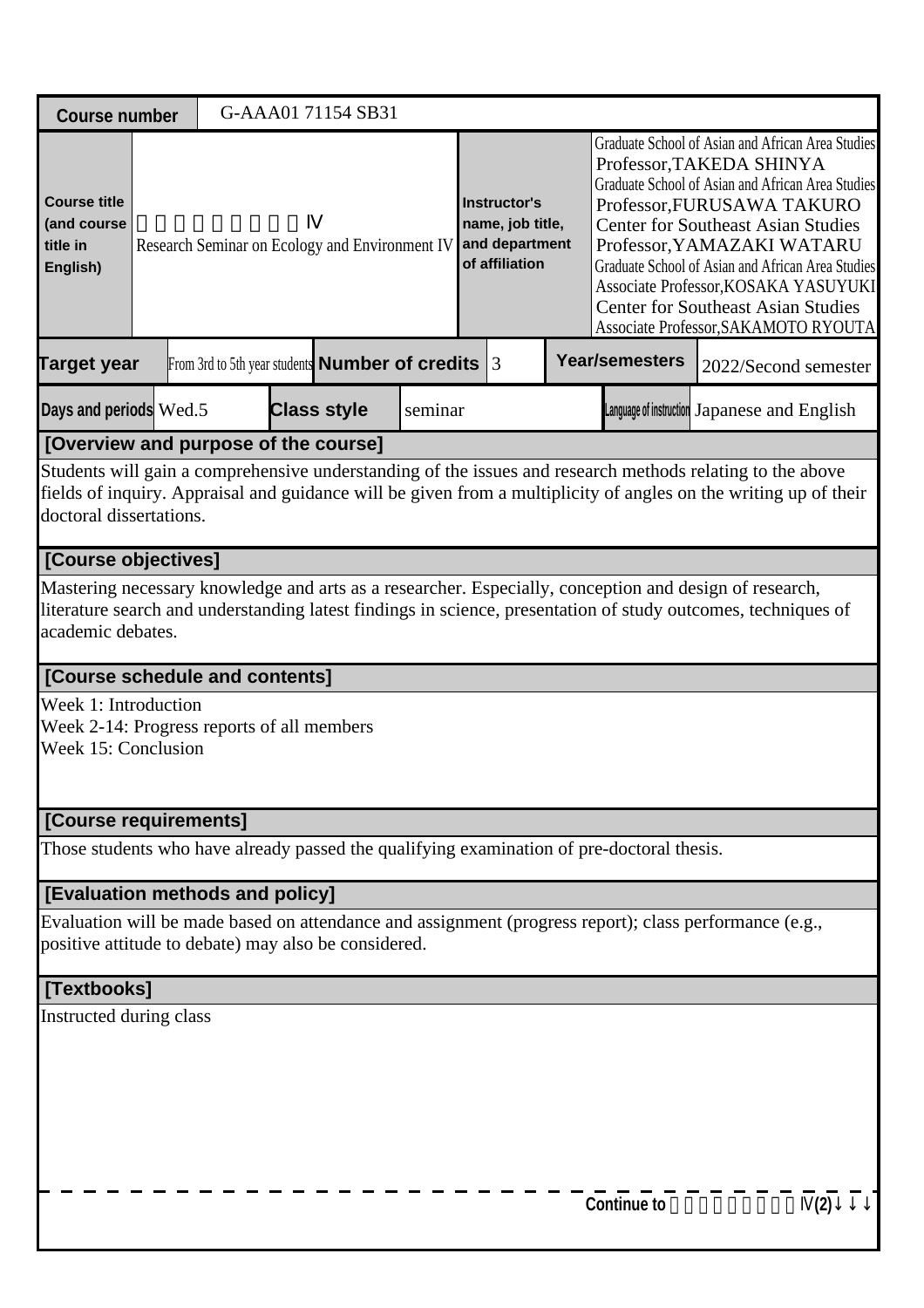生態環境論研究演習Ⅳ**(2)**

### **[References, etc.]**

### **Reference books**

Introduced during class

## **[Study outside of class (preparation and review)]**

Each student is required to prepare his/her progress report by spending substantial effort and time. Each student is also required to discuss with his/her supervisors before and after the presentation. Each student is also required to prepare and review for other students' progress report so as to understand their presentations and to discuss on them.

## **Other information (office hours, etc.)**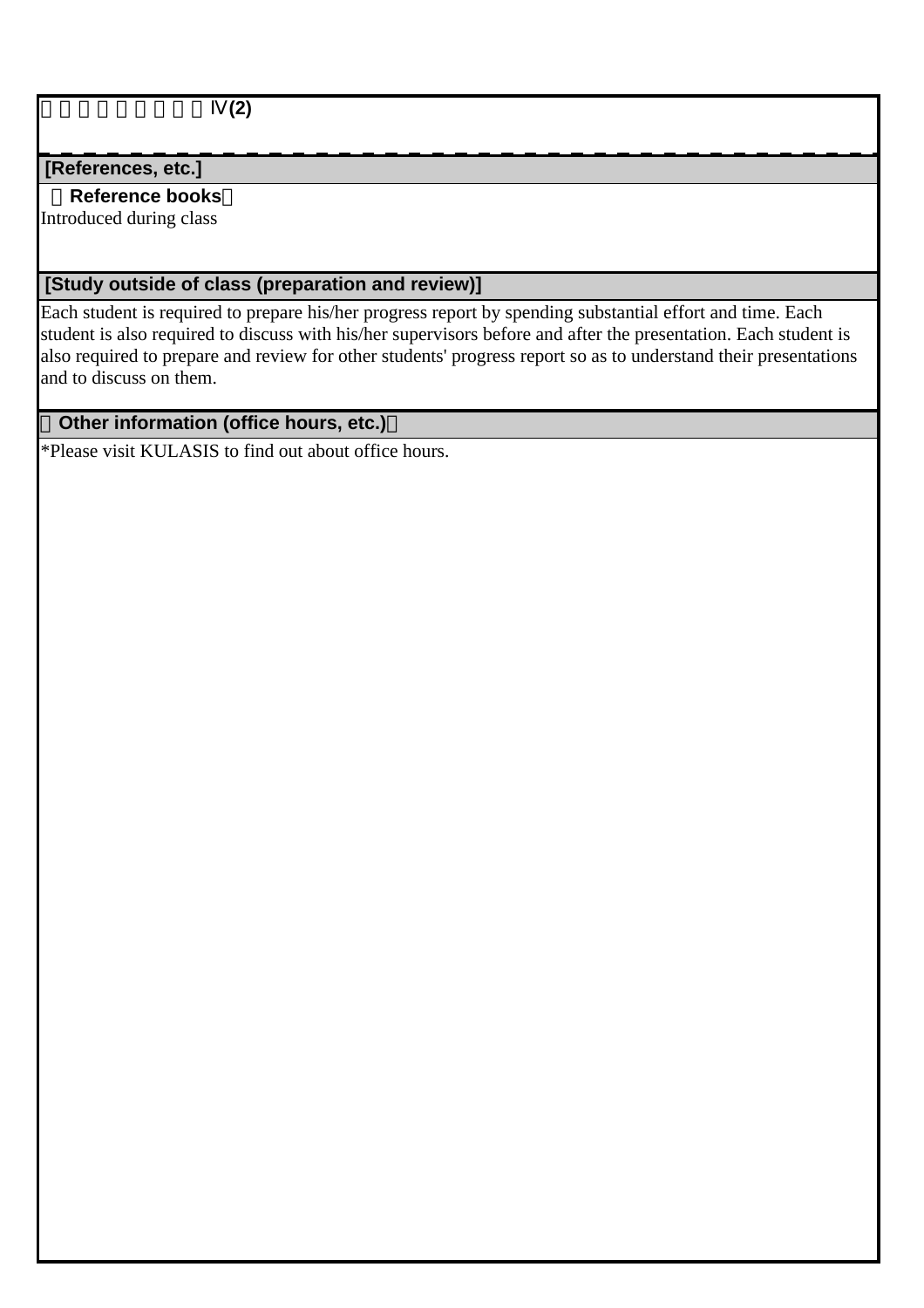| <b>Course number</b>                                                 |                                                                                                                                                                                                                                                         |                          |  | G-AAA01 51204 LJ31                                         |         |  |                                                                                                                                                          |  |                         |                                                                                                         |  |  |  |
|----------------------------------------------------------------------|---------------------------------------------------------------------------------------------------------------------------------------------------------------------------------------------------------------------------------------------------------|--------------------------|--|------------------------------------------------------------|---------|--|----------------------------------------------------------------------------------------------------------------------------------------------------------|--|-------------------------|---------------------------------------------------------------------------------------------------------|--|--|--|
| <b>Course title</b><br>(and course<br>title in<br>English)           |                                                                                                                                                                                                                                                         | Politics and Society III |  |                                                            |         |  | Instructor's<br>name, job title,<br>Graduate School of Asian and African Area Studies<br>and department<br>Professor, TAMADA YOSHIFUMI<br>of affiliation |  |                         |                                                                                                         |  |  |  |
| <b>Target year</b>                                                   |                                                                                                                                                                                                                                                         |                          |  | 1st & 2nd year students <b>Number of credits</b> $\vert$ 2 |         |  |                                                                                                                                                          |  | <b>Year/semesters</b>   | 2022/First semester                                                                                     |  |  |  |
| Days and periods Wed.1                                               |                                                                                                                                                                                                                                                         |                          |  | <b>Class style</b>                                         | Lecture |  |                                                                                                                                                          |  | Language of instruction | Japanese                                                                                                |  |  |  |
| [Overview and purpose of the course]                                 |                                                                                                                                                                                                                                                         |                          |  |                                                            |         |  |                                                                                                                                                          |  |                         |                                                                                                         |  |  |  |
| Understanding politics in Thailand                                   |                                                                                                                                                                                                                                                         |                          |  |                                                            |         |  |                                                                                                                                                          |  |                         |                                                                                                         |  |  |  |
|                                                                      | [Course objectives]                                                                                                                                                                                                                                     |                          |  |                                                            |         |  |                                                                                                                                                          |  |                         |                                                                                                         |  |  |  |
|                                                                      |                                                                                                                                                                                                                                                         |                          |  |                                                            |         |  |                                                                                                                                                          |  |                         | Students are expected to be able to understand the reasons of political turmoil in Thailand since 2006. |  |  |  |
| [Course schedule and contents]                                       |                                                                                                                                                                                                                                                         |                          |  |                                                            |         |  |                                                                                                                                                          |  |                         |                                                                                                         |  |  |  |
|                                                                      | Thai political history since the late 19th century<br>Rise and fall of political hegemony of the monarchy<br>Struggle for the monarchy against democratization<br>The military in politics<br>Judicialization of politics<br>The monarchy and democracy |                          |  |                                                            |         |  |                                                                                                                                                          |  |                         |                                                                                                         |  |  |  |
| [Course requirements]                                                |                                                                                                                                                                                                                                                         |                          |  |                                                            |         |  |                                                                                                                                                          |  |                         |                                                                                                         |  |  |  |
| Japanese language proficiency is indispensable                       |                                                                                                                                                                                                                                                         |                          |  |                                                            |         |  |                                                                                                                                                          |  |                         |                                                                                                         |  |  |  |
| [Evaluation methods and policy]                                      |                                                                                                                                                                                                                                                         |                          |  |                                                            |         |  |                                                                                                                                                          |  |                         |                                                                                                         |  |  |  |
| attendance 60%, assignment 20%, discussion 20%                       |                                                                                                                                                                                                                                                         |                          |  |                                                            |         |  |                                                                                                                                                          |  |                         |                                                                                                         |  |  |  |
| [Textbooks]                                                          |                                                                                                                                                                                                                                                         |                          |  |                                                            |         |  |                                                                                                                                                          |  |                         |                                                                                                         |  |  |  |
| Not used                                                             |                                                                                                                                                                                                                                                         |                          |  |                                                            |         |  |                                                                                                                                                          |  |                         |                                                                                                         |  |  |  |
| [References, etc.]                                                   |                                                                                                                                                                                                                                                         |                          |  |                                                            |         |  |                                                                                                                                                          |  |                         |                                                                                                         |  |  |  |
| <b>Reference books</b><br>Introduced during class                    |                                                                                                                                                                                                                                                         |                          |  |                                                            |         |  |                                                                                                                                                          |  |                         |                                                                                                         |  |  |  |
| [Study outside of class (preparation and review)]                    |                                                                                                                                                                                                                                                         |                          |  |                                                            |         |  |                                                                                                                                                          |  |                         |                                                                                                         |  |  |  |
| Students are required to read the assigned books and summarize them. |                                                                                                                                                                                                                                                         |                          |  |                                                            |         |  |                                                                                                                                                          |  |                         |                                                                                                         |  |  |  |
| Other information (office hours, etc.)                               |                                                                                                                                                                                                                                                         |                          |  |                                                            |         |  |                                                                                                                                                          |  |                         |                                                                                                         |  |  |  |
| none                                                                 |                                                                                                                                                                                                                                                         |                          |  |                                                            |         |  |                                                                                                                                                          |  |                         |                                                                                                         |  |  |  |
| *Please visit KULASIS to find out about office hours.                |                                                                                                                                                                                                                                                         |                          |  |                                                            |         |  |                                                                                                                                                          |  |                         |                                                                                                         |  |  |  |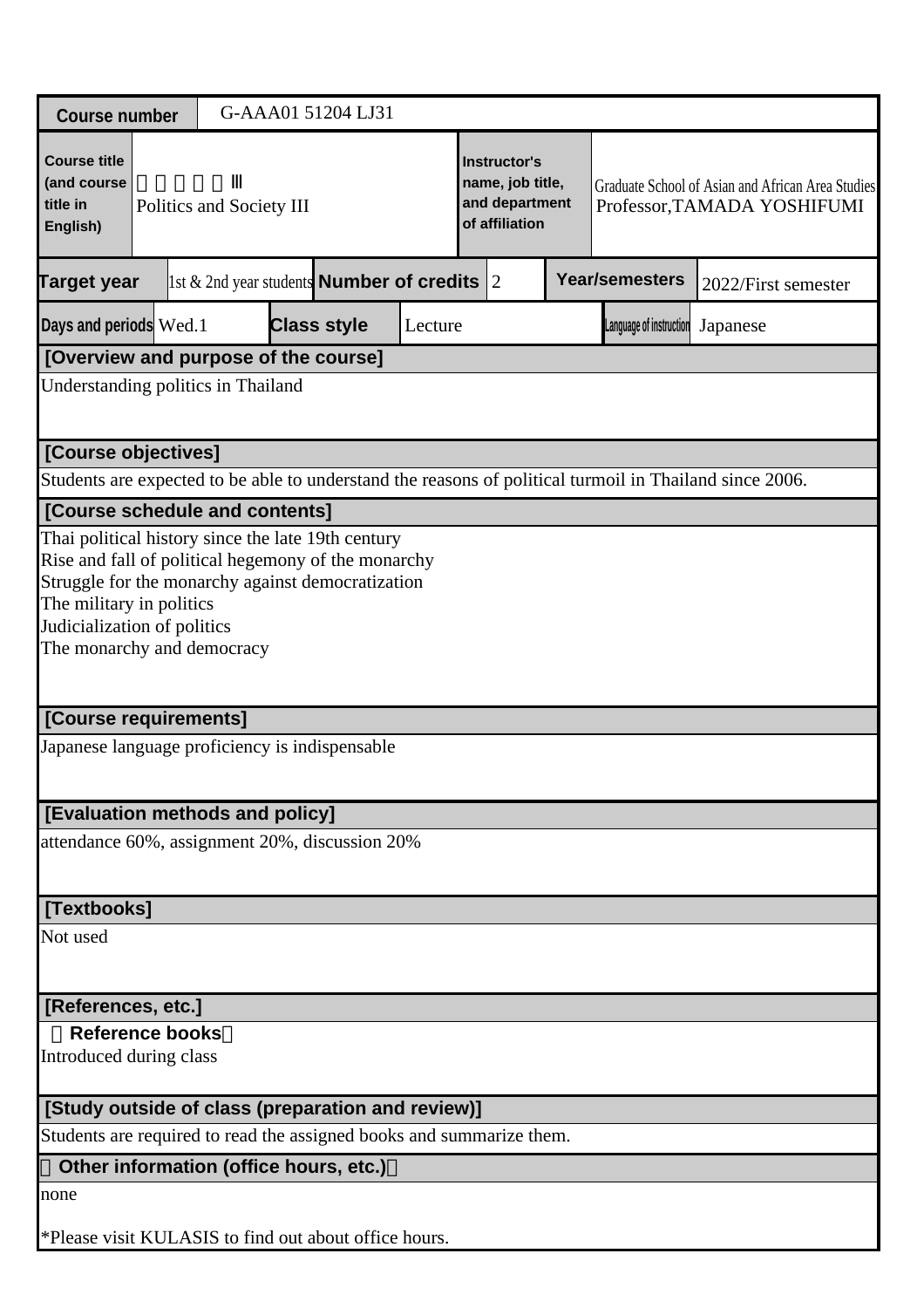| <b>Course number</b>                                                                                                                                                                                                                                                                                                                                             |                            | G-AAA01 51205 LJ31                                    |         |                                                                      |  |  |                         |                                                                                                                                                                                                                                                                                                                                                                                                                                                                                                                                                                                                                                                                                                                                                                                                                                                                                                                                                                                                                                                            |  |  |
|------------------------------------------------------------------------------------------------------------------------------------------------------------------------------------------------------------------------------------------------------------------------------------------------------------------------------------------------------------------|----------------------------|-------------------------------------------------------|---------|----------------------------------------------------------------------|--|--|-------------------------|------------------------------------------------------------------------------------------------------------------------------------------------------------------------------------------------------------------------------------------------------------------------------------------------------------------------------------------------------------------------------------------------------------------------------------------------------------------------------------------------------------------------------------------------------------------------------------------------------------------------------------------------------------------------------------------------------------------------------------------------------------------------------------------------------------------------------------------------------------------------------------------------------------------------------------------------------------------------------------------------------------------------------------------------------------|--|--|
| <b>Course title</b><br>(and course<br>title in<br>English)                                                                                                                                                                                                                                                                                                       | <b>History and Society</b> |                                                       |         | Instructor's<br>name, job title,<br>and department<br>of affiliation |  |  |                         | Graduate School of Asian and African Area Studies<br>Associate Professor, ITO MASAKO                                                                                                                                                                                                                                                                                                                                                                                                                                                                                                                                                                                                                                                                                                                                                                                                                                                                                                                                                                       |  |  |
| <b>Target year</b>                                                                                                                                                                                                                                                                                                                                               |                            | 1st $\&$ 2nd year students <b>Number of credits</b> 2 |         |                                                                      |  |  | <b>Year/semesters</b>   | 2022/Second semester                                                                                                                                                                                                                                                                                                                                                                                                                                                                                                                                                                                                                                                                                                                                                                                                                                                                                                                                                                                                                                       |  |  |
| Days and periods Tue.3                                                                                                                                                                                                                                                                                                                                           |                            | <b>Class style</b>                                    | Lecture |                                                                      |  |  | Language of instruction | Japanese                                                                                                                                                                                                                                                                                                                                                                                                                                                                                                                                                                                                                                                                                                                                                                                                                                                                                                                                                                                                                                                   |  |  |
| [Overview and purpose of the course]                                                                                                                                                                                                                                                                                                                             |                            |                                                       |         |                                                                      |  |  |                         |                                                                                                                                                                                                                                                                                                                                                                                                                                                                                                                                                                                                                                                                                                                                                                                                                                                                                                                                                                                                                                                            |  |  |
|                                                                                                                                                                                                                                                                                                                                                                  |                            |                                                       |         |                                                                      |  |  |                         | Many countries in Southeast Asia, directly or indirectly, suffered from Japans' rule in a variety of forms in the<br>past. However, as yet, few countries in Southeast Asia have raised their voices in complaint about the damage<br>they suffered, in comparison with the countries in East Asia, either on the level of the general populace or on<br>the level of the nation state. (The reasons for this will be considered in the class.) Because of this, it is<br>doubtful that many people in Japan are even properly aware that in the first half of the 20th century Japan<br>occupied Southeast Asia. Whatever topics we choose to study in Southeast Asia, and whatever disciplines we<br>choose to study them with, it is essential that we understand the relationship that Japan had with the area we<br>choose. In this course of lectures we will therefore review the relations that Japan has had with every country<br>(or region) in Southeast Asia. We will also look at texts that treat these topics in more detail, as required. |  |  |
| [Course objectives]                                                                                                                                                                                                                                                                                                                                              |                            |                                                       |         |                                                                      |  |  |                         |                                                                                                                                                                                                                                                                                                                                                                                                                                                                                                                                                                                                                                                                                                                                                                                                                                                                                                                                                                                                                                                            |  |  |
| country in Southeast Asia about Japanese occupation.                                                                                                                                                                                                                                                                                                             |                            |                                                       |         |                                                                      |  |  |                         | During the Asia-Pacific War, we will learn how Japan ruled Southeast Asian regions, and compare ways of<br>ruling in each region to understand an overall picture. Further, it is necessary to know discourses of each                                                                                                                                                                                                                                                                                                                                                                                                                                                                                                                                                                                                                                                                                                                                                                                                                                     |  |  |
| [Course schedule and contents]                                                                                                                                                                                                                                                                                                                                   |                            |                                                       |         |                                                                      |  |  |                         |                                                                                                                                                                                                                                                                                                                                                                                                                                                                                                                                                                                                                                                                                                                                                                                                                                                                                                                                                                                                                                                            |  |  |
| Lecture 1: Assignments; introduction to reference materials<br>Lecture 2: Malaysia<br>Lecture 3: Singapore<br>Lecture 4: Indonesia<br>Lecture 5: Philippines<br>Lecture 6: Thailand<br>Lecture 7: Myanmar<br>Lecture 8: Vietnam<br>Lecture 9: Japanese soldiers who remained in Southeast Asia<br>courts in Southeast Asia<br>Lecture 11: Summary and conclusion |                            |                                                       |         |                                                                      |  |  |                         | Lecture 10: The Class B and C war criminals (people from South Korea, North Korea, and Taiwan) tried by                                                                                                                                                                                                                                                                                                                                                                                                                                                                                                                                                                                                                                                                                                                                                                                                                                                                                                                                                    |  |  |
|                                                                                                                                                                                                                                                                                                                                                                  |                            |                                                       |         |                                                                      |  |  | <b>Continue to</b>      | (2)                                                                                                                                                                                                                                                                                                                                                                                                                                                                                                                                                                                                                                                                                                                                                                                                                                                                                                                                                                                                                                                        |  |  |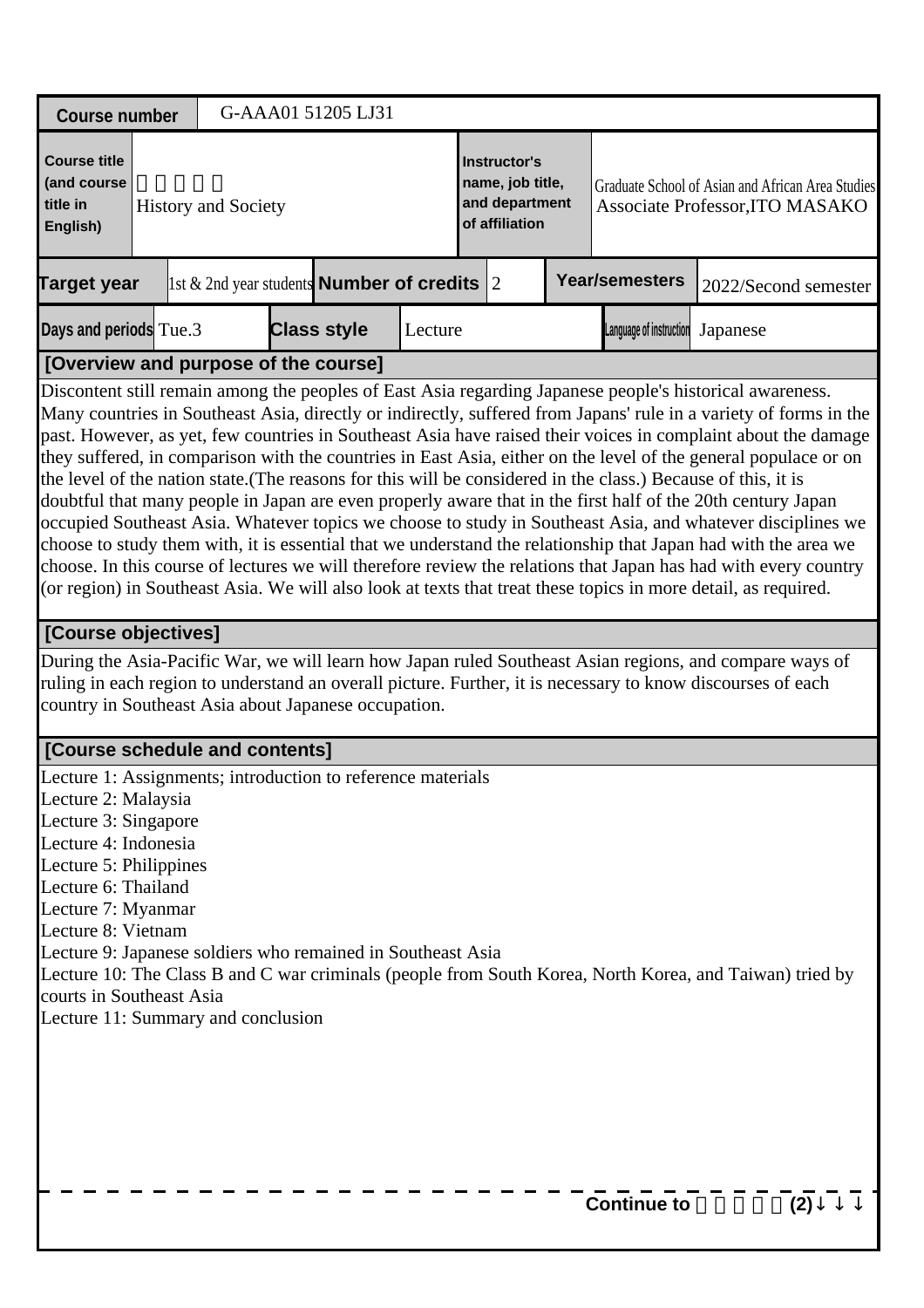地域歴史論**(2)**

# **[Course requirements]**

Attendance at the first lecture is an absolute requirement. Those who are unable to attend that lecture but who wish to take the class should contact the instructor by email beforehand.

## **[Evaluation methods and policy]**

Evaluation will depend on attendance, presentations for assignments, and class participation.

### **[Textbooks]**

Instructed during class Instructed during class

#### **[References, etc.]**

#### **Reference books**

Yoshikawa, Toshiharu (ed.) Kin-Gendai-shi no naka no Nihon to Tonan Ajia [Japan and Southeast Asia in the late 19th and 20th Century] Tokyo Shoseki

Hayase, Shinzo Senso no kioku o aruku; Tonan Ajia no ima [Tracing the memory of wars: Contemporary Southeast Asia after the Pacific Warl Iwanami Shoten

Saotome, Katsumoto Betonamu 200-mannin gashi no kiroku: 1945-nen Nihon senryo-ka de [The Vietnam Famine and the 2 million who starved to death in 1945: Records of the Japanese Occupation] Otsuki Shoten

# **[Study outside of class (preparation and review)]**

Students are asked to attend class having read the assigned materials even when they are not making a presentation.

### **Other information (office hours, etc.)**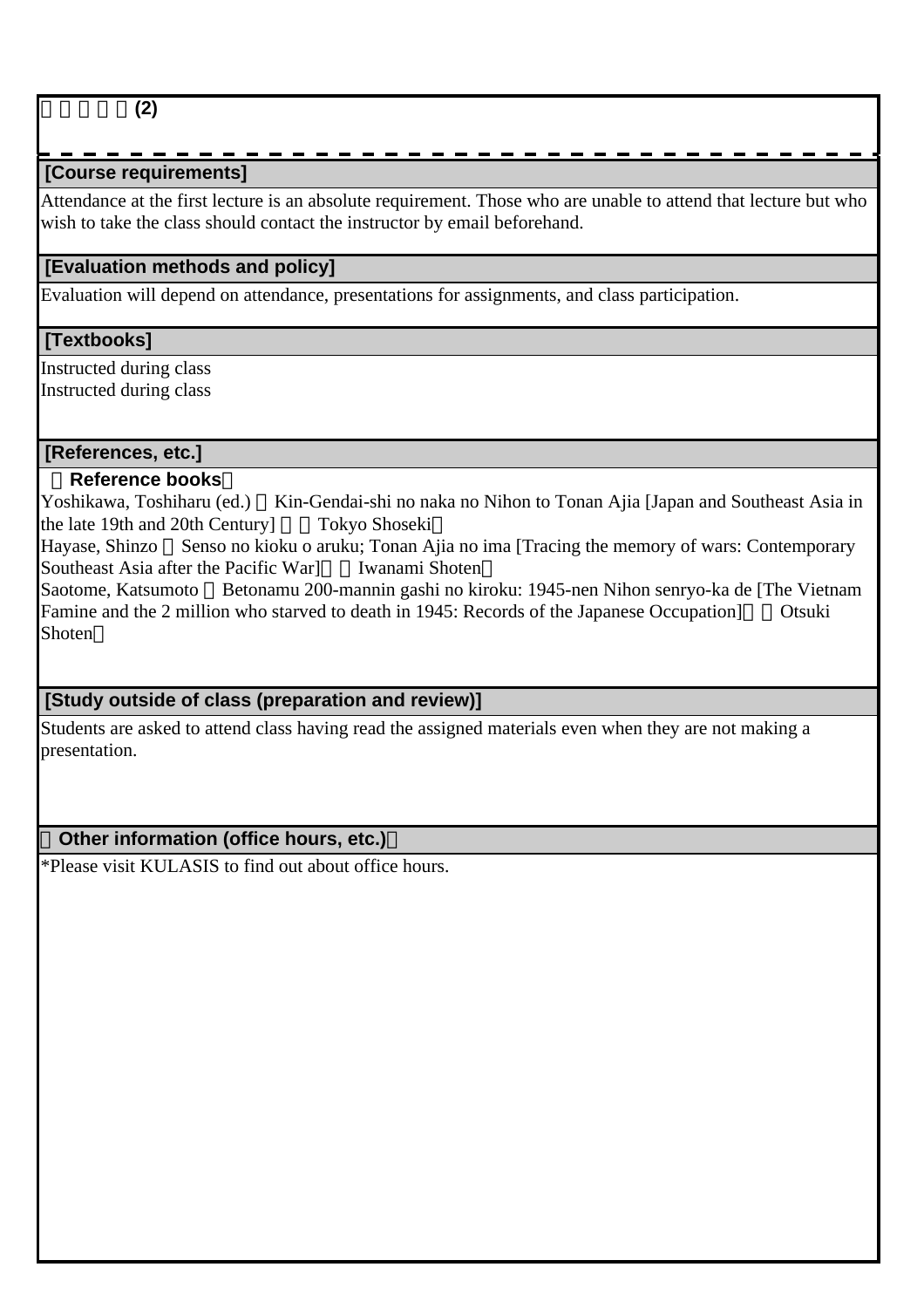| <b>Course number</b>                                                                                                                                                                                                                                                                                                                                                          |                                                                                                                                                                                                                                                                      |                             |  | G-AAA01 51206 LJ31                                     |         |                                                                      |  |  |                         |                                                                                 |     |  |
|-------------------------------------------------------------------------------------------------------------------------------------------------------------------------------------------------------------------------------------------------------------------------------------------------------------------------------------------------------------------------------|----------------------------------------------------------------------------------------------------------------------------------------------------------------------------------------------------------------------------------------------------------------------|-----------------------------|--|--------------------------------------------------------|---------|----------------------------------------------------------------------|--|--|-------------------------|---------------------------------------------------------------------------------|-----|--|
| <b>Course title</b><br>(and course<br>title in<br>English)                                                                                                                                                                                                                                                                                                                    |                                                                                                                                                                                                                                                                      | <b>Religion and Society</b> |  |                                                        |         | Instructor's<br>name, job title,<br>and department<br>of affiliation |  |  |                         | Graduate School of Asian and African Area Studies<br>Professor, KATAOKA TATSUKI |     |  |
| <b>Target year</b>                                                                                                                                                                                                                                                                                                                                                            |                                                                                                                                                                                                                                                                      |                             |  | 1st & 2nd year students <b>Number of credits</b> $ 2 $ |         |                                                                      |  |  | <b>Year/semesters</b>   | 2022/First semester                                                             |     |  |
| Days and periods Fri.5                                                                                                                                                                                                                                                                                                                                                        |                                                                                                                                                                                                                                                                      |                             |  | <b>Class style</b>                                     | Lecture |                                                                      |  |  | Language of instruction | Japanese                                                                        |     |  |
| [Overview and purpose of the course]                                                                                                                                                                                                                                                                                                                                          |                                                                                                                                                                                                                                                                      |                             |  |                                                        |         |                                                                      |  |  |                         |                                                                                 |     |  |
| This lecture attempts to cultivate our knowledge of religion by means of intensive reading of literatures on<br>theological debates over religious pluralism as well as those on the modern construction of Southeast Asian<br>concepts of religion. Also, in this lecture we will visit religious sites around Kyoto for fieldwork-based<br>training of studies of religion. |                                                                                                                                                                                                                                                                      |                             |  |                                                        |         |                                                                      |  |  |                         |                                                                                 |     |  |
|                                                                                                                                                                                                                                                                                                                                                                               |                                                                                                                                                                                                                                                                      |                             |  |                                                        |         |                                                                      |  |  |                         |                                                                                 |     |  |
|                                                                                                                                                                                                                                                                                                                                                                               | [Course objectives]<br>To acquire basic idioms of Southeast Asian studies.<br>To understand major topics in studies of Southeast Asian religions.<br>To cultivate comparative perspective.<br>To uplift skills of discussion on academic issues by reading classics. |                             |  |                                                        |         |                                                                      |  |  |                         |                                                                                 |     |  |
| [Course schedule and contents]                                                                                                                                                                                                                                                                                                                                                |                                                                                                                                                                                                                                                                      |                             |  |                                                        |         |                                                                      |  |  |                         |                                                                                 |     |  |
| 1st week: introduction<br>2nd and 3rd: religious pluralism<br>4th: field trip<br>5th and 6th: religious pluralism<br>7th: field trip<br>8th and 9th: "religion" in Southeast Asia<br>10th: field trip<br>11st and 12nd: "religion" in Southeast Asia<br>13th: what is religion?<br>14th: field trip<br>15th: concluding discussion<br>[Course requirements]                   |                                                                                                                                                                                                                                                                      |                             |  |                                                        |         |                                                                      |  |  |                         |                                                                                 |     |  |
|                                                                                                                                                                                                                                                                                                                                                                               |                                                                                                                                                                                                                                                                      |                             |  |                                                        |         |                                                                      |  |  |                         |                                                                                 |     |  |
| None                                                                                                                                                                                                                                                                                                                                                                          |                                                                                                                                                                                                                                                                      |                             |  |                                                        |         |                                                                      |  |  |                         |                                                                                 |     |  |
| [Evaluation methods and policy]                                                                                                                                                                                                                                                                                                                                               |                                                                                                                                                                                                                                                                      |                             |  |                                                        |         |                                                                      |  |  |                         |                                                                                 |     |  |
| reading assignments: 50%                                                                                                                                                                                                                                                                                                                                                      |                                                                                                                                                                                                                                                                      |                             |  |                                                        |         |                                                                      |  |  |                         |                                                                                 |     |  |
| contribution to class discussions: 50%                                                                                                                                                                                                                                                                                                                                        |                                                                                                                                                                                                                                                                      |                             |  |                                                        |         |                                                                      |  |  |                         |                                                                                 |     |  |
| [Textbooks]                                                                                                                                                                                                                                                                                                                                                                   |                                                                                                                                                                                                                                                                      |                             |  |                                                        |         |                                                                      |  |  |                         |                                                                                 |     |  |
| Instructed during class                                                                                                                                                                                                                                                                                                                                                       |                                                                                                                                                                                                                                                                      |                             |  |                                                        |         |                                                                      |  |  |                         |                                                                                 |     |  |
| Reading assignments include Japanese articles and books.                                                                                                                                                                                                                                                                                                                      |                                                                                                                                                                                                                                                                      |                             |  |                                                        |         |                                                                      |  |  |                         |                                                                                 |     |  |
|                                                                                                                                                                                                                                                                                                                                                                               |                                                                                                                                                                                                                                                                      |                             |  |                                                        |         |                                                                      |  |  | <b>Continue to</b>      |                                                                                 | (2) |  |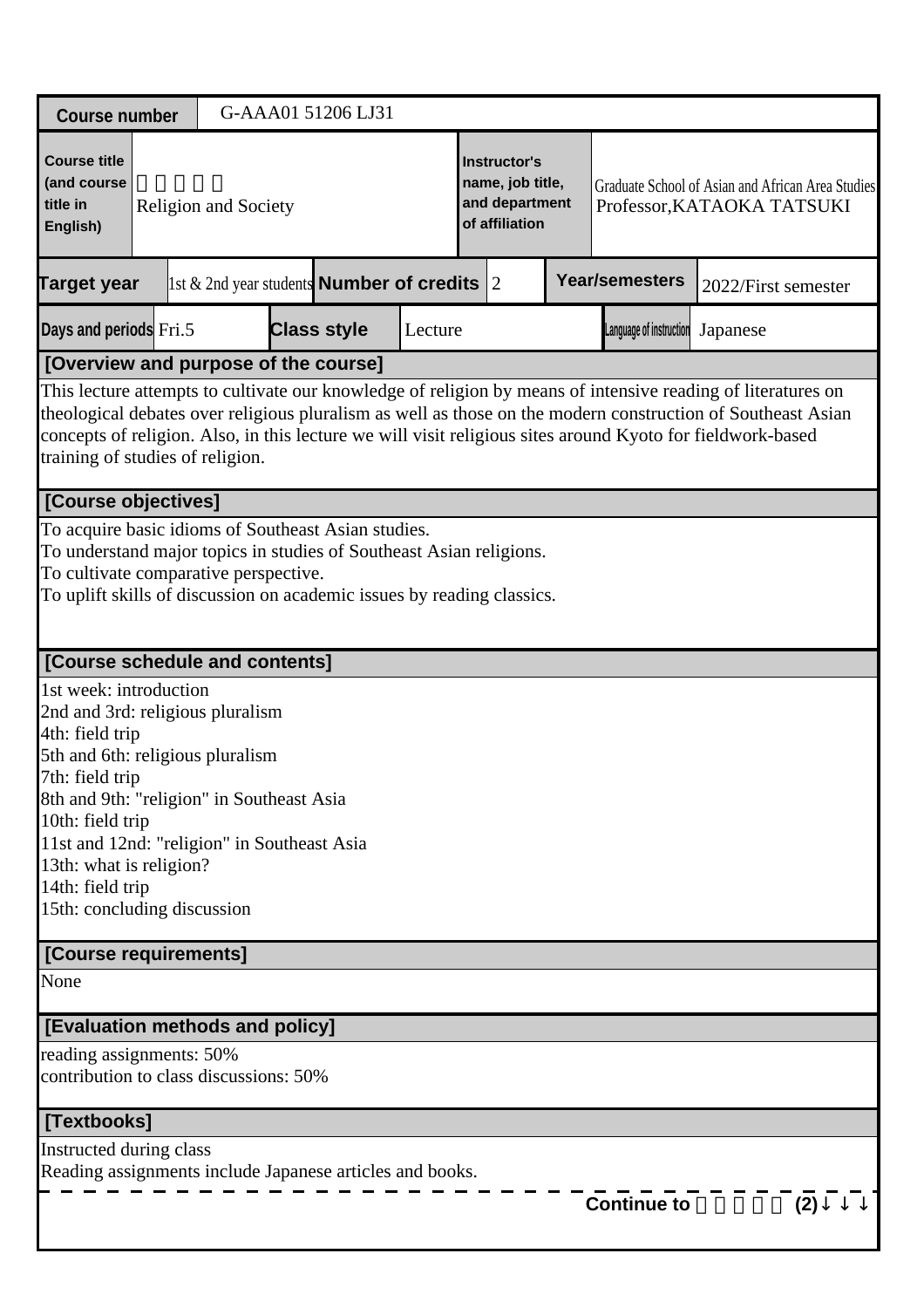宗教社会論 **(2)**

### **[References, etc.]**

#### **Reference books**

Introduced during class

# **[Study outside of class (preparation and review)]**

Attendants are expected to read each week's assignments prior to the course.

# **Other information (office hours, etc.)**

You may visit my office anytime whenever I am present for further discussions.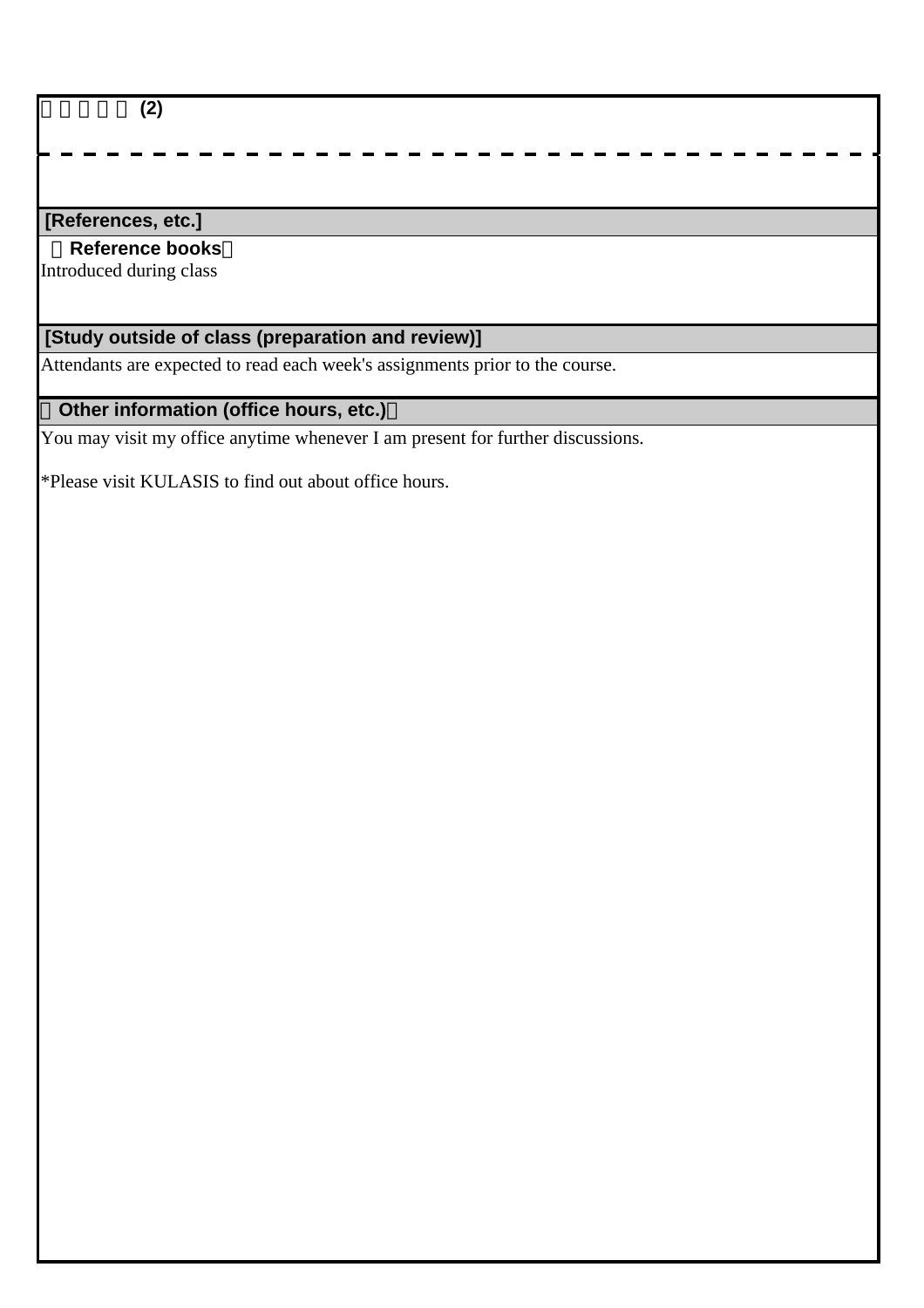| <b>Course number</b>                                                                   |                                                                                                                                                                                                                                                                                                                                                                                                                                                                                                                                                                                                                                                                        |  |  | G-AAA01 51208 LJ31                                         |  |                        |  |                                                                                                         |                                                                                                                                                                                                                             |  |  |  |  |  |
|----------------------------------------------------------------------------------------|------------------------------------------------------------------------------------------------------------------------------------------------------------------------------------------------------------------------------------------------------------------------------------------------------------------------------------------------------------------------------------------------------------------------------------------------------------------------------------------------------------------------------------------------------------------------------------------------------------------------------------------------------------------------|--|--|------------------------------------------------------------|--|------------------------|--|---------------------------------------------------------------------------------------------------------|-----------------------------------------------------------------------------------------------------------------------------------------------------------------------------------------------------------------------------|--|--|--|--|--|
| <b>Course title</b><br>(and course<br>title in<br>English)                             | <b>Instructor's</b><br>name, job title,<br><b>Center for Southeast Asian Studies</b><br>and department<br>Professor, OKAMOTO MASAAKI<br>State and Society I (Comparative State Formation)<br>of affiliation                                                                                                                                                                                                                                                                                                                                                                                                                                                            |  |  |                                                            |  |                        |  |                                                                                                         |                                                                                                                                                                                                                             |  |  |  |  |  |
| Target year                                                                            |                                                                                                                                                                                                                                                                                                                                                                                                                                                                                                                                                                                                                                                                        |  |  | $\vert$ 1st & 2nd year students <b>Number of credits</b> 2 |  |                        |  | <b>Year/semesters</b>                                                                                   | 2022/First semester                                                                                                                                                                                                         |  |  |  |  |  |
|                                                                                        | Days and periods Tue.4<br><b>Class style</b><br>Language of instruction<br>Lecture<br>Japanese<br>[Overview and purpose of the course]                                                                                                                                                                                                                                                                                                                                                                                                                                                                                                                                 |  |  |                                                            |  |                        |  |                                                                                                         |                                                                                                                                                                                                                             |  |  |  |  |  |
|                                                                                        |                                                                                                                                                                                                                                                                                                                                                                                                                                                                                                                                                                                                                                                                        |  |  |                                                            |  |                        |  |                                                                                                         |                                                                                                                                                                                                                             |  |  |  |  |  |
|                                                                                        | The course is on digital politics in Southeast Asia. According to a survey (We Are Social) in 2021, Southeast<br>Asians appear to be the most hooked to the internet. Therefore, the political importance and impact of<br>digitalization have become more and more significant in a good and bad way. Digitalization has had a<br>positive impact on the rise of social movements in Southeast Asia, but the negative impact of digitalization<br>has become more and more conspicuous such as the rising state surveillance power and the rampant<br>disinformation. The participants of the course can learn various aspects of digital politics in Southeast Asia. |  |  |                                                            |  |                        |  |                                                                                                         |                                                                                                                                                                                                                             |  |  |  |  |  |
| [Course objectives]                                                                    |                                                                                                                                                                                                                                                                                                                                                                                                                                                                                                                                                                                                                                                                        |  |  |                                                            |  |                        |  |                                                                                                         |                                                                                                                                                                                                                             |  |  |  |  |  |
|                                                                                        | The participants can obtain theoretical knowledge on digitalization in general and also get perspectives on the<br>social and political impact of digitalization in Southeast Asia. And the participants are required to compare<br>the field-based researches and the data-based researches and discuss the advantages and disadvantages of<br>both research methodologies.                                                                                                                                                                                                                                                                                           |  |  |                                                            |  |                        |  |                                                                                                         |                                                                                                                                                                                                                             |  |  |  |  |  |
| [Course schedule and contents]                                                         |                                                                                                                                                                                                                                                                                                                                                                                                                                                                                                                                                                                                                                                                        |  |  |                                                            |  |                        |  |                                                                                                         |                                                                                                                                                                                                                             |  |  |  |  |  |
|                                                                                        |                                                                                                                                                                                                                                                                                                                                                                                                                                                                                                                                                                                                                                                                        |  |  |                                                            |  |                        |  | The first class is the orientation on the main theme. The second to fifth class are the readings of the | theoretical books on digitalization. The fifth to 12th classes are on the case studies of digital politics in<br>Southeast Asia. The 13th to 15th classes are the presentations of the topics that the participants select. |  |  |  |  |  |
| [Course requirements]                                                                  |                                                                                                                                                                                                                                                                                                                                                                                                                                                                                                                                                                                                                                                                        |  |  |                                                            |  |                        |  |                                                                                                         |                                                                                                                                                                                                                             |  |  |  |  |  |
| None                                                                                   |                                                                                                                                                                                                                                                                                                                                                                                                                                                                                                                                                                                                                                                                        |  |  |                                                            |  |                        |  |                                                                                                         |                                                                                                                                                                                                                             |  |  |  |  |  |
| [Evaluation methods and policy]                                                        |                                                                                                                                                                                                                                                                                                                                                                                                                                                                                                                                                                                                                                                                        |  |  |                                                            |  |                        |  |                                                                                                         |                                                                                                                                                                                                                             |  |  |  |  |  |
| Active participation on the class (10 points). More than two presentations (90 points) |                                                                                                                                                                                                                                                                                                                                                                                                                                                                                                                                                                                                                                                                        |  |  |                                                            |  |                        |  |                                                                                                         |                                                                                                                                                                                                                             |  |  |  |  |  |
| [Textbooks]                                                                            |                                                                                                                                                                                                                                                                                                                                                                                                                                                                                                                                                                                                                                                                        |  |  |                                                            |  |                        |  |                                                                                                         |                                                                                                                                                                                                                             |  |  |  |  |  |
| Shoshana Zuboff                                                                        |                                                                                                                                                                                                                                                                                                                                                                                                                                                                                                                                                                                                                                                                        |  |  | The Age of Surveillance Capitalism                         |  |                        |  | Perseus Books, 2019                                                                                     |                                                                                                                                                                                                                             |  |  |  |  |  |
| [References, etc.]                                                                     |                                                                                                                                                                                                                                                                                                                                                                                                                                                                                                                                                                                                                                                                        |  |  |                                                            |  |                        |  |                                                                                                         |                                                                                                                                                                                                                             |  |  |  |  |  |
| <b>Reference books</b><br>David Sumpter<br><b>Algorithms That Control Our Lives</b>    |                                                                                                                                                                                                                                                                                                                                                                                                                                                                                                                                                                                                                                                                        |  |  |                                                            |  | Bloomsbury Sigma, 2018 |  | Outnumbered: From Facebook and Google to Fake News and Filter-bubbles: The<br><b>Continue to</b>        | Aim Sinpeng Opposing Democracy in the Digital Age: The Yellow Shirts in Thailand Univ of<br>(2)                                                                                                                             |  |  |  |  |  |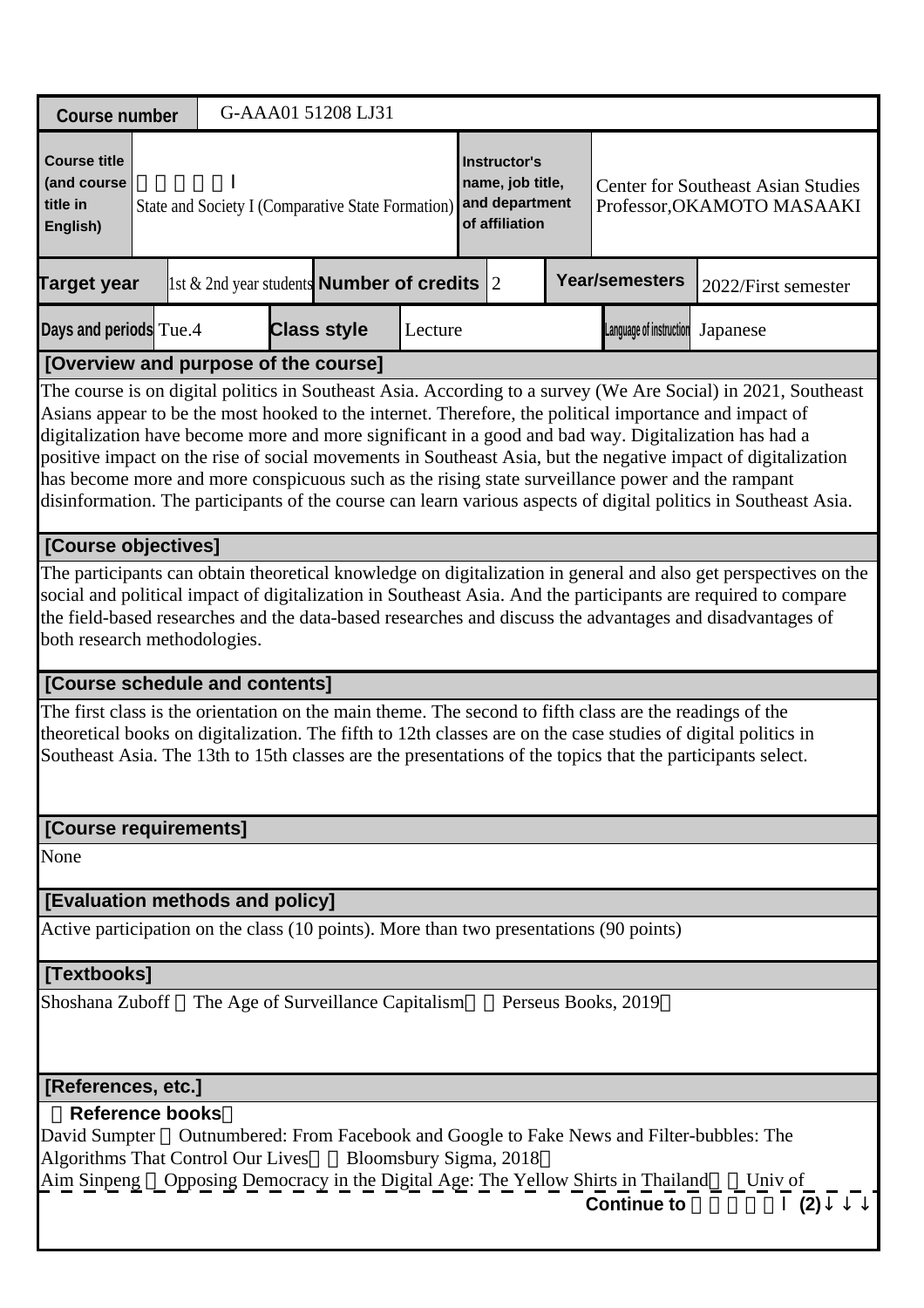# 地域相関論Ⅰ**(2)**

Michigan Pr, 2021 Ross Tapsell Deepening the Understanding of Social Media's Impact in Southeast Asia ISEAS, 2021

# **[Study outside of class (preparation and review)]**

The details on the articles and books are delivered on the second class of the course.

# **Other information (office hours, etc.)**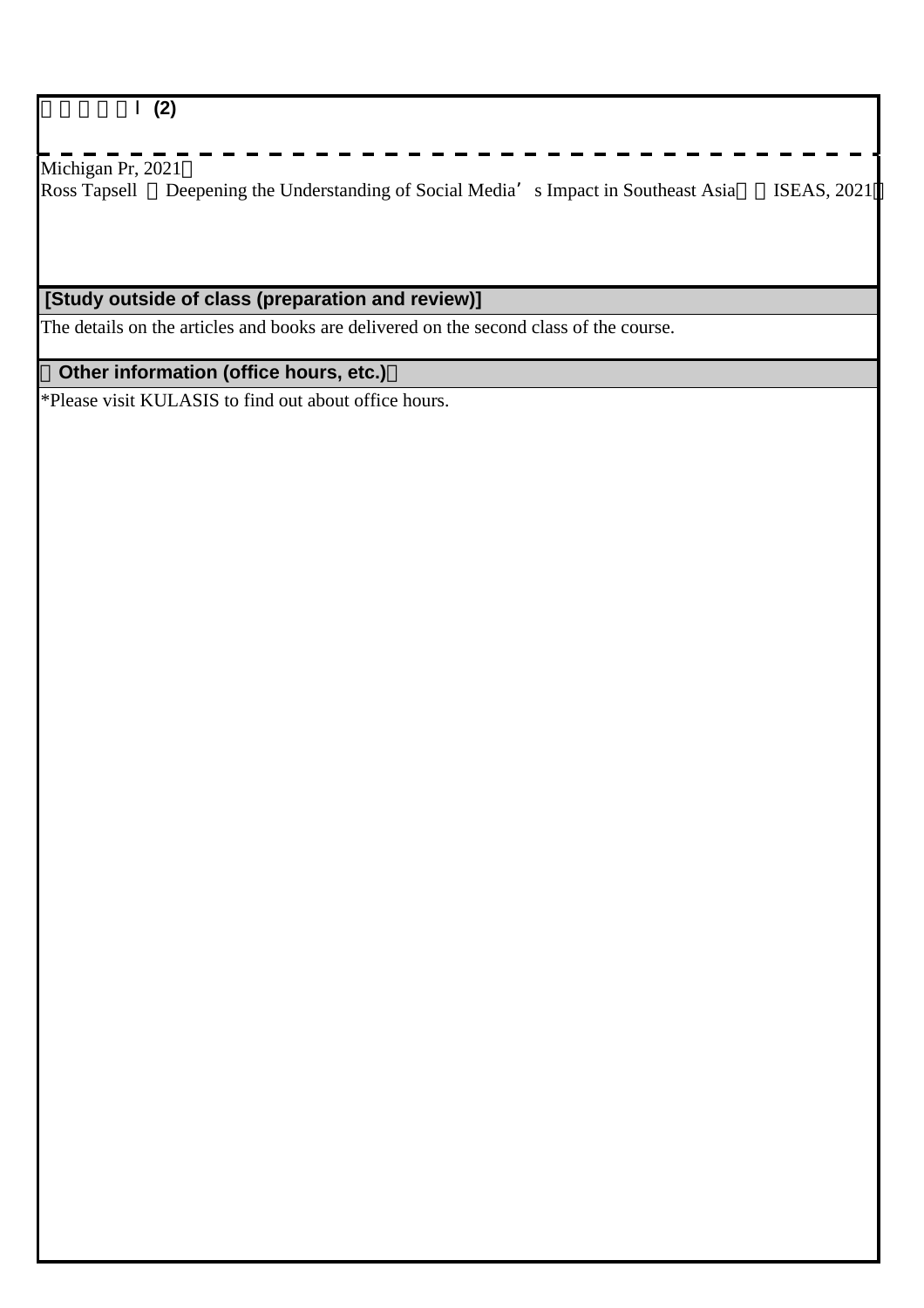| <b>Course number</b>                                                                                                                                                                                                                                                                                                                                                                                                                                                                                                                                                                                                                                                                                                                                                                                                                                                                                                                                                                                                                                                                                                                                                                                       |                                                                                                        | G-AAA01 51207 LJ31                                                                                                                             |               |  |  |                    |     |  |  |  |  |  |  |
|------------------------------------------------------------------------------------------------------------------------------------------------------------------------------------------------------------------------------------------------------------------------------------------------------------------------------------------------------------------------------------------------------------------------------------------------------------------------------------------------------------------------------------------------------------------------------------------------------------------------------------------------------------------------------------------------------------------------------------------------------------------------------------------------------------------------------------------------------------------------------------------------------------------------------------------------------------------------------------------------------------------------------------------------------------------------------------------------------------------------------------------------------------------------------------------------------------|--------------------------------------------------------------------------------------------------------|------------------------------------------------------------------------------------------------------------------------------------------------|---------------|--|--|--------------------|-----|--|--|--|--|--|--|
| <b>Course title</b><br>Instructor's<br>(and course<br>name, job title,<br><b>Center for Southeast Asian Studies</b><br>and department<br>title in<br>State and Society II (Gender and Society)<br>Professor, HAYAMI YOUKO<br>of affiliation<br>English)                                                                                                                                                                                                                                                                                                                                                                                                                                                                                                                                                                                                                                                                                                                                                                                                                                                                                                                                                    |                                                                                                        |                                                                                                                                                |               |  |  |                    |     |  |  |  |  |  |  |
| <b>Target year</b>                                                                                                                                                                                                                                                                                                                                                                                                                                                                                                                                                                                                                                                                                                                                                                                                                                                                                                                                                                                                                                                                                                                                                                                         | <b>Year/semesters</b><br>1st & 2nd year students <b>Number of credits</b> $ 2 $<br>2022/First semester |                                                                                                                                                |               |  |  |                    |     |  |  |  |  |  |  |
| <b>Class style</b><br>Days and periods Fri.1<br>Lecture<br>Language of instruction<br>Japanese                                                                                                                                                                                                                                                                                                                                                                                                                                                                                                                                                                                                                                                                                                                                                                                                                                                                                                                                                                                                                                                                                                             |                                                                                                        |                                                                                                                                                |               |  |  |                    |     |  |  |  |  |  |  |
| [Overview and purpose of the course]                                                                                                                                                                                                                                                                                                                                                                                                                                                                                                                                                                                                                                                                                                                                                                                                                                                                                                                                                                                                                                                                                                                                                                       |                                                                                                        |                                                                                                                                                |               |  |  |                    |     |  |  |  |  |  |  |
| Family and Society in Southeast Asia]In a large part of Southeast Asia, aging of the population has<br>[Theme]<br>become a recognized issue. In the meantime, there is increasing mobility both domestic and international.<br>How are these processes affecting the realm of the family which constitute the foundation of everyday life?<br>How has the family been described and theorized within society to begin with, and how is this evolving in the<br>face of current changes? This class will consider both anthropological theories, micro-level ethnographic<br>perspectives especially in Southeast and East Asia on the one hand, as well as the institutional and ideological<br>developments on the macro level from past to present, following relevant research trends. Moreover, it will<br>address some contemporary issues such as migrant labor, aging and care in relation to the family, and discuss<br>how the family realm is relevant to the study of the region. There will be lectures, presentations by class<br>participants, as well as discussion. There may be some changes in the contents and method depending on the<br>number and constitution of the class members. |                                                                                                        |                                                                                                                                                |               |  |  |                    |     |  |  |  |  |  |  |
| [Course objectives]                                                                                                                                                                                                                                                                                                                                                                                                                                                                                                                                                                                                                                                                                                                                                                                                                                                                                                                                                                                                                                                                                                                                                                                        |                                                                                                        |                                                                                                                                                |               |  |  |                    |     |  |  |  |  |  |  |
| 1) To better understand fundamental issues related to the family and society, and be able to discuss these<br>from a comparative perspective.<br>2) To increase understanding of the characteristics and current trends in Southeast Asian society in<br>preparation for the participant's own research.                                                                                                                                                                                                                                                                                                                                                                                                                                                                                                                                                                                                                                                                                                                                                                                                                                                                                                   |                                                                                                        |                                                                                                                                                |               |  |  |                    |     |  |  |  |  |  |  |
| [Course schedule and contents]                                                                                                                                                                                                                                                                                                                                                                                                                                                                                                                                                                                                                                                                                                                                                                                                                                                                                                                                                                                                                                                                                                                                                                             |                                                                                                        |                                                                                                                                                |               |  |  |                    |     |  |  |  |  |  |  |
| Introduction<br>$\mathbf I$<br>Theoretical discussion of the family weeks 2-4<br>$\rm II$<br>III<br>Gender and family weeks 5-6<br>IV<br>Reading ethnographies on family and society weeks 9-10<br>V<br>The family as institution and state<br>VI<br>VII                                                                                                                                                                                                                                                                                                                                                                                                                                                                                                                                                                                                                                                                                                                                                                                                                                                                                                                                                   | week 1                                                                                                 | Family and relatedness in Southeast Asia weeks 7-8<br>Topics: Migration and family, intercultural marriage, care, LGBT family etc. weeks 13-15 | weeks $11-12$ |  |  |                    |     |  |  |  |  |  |  |
| [Course requirements]                                                                                                                                                                                                                                                                                                                                                                                                                                                                                                                                                                                                                                                                                                                                                                                                                                                                                                                                                                                                                                                                                                                                                                                      |                                                                                                        |                                                                                                                                                |               |  |  |                    |     |  |  |  |  |  |  |
| None                                                                                                                                                                                                                                                                                                                                                                                                                                                                                                                                                                                                                                                                                                                                                                                                                                                                                                                                                                                                                                                                                                                                                                                                       |                                                                                                        |                                                                                                                                                |               |  |  | <b>Continue to</b> | (2) |  |  |  |  |  |  |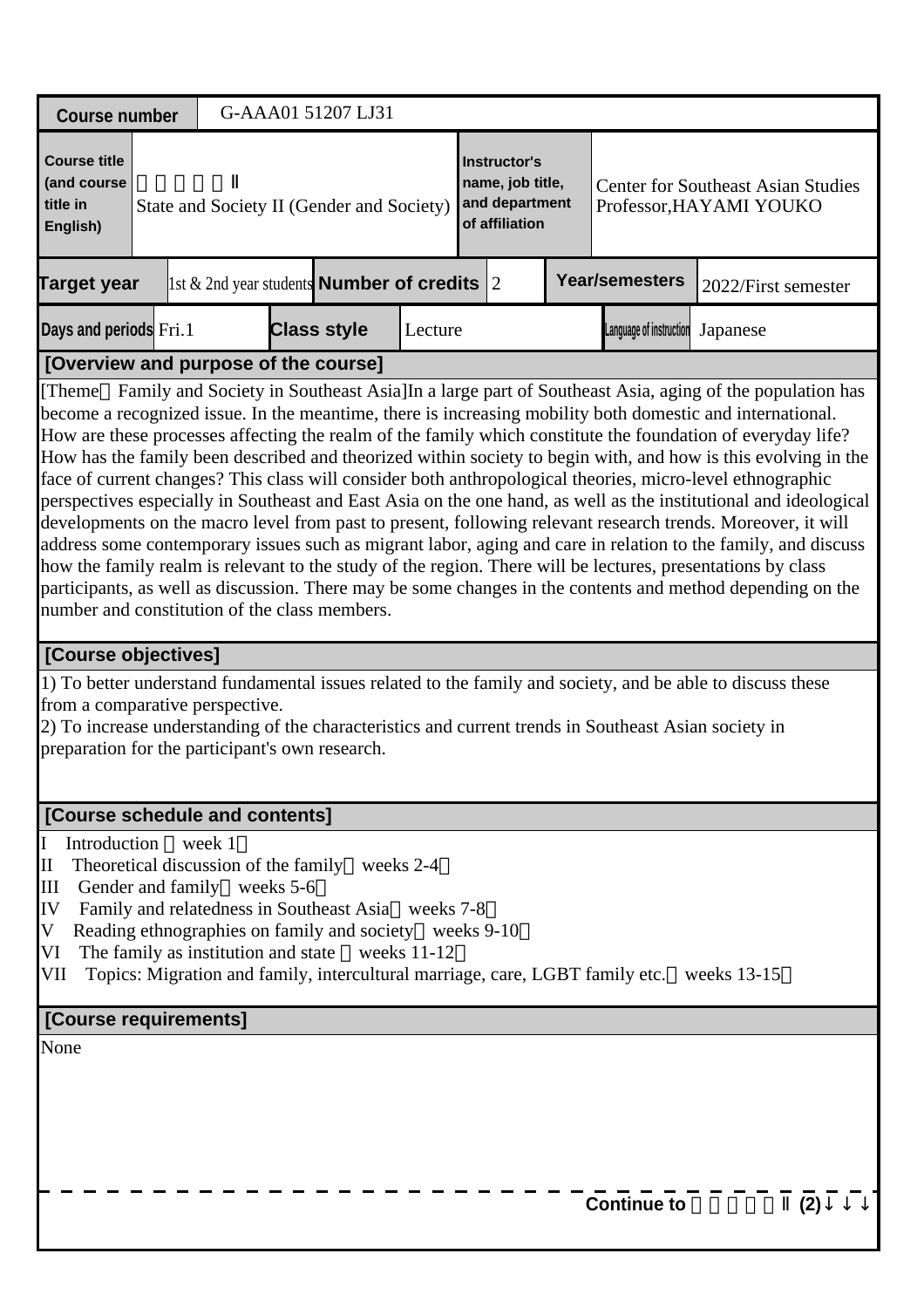### 地域相関論Ⅱ**(2)**

# **[Evaluation methods and policy]**

Participation in class discussion (30%), class presentation (30%), final report (40%)

### **[Textbooks]**

Instructed during class

Introduced during class. The semester will be divided in seven clusters and texts will be distributed before each cluster.

#### **[References, etc.]**

#### **Reference books**

Introduced during class introduced during class.

### **[Study outside of class (preparation and review)]**

Participants will be expected to be prepared to join in discussion based on the reading assignments. Depending on the class size, they will be assigned a presentation of the major points of the reading and will be expected to lead the discussion, once or twice depending on the size of the class.

The final paper will ask the participants to review the themes in relation to their own research interests.

## **Other information (office hours, etc.)**

There will be no specific office hours. Students needing consultation are welcome to contact the instructor to set a schedule.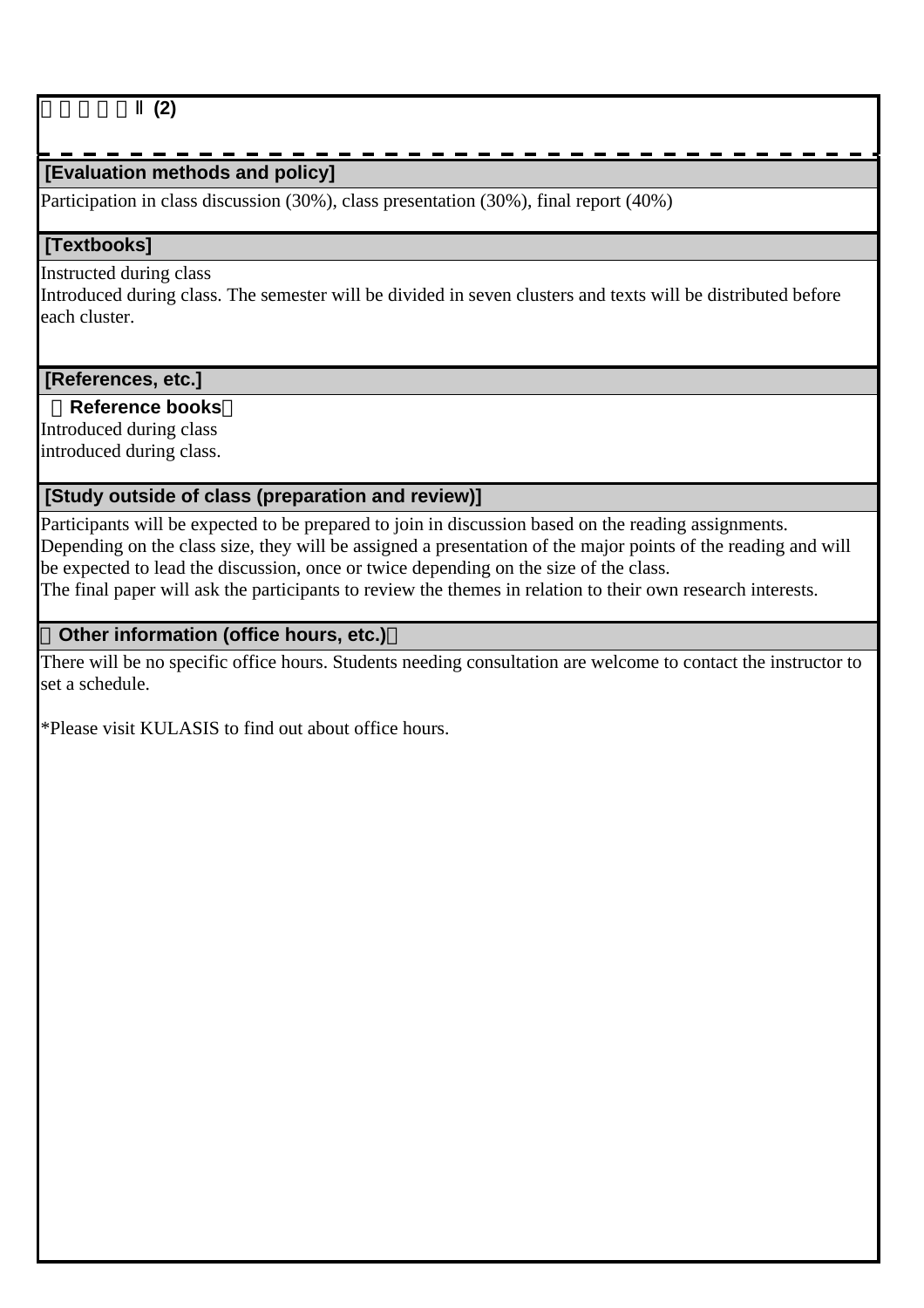| <b>Course number</b>                                                                                                           |                                                                                                     |                          |  | G-AAA01 51209 LJ31 |  |  |                                                                      |  |                                                                                             |                                                                                                                                                                                                                                                                                                                                                                                                                                                                                                                                                                             |  |  |
|--------------------------------------------------------------------------------------------------------------------------------|-----------------------------------------------------------------------------------------------------|--------------------------|--|--------------------|--|--|----------------------------------------------------------------------|--|---------------------------------------------------------------------------------------------|-----------------------------------------------------------------------------------------------------------------------------------------------------------------------------------------------------------------------------------------------------------------------------------------------------------------------------------------------------------------------------------------------------------------------------------------------------------------------------------------------------------------------------------------------------------------------------|--|--|
| <b>Course title</b><br>(and course<br>title in<br>English)                                                                     |                                                                                                     | <b>Religious History</b> |  |                    |  |  | Instructor's<br>name, job title,<br>and department<br>of affiliation |  |                                                                                             | Graduate School of Asian and African Area Studies<br>Associate Professor, YAMAGUCHI MOTOKI                                                                                                                                                                                                                                                                                                                                                                                                                                                                                  |  |  |
| <b>Target year</b>                                                                                                             | <b>Year/semesters</b><br>1st & 2nd year students <b>Number of credits</b> 2<br>2022/Second semester |                          |  |                    |  |  |                                                                      |  |                                                                                             |                                                                                                                                                                                                                                                                                                                                                                                                                                                                                                                                                                             |  |  |
| Days and periods Mon.3<br><b>Class style</b><br>Language of instruction<br>Lecture<br>Japanese                                 |                                                                                                     |                          |  |                    |  |  |                                                                      |  |                                                                                             |                                                                                                                                                                                                                                                                                                                                                                                                                                                                                                                                                                             |  |  |
| [Overview and purpose of the course]                                                                                           |                                                                                                     |                          |  |                    |  |  |                                                                      |  |                                                                                             |                                                                                                                                                                                                                                                                                                                                                                                                                                                                                                                                                                             |  |  |
|                                                                                                                                |                                                                                                     |                          |  |                    |  |  |                                                                      |  | will also explain the relations with the outer Islamic world and the historical background. | This class addresses the Islamic movements in Southeast Asia from the late colonial period to the middle of<br>the 20th century through reading studies. Previously, researchers on the Southeast Asian political movements<br>of this period focused on secular nationalism. Recent studies, however, have made attempts to reexamine the<br>significance of Islamic movements. One of the reasons for the increased interest is that for understanding the<br>current Islamic movement it is necessary to consider the continuities and changes from the past. This class |  |  |
| [Course objectives]                                                                                                            |                                                                                                     |                          |  |                    |  |  |                                                                      |  |                                                                                             |                                                                                                                                                                                                                                                                                                                                                                                                                                                                                                                                                                             |  |  |
| understand the issues discussed in previous studies.<br>previous studies.<br>[Course schedule and contents]<br>1. Introduction |                                                                                                     |                          |  |                    |  |  |                                                                      |  |                                                                                             | To acquire fundamental knowledge of the historical development of Islam in modern Southeast Asia, and to<br>To learn how to conduct one's own research and to compose discussion through the critical examination of                                                                                                                                                                                                                                                                                                                                                        |  |  |
| 2. Survey on the history of Islam in Southeast Asia<br>3-15 reading texts on Islamic movements in Southeast Asia.              |                                                                                                     |                          |  |                    |  |  |                                                                      |  | Depending the number of participants, they may present their researches in weeks 14 and 15. |                                                                                                                                                                                                                                                                                                                                                                                                                                                                                                                                                                             |  |  |
| [Course requirements]                                                                                                          |                                                                                                     |                          |  |                    |  |  |                                                                      |  |                                                                                             |                                                                                                                                                                                                                                                                                                                                                                                                                                                                                                                                                                             |  |  |
| None                                                                                                                           |                                                                                                     |                          |  |                    |  |  |                                                                      |  |                                                                                             |                                                                                                                                                                                                                                                                                                                                                                                                                                                                                                                                                                             |  |  |
| [Evaluation methods and policy]                                                                                                |                                                                                                     |                          |  |                    |  |  |                                                                      |  |                                                                                             |                                                                                                                                                                                                                                                                                                                                                                                                                                                                                                                                                                             |  |  |
| Presentation (30%), participation (70%)                                                                                        |                                                                                                     |                          |  |                    |  |  |                                                                      |  |                                                                                             |                                                                                                                                                                                                                                                                                                                                                                                                                                                                                                                                                                             |  |  |
| [Textbooks]                                                                                                                    |                                                                                                     |                          |  |                    |  |  |                                                                      |  |                                                                                             |                                                                                                                                                                                                                                                                                                                                                                                                                                                                                                                                                                             |  |  |
| Instructed during class                                                                                                        |                                                                                                     |                          |  |                    |  |  |                                                                      |  | <b>Continue to</b>                                                                          | (2)                                                                                                                                                                                                                                                                                                                                                                                                                                                                                                                                                                         |  |  |
|                                                                                                                                |                                                                                                     |                          |  |                    |  |  |                                                                      |  |                                                                                             |                                                                                                                                                                                                                                                                                                                                                                                                                                                                                                                                                                             |  |  |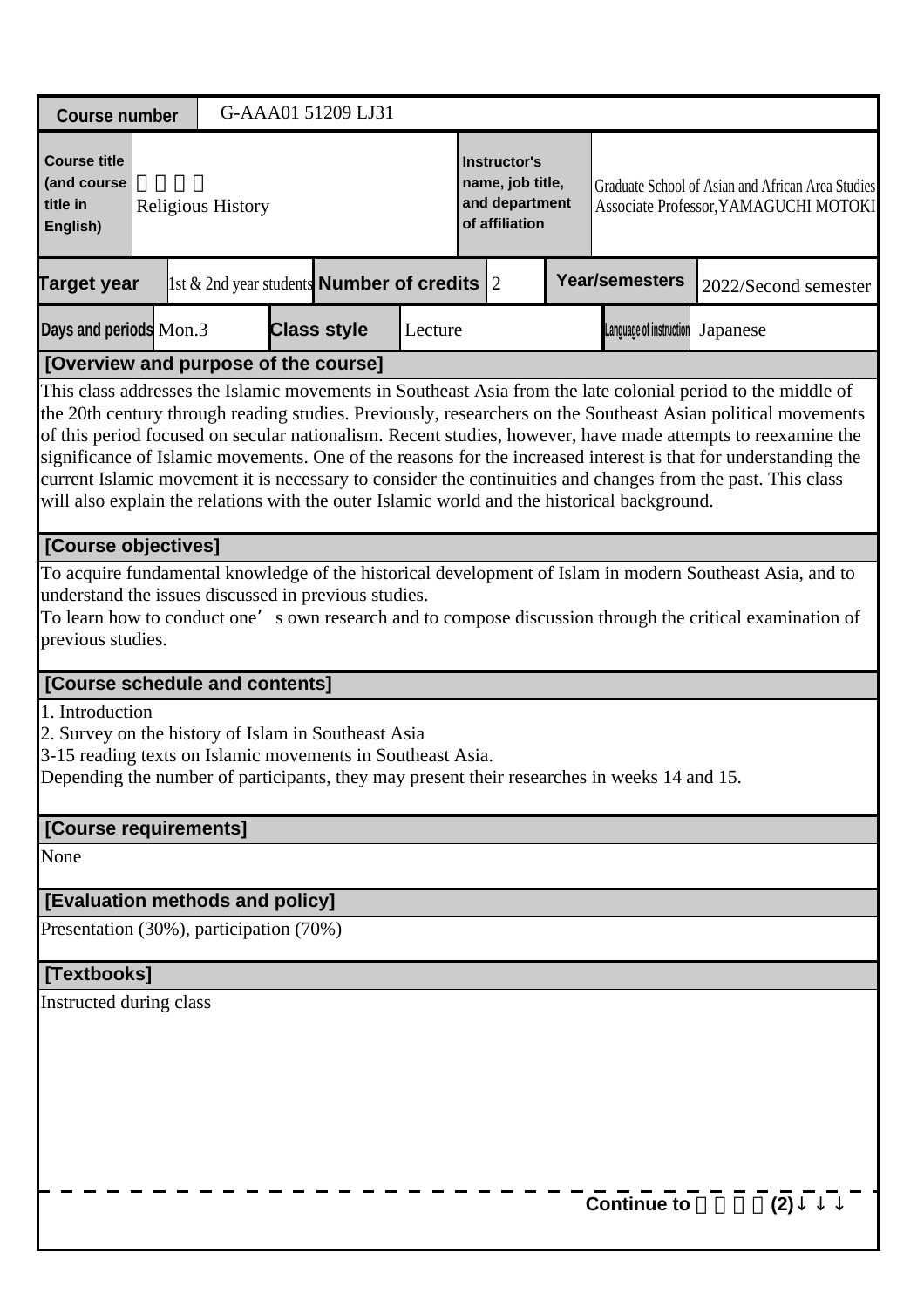# 宗教史論**(2)**

# **[References, etc.]**

# **Reference books**

Introduced during class

# **[Study outside of class (preparation and review)]**

All participants will be required to read the texts before class. They are also expected to read the other studies introduced in this class.

# **Other information (office hours, etc.)**

Participants can visit my room anytime.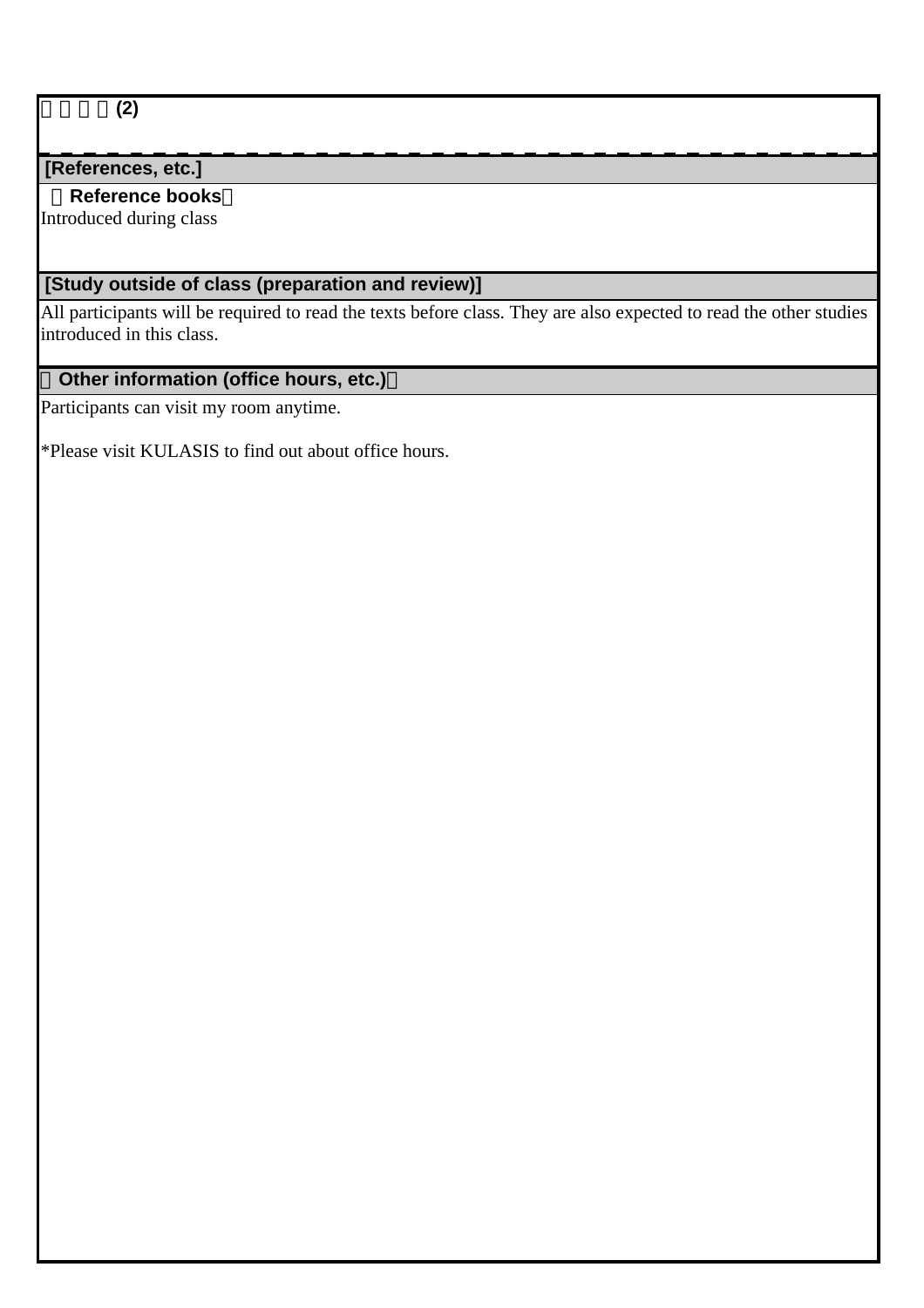| <b>Course number</b>                                                                             |                                                                                                                                                                                                                                                                                                                                |  |  | G-AAA01 51251 SB31                                                                 |         |                                                                      |  |  |                                                                                                                                                                                                                                                                                                                                                                                                                                                                                                              |                                                                                                                |  |  |
|--------------------------------------------------------------------------------------------------|--------------------------------------------------------------------------------------------------------------------------------------------------------------------------------------------------------------------------------------------------------------------------------------------------------------------------------|--|--|------------------------------------------------------------------------------------|---------|----------------------------------------------------------------------|--|--|--------------------------------------------------------------------------------------------------------------------------------------------------------------------------------------------------------------------------------------------------------------------------------------------------------------------------------------------------------------------------------------------------------------------------------------------------------------------------------------------------------------|----------------------------------------------------------------------------------------------------------------|--|--|
| <b>Course title</b><br>(and course<br>title in<br>English)                                       |                                                                                                                                                                                                                                                                                                                                |  |  | Research Seminar on Society and Development I                                      |         | Instructor's<br>name, job title,<br>and department<br>of affiliation |  |  | Graduate School of Asian and African Area Studies<br>Professor, TAMADA YOSHIFUMI<br><b>Center for Southeast Asian Studies</b><br>Professor, HAYAMI YOUKO<br>Graduate School of Asian and African Area Studies<br>Professor, KATAOKA TATSUKI<br>Graduate School of Asian and African Area Studies<br>Associate Professor, ITO MASAKO<br><b>Center for Southeast Asian Studies</b><br>Professor, OKAMOTO MASAAKI<br>Graduate School of Asian and African Area Studies<br>Associate Professor, YAMAGUCHI MOTOKI |                                                                                                                |  |  |
| Target year                                                                                      |                                                                                                                                                                                                                                                                                                                                |  |  | 1st & 2nd year students <b>Number of credits</b> $\begin{bmatrix} 3 \end{bmatrix}$ |         |                                                                      |  |  | <b>Year/semesters</b>                                                                                                                                                                                                                                                                                                                                                                                                                                                                                        | 2022/First semester                                                                                            |  |  |
| Days and periods Wed.3                                                                           |                                                                                                                                                                                                                                                                                                                                |  |  | <b>Class style</b>                                                                 | seminar |                                                                      |  |  |                                                                                                                                                                                                                                                                                                                                                                                                                                                                                                              | Language of instruction Japanese and English                                                                   |  |  |
| [Overview and purpose of the course]                                                             |                                                                                                                                                                                                                                                                                                                                |  |  |                                                                                    |         |                                                                      |  |  |                                                                                                                                                                                                                                                                                                                                                                                                                                                                                                              |                                                                                                                |  |  |
|                                                                                                  | Outline and Purpose of the Course:<br>This is a seminar class to promote our understandings on developments and transformations of Southeast<br>Asian region from both micro scope and macro scope perspectives.                                                                                                               |  |  |                                                                                    |         |                                                                      |  |  |                                                                                                                                                                                                                                                                                                                                                                                                                                                                                                              |                                                                                                                |  |  |
| [Course objectives]                                                                              |                                                                                                                                                                                                                                                                                                                                |  |  |                                                                                    |         |                                                                      |  |  |                                                                                                                                                                                                                                                                                                                                                                                                                                                                                                              |                                                                                                                |  |  |
| thesis<br>discussions                                                                            | <b>Course Goals:</b><br>1) To instruct students to pose appropriate academic questions in order to complete Preliminary Doctoral<br>2) To cultivate academic skills in presentation of students' own research proposals<br>3) To cultivate skills in raising questions and answering to them in appropriate manner in academic |  |  |                                                                                    |         |                                                                      |  |  |                                                                                                                                                                                                                                                                                                                                                                                                                                                                                                              |                                                                                                                |  |  |
| [Course schedule and contents]                                                                   |                                                                                                                                                                                                                                                                                                                                |  |  |                                                                                    |         |                                                                      |  |  |                                                                                                                                                                                                                                                                                                                                                                                                                                                                                                              |                                                                                                                |  |  |
| <b>Course Schedule and Contents:</b><br>students are to participate in discussions on the topic. |                                                                                                                                                                                                                                                                                                                                |  |  |                                                                                    |         |                                                                      |  |  |                                                                                                                                                                                                                                                                                                                                                                                                                                                                                                              | At each class, two students are supposed to report proposal or progress of their own research. The rest of the |  |  |
| [Course requirements]                                                                            |                                                                                                                                                                                                                                                                                                                                |  |  |                                                                                    |         |                                                                      |  |  |                                                                                                                                                                                                                                                                                                                                                                                                                                                                                                              |                                                                                                                |  |  |
| None                                                                                             |                                                                                                                                                                                                                                                                                                                                |  |  |                                                                                    |         |                                                                      |  |  |                                                                                                                                                                                                                                                                                                                                                                                                                                                                                                              |                                                                                                                |  |  |
| [Evaluation methods and policy]                                                                  |                                                                                                                                                                                                                                                                                                                                |  |  |                                                                                    |         |                                                                      |  |  |                                                                                                                                                                                                                                                                                                                                                                                                                                                                                                              |                                                                                                                |  |  |
| Method, Point of View, and Attainment Levels of Evaluation:                                      |                                                                                                                                                                                                                                                                                                                                |  |  |                                                                                    |         |                                                                      |  |  | The student grade is evaluated according to presentation and contribution to class discussions.                                                                                                                                                                                                                                                                                                                                                                                                              |                                                                                                                |  |  |
| [Textbooks]                                                                                      |                                                                                                                                                                                                                                                                                                                                |  |  |                                                                                    |         |                                                                      |  |  |                                                                                                                                                                                                                                                                                                                                                                                                                                                                                                              |                                                                                                                |  |  |
| Not used                                                                                         |                                                                                                                                                                                                                                                                                                                                |  |  |                                                                                    |         |                                                                      |  |  | <b>Continue to</b>                                                                                                                                                                                                                                                                                                                                                                                                                                                                                           | (2)                                                                                                            |  |  |
|                                                                                                  |                                                                                                                                                                                                                                                                                                                                |  |  |                                                                                    |         |                                                                      |  |  |                                                                                                                                                                                                                                                                                                                                                                                                                                                                                                              |                                                                                                                |  |  |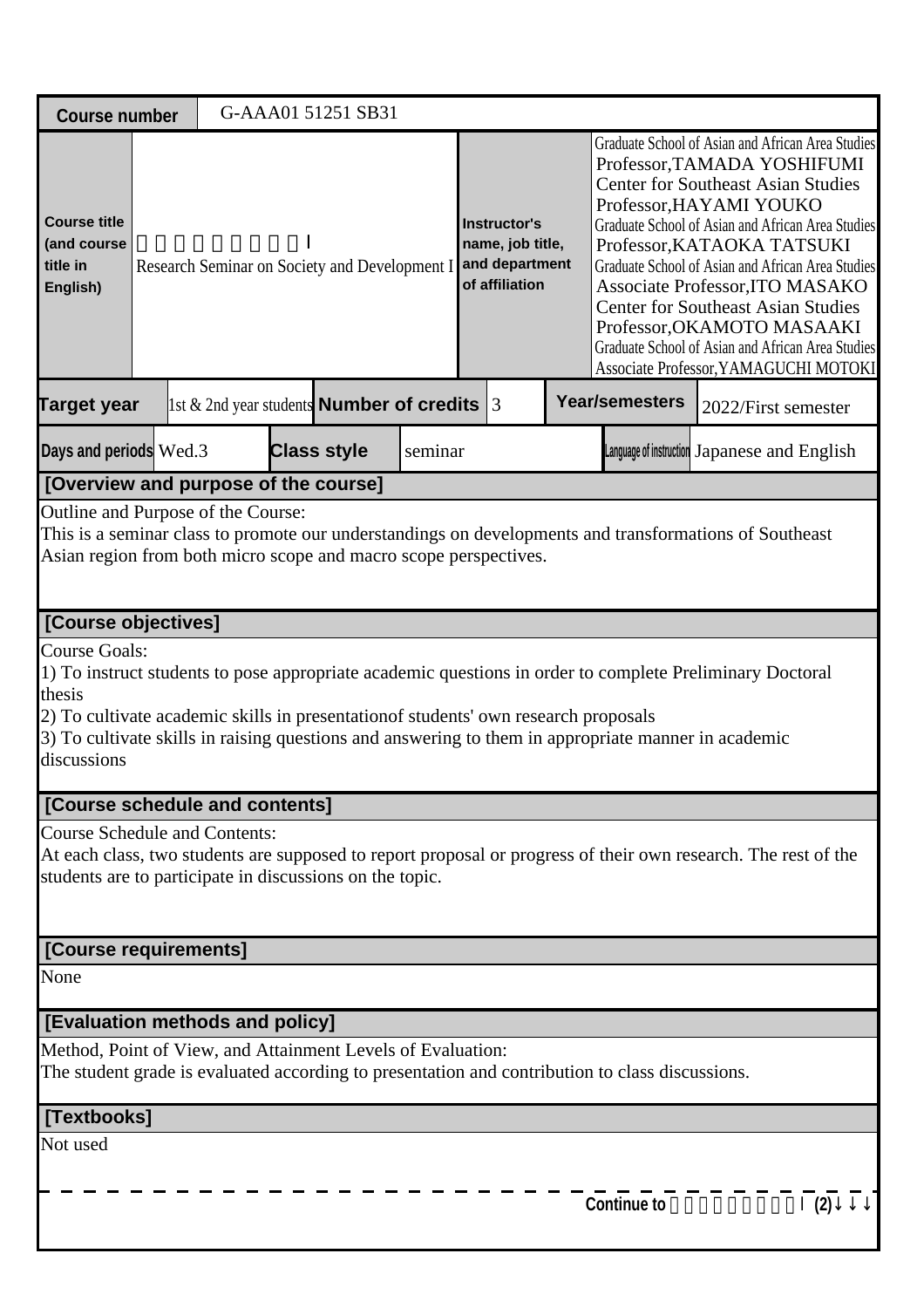#### 地域変動論研究演習Ⅰ**(2)**

### **[References, etc.]**

 **Reference books**

Introduced during class

# **[Study outside of class (preparation and review)]**

Students are required to present at least once a course. Each presentation should be prepared with close communication of academic supervisors.

# **Other information (office hours, etc.)**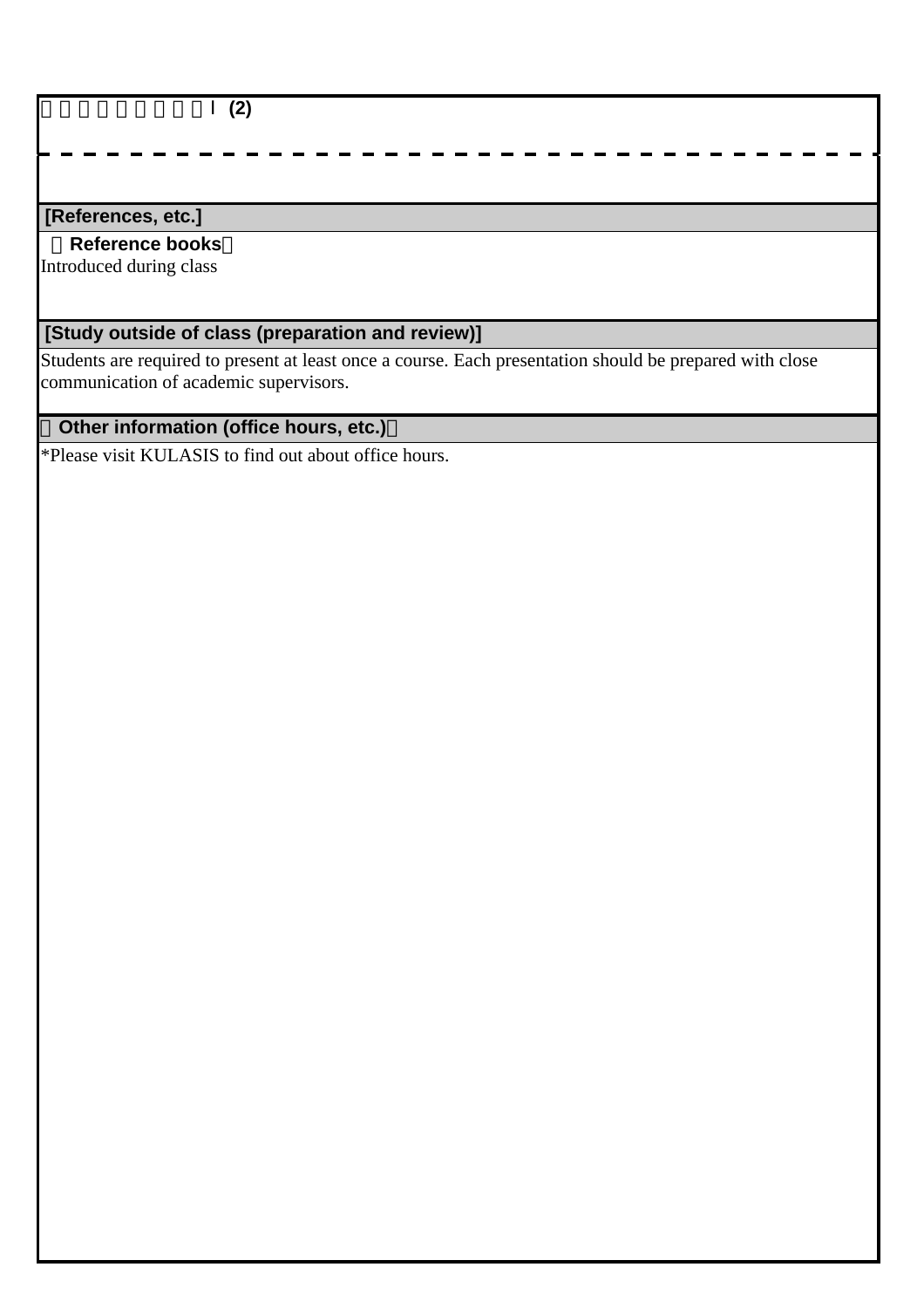| <b>Course number</b>                                                                             |                                                                                                                                                                                                                                                                                                                                |  |  | G-AAA01 51252 SB31                                     |         |                                                                      |  |  |                                                                                                                                                                                                                                                                                                                                                                                                                                                                                                              |                                                                                                                |  |  |
|--------------------------------------------------------------------------------------------------|--------------------------------------------------------------------------------------------------------------------------------------------------------------------------------------------------------------------------------------------------------------------------------------------------------------------------------|--|--|--------------------------------------------------------|---------|----------------------------------------------------------------------|--|--|--------------------------------------------------------------------------------------------------------------------------------------------------------------------------------------------------------------------------------------------------------------------------------------------------------------------------------------------------------------------------------------------------------------------------------------------------------------------------------------------------------------|----------------------------------------------------------------------------------------------------------------|--|--|
| <b>Course title</b><br>(and course<br>title in<br>English)                                       |                                                                                                                                                                                                                                                                                                                                |  |  | Research Seminar on Society and Development II         |         | Instructor's<br>name, job title,<br>and department<br>of affiliation |  |  | Graduate School of Asian and African Area Studies<br>Professor, TAMADA YOSHIFUMI<br><b>Center for Southeast Asian Studies</b><br>Professor, HAYAMI YOUKO<br>Graduate School of Asian and African Area Studies<br>Professor, KATAOKA TATSUKI<br>Graduate School of Asian and African Area Studies<br>Associate Professor, ITO MASAKO<br><b>Center for Southeast Asian Studies</b><br>Professor, OKAMOTO MASAAKI<br>Graduate School of Asian and African Area Studies<br>Associate Professor, YAMAGUCHI MOTOKI |                                                                                                                |  |  |
| Target year                                                                                      |                                                                                                                                                                                                                                                                                                                                |  |  | 1st & 2nd year students <b>Number of credits</b> $ 3 $ |         |                                                                      |  |  | <b>Year/semesters</b>                                                                                                                                                                                                                                                                                                                                                                                                                                                                                        | 2022/Second semester                                                                                           |  |  |
| Days and periods Wed.3                                                                           |                                                                                                                                                                                                                                                                                                                                |  |  | <b>Class style</b>                                     | seminar |                                                                      |  |  |                                                                                                                                                                                                                                                                                                                                                                                                                                                                                                              | Language of instruction Japanese and English                                                                   |  |  |
| [Overview and purpose of the course]                                                             |                                                                                                                                                                                                                                                                                                                                |  |  |                                                        |         |                                                                      |  |  |                                                                                                                                                                                                                                                                                                                                                                                                                                                                                                              |                                                                                                                |  |  |
|                                                                                                  | Outline and Purpose of the Course:<br>This is a seminar class to promote our understandings on developments and transformations of Southeast<br>Asian region from both micro scope and macro scope perspectives.                                                                                                               |  |  |                                                        |         |                                                                      |  |  |                                                                                                                                                                                                                                                                                                                                                                                                                                                                                                              |                                                                                                                |  |  |
| [Course objectives]                                                                              |                                                                                                                                                                                                                                                                                                                                |  |  |                                                        |         |                                                                      |  |  |                                                                                                                                                                                                                                                                                                                                                                                                                                                                                                              |                                                                                                                |  |  |
| thesis<br>discussions                                                                            | <b>Course Goals:</b><br>1) To instruct students to pose appropriate academic questions in order to complete Preliminary Doctoral<br>2) To cultivate academic skills in presentation of students' own research proposals<br>3) To cultivate skills in raising questions and answering to them in appropriate manner in academic |  |  |                                                        |         |                                                                      |  |  |                                                                                                                                                                                                                                                                                                                                                                                                                                                                                                              |                                                                                                                |  |  |
| [Course schedule and contents]                                                                   |                                                                                                                                                                                                                                                                                                                                |  |  |                                                        |         |                                                                      |  |  |                                                                                                                                                                                                                                                                                                                                                                                                                                                                                                              |                                                                                                                |  |  |
| <b>Course Schedule and Contents:</b><br>students are to participate in discussions on the topic. |                                                                                                                                                                                                                                                                                                                                |  |  |                                                        |         |                                                                      |  |  |                                                                                                                                                                                                                                                                                                                                                                                                                                                                                                              | At each class, two students are supposed to report proposal or progress of their own research. The rest of the |  |  |
| [Course requirements]                                                                            |                                                                                                                                                                                                                                                                                                                                |  |  |                                                        |         |                                                                      |  |  |                                                                                                                                                                                                                                                                                                                                                                                                                                                                                                              |                                                                                                                |  |  |
| None                                                                                             |                                                                                                                                                                                                                                                                                                                                |  |  |                                                        |         |                                                                      |  |  |                                                                                                                                                                                                                                                                                                                                                                                                                                                                                                              |                                                                                                                |  |  |
| [Evaluation methods and policy]                                                                  |                                                                                                                                                                                                                                                                                                                                |  |  |                                                        |         |                                                                      |  |  |                                                                                                                                                                                                                                                                                                                                                                                                                                                                                                              |                                                                                                                |  |  |
| Method, Point of View, and Attainment Levels of Evaluation:                                      |                                                                                                                                                                                                                                                                                                                                |  |  |                                                        |         |                                                                      |  |  | The student grade is evaluated according to presentation and contribution to class discussions.                                                                                                                                                                                                                                                                                                                                                                                                              |                                                                                                                |  |  |
| [Textbooks]                                                                                      |                                                                                                                                                                                                                                                                                                                                |  |  |                                                        |         |                                                                      |  |  |                                                                                                                                                                                                                                                                                                                                                                                                                                                                                                              |                                                                                                                |  |  |
| Not used                                                                                         |                                                                                                                                                                                                                                                                                                                                |  |  |                                                        |         |                                                                      |  |  | <b>Continue to</b>                                                                                                                                                                                                                                                                                                                                                                                                                                                                                           | (2)                                                                                                            |  |  |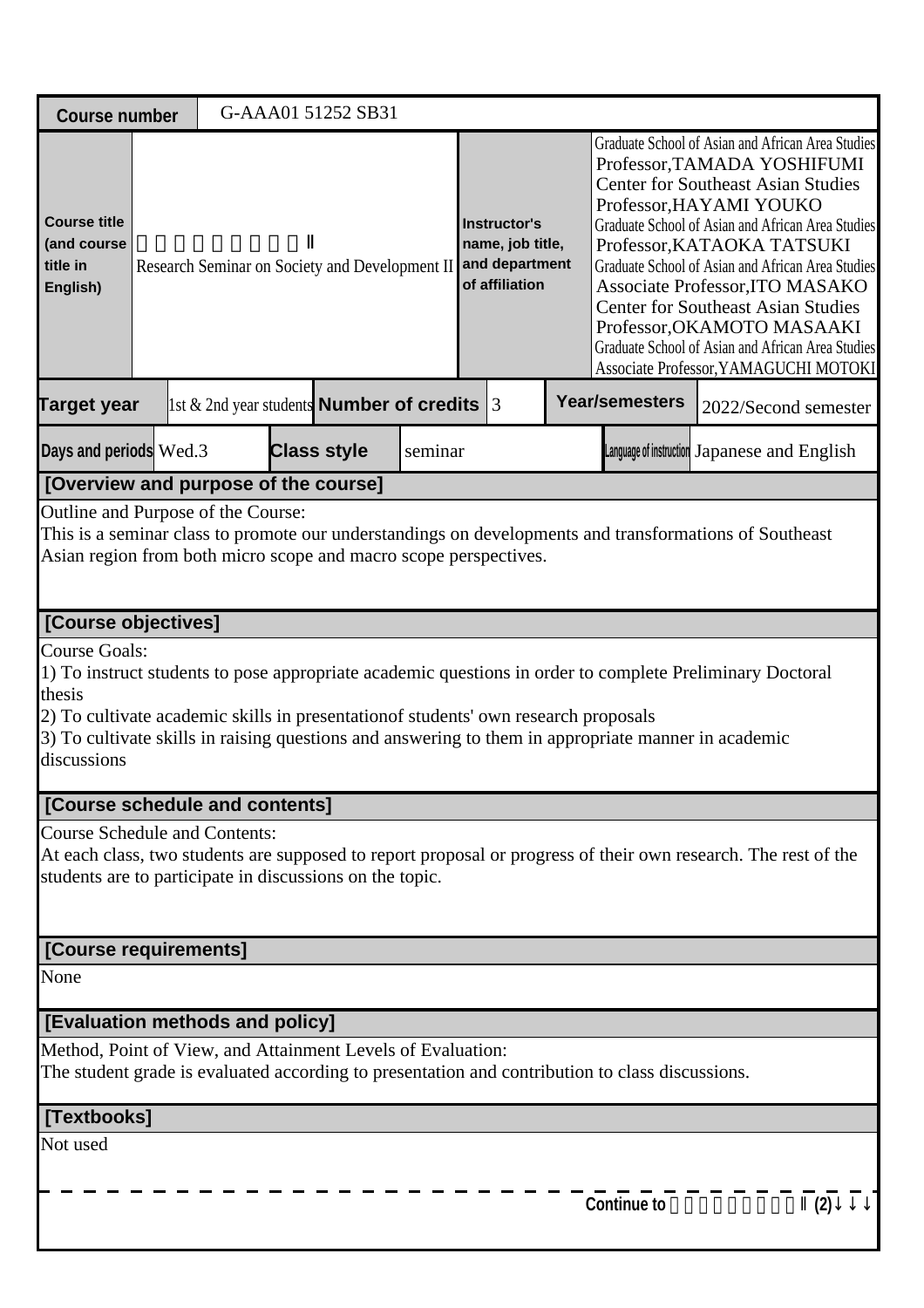#### 地域変動論研究演習Ⅱ**(2)**

### **[References, etc.]**

 **Reference books**

Introduced during class

# **[Study outside of class (preparation and review)]**

Students are required to present at least once a course. Each presentation should be prepared with close communication of academic supervisors.

# **Other information (office hours, etc.)**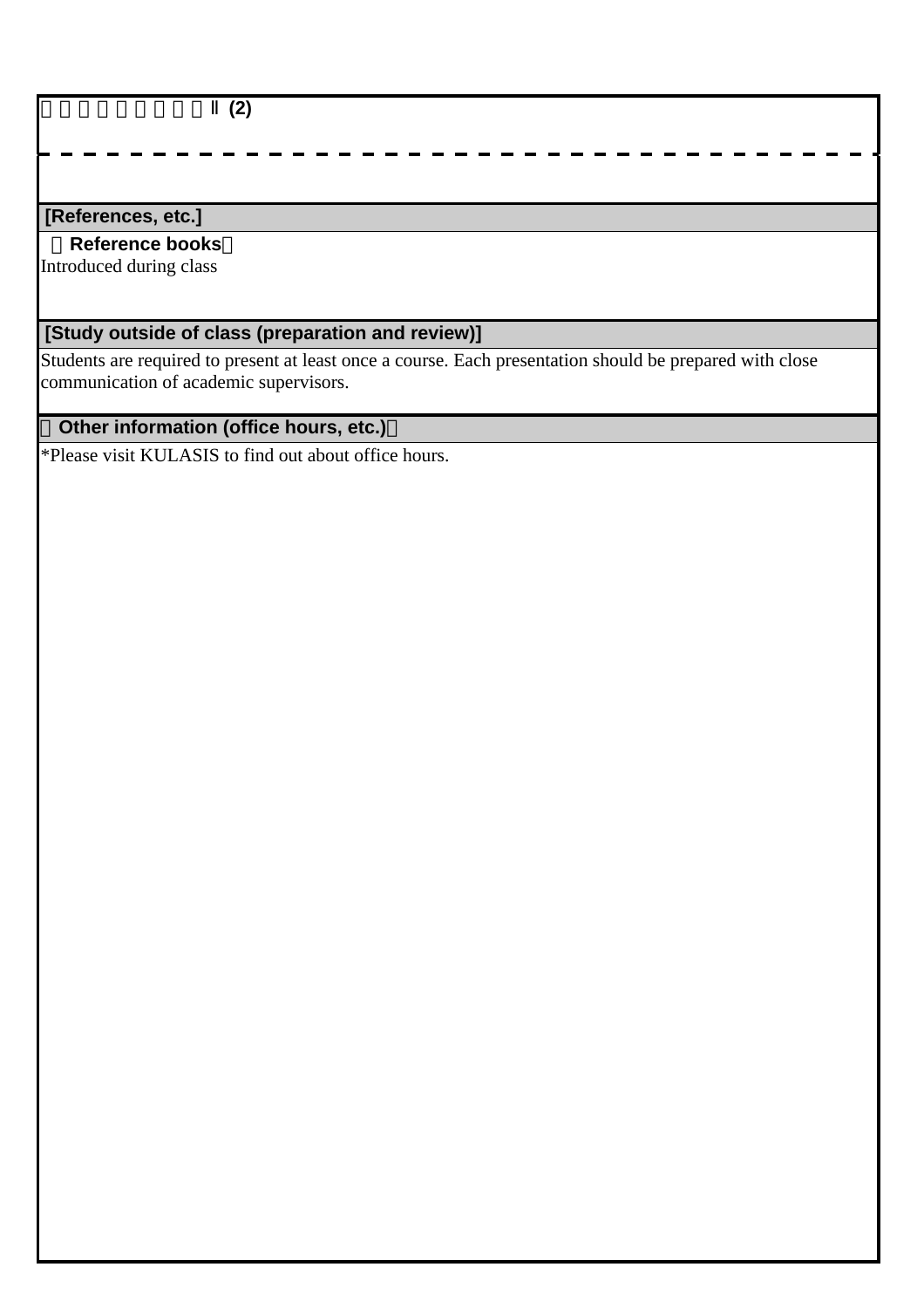| <b>Course number</b>                                                                                                                                                                                             |                                                                                                                                                                                                                                                                                                                           |  |  | G-AAA01 71253 SB31                                       |         |                                                                             |  |  |                                                                                                                                                                                                                                                                                                                                                                                                                                                                                                              |                                                                                                                |  |
|------------------------------------------------------------------------------------------------------------------------------------------------------------------------------------------------------------------|---------------------------------------------------------------------------------------------------------------------------------------------------------------------------------------------------------------------------------------------------------------------------------------------------------------------------|--|--|----------------------------------------------------------|---------|-----------------------------------------------------------------------------|--|--|--------------------------------------------------------------------------------------------------------------------------------------------------------------------------------------------------------------------------------------------------------------------------------------------------------------------------------------------------------------------------------------------------------------------------------------------------------------------------------------------------------------|----------------------------------------------------------------------------------------------------------------|--|
| <b>Course title</b><br>(and course<br>title in<br>English)                                                                                                                                                       |                                                                                                                                                                                                                                                                                                                           |  |  | Research Seminar on Society and Development III          |         | <b>Instructor's</b><br>name, job title,<br>and department<br>of affiliation |  |  | Graduate School of Asian and African Area Studies<br>Professor, TAMADA YOSHIFUMI<br><b>Center for Southeast Asian Studies</b><br>Professor, HAYAMI YOUKO<br>Graduate School of Asian and African Area Studies<br>Professor, KATAOKA TATSUKI<br>Graduate School of Asian and African Area Studies<br>Associate Professor, ITO MASAKO<br><b>Center for Southeast Asian Studies</b><br>Professor, OKAMOTO MASAAKI<br>Graduate School of Asian and African Area Studies<br>Associate Professor, YAMAGUCHI MOTOKI |                                                                                                                |  |
| <b>Target year</b>                                                                                                                                                                                               |                                                                                                                                                                                                                                                                                                                           |  |  | From 3rd to 5th year students <b>Number of credits</b> 3 |         |                                                                             |  |  | <b>Year/semesters</b>                                                                                                                                                                                                                                                                                                                                                                                                                                                                                        | 2022/First semester                                                                                            |  |
| Days and periods Wed.5                                                                                                                                                                                           |                                                                                                                                                                                                                                                                                                                           |  |  | <b>Class style</b>                                       | seminar |                                                                             |  |  |                                                                                                                                                                                                                                                                                                                                                                                                                                                                                                              | Language of instruction Japanese and English                                                                   |  |
| [Overview and purpose of the course]                                                                                                                                                                             |                                                                                                                                                                                                                                                                                                                           |  |  |                                                          |         |                                                                             |  |  |                                                                                                                                                                                                                                                                                                                                                                                                                                                                                                              |                                                                                                                |  |
| Outline and Purpose of the Course:<br>This is a seminar class to promote our understandings on developments and transformations of Southeast<br>Asian region from both micro scope and macro scope perspectives. |                                                                                                                                                                                                                                                                                                                           |  |  |                                                          |         |                                                                             |  |  |                                                                                                                                                                                                                                                                                                                                                                                                                                                                                                              |                                                                                                                |  |
| [Course objectives]                                                                                                                                                                                              |                                                                                                                                                                                                                                                                                                                           |  |  |                                                          |         |                                                                             |  |  |                                                                                                                                                                                                                                                                                                                                                                                                                                                                                                              |                                                                                                                |  |
| discussions                                                                                                                                                                                                      | <b>Course Goals:</b><br>1) To instruct students to pose appropriate academic questions in order to complete Doctoral thesis<br>2) To cultivate academic skills in presentation of students' own research proposals<br>3) To cultivate skills in raising questions and answering to them in appropriate manner in academic |  |  |                                                          |         |                                                                             |  |  |                                                                                                                                                                                                                                                                                                                                                                                                                                                                                                              |                                                                                                                |  |
| [Course schedule and contents]                                                                                                                                                                                   |                                                                                                                                                                                                                                                                                                                           |  |  |                                                          |         |                                                                             |  |  |                                                                                                                                                                                                                                                                                                                                                                                                                                                                                                              |                                                                                                                |  |
| <b>Course Schedule and Contents:</b><br>students are to participate in discussions on the topic.                                                                                                                 |                                                                                                                                                                                                                                                                                                                           |  |  |                                                          |         |                                                                             |  |  |                                                                                                                                                                                                                                                                                                                                                                                                                                                                                                              | At each class, two students are supposed to report proposal or progress of their own research. The rest of the |  |
| [Course requirements]                                                                                                                                                                                            |                                                                                                                                                                                                                                                                                                                           |  |  |                                                          |         |                                                                             |  |  |                                                                                                                                                                                                                                                                                                                                                                                                                                                                                                              |                                                                                                                |  |
| None                                                                                                                                                                                                             |                                                                                                                                                                                                                                                                                                                           |  |  |                                                          |         |                                                                             |  |  |                                                                                                                                                                                                                                                                                                                                                                                                                                                                                                              |                                                                                                                |  |
| [Evaluation methods and policy]                                                                                                                                                                                  |                                                                                                                                                                                                                                                                                                                           |  |  |                                                          |         |                                                                             |  |  |                                                                                                                                                                                                                                                                                                                                                                                                                                                                                                              |                                                                                                                |  |
| Method, Point of View, and Attainment Levels of Evaluation:                                                                                                                                                      |                                                                                                                                                                                                                                                                                                                           |  |  |                                                          |         |                                                                             |  |  | The student grade is evaluated according to presentation and contribution to class discussions.                                                                                                                                                                                                                                                                                                                                                                                                              |                                                                                                                |  |
|                                                                                                                                                                                                                  |                                                                                                                                                                                                                                                                                                                           |  |  |                                                          |         |                                                                             |  |  | <b>Continue to</b>                                                                                                                                                                                                                                                                                                                                                                                                                                                                                           | (2)                                                                                                            |  |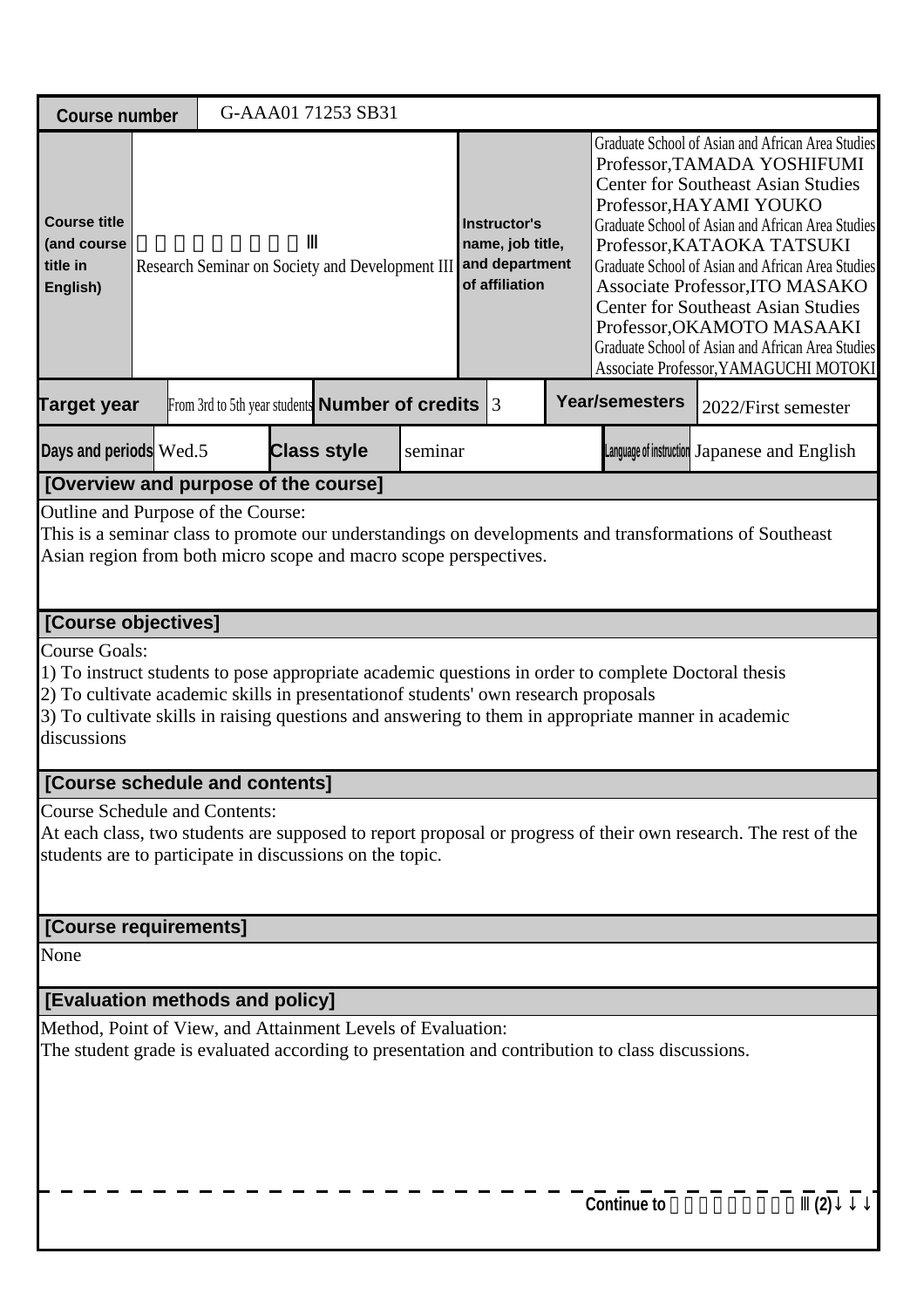$\overline{(2)}$ 

# **[Textbooks]**

Not used

# **[References, etc.]**

### **Reference books**

Introduced during class

# **[Study outside of class (preparation and review)]**

Students are required to present at least once a course. Each presentation should be prepared with close communication of academic supervisors.

# **Other information (office hours, etc.)**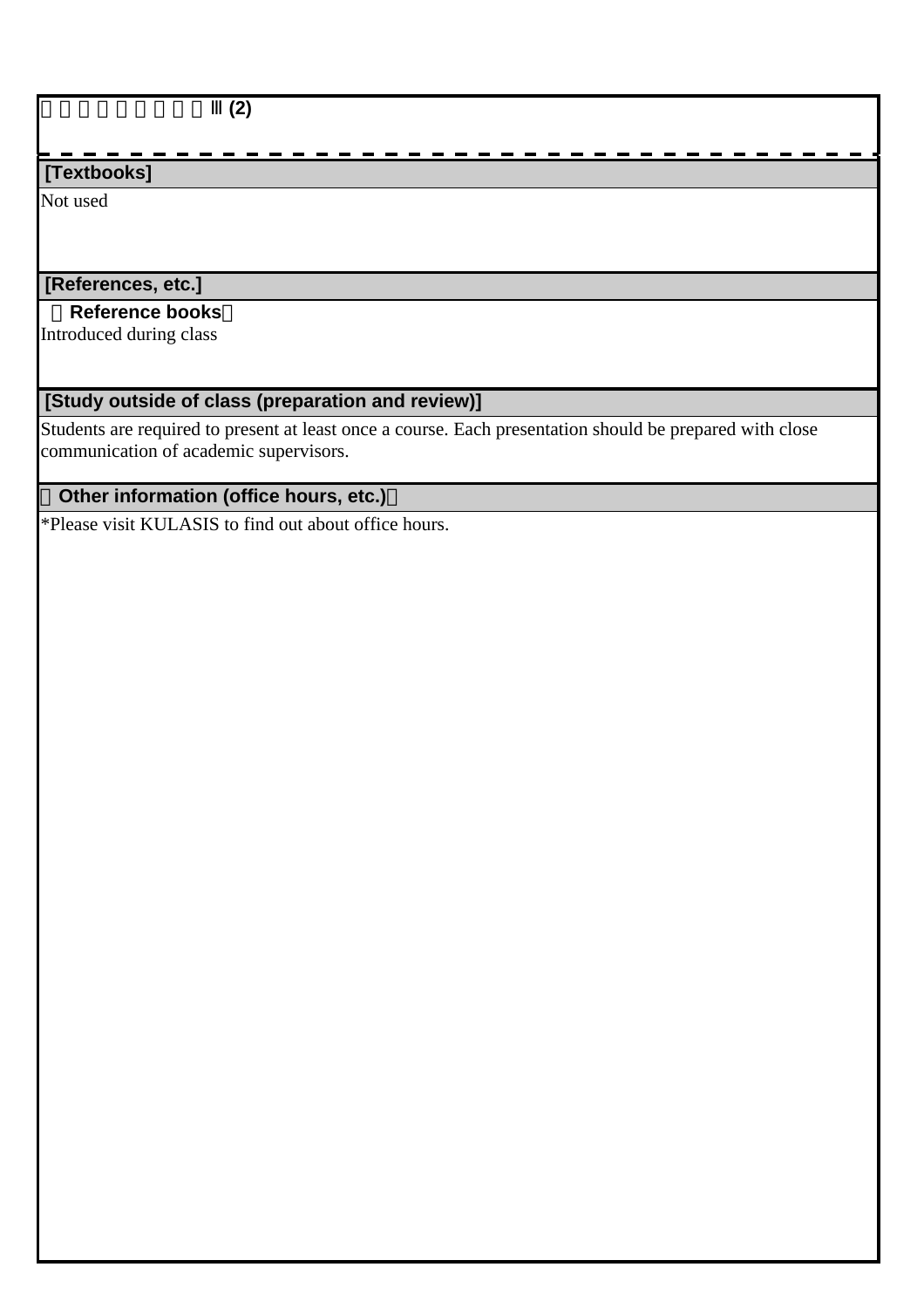| <b>Course number</b>                                                                                                                                                                                                              |  | G-AAA01 71254 SB31                                                                              |         |                                                                      |                                                                                                                                                                                                                                                                                                                                                                                                                                                                                                              |                                                                                                                |  |
|-----------------------------------------------------------------------------------------------------------------------------------------------------------------------------------------------------------------------------------|--|-------------------------------------------------------------------------------------------------|---------|----------------------------------------------------------------------|--------------------------------------------------------------------------------------------------------------------------------------------------------------------------------------------------------------------------------------------------------------------------------------------------------------------------------------------------------------------------------------------------------------------------------------------------------------------------------------------------------------|----------------------------------------------------------------------------------------------------------------|--|
| <b>Course title</b><br>(and course<br>title in<br>English)                                                                                                                                                                        |  | Research Seminar on Society and Development IV                                                  |         | Instructor's<br>name, job title,<br>and department<br>of affiliation | Graduate School of Asian and African Area Studies<br>Professor, TAMADA YOSHIFUMI<br><b>Center for Southeast Asian Studies</b><br>Professor, HAYAMI YOUKO<br>Graduate School of Asian and African Area Studies<br>Professor, KATAOKA TATSUKI<br>Graduate School of Asian and African Area Studies<br>Associate Professor, ITO MASAKO<br><b>Center for Southeast Asian Studies</b><br>Professor, OKAMOTO MASAAKI<br>Graduate School of Asian and African Area Studies<br>Associate Professor, YAMAGUCHI MOTOKI |                                                                                                                |  |
| <b>Target year</b>                                                                                                                                                                                                                |  | From 3rd to 5th year students <b>Number of credits</b> 3                                        |         |                                                                      | <b>Year/semesters</b>                                                                                                                                                                                                                                                                                                                                                                                                                                                                                        | 2022/Second semester                                                                                           |  |
| Days and periods Wed.5                                                                                                                                                                                                            |  | <b>Class style</b>                                                                              | seminar |                                                                      |                                                                                                                                                                                                                                                                                                                                                                                                                                                                                                              | Language of instruction Japanese and English                                                                   |  |
| [Overview and purpose of the course]                                                                                                                                                                                              |  |                                                                                                 |         |                                                                      |                                                                                                                                                                                                                                                                                                                                                                                                                                                                                                              |                                                                                                                |  |
| Outline and Purpose of the Course:<br>Asian region from both micro scope and macro scope perspectives.                                                                                                                            |  |                                                                                                 |         |                                                                      |                                                                                                                                                                                                                                                                                                                                                                                                                                                                                                              | This is a seminar class to promote our understandings on developments and transformations of Southeast         |  |
| [Course objectives]                                                                                                                                                                                                               |  |                                                                                                 |         |                                                                      |                                                                                                                                                                                                                                                                                                                                                                                                                                                                                                              |                                                                                                                |  |
| <b>Course Goals:</b><br>1) To instruct students to pose appropriate academic questions in order to complete Doctoral thesis<br>2) To cultivate academic skills in presentation of students' own research proposals<br>discussions |  |                                                                                                 |         |                                                                      |                                                                                                                                                                                                                                                                                                                                                                                                                                                                                                              | 3) To cultivate skills in raising questions and answering to them in appropriate manner in academic            |  |
| [Course schedule and contents]                                                                                                                                                                                                    |  |                                                                                                 |         |                                                                      |                                                                                                                                                                                                                                                                                                                                                                                                                                                                                                              |                                                                                                                |  |
| <b>Course Schedule and Contents:</b><br>students are to participate in discussions on the topic.                                                                                                                                  |  |                                                                                                 |         |                                                                      |                                                                                                                                                                                                                                                                                                                                                                                                                                                                                                              | At each class, two students are supposed to report proposal or progress of their own research. The rest of the |  |
| [Course requirements]                                                                                                                                                                                                             |  |                                                                                                 |         |                                                                      |                                                                                                                                                                                                                                                                                                                                                                                                                                                                                                              |                                                                                                                |  |
| None                                                                                                                                                                                                                              |  |                                                                                                 |         |                                                                      |                                                                                                                                                                                                                                                                                                                                                                                                                                                                                                              |                                                                                                                |  |
| [Evaluation methods and policy]                                                                                                                                                                                                   |  |                                                                                                 |         |                                                                      |                                                                                                                                                                                                                                                                                                                                                                                                                                                                                                              |                                                                                                                |  |
| Method, Point of View, and Attainment Levels of Evaluation:                                                                                                                                                                       |  | The student grade is evaluated according to presentation and contribution to class discussions. |         |                                                                      |                                                                                                                                                                                                                                                                                                                                                                                                                                                                                                              |                                                                                                                |  |
|                                                                                                                                                                                                                                   |  |                                                                                                 |         |                                                                      | <b>Continue to</b>                                                                                                                                                                                                                                                                                                                                                                                                                                                                                           | (2)                                                                                                            |  |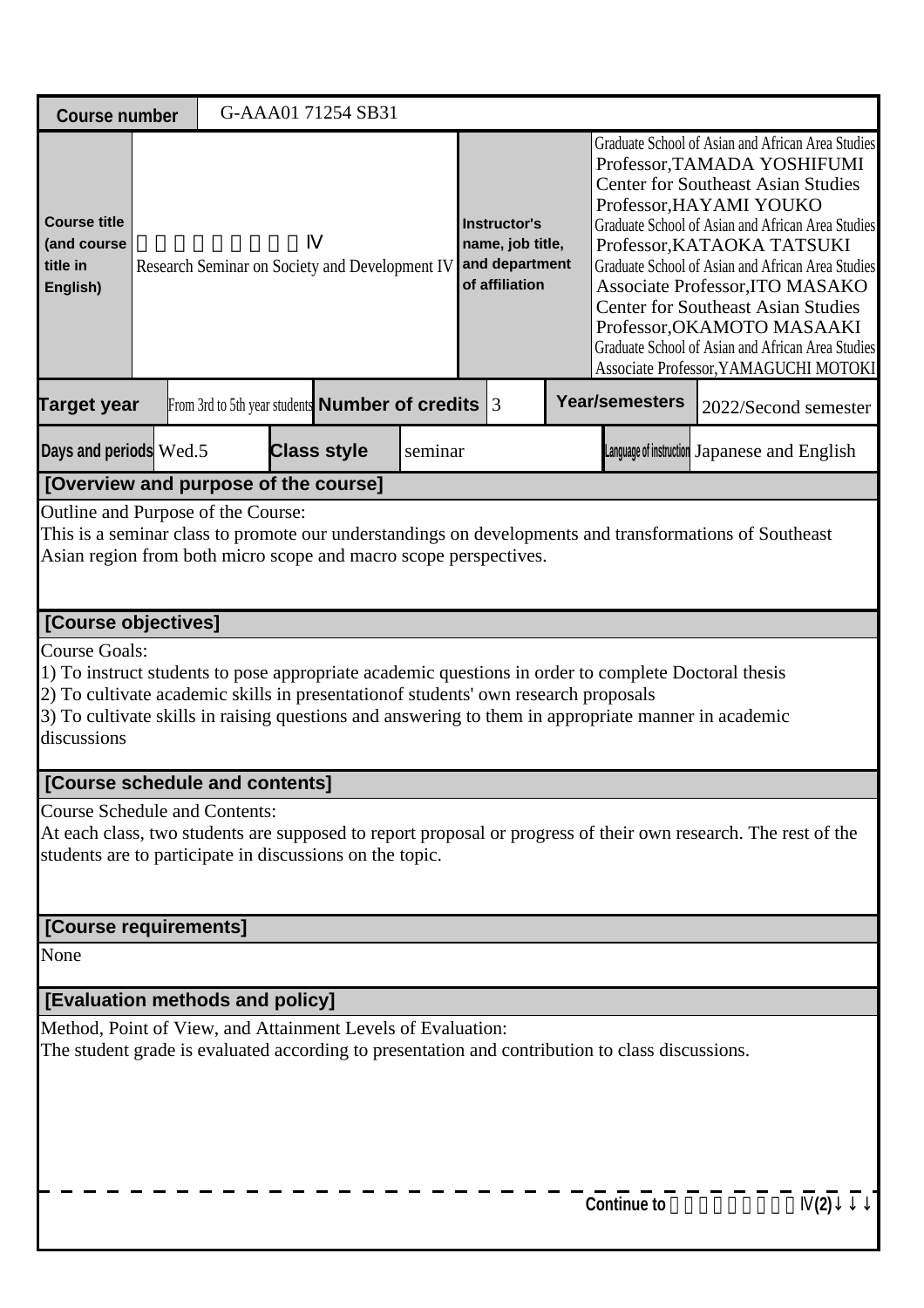$\overline{(2)}$ 

# **[Textbooks]**

Not used

# **[References, etc.]**

### **Reference books**

Introduced during class

# **[Study outside of class (preparation and review)]**

Students are required to present at least once a course. Each presentation should be prepared with close communication of academic supervisors.

# **Other information (office hours, etc.)**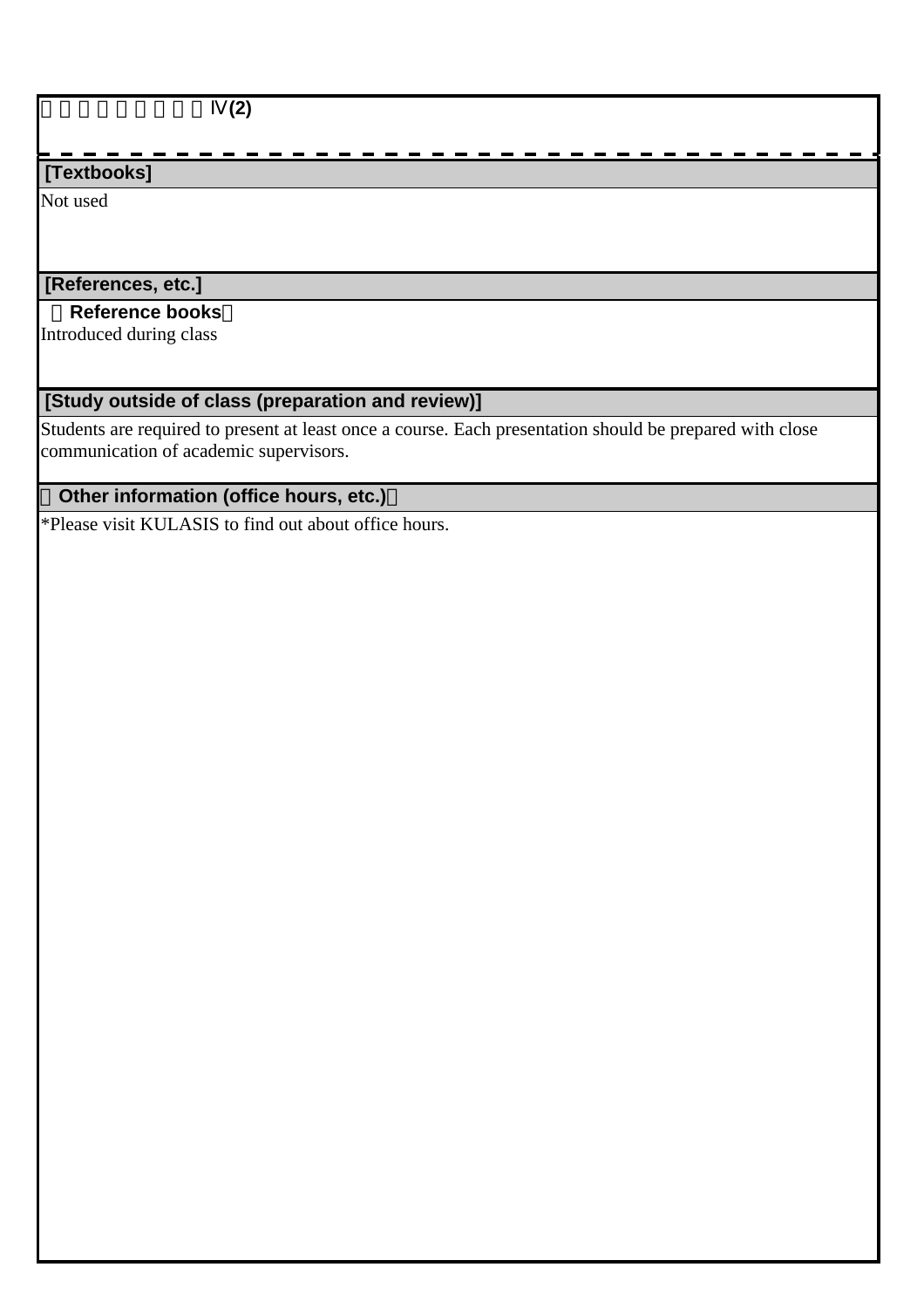| <b>Course number</b>                                                                                                                                                                                                                                                                                                                                                                                                                                                                                                                                                                                                                                                                                                                                                                                          |                                                                      |  |  | G-AAA01 51309 LJ31                                    |  |  |  |  |                                                                         |  |                                                                                                               |
|---------------------------------------------------------------------------------------------------------------------------------------------------------------------------------------------------------------------------------------------------------------------------------------------------------------------------------------------------------------------------------------------------------------------------------------------------------------------------------------------------------------------------------------------------------------------------------------------------------------------------------------------------------------------------------------------------------------------------------------------------------------------------------------------------------------|----------------------------------------------------------------------|--|--|-------------------------------------------------------|--|--|--|--|-------------------------------------------------------------------------|--|---------------------------------------------------------------------------------------------------------------|
| <b>Course title</b><br>(and course<br>title in<br>English)                                                                                                                                                                                                                                                                                                                                                                                                                                                                                                                                                                                                                                                                                                                                                    | History of Southeast Asia                                            |  |  |                                                       |  |  |  |  | <b>Center for Southeast Asian Studies</b><br>Professor, KOIZUMI JIYUNKO |  |                                                                                                               |
| <b>Target year</b>                                                                                                                                                                                                                                                                                                                                                                                                                                                                                                                                                                                                                                                                                                                                                                                            |                                                                      |  |  | 1st $\&$ 2nd year students <b>Number of credits</b> 2 |  |  |  |  | <b>Year/semesters</b><br>2022/Second semester                           |  |                                                                                                               |
| Days and periods Wed.2                                                                                                                                                                                                                                                                                                                                                                                                                                                                                                                                                                                                                                                                                                                                                                                        | <b>Class style</b><br>Lecture<br>Language of instruction<br>Japanese |  |  |                                                       |  |  |  |  |                                                                         |  |                                                                                                               |
| [Overview and purpose of the course]                                                                                                                                                                                                                                                                                                                                                                                                                                                                                                                                                                                                                                                                                                                                                                          |                                                                      |  |  |                                                       |  |  |  |  |                                                                         |  |                                                                                                               |
| This class will investigate problems and issues concerning the history and historiography of Southeast Asia.                                                                                                                                                                                                                                                                                                                                                                                                                                                                                                                                                                                                                                                                                                  |                                                                      |  |  |                                                       |  |  |  |  |                                                                         |  |                                                                                                               |
| [Course objectives]                                                                                                                                                                                                                                                                                                                                                                                                                                                                                                                                                                                                                                                                                                                                                                                           |                                                                      |  |  |                                                       |  |  |  |  |                                                                         |  |                                                                                                               |
| Students are expected to learn to read and locate important historical works in multi-layered historical and<br>geopolitical contexts. They are also expected to learn about historical perspectives to approach literature<br>review for their own research topics.                                                                                                                                                                                                                                                                                                                                                                                                                                                                                                                                          |                                                                      |  |  |                                                       |  |  |  |  |                                                                         |  |                                                                                                               |
| [Course schedule and contents]                                                                                                                                                                                                                                                                                                                                                                                                                                                                                                                                                                                                                                                                                                                                                                                |                                                                      |  |  |                                                       |  |  |  |  |                                                                         |  |                                                                                                               |
| of texts that are considered classics in the study of Southeast Asian history and explore how they should be<br>placed in terms of particular historical contexts and lines of intellectual development in order to gain an<br>understanding of the politics of knowledge making. Students will learn about Southeast Asian history, and<br>will also be asked to examine works that are regarded as classics in terms of the history of their chosen field<br>of study.<br>1:Introduction<br>detailed examination. We may also add new topics according to the interest of the participants.<br>"Southeast Asia" as Historical Construct<br>"Area Studies" and the Cold War<br>Colonial Scholarship<br><b>Autonomous Southeast Asia</b><br>Beyond Pre-modern vs. Modern Dichotomy<br>14 Conluding Discussion |                                                                      |  |  |                                                       |  |  |  |  |                                                                         |  | 13: Depending on the specific interest of the participants, some of the following topics will be selected for |
| [Course requirements]                                                                                                                                                                                                                                                                                                                                                                                                                                                                                                                                                                                                                                                                                                                                                                                         |                                                                      |  |  |                                                       |  |  |  |  |                                                                         |  |                                                                                                               |
| None                                                                                                                                                                                                                                                                                                                                                                                                                                                                                                                                                                                                                                                                                                                                                                                                          |                                                                      |  |  |                                                       |  |  |  |  |                                                                         |  |                                                                                                               |
| [Evaluation methods and policy]                                                                                                                                                                                                                                                                                                                                                                                                                                                                                                                                                                                                                                                                                                                                                                               |                                                                      |  |  |                                                       |  |  |  |  |                                                                         |  |                                                                                                               |
| Attendance and reports.                                                                                                                                                                                                                                                                                                                                                                                                                                                                                                                                                                                                                                                                                                                                                                                       |                                                                      |  |  |                                                       |  |  |  |  |                                                                         |  |                                                                                                               |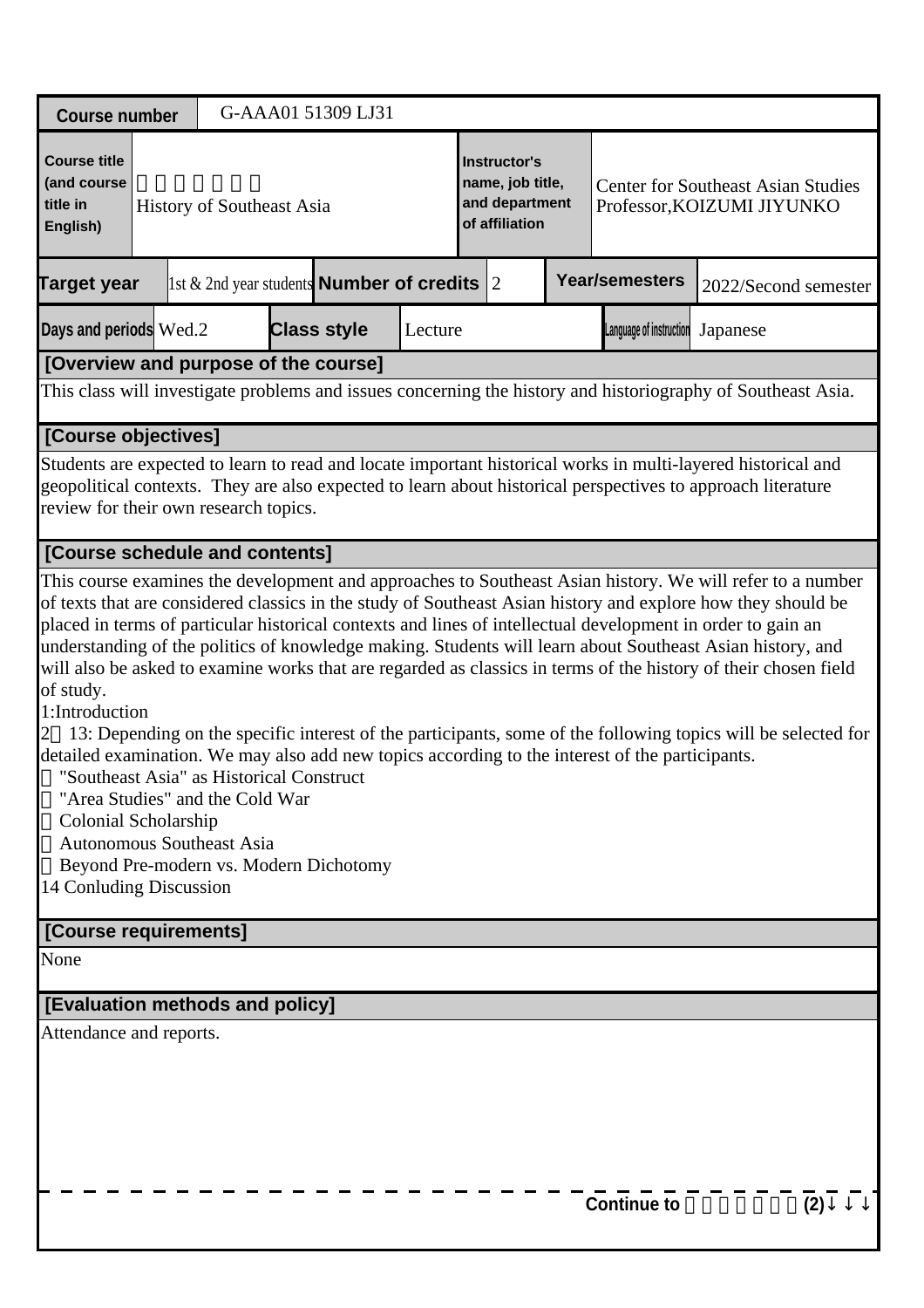東南アジア史論**(2)**

# **[Textbooks]**

Instructed during class

# **[References, etc.]**

### **Reference books**

Introduced during class

# **[Study outside of class (preparation and review)]**

Students taking this class are expected to have a strong interest in various issues concerning the methodology of historical research and the question of historiography.

# **Other information (office hours, etc.)**

Active participation in class is encouraged. Available for consultation during office hours by appointment. Please email or call to schedule an appointment.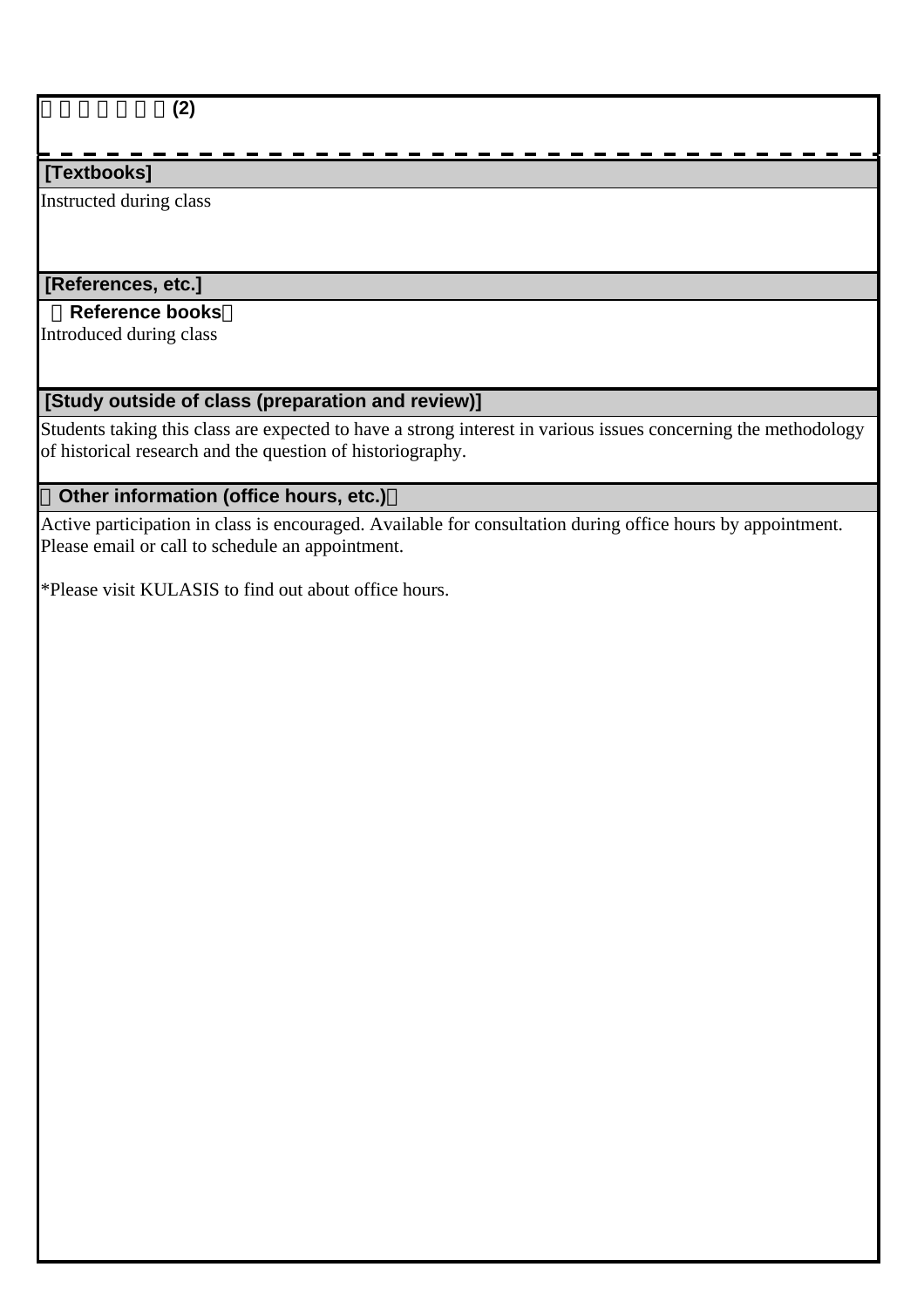| <b>Course number</b>                                                                                                                   |                                                                                 |  | G-AAA01 51314 LJ31                                                                                                                                                                                                                                                                                                                                                                                      |  |  |                                                                      |  |                                                                                |                     |     |  |  |
|----------------------------------------------------------------------------------------------------------------------------------------|---------------------------------------------------------------------------------|--|---------------------------------------------------------------------------------------------------------------------------------------------------------------------------------------------------------------------------------------------------------------------------------------------------------------------------------------------------------------------------------------------------------|--|--|----------------------------------------------------------------------|--|--------------------------------------------------------------------------------|---------------------|-----|--|--|
| <b>Course title</b><br>(and course<br>title in<br>English)                                                                             |                                                                                 |  | <b>Hydrology and Climatology</b>                                                                                                                                                                                                                                                                                                                                                                        |  |  | Instructor's<br>name, job title,<br>and department<br>of affiliation |  | <b>Center for Southeast Asian Studies</b><br>Associate Professor, KOUZAN OSAMU |                     |     |  |  |
| <b>Target year</b>                                                                                                                     |                                                                                 |  | 1st & 2nd year students <b>Number of credits</b> 2                                                                                                                                                                                                                                                                                                                                                      |  |  |                                                                      |  | <b>Year/semesters</b>                                                          | 2022/First semester |     |  |  |
| Days and periods Tue.3<br><b>Class style</b><br>Language of instruction<br>Japanese<br>Lecture<br>[Overview and purpose of the course] |                                                                                 |  |                                                                                                                                                                                                                                                                                                                                                                                                         |  |  |                                                                      |  |                                                                                |                     |     |  |  |
|                                                                                                                                        |                                                                                 |  |                                                                                                                                                                                                                                                                                                                                                                                                         |  |  |                                                                      |  |                                                                                |                     |     |  |  |
|                                                                                                                                        |                                                                                 |  | Hydrology is the scientific study of the movement, distribution, and quality of water on Earth, including the<br>hydrologic cycle, water resources, meteorological and water-related disasters and environmental<br>sustainability. This course will focus on the hydrological process and the interaction between human activity<br>and hydrology with a particular emphasis on Asian monsoon regions. |  |  |                                                                      |  |                                                                                |                     |     |  |  |
| [Course objectives]                                                                                                                    |                                                                                 |  |                                                                                                                                                                                                                                                                                                                                                                                                         |  |  |                                                                      |  |                                                                                |                     |     |  |  |
| Climatology.                                                                                                                           |                                                                                 |  | To strengthen the capacity of working on a series of significant research issues of Hydrology and                                                                                                                                                                                                                                                                                                       |  |  |                                                                      |  |                                                                                |                     |     |  |  |
| [Course schedule and contents]                                                                                                         |                                                                                 |  |                                                                                                                                                                                                                                                                                                                                                                                                         |  |  |                                                                      |  |                                                                                |                     |     |  |  |
|                                                                                                                                        | Week 1: Orientation<br>Week 2-14: Lecture<br>Week 15: Summing up and conclusion |  |                                                                                                                                                                                                                                                                                                                                                                                                         |  |  |                                                                      |  |                                                                                |                     |     |  |  |
| [Course requirements]                                                                                                                  |                                                                                 |  |                                                                                                                                                                                                                                                                                                                                                                                                         |  |  |                                                                      |  |                                                                                |                     |     |  |  |
| None                                                                                                                                   |                                                                                 |  |                                                                                                                                                                                                                                                                                                                                                                                                         |  |  |                                                                      |  |                                                                                |                     |     |  |  |
| [Evaluation methods and policy]                                                                                                        |                                                                                 |  |                                                                                                                                                                                                                                                                                                                                                                                                         |  |  |                                                                      |  |                                                                                |                     |     |  |  |
| participation in each class discussion.                                                                                                |                                                                                 |  | Evaluation will depend on the content of individual research reports, attendance at each seminar, and level of                                                                                                                                                                                                                                                                                          |  |  |                                                                      |  |                                                                                |                     |     |  |  |
| [Textbooks]                                                                                                                            |                                                                                 |  |                                                                                                                                                                                                                                                                                                                                                                                                         |  |  |                                                                      |  |                                                                                |                     |     |  |  |
| Not used                                                                                                                               |                                                                                 |  |                                                                                                                                                                                                                                                                                                                                                                                                         |  |  |                                                                      |  |                                                                                |                     |     |  |  |
| [References, etc.]                                                                                                                     |                                                                                 |  |                                                                                                                                                                                                                                                                                                                                                                                                         |  |  |                                                                      |  |                                                                                |                     |     |  |  |
| <b>Reference books</b>                                                                                                                 |                                                                                 |  |                                                                                                                                                                                                                                                                                                                                                                                                         |  |  |                                                                      |  |                                                                                |                     |     |  |  |
| Introduced during class<br>Will be introduced in class.                                                                                |                                                                                 |  |                                                                                                                                                                                                                                                                                                                                                                                                         |  |  |                                                                      |  |                                                                                |                     |     |  |  |
|                                                                                                                                        |                                                                                 |  |                                                                                                                                                                                                                                                                                                                                                                                                         |  |  |                                                                      |  | <b>Continue to</b>                                                             |                     | (2) |  |  |
|                                                                                                                                        |                                                                                 |  |                                                                                                                                                                                                                                                                                                                                                                                                         |  |  |                                                                      |  |                                                                                |                     |     |  |  |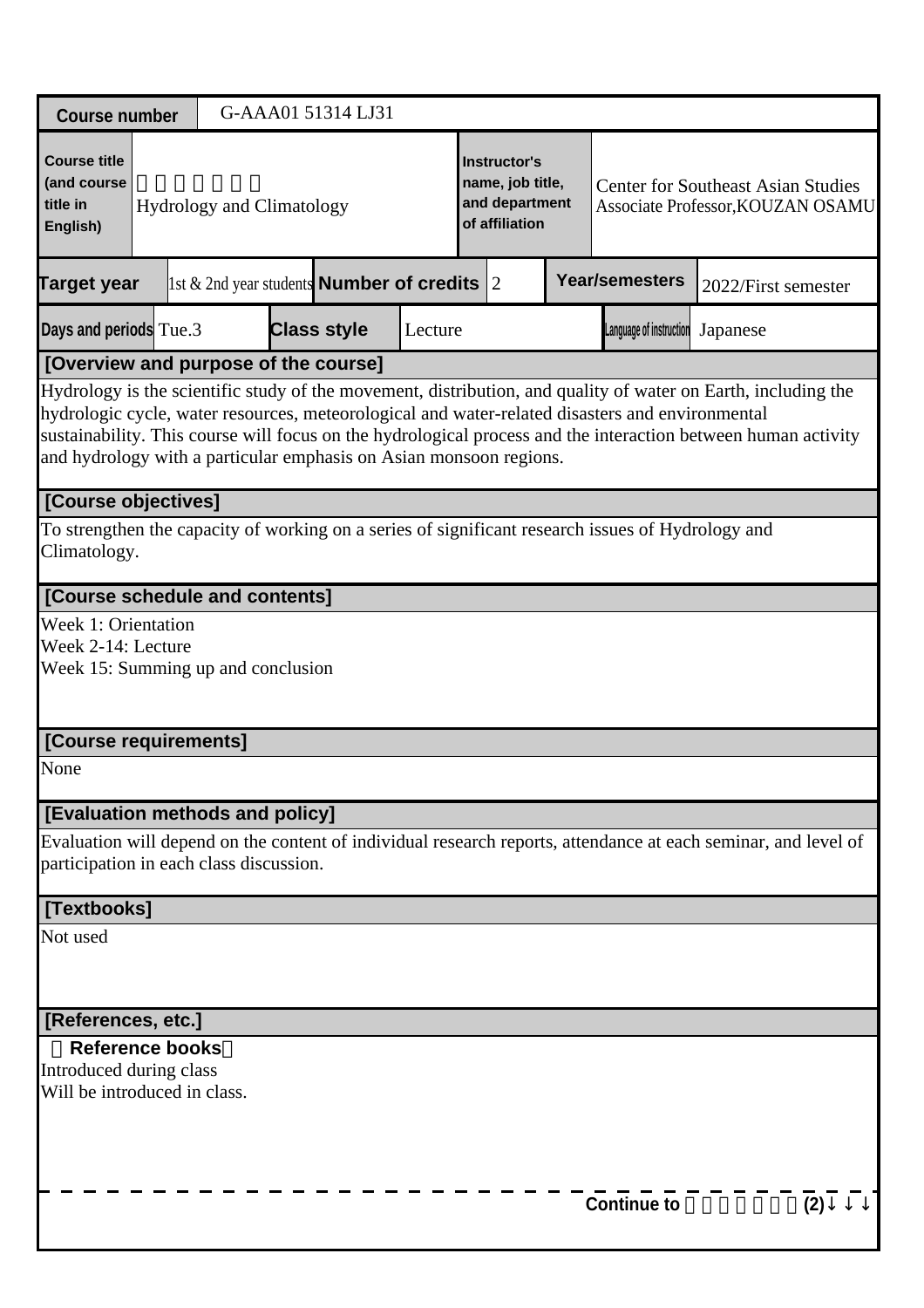### **Related URLs**

https://onlinemovie.cseas.kyoto-u.ac.jp/movie\_kozan.html(Research Introduction MOVIE (in Japanese)) https://www3.nhk.or.jp/nhkworld/en/ondemand/video/3004639/(Research Introduction MOVIE (in English))

### **[Study outside of class (preparation and review)]**

Students must check topics of discussions/presentations in each week personally and read related documents beforehand.

### **Other information (office hours, etc.)**

Please check KULASIS for details of office hours.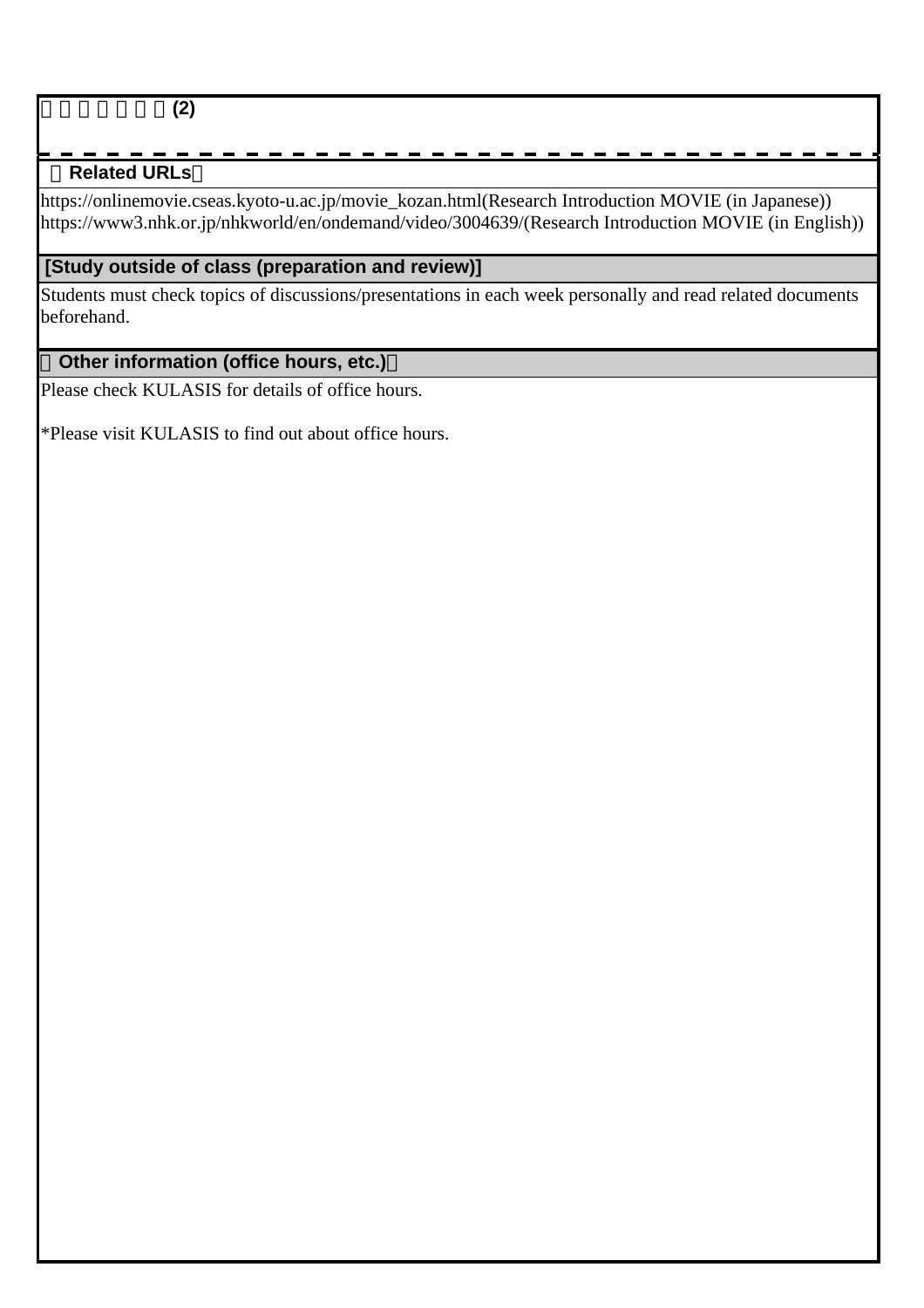| <b>Course number</b>                                                                                                                                                                  |                                                                                                                                                                                                                                                                                                                                                                                                                                                                                                                                                                                                                                                                                                                                                  |  |  |  |  |  |  |  | G-AAA01 51317 LJ31                                     |  |  |  |  |                                                                      |  |                       |                                                                          |
|---------------------------------------------------------------------------------------------------------------------------------------------------------------------------------------|--------------------------------------------------------------------------------------------------------------------------------------------------------------------------------------------------------------------------------------------------------------------------------------------------------------------------------------------------------------------------------------------------------------------------------------------------------------------------------------------------------------------------------------------------------------------------------------------------------------------------------------------------------------------------------------------------------------------------------------------------|--|--|--|--|--|--|--|--------------------------------------------------------|--|--|--|--|----------------------------------------------------------------------|--|-----------------------|--------------------------------------------------------------------------|
| <b>Course title</b><br>(and course<br>title in<br>English)                                                                                                                            | <b>Comparative Studies of Rural Societies</b>                                                                                                                                                                                                                                                                                                                                                                                                                                                                                                                                                                                                                                                                                                    |  |  |  |  |  |  |  |                                                        |  |  |  |  | Instructor's<br>name, job title,<br>and department<br>of affiliation |  |                       | <b>Center for Southeast Asian Studies</b><br>Professor, KOBAYASHI SATORU |
| <b>Target year</b>                                                                                                                                                                    |                                                                                                                                                                                                                                                                                                                                                                                                                                                                                                                                                                                                                                                                                                                                                  |  |  |  |  |  |  |  | 1st & 2nd year students <b>Number of credits</b> $ 2 $ |  |  |  |  |                                                                      |  | <b>Year/semesters</b> | 2022/First semester                                                      |
|                                                                                                                                                                                       | Days and periods Wed.1<br><b>Class style</b><br>Language of instruction<br>Japanese<br>[Overview and purpose of the course]                                                                                                                                                                                                                                                                                                                                                                                                                                                                                                                                                                                                                      |  |  |  |  |  |  |  |                                                        |  |  |  |  |                                                                      |  |                       |                                                                          |
|                                                                                                                                                                                       |                                                                                                                                                                                                                                                                                                                                                                                                                                                                                                                                                                                                                                                                                                                                                  |  |  |  |  |  |  |  |                                                        |  |  |  |  |                                                                      |  |                       |                                                                          |
|                                                                                                                                                                                       | This class aims to discuss traditional features, current problems, and future challenges for rural<br>transformation in Southeast Asia, with a special focus on livelihoods and religious practice.                                                                                                                                                                                                                                                                                                                                                                                                                                                                                                                                              |  |  |  |  |  |  |  |                                                        |  |  |  |  |                                                                      |  |                       |                                                                          |
| [Course objectives]                                                                                                                                                                   |                                                                                                                                                                                                                                                                                                                                                                                                                                                                                                                                                                                                                                                                                                                                                  |  |  |  |  |  |  |  |                                                        |  |  |  |  |                                                                      |  |                       |                                                                          |
| To foster the capacity of exploring the transformation of rural societies in Southeast Asia.                                                                                          |                                                                                                                                                                                                                                                                                                                                                                                                                                                                                                                                                                                                                                                                                                                                                  |  |  |  |  |  |  |  |                                                        |  |  |  |  |                                                                      |  |                       |                                                                          |
| [Course schedule and contents]                                                                                                                                                        |                                                                                                                                                                                                                                                                                                                                                                                                                                                                                                                                                                                                                                                                                                                                                  |  |  |  |  |  |  |  |                                                        |  |  |  |  |                                                                      |  |                       |                                                                          |
|                                                                                                                                                                                       | The first two classes (the 1st to the 2nd) will give introductory sessions to outline the standard features and<br>current challenges concerning rural societies in Southeast Asia. The second two classes (the 3rd to the 4th)<br>will discuss the contemporary issues concerning rural communities in general. From the 5th to the 12th, the<br>participants will read papers and monographs relating to critical ongoing problems concerning rural<br>transformation in Southeast Asia. In the last two classes (the 13th and the 14th), the participants will receive<br>instruction for the methodological issue of fieldwork in rural societies. The last class (the 15th) will review<br>the arguments discussed in the previous courses. |  |  |  |  |  |  |  |                                                        |  |  |  |  |                                                                      |  |                       |                                                                          |
| [Course requirements]                                                                                                                                                                 |                                                                                                                                                                                                                                                                                                                                                                                                                                                                                                                                                                                                                                                                                                                                                  |  |  |  |  |  |  |  |                                                        |  |  |  |  |                                                                      |  |                       |                                                                          |
| None                                                                                                                                                                                  |                                                                                                                                                                                                                                                                                                                                                                                                                                                                                                                                                                                                                                                                                                                                                  |  |  |  |  |  |  |  |                                                        |  |  |  |  |                                                                      |  |                       |                                                                          |
| <b>[Evaluation methods and policy]</b>                                                                                                                                                |                                                                                                                                                                                                                                                                                                                                                                                                                                                                                                                                                                                                                                                                                                                                                  |  |  |  |  |  |  |  |                                                        |  |  |  |  |                                                                      |  |                       |                                                                          |
| The class will review each participant's attendance, class participation, and the final report. Class<br>participation includes preparing presentation materials based on assignments |                                                                                                                                                                                                                                                                                                                                                                                                                                                                                                                                                                                                                                                                                                                                                  |  |  |  |  |  |  |  |                                                        |  |  |  |  |                                                                      |  |                       | and the remarks at the class.                                            |
| [Textbooks]                                                                                                                                                                           |                                                                                                                                                                                                                                                                                                                                                                                                                                                                                                                                                                                                                                                                                                                                                  |  |  |  |  |  |  |  |                                                        |  |  |  |  |                                                                      |  |                       |                                                                          |
| Not used                                                                                                                                                                              |                                                                                                                                                                                                                                                                                                                                                                                                                                                                                                                                                                                                                                                                                                                                                  |  |  |  |  |  |  |  |                                                        |  |  |  |  |                                                                      |  |                       |                                                                          |
| [References, etc.]                                                                                                                                                                    |                                                                                                                                                                                                                                                                                                                                                                                                                                                                                                                                                                                                                                                                                                                                                  |  |  |  |  |  |  |  |                                                        |  |  |  |  |                                                                      |  |                       |                                                                          |
| <b>Reference books</b><br>Introduced during class<br>Will be introduced in class.                                                                                                     |                                                                                                                                                                                                                                                                                                                                                                                                                                                                                                                                                                                                                                                                                                                                                  |  |  |  |  |  |  |  |                                                        |  |  |  |  |                                                                      |  |                       |                                                                          |
| [Study outside of class (preparation and review)]                                                                                                                                     |                                                                                                                                                                                                                                                                                                                                                                                                                                                                                                                                                                                                                                                                                                                                                  |  |  |  |  |  |  |  |                                                        |  |  |  |  |                                                                      |  |                       |                                                                          |
| Students must read related papers and monographs before attending classes.                                                                                                            |                                                                                                                                                                                                                                                                                                                                                                                                                                                                                                                                                                                                                                                                                                                                                  |  |  |  |  |  |  |  |                                                        |  |  |  |  |                                                                      |  |                       |                                                                          |
| Other information (office hours, etc.)                                                                                                                                                |                                                                                                                                                                                                                                                                                                                                                                                                                                                                                                                                                                                                                                                                                                                                                  |  |  |  |  |  |  |  |                                                        |  |  |  |  |                                                                      |  |                       |                                                                          |
| *Please visit KULASIS to find out about office hours.                                                                                                                                 |                                                                                                                                                                                                                                                                                                                                                                                                                                                                                                                                                                                                                                                                                                                                                  |  |  |  |  |  |  |  |                                                        |  |  |  |  |                                                                      |  |                       |                                                                          |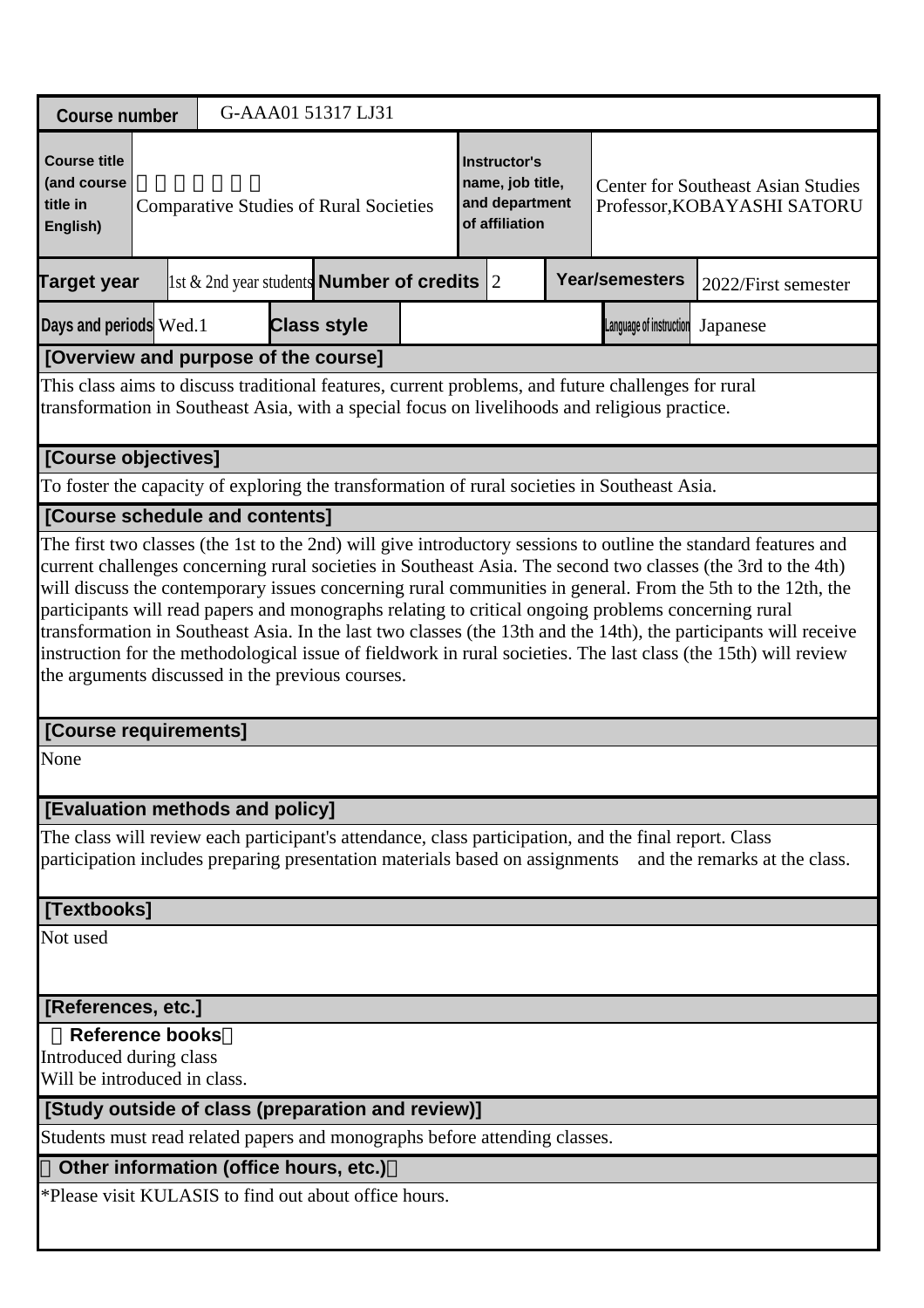| <b>Course number</b>                                                                                                                                                                                                                                                                                                                                                                                                                                                                                                                                                                                                                                                                               |                                                              |                    | G-AAA01 81318 LJ31 |         |                                                                      |  |                         |                                                                                                                                                                                                                                 |  |  |
|----------------------------------------------------------------------------------------------------------------------------------------------------------------------------------------------------------------------------------------------------------------------------------------------------------------------------------------------------------------------------------------------------------------------------------------------------------------------------------------------------------------------------------------------------------------------------------------------------------------------------------------------------------------------------------------------------|--------------------------------------------------------------|--------------------|--------------------|---------|----------------------------------------------------------------------|--|-------------------------|---------------------------------------------------------------------------------------------------------------------------------------------------------------------------------------------------------------------------------|--|--|
| <b>Course title</b><br>(and course<br>title in<br>English)                                                                                                                                                                                                                                                                                                                                                                                                                                                                                                                                                                                                                                         | Area Studies Project Designing                               |                    |                    |         | Instructor's<br>name, job title,<br>and department<br>of affiliation |  |                         | <b>Center for Southeast Asian Studies</b><br>Professor, ISHIKAWA NOBORU                                                                                                                                                         |  |  |
| <b>Target year</b>                                                                                                                                                                                                                                                                                                                                                                                                                                                                                                                                                                                                                                                                                 | From 1st to 5th year students <b>Number of credits</b> $ 2 $ |                    |                    |         |                                                                      |  | <b>Year/semesters</b>   | 2022/First semester                                                                                                                                                                                                             |  |  |
| Days and periods Wed.2                                                                                                                                                                                                                                                                                                                                                                                                                                                                                                                                                                                                                                                                             |                                                              | <b>Class style</b> |                    | Lecture |                                                                      |  | Language of instruction | Japanese                                                                                                                                                                                                                        |  |  |
| [Overview and purpose of the course]                                                                                                                                                                                                                                                                                                                                                                                                                                                                                                                                                                                                                                                               |                                                              |                    |                    |         |                                                                      |  |                         |                                                                                                                                                                                                                                 |  |  |
| The objective is to assist students in designing their own research projects.                                                                                                                                                                                                                                                                                                                                                                                                                                                                                                                                                                                                                      |                                                              |                    |                    |         |                                                                      |  |                         |                                                                                                                                                                                                                                 |  |  |
| [Course objectives]                                                                                                                                                                                                                                                                                                                                                                                                                                                                                                                                                                                                                                                                                |                                                              |                    |                    |         |                                                                      |  |                         |                                                                                                                                                                                                                                 |  |  |
| Students are expected to be able to design their own research projects.                                                                                                                                                                                                                                                                                                                                                                                                                                                                                                                                                                                                                            |                                                              |                    |                    |         |                                                                      |  |                         |                                                                                                                                                                                                                                 |  |  |
| [Course schedule and contents]                                                                                                                                                                                                                                                                                                                                                                                                                                                                                                                                                                                                                                                                     |                                                              |                    |                    |         |                                                                      |  |                         |                                                                                                                                                                                                                                 |  |  |
| presentation of and mutual evaluation by students.<br>The lecture is intended to foster the ability of students for designing research, fieldwork planning, post-<br>research grants and library research.<br>Topics:<br>Planning a research timetable<br>Clarifying and writing out a research theme<br>Setting and writing out units of analysis (spatial and temporal)<br>Creating concept maps for the survey design/dissertation structure<br>Survey method<br>Literature review<br>Designing and preparing a reading list (region-related)<br>Designing and preparing a reading list (theme-related)<br>Methods of searching written materials<br>Designing proposal for funding application |                                                              |                    |                    |         |                                                                      |  |                         | Students are expected to submit homework on the following topics every week. The class is consisted of the<br>fieldwork data analysis, and thesis construction. It also provides practical training in information gathering on |  |  |
| [Course requirements]                                                                                                                                                                                                                                                                                                                                                                                                                                                                                                                                                                                                                                                                              |                                                              |                    |                    |         |                                                                      |  |                         |                                                                                                                                                                                                                                 |  |  |
| The class is open to any geographical areas and disciplinary backgrounds.                                                                                                                                                                                                                                                                                                                                                                                                                                                                                                                                                                                                                          |                                                              |                    |                    |         |                                                                      |  |                         |                                                                                                                                                                                                                                 |  |  |
| [Evaluation methods and policy]                                                                                                                                                                                                                                                                                                                                                                                                                                                                                                                                                                                                                                                                    |                                                              |                    |                    |         |                                                                      |  |                         |                                                                                                                                                                                                                                 |  |  |
| Submission of homework assignments and participation in mutual evaluations.<br>Reading lists to be submitted due end of the semester                                                                                                                                                                                                                                                                                                                                                                                                                                                                                                                                                               |                                                              |                    |                    |         |                                                                      |  | <b>Continue to</b>      | (2)                                                                                                                                                                                                                             |  |  |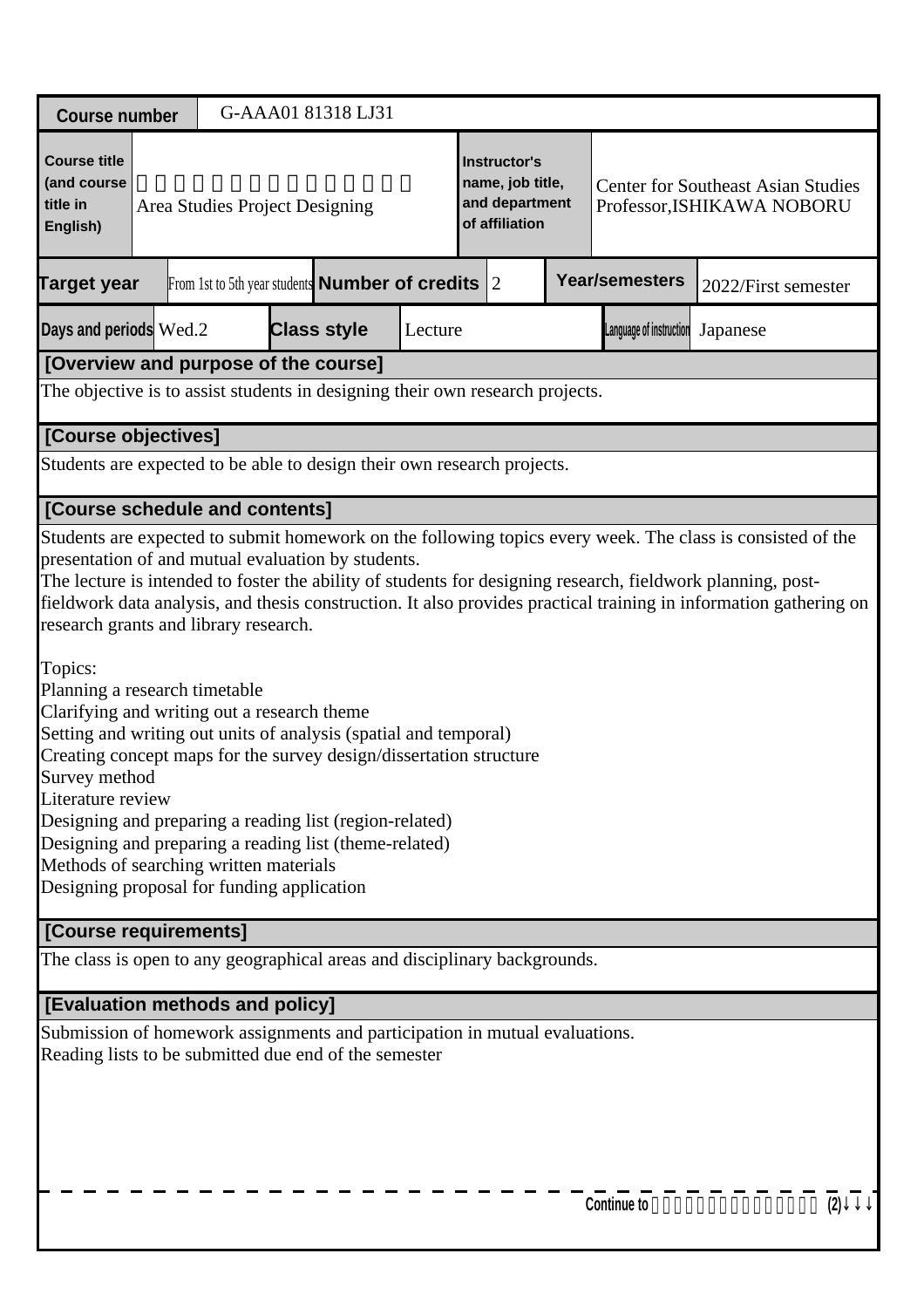### 地域研究プロジェクト・デザイン **(2)**

### **[Textbooks]**

Instructed during class

# **[References, etc.]**

### **Reference books**

Introduced during class

# **[Study outside of class (preparation and review)]**

Students will receive instructions as necessary.

# **Other information (office hours, etc.)**

Office hours by appointment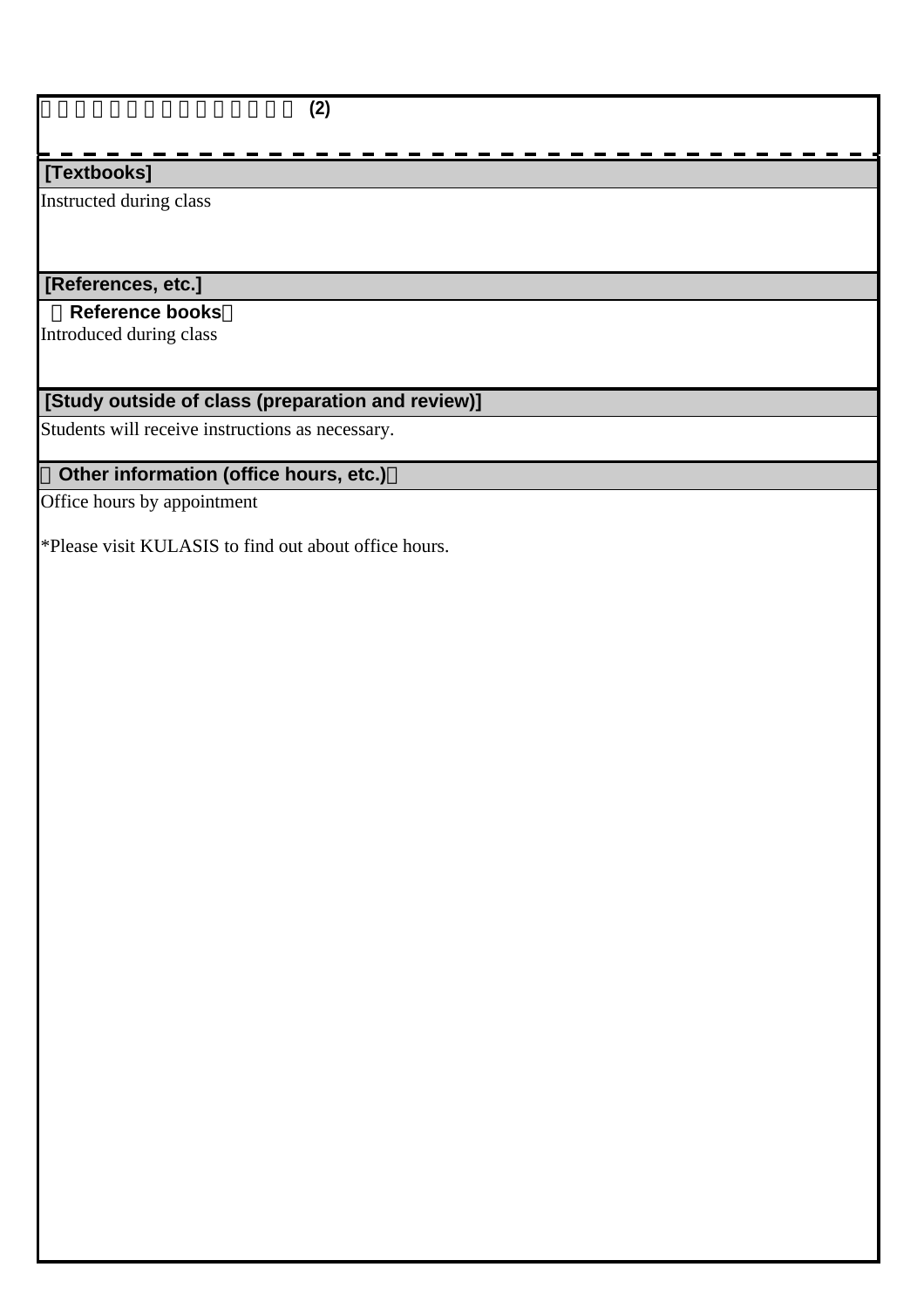| <b>Course number</b>                                                                                                                                                                                                                                                                                                                                                                          | G-AAA01 81319 LJ31                                           |         |                                                                      |                         |                                                                                                                                                                                                                                                                                                                                                                                                                                                                                                                                                                                    |
|-----------------------------------------------------------------------------------------------------------------------------------------------------------------------------------------------------------------------------------------------------------------------------------------------------------------------------------------------------------------------------------------------|--------------------------------------------------------------|---------|----------------------------------------------------------------------|-------------------------|------------------------------------------------------------------------------------------------------------------------------------------------------------------------------------------------------------------------------------------------------------------------------------------------------------------------------------------------------------------------------------------------------------------------------------------------------------------------------------------------------------------------------------------------------------------------------------|
| <b>Course title</b><br>(and course<br>title in<br>English)                                                                                                                                                                                                                                                                                                                                    | Conflict and Peace in Southeast Asia                         |         | Instructor's<br>name, job title,<br>and department<br>of affiliation |                         | <b>Center for Southeast Asian Studies</b><br>Associate Professor, NAKANISHI YOSHIHIRO                                                                                                                                                                                                                                                                                                                                                                                                                                                                                              |
| <b>Target year</b>                                                                                                                                                                                                                                                                                                                                                                            | From 1st to 5th year students <b>Number of credits</b> $ 2 $ |         |                                                                      | <b>Year/semesters</b>   | 2022/Second semester                                                                                                                                                                                                                                                                                                                                                                                                                                                                                                                                                               |
| Days and periods Fri.4                                                                                                                                                                                                                                                                                                                                                                        | <b>Class style</b>                                           | Lecture |                                                                      | Language of instruction | Japanese                                                                                                                                                                                                                                                                                                                                                                                                                                                                                                                                                                           |
| [Overview and purpose of the course]                                                                                                                                                                                                                                                                                                                                                          |                                                              |         |                                                                      |                         |                                                                                                                                                                                                                                                                                                                                                                                                                                                                                                                                                                                    |
| In this class, we will discuss the military and politics. There is a shared principle of democracy that the<br>military should not get involved in politics. However, this is an ideal. In practice, the military has often<br>observed in the current world. In Asia, as the rise of China and Russia is drastically changing the global<br>main material for discussion among all students. |                                                              |         |                                                                      |                         | intervened in politics for a variety of reasons. Although the number of coups d'#233tat itself is now on the<br>decline, the use of political and economic influence by the military without such overt violence can still be<br>security environment, the political role of the military in formulating and implementing security policies is<br>expected to become more important. In order to think about the role of the military in politics and the future<br>of global security, this class will use The Oxford Encyclopedia of the Military in Politics (3 volumes) as the |
| [Course objectives]                                                                                                                                                                                                                                                                                                                                                                           |                                                              |         |                                                                      |                         |                                                                                                                                                                                                                                                                                                                                                                                                                                                                                                                                                                                    |
| In this class, we will read and discuss previous research reviews written in English to understand the<br>be covered within this theme may be adjusted according to the students' research interest.                                                                                                                                                                                          |                                                              |         |                                                                      |                         | connection between the military and politics, and also learn how to write the literature review. The topics to                                                                                                                                                                                                                                                                                                                                                                                                                                                                     |
| [Course schedule and contents]                                                                                                                                                                                                                                                                                                                                                                |                                                              |         |                                                                      |                         |                                                                                                                                                                                                                                                                                                                                                                                                                                                                                                                                                                                    |
| 1. Orientation                                                                                                                                                                                                                                                                                                                                                                                |                                                              |         |                                                                      |                         |                                                                                                                                                                                                                                                                                                                                                                                                                                                                                                                                                                                    |
| 2&3. How to write a literature review                                                                                                                                                                                                                                                                                                                                                         |                                                              |         |                                                                      |                         |                                                                                                                                                                                                                                                                                                                                                                                                                                                                                                                                                                                    |
| $4&5$ . Classics on the civil-military relations                                                                                                                                                                                                                                                                                                                                              |                                                              |         |                                                                      |                         |                                                                                                                                                                                                                                                                                                                                                                                                                                                                                                                                                                                    |
| 6&7. Southeast Asia                                                                                                                                                                                                                                                                                                                                                                           |                                                              |         |                                                                      |                         |                                                                                                                                                                                                                                                                                                                                                                                                                                                                                                                                                                                    |
| 8&9. South Asia                                                                                                                                                                                                                                                                                                                                                                               |                                                              |         |                                                                      |                         |                                                                                                                                                                                                                                                                                                                                                                                                                                                                                                                                                                                    |
| 10&11. Middle-East                                                                                                                                                                                                                                                                                                                                                                            |                                                              |         |                                                                      |                         |                                                                                                                                                                                                                                                                                                                                                                                                                                                                                                                                                                                    |
| 12&13. Africa                                                                                                                                                                                                                                                                                                                                                                                 |                                                              |         |                                                                      |                         |                                                                                                                                                                                                                                                                                                                                                                                                                                                                                                                                                                                    |
| 14&15. Presentation of final report                                                                                                                                                                                                                                                                                                                                                           |                                                              |         |                                                                      |                         |                                                                                                                                                                                                                                                                                                                                                                                                                                                                                                                                                                                    |
|                                                                                                                                                                                                                                                                                                                                                                                               |                                                              |         |                                                                      | <b>Continue to</b>      | (2)                                                                                                                                                                                                                                                                                                                                                                                                                                                                                                                                                                                |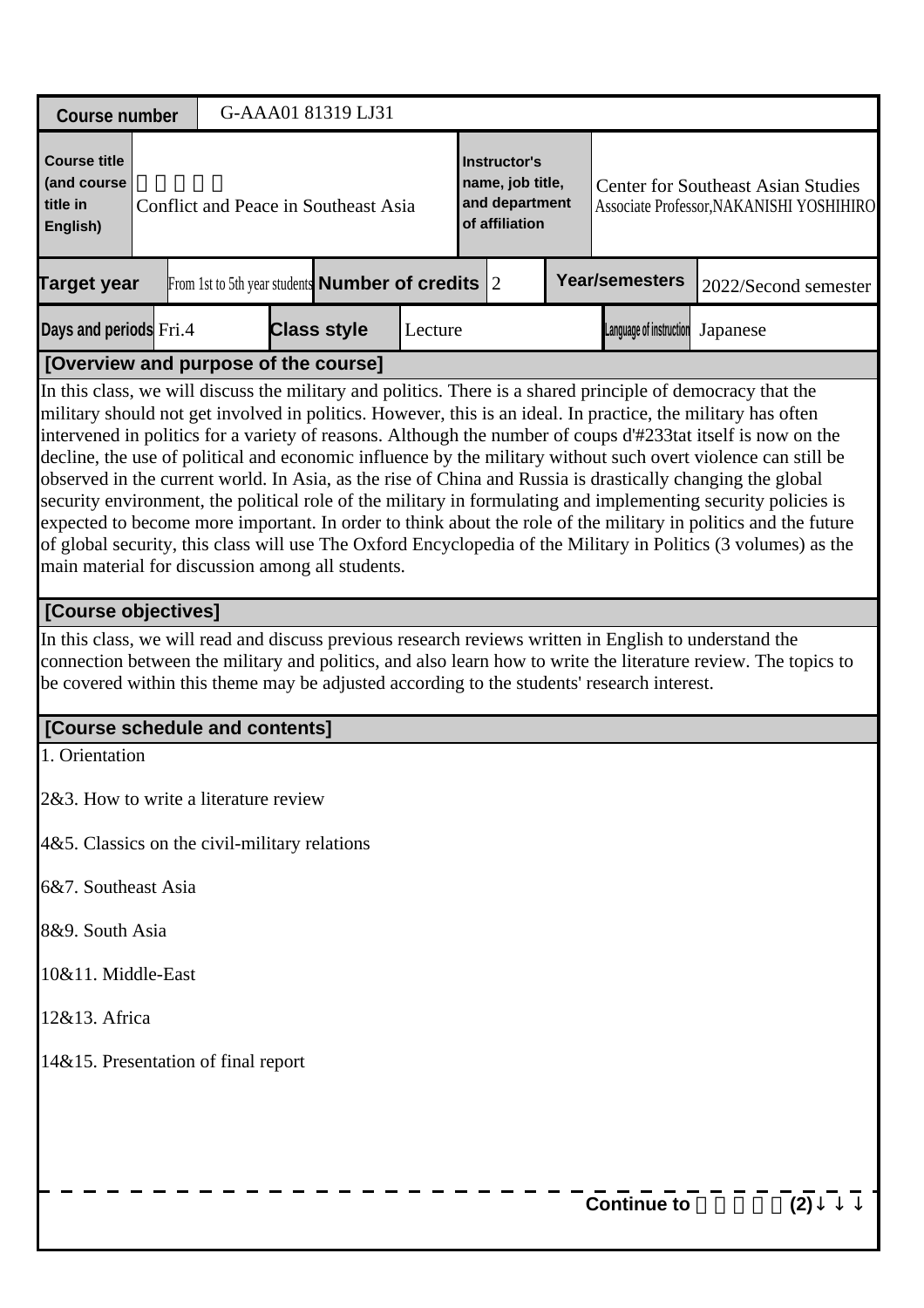### 紛争と平和**(2)**

# **[Course requirements]**

Students are expected to attend the class orientation of the first week. If not, I suggest students contact me through e-mail or phone call and tell their intention to take this course.

#### **[Evaluation methods and policy]**

Class attendance: 10% Class presentation: 30% Discussion participation: 30% Final report: 30%

#### **[Textbooks]**

Instructed during class

#### **[References, etc.]**

# **Reference books**

Introduced during class

### **[Study outside of class (preparation and review)]**

Students are expected to read the assignment before each class.

#### **Other information (office hours, etc.)**

Students can contact me through following e-mail address and phone number. nakayosi@cseas.kyoto-u.ac.jp 075-753-7837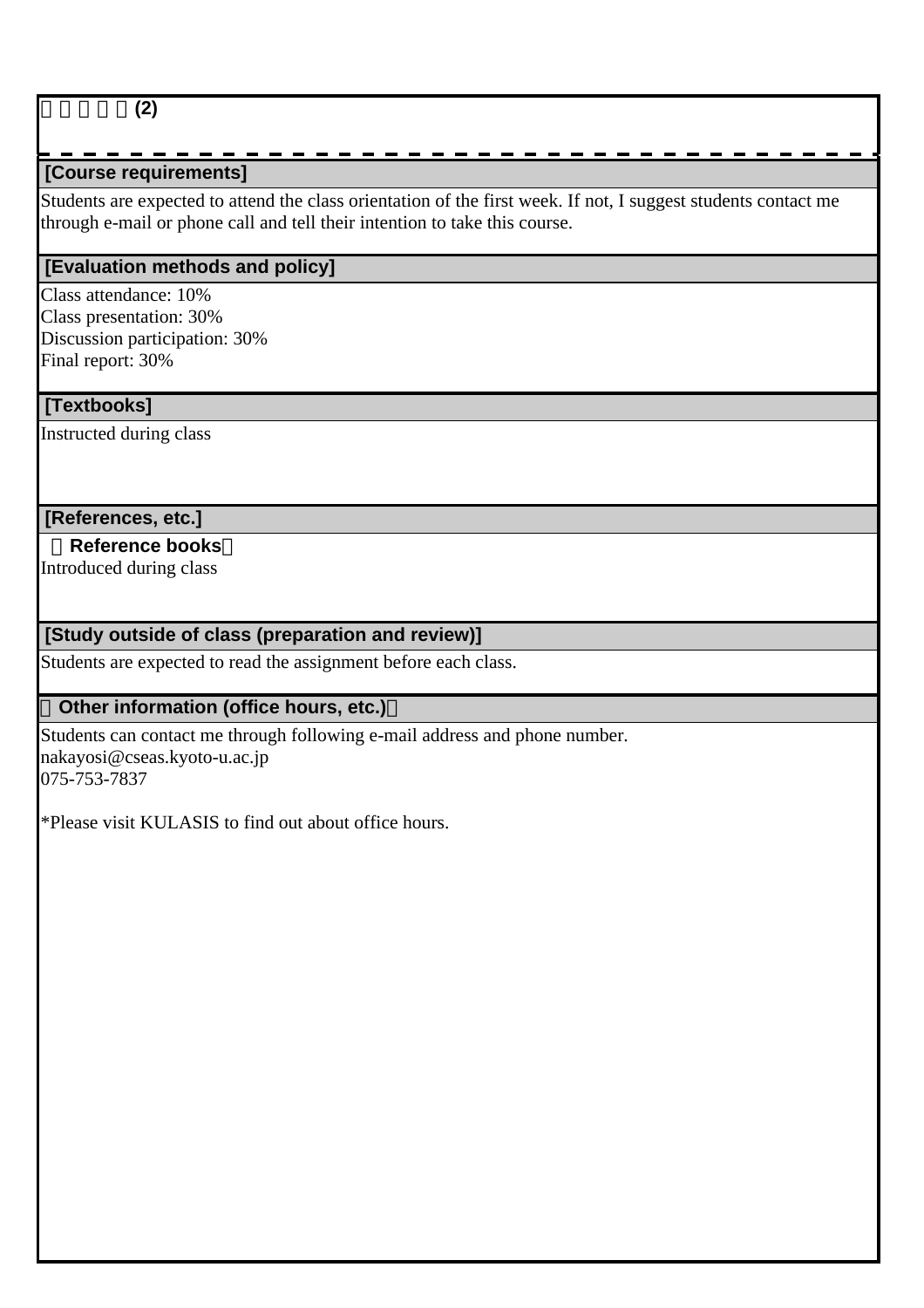| <b>Course number</b>                                                                                                                                                                                                                                                                                                                                                                                                                                                                                                        |  |                                                                                                                                                                                      |  | G-AAA01 51321 LJ31 |         |  |                                                                      |  |                                                                                      |                                                                                       |  |
|-----------------------------------------------------------------------------------------------------------------------------------------------------------------------------------------------------------------------------------------------------------------------------------------------------------------------------------------------------------------------------------------------------------------------------------------------------------------------------------------------------------------------------|--|--------------------------------------------------------------------------------------------------------------------------------------------------------------------------------------|--|--------------------|---------|--|----------------------------------------------------------------------|--|--------------------------------------------------------------------------------------|---------------------------------------------------------------------------------------|--|
| <b>Course title</b><br>(and course<br>title in<br>English)                                                                                                                                                                                                                                                                                                                                                                                                                                                                  |  | Nature and Agriculture in Southeast Asia                                                                                                                                             |  |                    |         |  | Instructor's<br>name, job title,<br>and department<br>of affiliation |  |                                                                                      | <b>Center for Southeast Asian Studies</b><br>Associate Professor, YANAGISAWA MASAYUKI |  |
| <b>Target year</b>                                                                                                                                                                                                                                                                                                                                                                                                                                                                                                          |  | 1st & 2nd year students <b>Number of credits</b> $ 2 $                                                                                                                               |  |                    |         |  |                                                                      |  | <b>Year/semesters</b>                                                                | 2022/Second semester                                                                  |  |
| Days and periods Mon.5                                                                                                                                                                                                                                                                                                                                                                                                                                                                                                      |  |                                                                                                                                                                                      |  | <b>Class style</b> | Lecture |  |                                                                      |  | Language of instruction                                                              | Japanese                                                                              |  |
|                                                                                                                                                                                                                                                                                                                                                                                                                                                                                                                             |  |                                                                                                                                                                                      |  |                    |         |  |                                                                      |  |                                                                                      |                                                                                       |  |
| [Overview and purpose of the course]<br>From a historical viewpoint on human-nature interaction, this class will look at nature and agriculture in<br>Southeast Asia. Southeast Asia has a unique history to generate great bio-diversity on nature and to co-exist<br>with various people in society. The student will firstly learn about concept and basic methodology for<br>understanding a history on human-nature interaction, and then deepen knowledge on the history in Southeast<br>Asia.<br>[Course objectives] |  |                                                                                                                                                                                      |  |                    |         |  |                                                                      |  |                                                                                      |                                                                                       |  |
|                                                                                                                                                                                                                                                                                                                                                                                                                                                                                                                             |  |                                                                                                                                                                                      |  |                    |         |  |                                                                      |  |                                                                                      |                                                                                       |  |
|                                                                                                                                                                                                                                                                                                                                                                                                                                                                                                                             |  | to understand the relationship between human society and nature<br>to clarify the difference between analysis and synthesis<br>to develop skills on how to utilize existing research |  |                    |         |  |                                                                      |  | to learn about basic ideas and research methods for understanding ecological history |                                                                                       |  |
| [Course schedule and contents]                                                                                                                                                                                                                                                                                                                                                                                                                                                                                              |  |                                                                                                                                                                                      |  |                    |         |  |                                                                      |  |                                                                                      |                                                                                       |  |
| 1. Guidance<br>2-4. Basic concept on ecological history<br>5-7. Methodology relating to ecological history<br>8-10. Roles of ecological environment in civilization<br>11-14. Ecological history of Southeast Asia (regarding with student issues)<br>15. General discussion                                                                                                                                                                                                                                                |  |                                                                                                                                                                                      |  |                    |         |  |                                                                      |  |                                                                                      |                                                                                       |  |
| [Course requirements]                                                                                                                                                                                                                                                                                                                                                                                                                                                                                                       |  |                                                                                                                                                                                      |  |                    |         |  |                                                                      |  |                                                                                      |                                                                                       |  |
| None                                                                                                                                                                                                                                                                                                                                                                                                                                                                                                                        |  |                                                                                                                                                                                      |  |                    |         |  |                                                                      |  |                                                                                      |                                                                                       |  |
| [Evaluation methods and policy]                                                                                                                                                                                                                                                                                                                                                                                                                                                                                             |  |                                                                                                                                                                                      |  |                    |         |  |                                                                      |  |                                                                                      |                                                                                       |  |
| Based on attendance, presentations, active participation in discussions, etc.                                                                                                                                                                                                                                                                                                                                                                                                                                               |  |                                                                                                                                                                                      |  |                    |         |  |                                                                      |  |                                                                                      |                                                                                       |  |
| [Textbooks]                                                                                                                                                                                                                                                                                                                                                                                                                                                                                                                 |  |                                                                                                                                                                                      |  |                    |         |  |                                                                      |  |                                                                                      |                                                                                       |  |
| Not used                                                                                                                                                                                                                                                                                                                                                                                                                                                                                                                    |  |                                                                                                                                                                                      |  |                    |         |  |                                                                      |  |                                                                                      |                                                                                       |  |
| [References, etc.]                                                                                                                                                                                                                                                                                                                                                                                                                                                                                                          |  |                                                                                                                                                                                      |  |                    |         |  |                                                                      |  |                                                                                      |                                                                                       |  |
| <b>Reference books</b><br>Introduced during class                                                                                                                                                                                                                                                                                                                                                                                                                                                                           |  |                                                                                                                                                                                      |  |                    |         |  |                                                                      |  | <b>Continue to</b>                                                                   | (2)                                                                                   |  |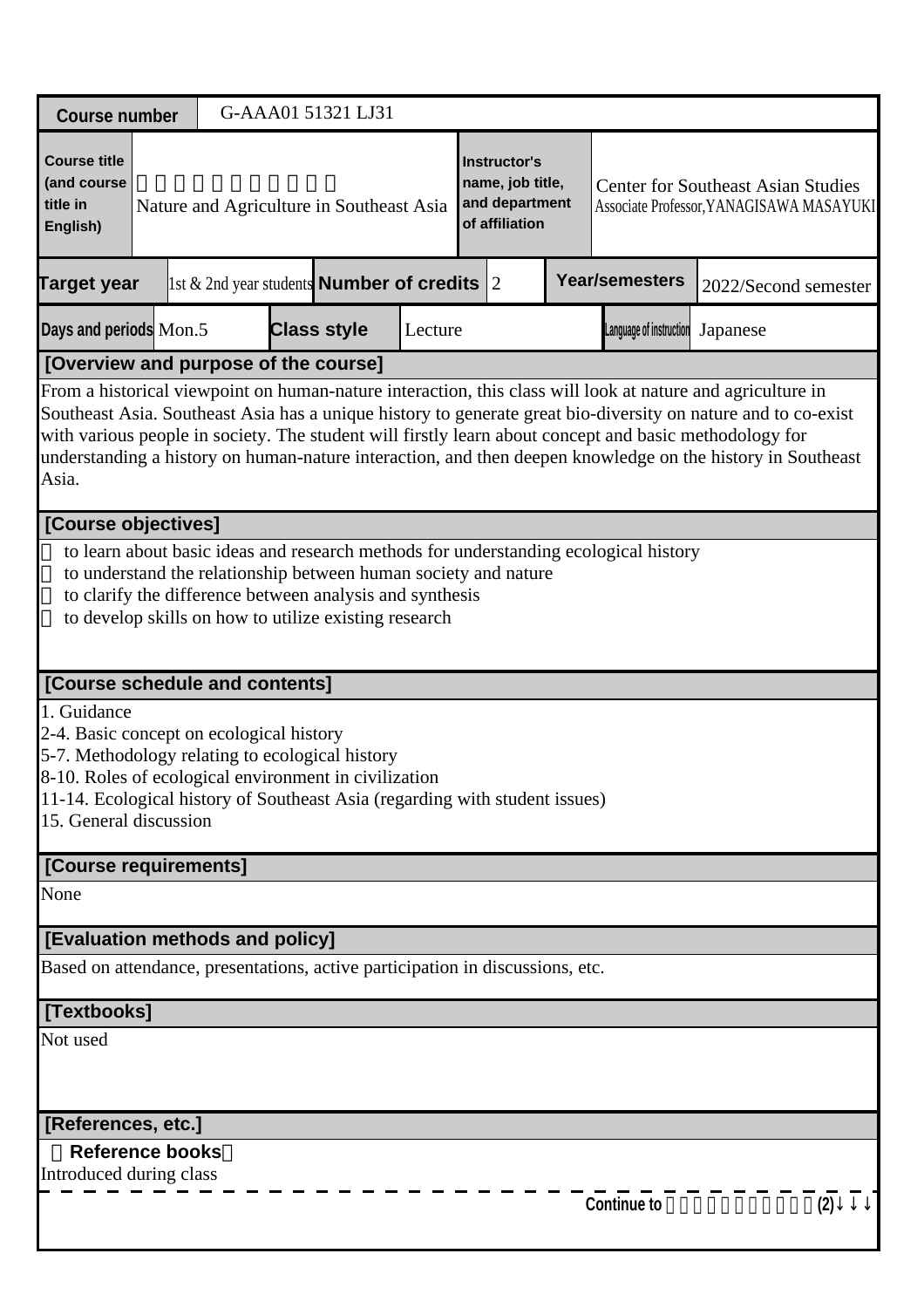東南アジアの農業・農村**(2)**

# **[Study outside of class (preparation and review)]**

Instruct during class

# **Other information (office hours, etc.)**

Email is recommended for asking questions on lecture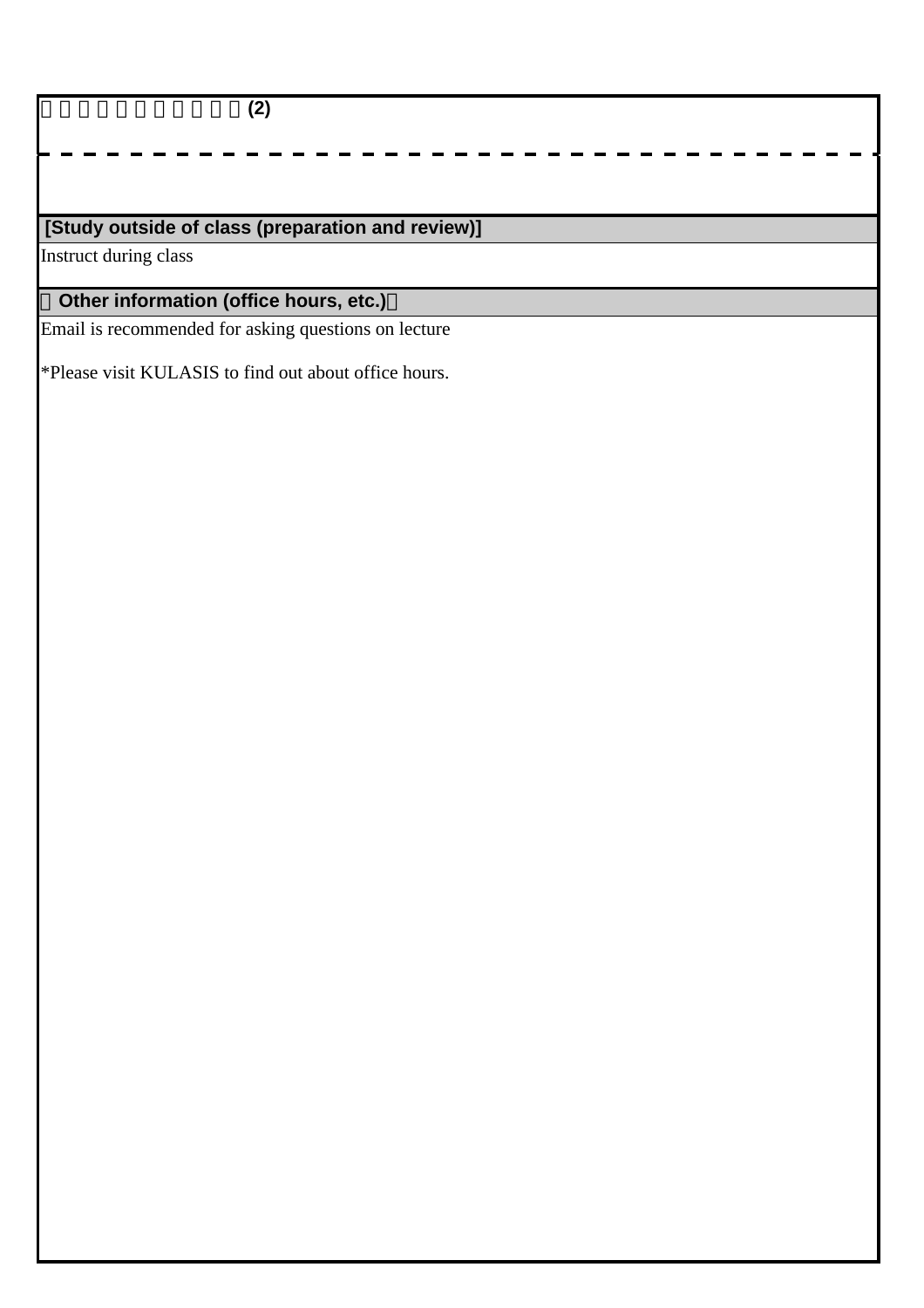| <b>Course number</b>                                                                                                                                                   |                                                                                                                                                                                                |  |  |  | G-AAA01 81322 LJ31                                           |         |  |  |  |                                                                                                 |                                                                                                                                                                                                                 |
|------------------------------------------------------------------------------------------------------------------------------------------------------------------------|------------------------------------------------------------------------------------------------------------------------------------------------------------------------------------------------|--|--|--|--------------------------------------------------------------|---------|--|--|--|-------------------------------------------------------------------------------------------------|-----------------------------------------------------------------------------------------------------------------------------------------------------------------------------------------------------------------|
| <b>Course title</b><br>(and course<br>title in<br>English)                                                                                                             | <b>Instructor's</b><br>name, job title,<br><b>Center for Southeast Asian Studies</b><br>and department<br>Economic Approach to Southeast Asia I<br>Professor, Mieno Fumiharu<br>of affiliation |  |  |  |                                                              |         |  |  |  |                                                                                                 |                                                                                                                                                                                                                 |
| Target year                                                                                                                                                            |                                                                                                                                                                                                |  |  |  | From 1st to 5th year students <b>Number of credits</b> $ 2 $ |         |  |  |  | <b>Year/semesters</b>                                                                           | 2022/First semester                                                                                                                                                                                             |
| Days and periods Wed.1                                                                                                                                                 |                                                                                                                                                                                                |  |  |  | <b>Class style</b>                                           | Lecture |  |  |  | Language of instruction                                                                         | Japanese                                                                                                                                                                                                        |
| [Overview and purpose of the course]                                                                                                                                   |                                                                                                                                                                                                |  |  |  |                                                              |         |  |  |  |                                                                                                 |                                                                                                                                                                                                                 |
| The lecture provides the skills of empirical and theoretical studies in economics on East and Southeast Asian<br>economy, including basic knowledge's and methodology. |                                                                                                                                                                                                |  |  |  |                                                              |         |  |  |  |                                                                                                 |                                                                                                                                                                                                                 |
| [Course objectives]                                                                                                                                                    |                                                                                                                                                                                                |  |  |  |                                                              |         |  |  |  |                                                                                                 |                                                                                                                                                                                                                 |
|                                                                                                                                                                        |                                                                                                                                                                                                |  |  |  |                                                              |         |  |  |  |                                                                                                 | The object of the lecture is to provide students necessary knowledge to acquire the perspective and the<br>methodology based on economics to deepen each research topics on East and Southeast Asian economies. |
| [Course schedule and contents]                                                                                                                                         |                                                                                                                                                                                                |  |  |  |                                                              |         |  |  |  |                                                                                                 |                                                                                                                                                                                                                 |
| 2. Corporate and financial system and Asian economy<br>3. Economic institution and Asian economy                                                                       |                                                                                                                                                                                                |  |  |  |                                                              |         |  |  |  | * Empirical analysis instruction will be lectured when it is needed and the time allows for it. |                                                                                                                                                                                                                 |
| [Course requirements]                                                                                                                                                  |                                                                                                                                                                                                |  |  |  |                                                              |         |  |  |  |                                                                                                 |                                                                                                                                                                                                                 |
| None                                                                                                                                                                   |                                                                                                                                                                                                |  |  |  |                                                              |         |  |  |  |                                                                                                 |                                                                                                                                                                                                                 |
| [Evaluation methods and policy]                                                                                                                                        |                                                                                                                                                                                                |  |  |  |                                                              |         |  |  |  |                                                                                                 |                                                                                                                                                                                                                 |
| contribution to the discussion $(20\%)$ , three short papers $(45\%)$ and term paper $(35\%)$                                                                          |                                                                                                                                                                                                |  |  |  |                                                              |         |  |  |  |                                                                                                 |                                                                                                                                                                                                                 |
| [Textbooks]                                                                                                                                                            |                                                                                                                                                                                                |  |  |  |                                                              |         |  |  |  |                                                                                                 |                                                                                                                                                                                                                 |
| Instructed during class                                                                                                                                                |                                                                                                                                                                                                |  |  |  |                                                              |         |  |  |  |                                                                                                 |                                                                                                                                                                                                                 |
| [References, etc.]                                                                                                                                                     |                                                                                                                                                                                                |  |  |  |                                                              |         |  |  |  |                                                                                                 |                                                                                                                                                                                                                 |
| <b>Reference books</b>                                                                                                                                                 |                                                                                                                                                                                                |  |  |  |                                                              |         |  |  |  |                                                                                                 |                                                                                                                                                                                                                 |
|                                                                                                                                                                        | Introduced during class                                                                                                                                                                        |  |  |  |                                                              |         |  |  |  |                                                                                                 |                                                                                                                                                                                                                 |
| [Study outside of class (preparation and review)]                                                                                                                      |                                                                                                                                                                                                |  |  |  |                                                              |         |  |  |  |                                                                                                 |                                                                                                                                                                                                                 |
| required to read assigned articles                                                                                                                                     |                                                                                                                                                                                                |  |  |  |                                                              |         |  |  |  |                                                                                                 |                                                                                                                                                                                                                 |
| Other information (office hours, etc.)                                                                                                                                 |                                                                                                                                                                                                |  |  |  |                                                              |         |  |  |  |                                                                                                 |                                                                                                                                                                                                                 |
| *Please visit KULASIS to find out about office hours.                                                                                                                  |                                                                                                                                                                                                |  |  |  |                                                              |         |  |  |  |                                                                                                 |                                                                                                                                                                                                                 |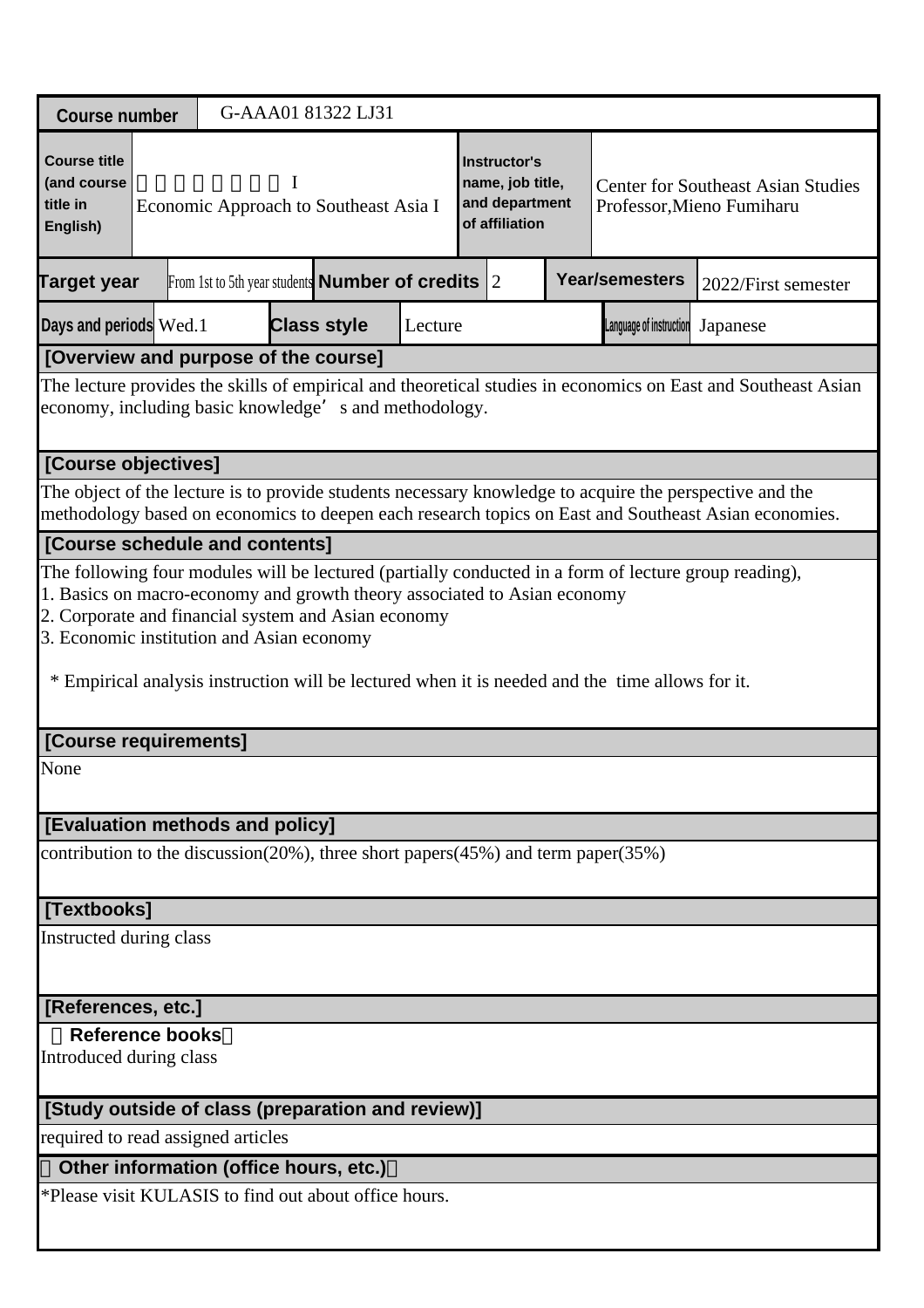| <b>Course number</b>                                                                                                                                                                                                                                                                                                                                                                                                                                                                                                                                                                                   |                                                                                                                                                                                                                                                                                                                                                                                                                                                                                                                                                                                                                                                                                                                                                                                                                                                                                                                                                                                             |  |  | G-AAA01 81323 LE31                                     |         |  |                |  |                                                                                                               |         |                      |  |
|--------------------------------------------------------------------------------------------------------------------------------------------------------------------------------------------------------------------------------------------------------------------------------------------------------------------------------------------------------------------------------------------------------------------------------------------------------------------------------------------------------------------------------------------------------------------------------------------------------|---------------------------------------------------------------------------------------------------------------------------------------------------------------------------------------------------------------------------------------------------------------------------------------------------------------------------------------------------------------------------------------------------------------------------------------------------------------------------------------------------------------------------------------------------------------------------------------------------------------------------------------------------------------------------------------------------------------------------------------------------------------------------------------------------------------------------------------------------------------------------------------------------------------------------------------------------------------------------------------------|--|--|--------------------------------------------------------|---------|--|----------------|--|---------------------------------------------------------------------------------------------------------------|---------|----------------------|--|
|                                                                                                                                                                                                                                                                                                                                                                                                                                                                                                                                                                                                        |                                                                                                                                                                                                                                                                                                                                                                                                                                                                                                                                                                                                                                                                                                                                                                                                                                                                                                                                                                                             |  |  |                                                        |         |  |                |  |                                                                                                               |         |                      |  |
| <b>Course title</b><br>(and course<br>title in<br>English)                                                                                                                                                                                                                                                                                                                                                                                                                                                                                                                                             | <b>Instructor's</b><br>$\mathbf{I}$<br>name, job title,<br><b>Center for Southeast Asian Studies</b><br>and department<br>Economic Approach to Southeast Asia II<br>Associate Professor, MACHIKITA TOMOHIRO<br>of affiliation                                                                                                                                                                                                                                                                                                                                                                                                                                                                                                                                                                                                                                                                                                                                                               |  |  |                                                        |         |  |                |  |                                                                                                               |         |                      |  |
| <b>Target year</b>                                                                                                                                                                                                                                                                                                                                                                                                                                                                                                                                                                                     |                                                                                                                                                                                                                                                                                                                                                                                                                                                                                                                                                                                                                                                                                                                                                                                                                                                                                                                                                                                             |  |  | From 1st to 5th year students <b>Number of credits</b> |         |  | $\overline{2}$ |  | <b>Year/semesters</b>                                                                                         |         | 2022/Second semester |  |
| Days and periods Wed.1                                                                                                                                                                                                                                                                                                                                                                                                                                                                                                                                                                                 |                                                                                                                                                                                                                                                                                                                                                                                                                                                                                                                                                                                                                                                                                                                                                                                                                                                                                                                                                                                             |  |  | <b>Class style</b>                                     | Lecture |  |                |  | Language of instruction                                                                                       | English |                      |  |
| [Overview and purpose of the course]                                                                                                                                                                                                                                                                                                                                                                                                                                                                                                                                                                   |                                                                                                                                                                                                                                                                                                                                                                                                                                                                                                                                                                                                                                                                                                                                                                                                                                                                                                                                                                                             |  |  |                                                        |         |  |                |  |                                                                                                               |         |                      |  |
| and institutional factors such as community development, skills, migration, agglomeration of economic<br>activities, in understanding the performance of regions in emerging/developing vs developed economies. We<br>will analyze regional differences through geography and institutions, answering questions such as: How does<br>urbanization relate to economic development? How does institutional difference have persistent effects on<br>economic development? How do skill transferability and migration affect economic development? How does<br>intergroup contact foster nation building? |                                                                                                                                                                                                                                                                                                                                                                                                                                                                                                                                                                                                                                                                                                                                                                                                                                                                                                                                                                                             |  |  |                                                        |         |  |                |  | This course studies quantitative analytical frameworks and use case studies to examine the role of geographic |         |                      |  |
|                                                                                                                                                                                                                                                                                                                                                                                                                                                                                                                                                                                                        |                                                                                                                                                                                                                                                                                                                                                                                                                                                                                                                                                                                                                                                                                                                                                                                                                                                                                                                                                                                             |  |  |                                                        |         |  |                |  |                                                                                                               |         |                      |  |
|                                                                                                                                                                                                                                                                                                                                                                                                                                                                                                                                                                                                        | [Course objectives]<br>Through active participation in discussions and presentations of assigned papers, students will absorb the<br>research designs of the most up-to-date study results, and each student will be involved in their own research<br>thesis. Students will learn methods for performing comprehensive, micro-level research on organizations,<br>companies, industries, employment, foreign trade, production networks, and urbanization in developing<br>economies or "newly emerging" economies. Students will study the basic mechanisms of industrial<br>development and prior empirical research, acquiring the basic knowledge needed to independently understand<br>the latest research results. The reference and lecture notes, and materials cover a broad range of research<br>results regarding the economies of newly emerging nations, mainly in East and Southeast Asia, but are also<br>spreading to incorporate the African continent and Latin America. |  |  |                                                        |         |  |                |  |                                                                                                               |         |                      |  |
| [Course schedule and contents]                                                                                                                                                                                                                                                                                                                                                                                                                                                                                                                                                                         |                                                                                                                                                                                                                                                                                                                                                                                                                                                                                                                                                                                                                                                                                                                                                                                                                                                                                                                                                                                             |  |  |                                                        |         |  |                |  |                                                                                                               |         |                      |  |
| Readings marked by asterisks (*) are required. Others are recommended. Main textbook: Debraj Ray,<br>Development Economics. Princeton University Press, 1998 (hereafter "Ray").                                                                                                                                                                                                                                                                                                                                                                                                                        |                                                                                                                                                                                                                                                                                                                                                                                                                                                                                                                                                                                                                                                                                                                                                                                                                                                                                                                                                                                             |  |  |                                                        |         |  |                |  |                                                                                                               |         |                      |  |
| Week 1 General introduction to this course, and to the study of Development Economics. We will also<br>discuss facts to be explained.<br><i>*Ray</i> , Ch. 1.                                                                                                                                                                                                                                                                                                                                                                                                                                          |                                                                                                                                                                                                                                                                                                                                                                                                                                                                                                                                                                                                                                                                                                                                                                                                                                                                                                                                                                                             |  |  |                                                        |         |  |                |  | Samphantharak, Krislert, 2021. Economic Development of Southeast Asia. Book Project.                          |         |                      |  |
| Week 2 Facts and measuring development, growth, and poverty<br>*Ray, Ch. 2.                                                                                                                                                                                                                                                                                                                                                                                                                                                                                                                            |                                                                                                                                                                                                                                                                                                                                                                                                                                                                                                                                                                                                                                                                                                                                                                                                                                                                                                                                                                                             |  |  |                                                        |         |  |                |  | Abhijit Banerjee, Roland Benabou, Dilip Mookherjee, (ed). 2006. Understanding Poverty. Oxford                 |         |                      |  |
| <b>University Press.</b><br>Press.                                                                                                                                                                                                                                                                                                                                                                                                                                                                                                                                                                     |                                                                                                                                                                                                                                                                                                                                                                                                                                                                                                                                                                                                                                                                                                                                                                                                                                                                                                                                                                                             |  |  |                                                        |         |  |                |  | Timothy F. Bresnahan and Robert J. Gordon, ed, The Economics of New Goods, University of Chicago              |         |                      |  |
| Space." American Economic Review, 102(2): 994-1028. DOI: 10.1257/aer.102.2.994                                                                                                                                                                                                                                                                                                                                                                                                                                                                                                                         |                                                                                                                                                                                                                                                                                                                                                                                                                                                                                                                                                                                                                                                                                                                                                                                                                                                                                                                                                                                             |  |  |                                                        |         |  |                |  | Henderson, Vernon, J., Adam Storeygard, David N. Weil. 2012. "Measuring Economic Growth from Outer            |         |                      |  |
|                                                                                                                                                                                                                                                                                                                                                                                                                                                                                                                                                                                                        |                                                                                                                                                                                                                                                                                                                                                                                                                                                                                                                                                                                                                                                                                                                                                                                                                                                                                                                                                                                             |  |  |                                                        |         |  |                |  | <b>Continue to</b>                                                                                            |         | II(2)                |  |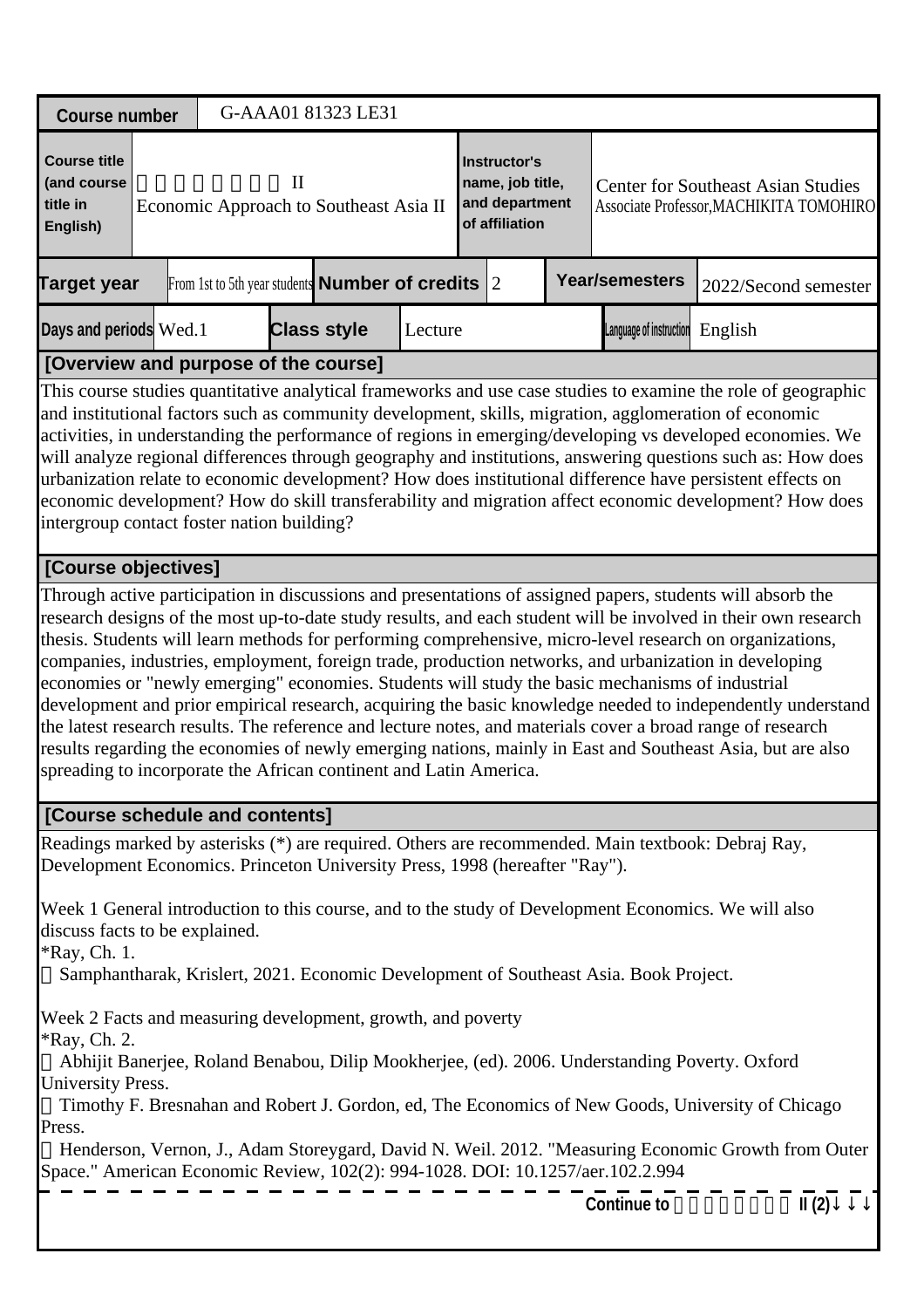Donaldson, Dave, and Adam Storeygard. 2016. "The View from Above: Applications of Satellite Data in Economics." Journal of Economic Perspectives, 30 (4): 171-98. DOI: 10.1257/jep.30.4.171 Piketty, Thomas. 2003. "Income inequality in France, 1901-1998." Journal of Political Economy, 111(5): 1004-1042. Week 3 Economic growth theories \*Ray, Ch. 3-4. Abhijit Banerjee and Esther Duflo. 2019. Good Economics for Hard Times. Public Affairs. Abhijit Banerjee, Roland Benabou, Dilip Mookherjee, (ed). 2006. Understanding Poverty. Oxford University Press. Bates, Robert H., Avner Greif, Margaret Levi, Jean-Laurent Rosenthal, and Barry R. Weingast. Analytic Narratives, Princeton: Princeton University Press, 1998. Week 4 History, expectations, and institutions \*Ray, Ch. 5. Akcigit, Ufuk and Tom Nicholas. 2019. "History, Microdata, and Endogenous Growth." Annual Review of Economics, 11: 615-633. Dell, Melissa. 2010. "The Persistent Effects of Peru's Mining Mita." Econometrica 78(6): 1863-1903. Dell, Melissa, Nathan Lane, and Pablo Querubin. 2018. "The Historical State, Local Collective Action, and Economic Development in Vietnam." Econometrica, 86(6): 2083-2121. Week 5 Markets, institutions, and economic development \*John McMillan. 2002. Reinventing the Bazaar: The Natural History of Markets. W. W. Norton & Company. Avner Greif. 2006. Institutions and the Path to the Modern Economy: Lessons from Medieval Trade. Cambridge University Press. Dell, Melissa, and Benjamin Olken. 2020. "The Development Effects of the Extractive Colonial Economy: The Dutch Cultivation System in Java." Review of Economic Studies, 87(1): 164-203. MIT News- The complex effects of colonial rule in Indonesia. Dippel, Christian, Avner Greif, Dan Trefler, 2020. "Outside Options, Coercion, and Wages: Removing the Sugar Coating," The Economic Journal. 130, issue 630: 1678-1714. Week 6 Measuring and explaining inequality: The role of political economy and institutions \*Ray, Ch. 6 and Ch. 8. Daron Acemoglu and James A. Robinson. 2012. Why Nations Fail: Origins of Power, Poverty and Prosperity. Currency. Daron Acemoglu and James A. Robinson. 2019. The Narrow Corridor: States, Societies, and the Fate of Liberty. Viking. Jean Dreze and Amartya Sen. 2013. An Uncertain Glory: India and Its Contradictions. Princeton University Press. Eric Chaney. 2013. Revolt on the Nile: Economic Shocks, Religion and Political Power. Econometrica. 81(5): 2033-2053. Week 7 Rural-urban interconnections, urbanization, and infrastructure \*Ray, Ch. 9 and Ch. 10. Mukesh Eswaran and Ashok Kotwal. 1994. Why Poverty Persists in India: A Framework for Understanding the Indian Economy. Oxford University Press. Kaivan Munshi. 2020. "Social Networks and Migration" Annual Review of Economics. **Continue to II (3)**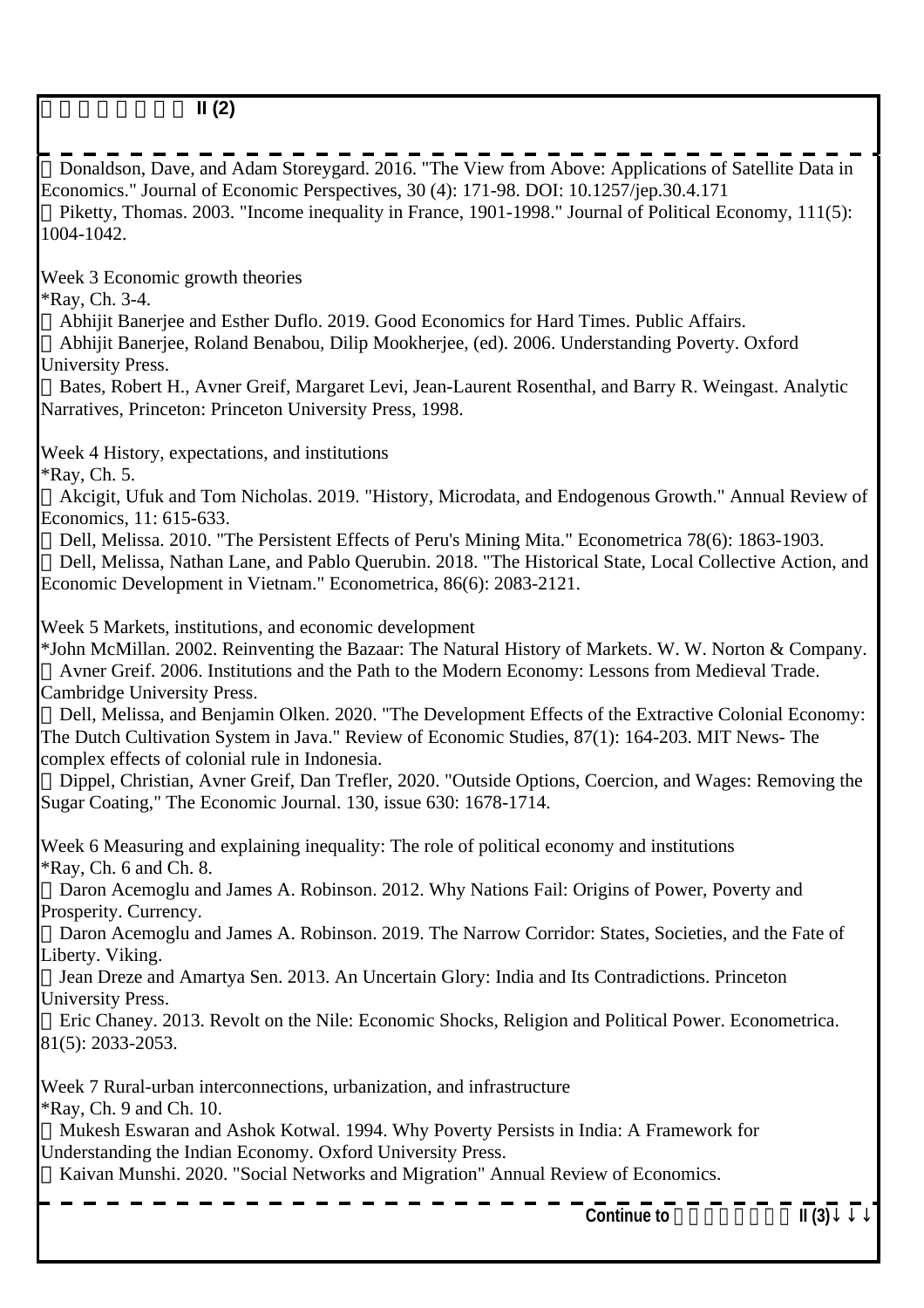| <b>Continue to</b>                                                                                                                                                                                                                                                                                                                      | II(4) |
|-----------------------------------------------------------------------------------------------------------------------------------------------------------------------------------------------------------------------------------------------------------------------------------------------------------------------------------------|-------|
| Jensen, Robert, and Nolan H. Miller. 2018. "Market Integration, Demand, and the Growth of Firms:<br>Evidence from a Natural Experiment in India." American Economic Review, 108 (12): 3583-3625. DOI: 10.<br>1257/aer.20161965<br>Jensen, Robert. 2007. "The Digital Provide: Information (Technology), Market Performance, and Welfare |       |
| Week 12 Firms: microeconomics of industrial development<br>*Verhoogen. 2021. "Firm-Level Upgrading in Developing Countries."                                                                                                                                                                                                            |       |
| Ray, Ch. 17 and Ch. 18.<br>Diego Puga and Daniel Trefler. "International trade and institutional change: Medieval Venice's response<br>to globalization," Quarterly Journal of Economics 129(2), May 2014: 753-821.                                                                                                                     |       |
| Week 11 International trade, development strategies, and institutions<br><i>*Ray</i> , Ch. 16.                                                                                                                                                                                                                                          |       |
| Esteban Mendez-Chacon and Diana Van Patten. 2021. "Multinationals, Monopsony, and Local<br>Development: Evidence from the United Fruit Company."                                                                                                                                                                                        |       |
| Ray, Ch. 15.<br>Michihiro Kandori, Shinya Obayashi. Labor union members play an OLG repeated game. Proceedings of<br>the National Academy of Sciences Jul 2014, 111 (Supplement 3) 10802-10809; DOI: 10.1073/pnas.<br>1400827111                                                                                                        |       |
| Week 10 Markets and transactions in agriculture: labor and insurance<br><b>*Ray</b> , Ch. 13.                                                                                                                                                                                                                                           |       |
| Ray, Ch. 12 and Ch. 14.<br>Rachel Kranton and Anand Swamy. "Contracts, Hold-Up and Exports: Textiles and Opium in Colonial<br>India," American Economic Review 98 (3), June 2008, pp. 967-89.<br>Raul Sanchez de la Sierra. "Whither Formal Contracts?" Econometrica. Forthcoming.                                                      |       |
| Week 9 Markets and transactions in agriculture: Land and credit<br><i>*Ray</i> , Ch. 11.                                                                                                                                                                                                                                                |       |
| Detailed instructions will be given later in the semester by Week 5.                                                                                                                                                                                                                                                                    |       |
| Week 8 Midterm presentations                                                                                                                                                                                                                                                                                                            |       |
| Hjort, Jonas and Jonas Poulsen. 2019. "The Arrival of Fast Internet and Employment in Africa." American<br>Economic Review, 109(3): 1032-1079. DOI: 10.1257/aer.20161385                                                                                                                                                                |       |
| Akbar, Prottoy A., Victor Couture, Gilles Duranton, and Adam Storeygard. 2018. "Mobility and<br>Congestion in Urban India."                                                                                                                                                                                                             |       |
| Marx, Benjamin, Thomas Stoker and Tavneet Sur. 2013. "The Economics of Slums in the Developing<br>World." Journal of Economic Perspectives 27(4): 187-210.                                                                                                                                                                              |       |
| Henderson, Vernon and Matthew A. Turner. 2020. "Urbanization in the developing world: Too early or too<br>slow?" Journal of Economic Perspectives.                                                                                                                                                                                      |       |
| Working Paper No. 26390.                                                                                                                                                                                                                                                                                                                |       |
| Intergroup Contact Can Foster Nation Building," American Economic Review, 109(11): 3978-4025.<br>Bryan, Gharad, Edward Glaeser, and Nick Tsivanidis. 2019. "Cities in the Developing World." NBER                                                                                                                                       |       |
| Bazzi, Samuel, Arya Gaduh, Alexander D. Rothenberg, Maisy Wong, 2019. "Unity in Diversity? How                                                                                                                                                                                                                                          |       |
| Migration, and Development: Evidence from Population Resettlement in Indonesia." American Economic<br>Review, 106(9): 2658-2698.                                                                                                                                                                                                        |       |
| ------------------------<br>Bazzi, Samuel, Arya Gaduh, Alexander D. Rothenberg, Maisy Wong, 2016. "Skill Transferability,                                                                                                                                                                                                               |       |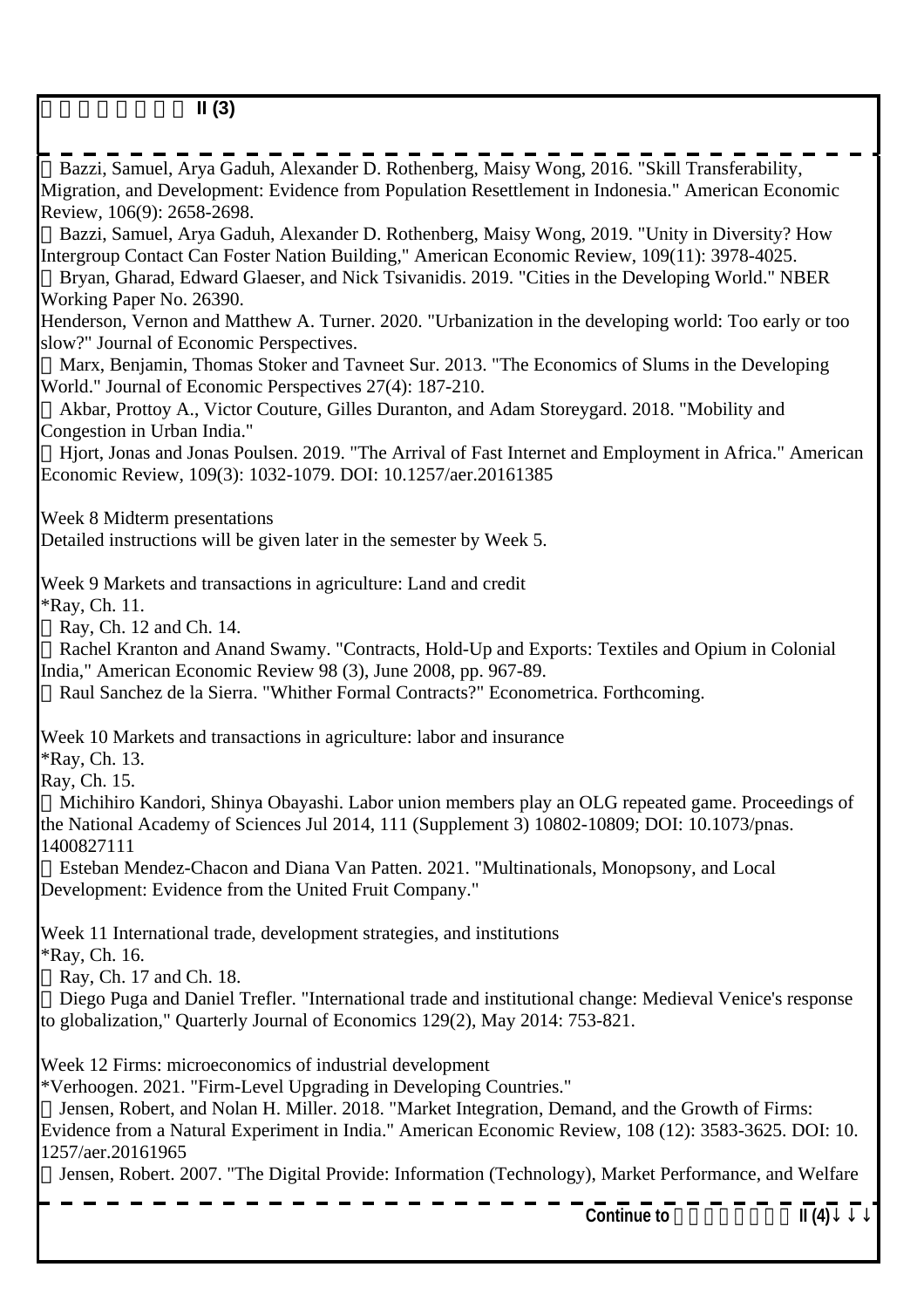in the South Indian Fisheries Sector." The Quarterly Journal of Economics, 122(3): 879-924. DOI: 10.1162/ qjec.122.3.879 Felkner, John S. and Robert M. Townsend. 2011. "The Geographic Concentration of Enterprise in Developing Countries." The Quarterly Journal of Economics, 126(4): 2005-2061. DOI: 10.1093/qje/qjr046 Week 13 Management: microeconomics of industrial development \*Bloom, Nicholas, Benn Eifert, Aprajit Mahajan, David McKenzie, and John Roberts. 2013. "Does Management Matter? Evidence from India." The Quarterly Journal of Economics, 128(1): 1-51. DOI: 10. 1093/qje/qjs044 (VoXDev) Bloom, Nicholas, Aprajit Mahajan, David McKenzie and John Roberts. 2020. Do Management Interventions Last? Evidence from India. AEJ: Applied Economics, 12(2):198-219. Bloom, Nicholas, Aprajit Mahajan, David McKenzie, and John Roberts. 2010. "Why Do Firms in Developing Countries Have Low Productivity?" American Economic Review, 100 (2): 619-23. DOI: 10.1257/ aer.100.2.619 Giorcelli, Michela. 2019. "The Long-Term Effects of Management and Technology Transfers." American Economic Review, 109 (1): 121-52. DOI: 10.1257/aer.20170619 Week 14 Organizations and incentives: microeconomics of industrial development \*Atkin, David, Azam Chaudhry, Shamyla Chaudry, Amit K. Khandelwal, and Eric Verhoogen. 2017. "Organizational Barriers to Technology Adoption: Evidence from Soccer-Ball Producers in Pakistan." The Quarterly Journal of Economics, 132(3): 1101-1164. DOI: 10.1093/qje/qjx010 Karpoff, Jonathan. 2001. Public Versus Private Initiative in Arctic Exploration: The Effects of Incentives and Organizational Structure Journal of Political Economy 109(1): 38-78. Chan, David C. 2016. "Teamwork and Moral Hazard: Evidence from the Emergency Department." Journal of Political Economy, 124(3): 734-770. DOI: 10.1086/685910. Chan, David C. 2019. "The Efficiency of Slacking Off: Evidence from the Emergency Department." Econometrica, 86(3): 997-1030. DOI: 10.3982/ECTA13565 Week 15 Final presentation The detailed instruction will be given later in the semester by Week 10.  **[Course requirements]** Each class meeting will open with a presentation by the instructor, followed by discussion of the assigned textbook. Active class participation will, thus, form a major component of one's overall grade for the course. Without imposing a strict requirement, I assume familiarity with the concepts taught in basic undergraduatelevel Statistics. This is an economics class that employs quantitative reasoning.  **[Evaluation methods and policy]** Class attendance and active participation (40%), two in-class presentations of midterm and final projects (15%

 each), and final report (30%). Active and constructive participation during the class discussions will influence your grade as well. The midterm take-home exam will consist of both analytical and empirical questions. Detailed instructions will be given later in the semester by Week 5. Regarding the final project, students must submit the final report.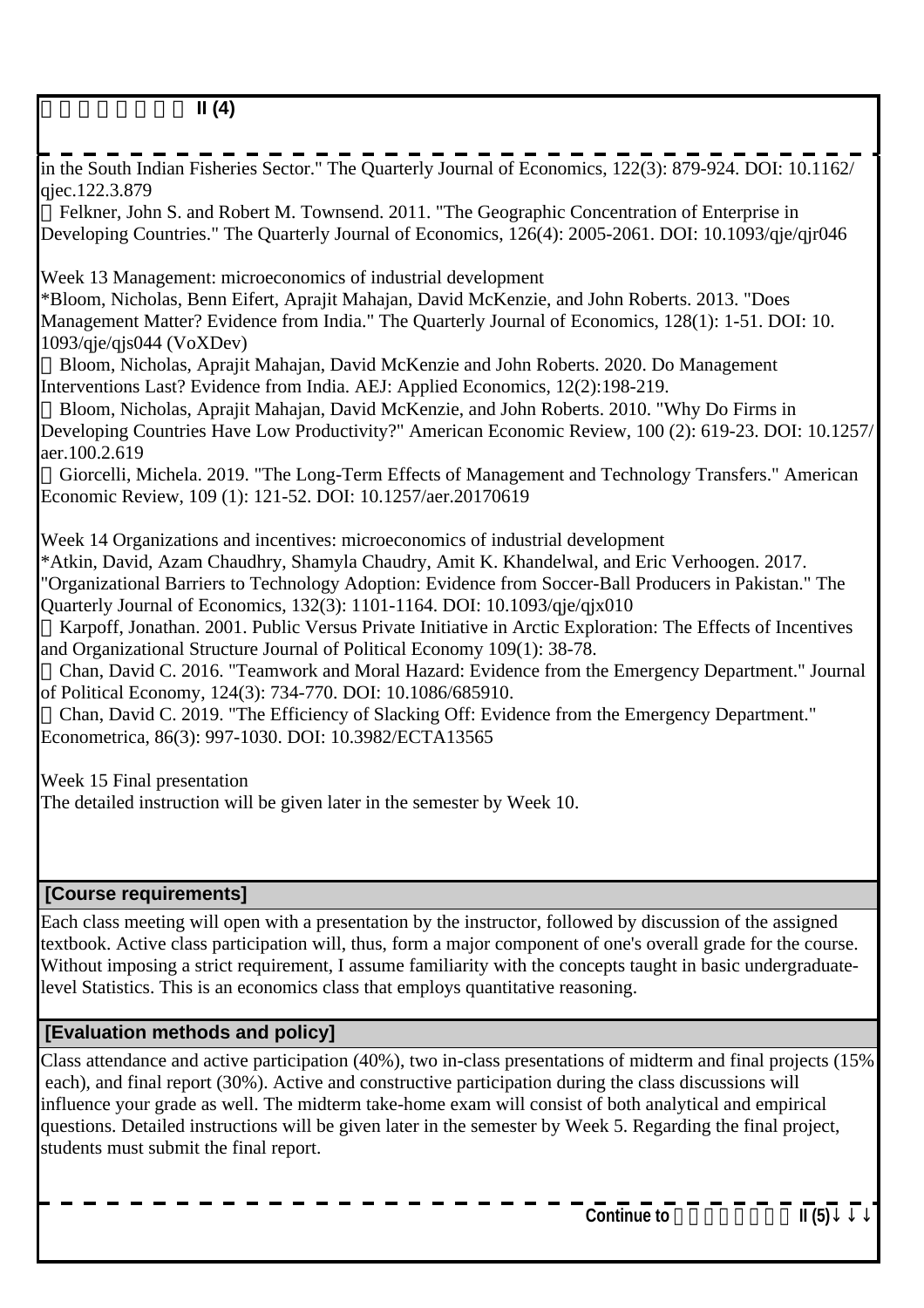### 東南アジア経済論 **II (5)**

### **[Textbooks]**

Instructed during class Instructions will be provided during class.

#### **[References, etc.]**

#### **Reference books**

Others, all of the required readings are available on electronic reserve via Panda.

### **[Study outside of class (preparation and review)]**

Students should read the papers that are assigned for each upcoming class and participate in class discussions. Supplementary to course content, students are also encouraged to pursue self-study on statistical methods, qualitative research methods, and microeconomics in order to better understand related academic papers. Please check the following textbooks: (1) Varian's Microeconomic Analysis; (2) Gibbons' Game Theory for Applied Economists; (3) Cunningham's Causal Inference: The Mixtape; (4) Hernan and Robins' Causal Inference: What If; (5) Angrist and Pischke's Mostly Harmless Econometrics.

### **Other information (office hours, etc.)**

Tuesdays 2:00-4:00, by appointment.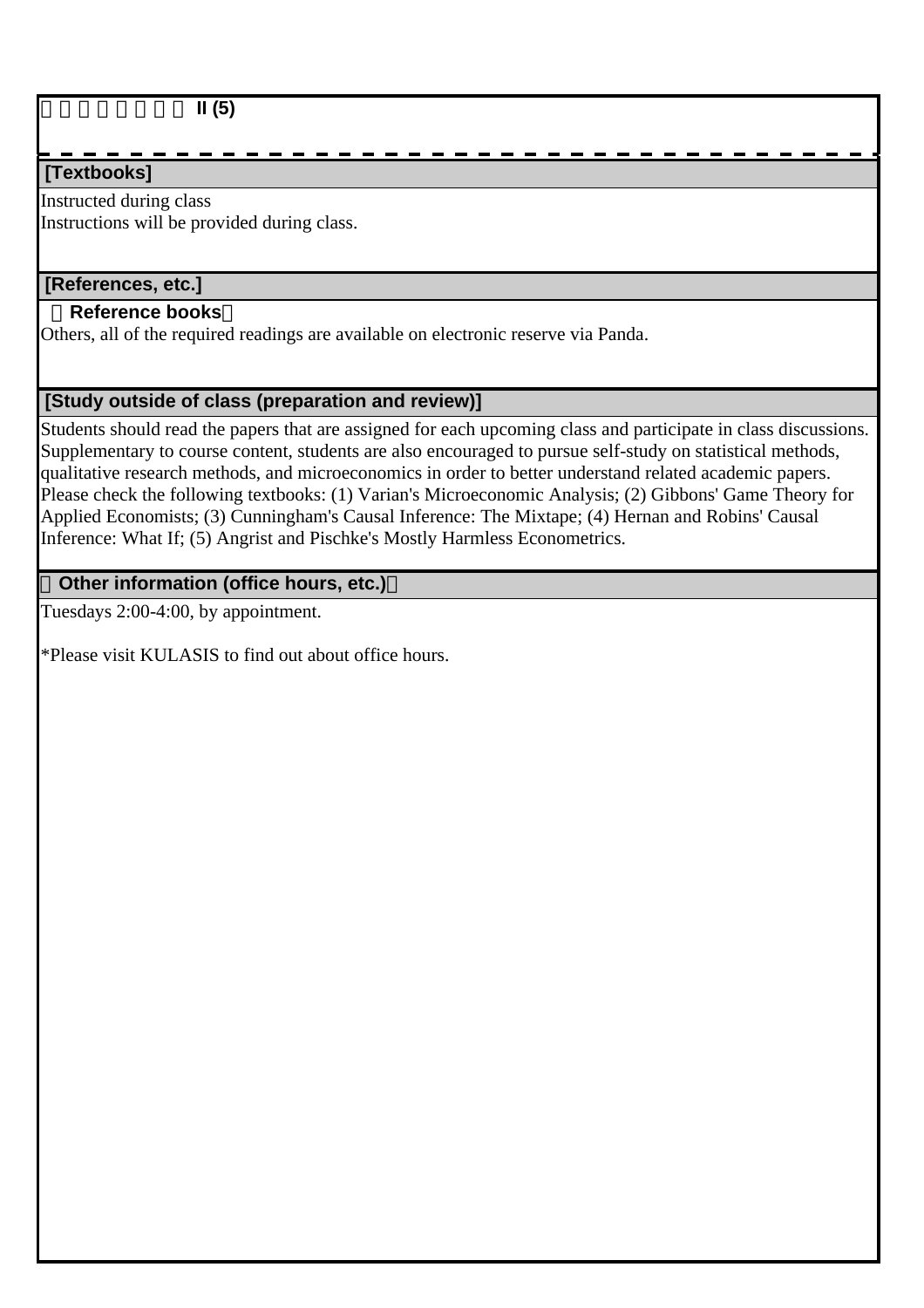| <b>Course number</b>                                                                                                               |                                                                                                                                                                                                                                                                                                                                                                                                                                                                                                                                                                       |  |  | G-AAA01 81325 LE31                                     |         |                                                                             |                |  |                                                                                                                                                                                                                                                                                                                                                                                                                                                                                                                                                                                                                                                                                                                                             |                      |  |     |  |
|------------------------------------------------------------------------------------------------------------------------------------|-----------------------------------------------------------------------------------------------------------------------------------------------------------------------------------------------------------------------------------------------------------------------------------------------------------------------------------------------------------------------------------------------------------------------------------------------------------------------------------------------------------------------------------------------------------------------|--|--|--------------------------------------------------------|---------|-----------------------------------------------------------------------------|----------------|--|---------------------------------------------------------------------------------------------------------------------------------------------------------------------------------------------------------------------------------------------------------------------------------------------------------------------------------------------------------------------------------------------------------------------------------------------------------------------------------------------------------------------------------------------------------------------------------------------------------------------------------------------------------------------------------------------------------------------------------------------|----------------------|--|-----|--|
| <b>Course title</b><br>(and course<br>title in<br>English)                                                                         |                                                                                                                                                                                                                                                                                                                                                                                                                                                                                                                                                                       |  |  | History of Islam in Southeast Asia                     |         | <b>Instructor's</b><br>name, job title,<br>and department<br>of affiliation |                |  | <b>Center for Southeast Asian Studies</b><br>Professor, FEENER, Michael                                                                                                                                                                                                                                                                                                                                                                                                                                                                                                                                                                                                                                                                     |                      |  |     |  |
| Target year                                                                                                                        |                                                                                                                                                                                                                                                                                                                                                                                                                                                                                                                                                                       |  |  | From 1st to 5th year students <b>Number of credits</b> |         |                                                                             | $\overline{2}$ |  | <b>Year/semesters</b>                                                                                                                                                                                                                                                                                                                                                                                                                                                                                                                                                                                                                                                                                                                       | 2022/Second semester |  |     |  |
| Days and periods Tue.2                                                                                                             |                                                                                                                                                                                                                                                                                                                                                                                                                                                                                                                                                                       |  |  | <b>Class style</b>                                     | Lecture |                                                                             |                |  | Language of instruction                                                                                                                                                                                                                                                                                                                                                                                                                                                                                                                                                                                                                                                                                                                     | English              |  |     |  |
| [Overview and purpose of the course]                                                                                               |                                                                                                                                                                                                                                                                                                                                                                                                                                                                                                                                                                       |  |  |                                                        |         |                                                                             |                |  |                                                                                                                                                                                                                                                                                                                                                                                                                                                                                                                                                                                                                                                                                                                                             |                      |  |     |  |
|                                                                                                                                    | This course explores historical dynamics of Islamization and vernacularization in Southeast Asia. Major<br>topics to be covered include the rise of regional sultanates, the conversion of local populations, the<br>development of vernacular Muslim cultural expressions, and the impact of European colonialism on Muslim<br>communities in the region.<br>[Course objectives]                                                                                                                                                                                     |  |  |                                                        |         |                                                                             |                |  |                                                                                                                                                                                                                                                                                                                                                                                                                                                                                                                                                                                                                                                                                                                                             |                      |  |     |  |
|                                                                                                                                    |                                                                                                                                                                                                                                                                                                                                                                                                                                                                                                                                                                       |  |  |                                                        |         |                                                                             |                |  |                                                                                                                                                                                                                                                                                                                                                                                                                                                                                                                                                                                                                                                                                                                                             |                      |  |     |  |
|                                                                                                                                    | Through this course of directed readings and active class discussion, students will familiarize themselves with<br>the historical formation and development of Muslim societies of Southeast Asia. This can provide an<br>important foundation for the further study and understanding of modern / contemporary developments in the<br>region, as well as perspective on the way in which distinctive local cultures formed across the archipelago in<br>dynamic interaction with other traditions originating in East Asia, South Asia, the Middle East, and Europe. |  |  |                                                        |         |                                                                             |                |  |                                                                                                                                                                                                                                                                                                                                                                                                                                                                                                                                                                                                                                                                                                                                             |                      |  |     |  |
| [Course schedule and contents]                                                                                                     |                                                                                                                                                                                                                                                                                                                                                                                                                                                                                                                                                                       |  |  |                                                        |         |                                                                             |                |  |                                                                                                                                                                                                                                                                                                                                                                                                                                                                                                                                                                                                                                                                                                                                             |                      |  |     |  |
| expectations: What will be required of you?                                                                                        |                                                                                                                                                                                                                                                                                                                                                                                                                                                                                                                                                                       |  |  |                                                        |         |                                                                             |                |  | Week 1 General Introduction to this course, and to the study of Muslim history Requirements and                                                                                                                                                                                                                                                                                                                                                                                                                                                                                                                                                                                                                                             |                      |  |     |  |
| Week 2 Islamization<br>of Chicago Press, II: 532-551.<br>York: Holmes & Meier Publishers, 1-23.<br>268-303.<br>State Press, 17-66. |                                                                                                                                                                                                                                                                                                                                                                                                                                                                                                                                                                       |  |  |                                                        |         |                                                                             |                |  | Marshall Hodgson (1974), The Venture of Islam: Conscience and History in a World Civilization. University<br>Nehemia Levtzion (1979). " Toward a Comparative Study of Islamization," in: Conversion to Islam. New<br>Torsten Tschacher, "Circulating Islam: Understanding Convergence and Divergence in the Islamic<br>Traditions of Ma' bar and Nusantara," in: R. Michael Feener & Terenjit Sevea, Eds. Islamic Connections:<br>Muslim Societies in South and Southeast Asia (Singapore: ISEAS Press, 2009), 48-67.<br>Richard Eaton (2003). The Rise of Islam on the Bengal Frontier. Berkeley: University of California Press,<br>Devin DeWeese (1994), Islamization and Native Religion in the Golden Horde. University Park, PA: Penn |                      |  |     |  |
|                                                                                                                                    | <b>Week 3 Vernacularization</b><br>Finbarr Flood (2009). Objects of Translation: Material Culture and Medieval ' Hindu-Muslim' Encounter.<br>Princeton University Press, 1-14.<br>Johan Elverskog (2013). Buddhism and Islam on the Silk Road. Singapore: ISEAS Press, 57-116.<br>Amitav Acharya (2013). "Indianization, Localization, or Convergence," in: Civilizations in Embrace: The<br>Spread of Ideas and the Transformation of Power #8211 India and Southeast Asia in the Classical Age.<br>Singapore: ISEAS Press. 19-42.                                   |  |  |                                                        |         |                                                                             |                |  |                                                                                                                                                                                                                                                                                                                                                                                                                                                                                                                                                                                                                                                                                                                                             |                      |  |     |  |
|                                                                                                                                    |                                                                                                                                                                                                                                                                                                                                                                                                                                                                                                                                                                       |  |  |                                                        |         |                                                                             |                |  | Continue to                                                                                                                                                                                                                                                                                                                                                                                                                                                                                                                                                                                                                                                                                                                                 |                      |  | (2) |  |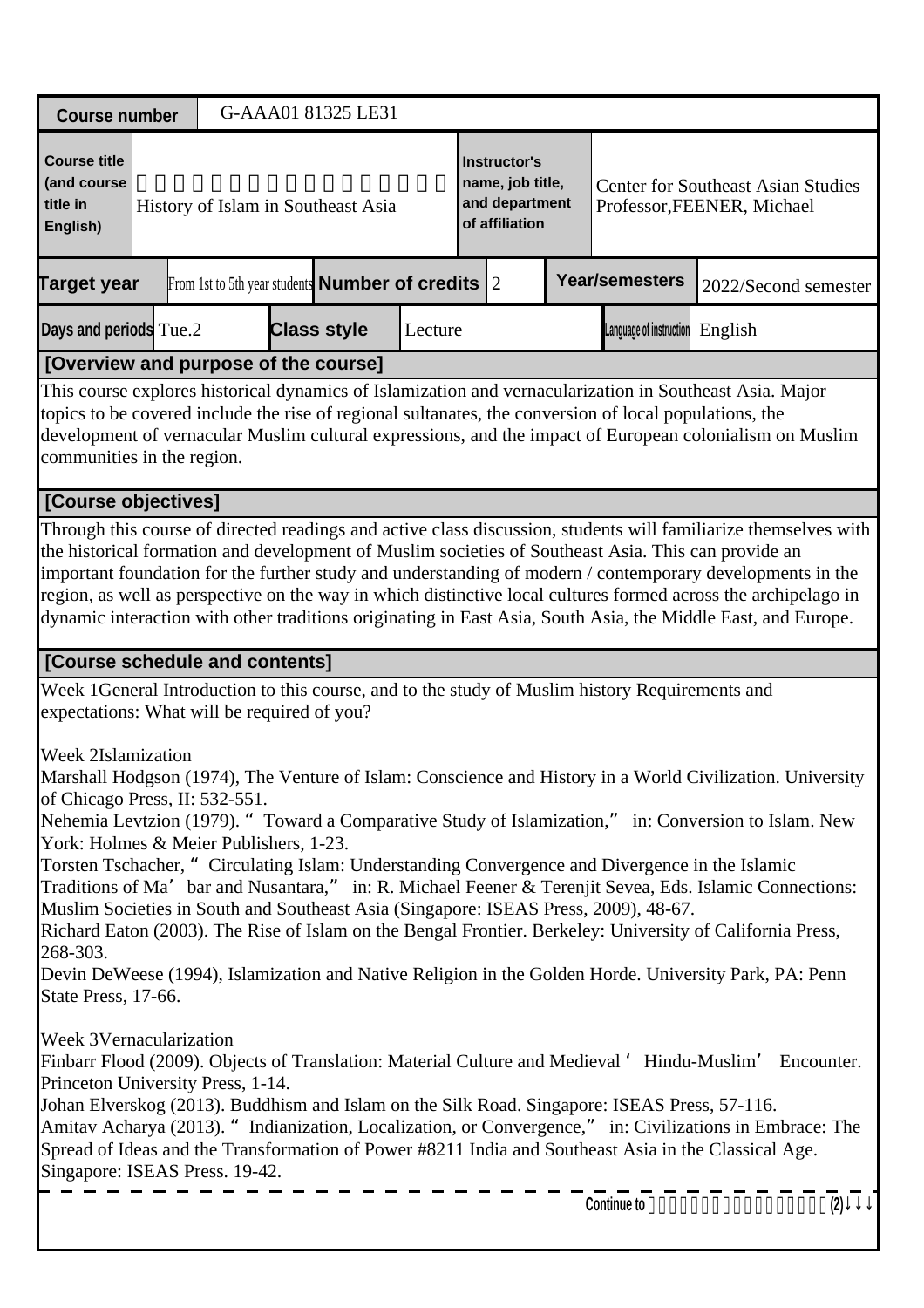東南アジアにおけるイスラームの歴史**(2)**

Zvi Ben-Dor Benite (2005). "The Han Kitab Authors and the Chinese Islamic School," The Dao of Muhammad: A Cultural History of Muslims in Late Imperial China. Harvard University Press, 115-162. Ronit Ricci (2011). Islam Translated: Literature, Conversion, and the Arabic Cosmopolis of South and Southeast Asia. University of Chicago Press, 1-23.

Week 4 Early Muslim Maritime Networks

G.R. Tibbetts (1957), "Early Muslim Traders in Southeast Asia," Journal of the Malayan Branch of the Royal Asiatic Society XXX.i: 1-45.

Hermann Kulke (2009). "The Naval Expeditions of the Cholas in the Context of Asian History," in: Hermann Kulke, K. Kesavapany & Vijay Sakhuja, Eds. Nagapattinam to Suvarnadwipa: Reflecitons on the Chola Naval Expeditions to Southeast Asia. Singapore: ISEAS Press, pp. 1-19.

Angela Schottenhammer (2019), "China's Increasing Integration into the Indian Ocean World until Song Times: Sea Routes, Connections, Trades," in: Early Global Interconnectivity across the Indian Ocean World, Volume I #8211 Commercial Structures and Exchanges PalgraveMacMillan, pp. 21-52.

Eiovind Heldaas Seland (2019): in: Early Global Interconnectivity across the Indian Ocean World, Volume I #8211 Commercial Structures and Exchanges. PalgraveMacMillan, pp. 69-84.

Roderich Ptak, (1992). "The Northern Trade Route to the Spice Islands: South China Sea #8211 Sulu Zone #8211 North Moluccas, 14th to early 16th century)," Archipel 43: 27-56 https://www.persee.fr/doc/arch\_ 0044-8613\_1992\_num\_43\_1\_2804

Week 5 First Formations of Local Muslim Cultures

Geoff Wade (2010). " Early Muslim Expansion in Southeast Asia, eighth to fifteenth centuries," New Cambridge History of Islam, volume 3, 366-408.

Anthony Reid (1993). "A Religious Revolution," Southeast Asia in the Age of Commerce, 1450-1680 #8211 Volume Two: Expansion and Crisis. Yale University Press. 132-201.

Elizabeth Lambourn (2008). "Tombstones, texts and typologies - seeing sources for the early history of Islam in Southeast Asia," Journal of the Economic and Social History of the Orient, 51.2: 252-286. R. Michael Feener, et al. (2021). "Islamization and the Formation of Vernacular Tradition in 15th-Century Northern Sumatra," P. Daly, E.E. McKinnon, L. Lum, Ardiansyah, Nizamuddin, N. Ismail, Y.S. Tai, J. Rahardjo, & K. Sieh Indonesia and the Malay World: https://doi.org/10.1080/13639811.2021.1873564 Majid Daneshgar (2020). "An Old Persian Anthology of Poems from Aceh," Dabir 7: 61-90.

Week 6 Accounts of Islamization

G.W.J. Drewes (1968). "New Light on the Coming of Islam to Indonesia," Bijdragen tot de Taal-, Landen Volkenkunde 124.4: 433-459 https://brill.com/view/journals/bki/124/4/article-p433\_1.xml?language=en Denys Lombard & Claudine Salmon (1994). "Islam and Chineseness," Indonesia 57: 115-132. https:// ecommons.cornell.edu/handle/1813/54025

Pierre-Yves Manguin (1985), "The Introduction of Islam to Champa," Journal of the Malaysian Branch of the Royal Asiatic Society LVIII.i, pp. 1-28.

J. Noorduyn (1987). "Makassar and the Islamization of Bima," ," Bijdragen tot de Taal-, Land- en Volkenkunde 143.3: 312-342 https://brill.com/view/journals/bki/143/2-3/article-p312\_6.xml?rskey= FGvblb&result=1

Tom Harrison (1972). "The Advent of Islam to West and North Borneo," Journal of the Malaysian Branch of the Royal Asiatic Society XLV.i: 10-20.

Holger Warnk, "The Coming of Islam and Moluccan-Malay Culture to New Guinea. C. 1500-1920,"

Continue to  $\overline{a}$  **Continue to**  $\overline{a}$  **c**  $\overline{a}$  **c**  $\overline{a}$  **c**  $\overline{a}$  **c**  $\overline{a}$  **c**  $\overline{a}$  **c**  $\overline{a}$  **c**  $\overline{a}$  **c**  $\overline{a}$  **c**  $\overline{a}$  **c**  $\overline{a}$  **c**  $\overline{a}$  **c**  $\overline{a}$  **c**  $\overline{a}$  **c**  $\overline$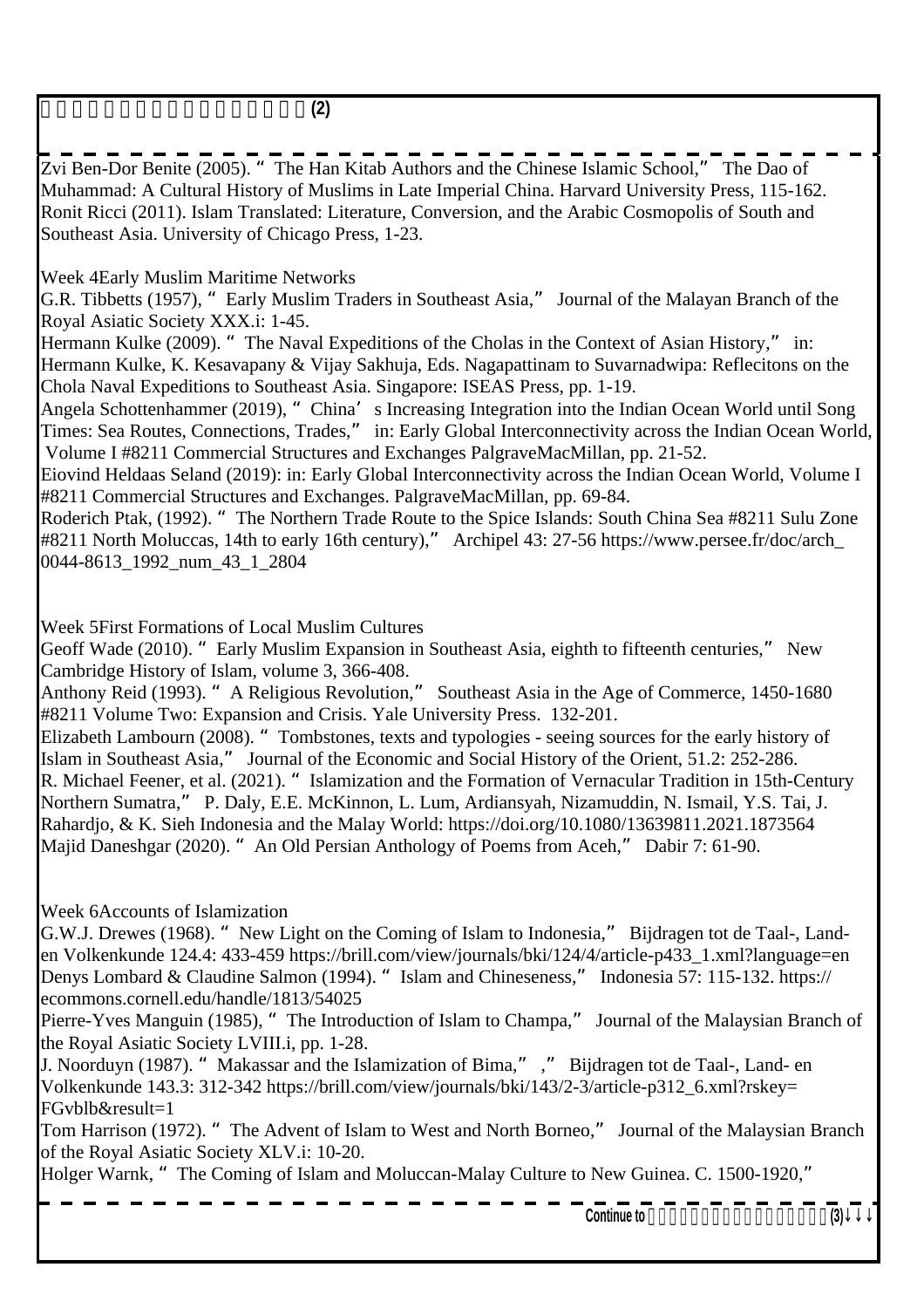東南アジアにおけるイスラームの歴史**(3)**

Indonesia and the Malay World 30.110: https://www.tandfonline.com/doi/pdf/10.1080/13639811003665454? needAccess=true

Week 7 Trade, sufism and military expansion

A.H. Johns (1993). "Islamization in Southeast Asia: Reflections and Reconsiderations with Special Reference to the Role of Sufism." Southeast Asian Studies (Kyoto) 31(1): 43-61.

M.C. Ricklefs (2007). "The Javanese Islamic Legacy to c. 1830: The Mystic Synthesis," Polarising Javanese Society: Islamic and other visions (c. 1830-1930). Singapore: NUS Press. 1-11.

Thomas Gibson (2007). Islamic Narrative and Authority in Southeast Asia from the 16th to the 21st Century. New York: Palgrave MacMillan, 27-54.

Michael Hitchcock (1996). Islam and Identity in Eastern Indonesia. University of Hull Press, 57-72. Michael Laffan (2011). The Makings of Indonesian Islam: Orientalism and the Narration of a Sufi Past. Princeton University Press. 3-39.

Week 8 Islamic institutional formations

Marie-Sybille de Vienne (2015). Brunei: From the Age of Commerce to the 21st Century. Singapore: NUS Press, 29-49.

Simon C. Kemper (2018). " The White Heron Called by the Muezzin: Shrines, Sufis and Warlords in Early Modern Java," in: Joshua Gedacht & R. Michael Feener, Eds. Challenging Cosmopolitanism: Coercion, Mobility, and Displacement in Islamic Asia. Edinburgh University Press, pp. 81-120.

Ismail Fajrie Alatas (2019), Buddhist and Islamic Networks in Southern Asia: Comparative Perspectives, in: R. Michael Feener & Anne M. Blackburn, Eds. Honolulu: University of Hawaii Press, pp. 20-48:https://www. academia.edu/38538511/Buddhist and Islamic Orders in Southern Asia Comparative Perspectives Philip Bruckmayr (2019). Cambodia's Muslims and the Malay World: Malay Language, Jawi Script, and Islamic Factionalism from the 19th-century to the Present. Leiden: Brill. pp. 25-55.

Week 9 Courts and cultures of Southeast Asian sultanates

Anthony Reid (1997). "Islam and the State in Seventeenth-century Southeast Asia." Proceedings of the International Seminar on Islamic Civilization in the Malay World. T. Abdullah. Istanbul: IRCICA. 67-84. Martin van Bruinessen, (1995). "Shari'a Court, Tarekat and Pesantren: Religious Institutions in the Banten Sultanate." Archipel. 50: 165-200.

Takeshi Ito (1984). The World of the Adat Aceh: A Historical Study of the Sultanate of Aceh. Australian National University dissertation, pp. 206-272 http://acehbooks.org/search/detail/4953?language=en Ann Kumar (1980). "Javanese Court Society and Politics in the Late Eighteenth Century: The Record of a Lady Soldier, Part I: The Religious, Social, and Economic Life of the Court," Indonesia 29: 1-46. http://cip. cornell.edu/DPubS?service=UI&version=1.0&verb=Display&page=record&handle=seap.indo/1107122573

Week 10 Muslim material cultures

John Kieschnick (2003). The Impact of Buddhism on Chinese Material Culture. Princeton University Press. 1- 23.

Elizabeth Lambourn (2004). "The formation of the Batu Aceh Tradition in Fifteenth Century Samudera-Pasai," Indonesia and the Malay World 32(93): 211-248.

 John Miksic (2005). "The Art of Cirebon and the Image of the Ascetic in Early Javanese Islam," in: Crescent Moon: Islamic Art and Civilsation in Southeast Asia (Ed. James Stevenson Bennet). Adelaide: Art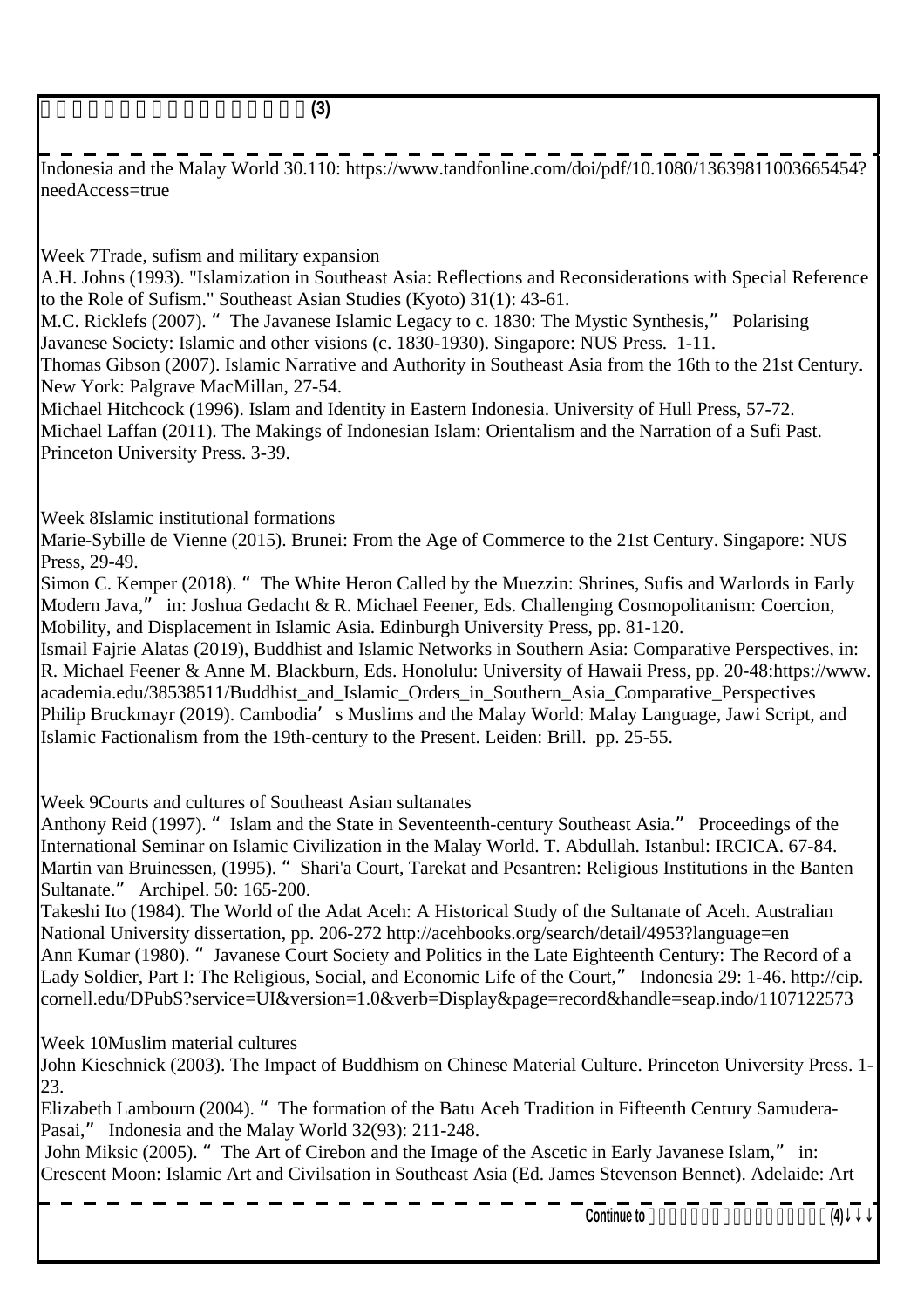| - | <b>CONTRACTOR</b> |
|---|-------------------|

Gallery of South Australia, 121-138. Mehrdad Shokoohy (2011). "Muslim Malabar: A Crossroads with South-East Asia and Beyond," Muslim Architecture of South India. London: RoutledgeCurzon. 247-266. Nancy Florida (1995). Writing the Past, Inscribing the Future: History as Prophecy in Colonial Java. Durham, NC: Duke University Press, 352-390. C. van Dijk (2007).#8232" The Changing Contour of Mosques. In: Nas, P.J.M. (Ed.), The Past in the Present. Architecture in Indonesia," Rotterdam & Leiden: NAi Publishers and KITLV Press. 45-66. Week 11 Literary Traditions Aditya Behl (2012). Love's Subtle Magic: An Indian Islamic Literary Tradition, 1379-1545. Oxford University Press, 1-29. Annabel Teh Gallop (2007). " The Art of the Qur'an in Southeast Asia," in: Word of God, Art of Man: The Qur'an and Creative Expression (Fahmida Suleman, Ed.). Oxford University Press, 191-204. A.H. Johns (1996). "In the Language of the Divine: The Contribution of Arabic," in: Illuminations: The Writing Traditions of Indonesia: Featuring Manuscripts from the National Library of Indonesia (Ed. Ann Kumar). Jakarta: Perpustakaan Nasional, 33-48. Ricklefs, M. C. (1997). "Islam and the Reign of Pakubuwana II, 1726-49." In: Islam- Essays in Scripture, Thought and Society: A Festschrift in Honour of Anthony H. Johns (P. Riddell & T. Street, Eds.). Leiden: E.J. Brill. 237-252. Cummings, W. (2001). "Scripting Islamization: Arabic Texts in Early Modern Makassar." Ethnohistory 48.4: 559-86. Week 12 Ritual and Pilgrimage Eric Tagliacozzo, The Longest Journey: Southeast Asians and the Pilgrimage to Mecca (Oxford University Press. 2013), 83-106. Claude Guillot (2002). "The Tembayat Hill: Clergy and Royal Power in Central Java from the 15th to the 17th Century," in: The Potent Dead: Ancestors, Saints, and Heroes in Contemporary Indonesia (Henri Chambert-Loir & Anthony Reid, Eds.). Crows Nest, NSW: Allen & Unwin, 141-159. Peter Carey (2008). The Power of Prophecy: Prince Dipanagara and the end of the old order in Java, 1785- 1855. KITLV Press. 127-156. FULL TEXT AVAILABLE FREE ONLINE AT: http://www.kitlv.nl/book/ show/1204 Julian Millie (2009), Splashed by the Saint: Ritual Reading and Islamic Sanctity in West Java. Leiden: KITLV, 21-48. Laurie Sears (1996) Shadows of Empire: Colonial Discourses and Javanese Tales. Durham, NC: Duke University Press, 34-74. George Quinn (2012), "The Veneration of Female Saints in Indonesia," Encyclopedia of Women and Islamic Cultures (Suad Joseph et. al. , Eds.). Leiden: Brill, 2012. FULL TEXT AVAILABLE FREE http:// www.academia.edu/2567548/The veneration of female saints in Indonesia Week 13 Itineraries and institutions of the ulama Azyumardi Azra (2004). The Origins of Islamic Reformism in Southeast Asia. Allen & Unwin. 70-86. Martin van Bruinessen (1994). "Pesantren and kitab kuning: continuity and change in a tradition of religious learning", in: Wolfgang Marschall (ed.), Texts from the islands. Oral and written traditions of Indonesia and the Malay world [Ethnologica Bernica, 4]. Berne: University of Berne, 121-145. http://www.hum.uu.nl/ medewerkers/m.vanbruinessen/publications/Bruinessen\_Pesantren\_and\_kitab\_kuning.pdf Peter Riddell (1997). "Religious links between Hadhramaut and the Malay-Indonesian world, c. 1850 to c. 1950," in Ulrike Freitag and William Clarence-Smith (eds.), Hadhrami traders, scholars, and statesmen in Continue to  $(5)$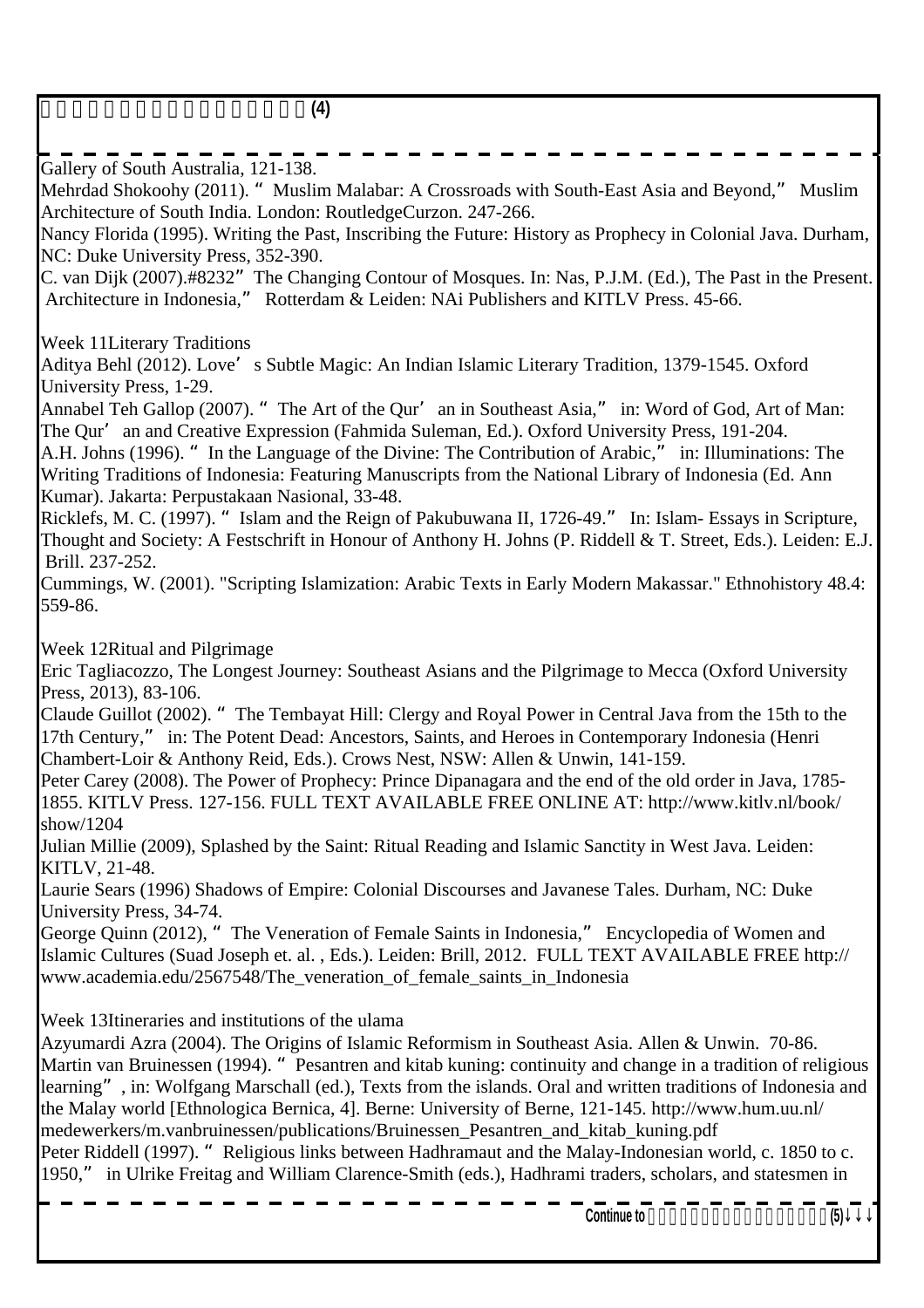東南アジアにおけるイスラームの歴史**(5)**

the Indian Ocean, 1750s-1960s. Leiden: E.J. Brill. 217-30.

Francis Bradley (2010). The Social Dynamics of Islamic Revivalism in the Rise of the Patani School, 1785- 1909. University of Wisconsin dissertation, 272-342. FULL TEXT AVAILABLE FREE http://academics. hamilton.edu/history/fbradley/Bradley%20Dissertation.pdf Week 14 Rebellion, religious reform, and collaboration Peter Carey (2008). The Power of Prophecy: Prince Dipanagara and the end of the old order in Java, 1785- 1855. KITLV Press. 605-656. FULL TEXT AVAILABLE FREE ONLINE AT: http://www.kitlv.nl/book/ show/1204 Christine Dobbin (1974). "Islamic Revivalism in Minangkabau at the Turn of the Nineteenth Century." Modern Asian Studies 8(3): 319-345. Sartono Kartodirdjo (1966). The Peasant's Revolt of Banten in 1888. The Hague: Martinus Nijhoff, 140-175. Joshua Gedacht (2013), Islamic-Imperial Encounters: Colonial Warfare, Coercive Cosmopolitanism, and Religious Reform in Southeast Asia#82121801-1941. University of Wisconsin dissertation, 36-115. Nico Kaptein (2009). "Arabophobia and Tarekat: How Sayyid Uthman became Advisor to the Netherlands Colonial Administration," in: The Hadhrami Diaspora in Southeast Asia (Ahmad Ibrahim Abushouk & Hassan Ahmad Ibrahim, Eds.). Leiden: Brill, 33-44. Week 15 Modernizing reconfigurations Michael Feener (2010). "New Networks and New Knowledge: Migrations, Communications and the Refiguration of the Muslim Community in the Nineteenth and Early Twentieth Centuries," in: The New Cambridge History of Islam, volume 6 (Robert Hefner, Ed.). Cambridge University Press, 39-68. William Roff, (1964). "The Malayo Muslim World of Singapore at the Close of the Nineteenth Century." Journal of Asian Studies 24(1): 75-90. Nile Green (2011). Bombay Islam: The Religious Economy of the West Indian Ocean, 1840-1915. Cambridge University Press, 90-117. Michael Laffan (2002) Islam and Nationhood: The Umma Below the Winds. London: Routledge, 103-113. Jeffrey Hadler (2009). Muslims and Matriarchs: Cultural Resilience in Minangkabau through Jihad and Colonialsim. Singapore: NUS Press, 138-155. M.C. Ricklefs, (2006). "The Birth of the Abangan," Bijdragen tot de Taal-, Land- en Volkenkunde 162.1:  $35 - 55$ .

### **[Course requirements]**

This class will be conducted as a seminar. Each class meeting will open with a presentation by the instructor, followed by discussion of the assigned texts. At regular points in the course, individual students will be required to make short presentations on particular readings to open up the conversation. Individual copies of all materials assigned for a particular day must be brought to class with you to facilitate direct reference to particular passages for discussion. Active class participation will thus form a major component of one's overall grade for the course.

### **[Evaluation methods and policy]**

Class attendance and active participation (50%), two in-class presentation of assigned readings (25% each).

Continue to **(6)**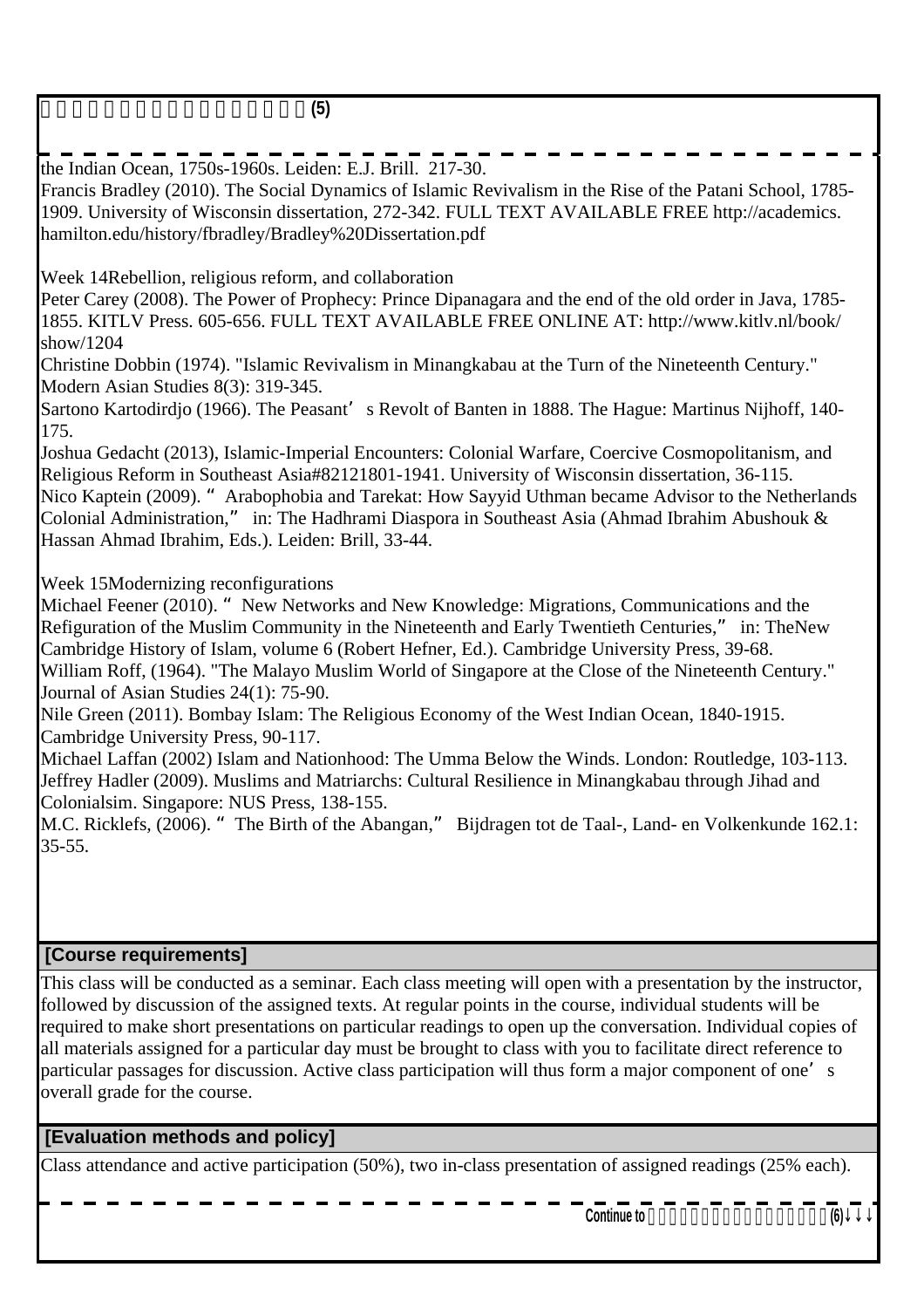東南アジアにおけるイスラームの歴史**(6)**

### **[Textbooks]**

All of the required readings are available on Panda.

The CSEAS Library has a wealth of references materials on the region, including atlases, dictionaries, grammars, and encylopedias.

#### **[References, etc.]**

#### **Reference books**

In addition to print resources, you can find a wealth of primary source material online including digitized manuscripts from:

#8226 The Endangered Archives Programme: https://eap.bl.uk/search?query=indonesia

 $\#8226$  The British Library: http://www.bl.uk/manuscripts/BriefDisplay.aspx?size=50

o Please also check out their very informative 'Asian and African Studies Blog': https://blogs.bl.uk/. services/blog/6a00d8341c464853ef017ee63efb3d970d/search?filter.q=southeast+asia&search.x=0&search.y= 0&search=Search

#8226 DREAMSEA Project Archive at the Hill Monastic Manuscript Library: https://hmml.org/research/ dreamsea/

#8226 The Malay Concordance Project searchable database of classical texts: https://mcp.anu.edu.au #8226 Handlist of Jawi Authors and their Works: http://faculty.washington.edu/heer/handlist23.pdf

#8226 The Maritime Asia Heritage Society online archive: https://maritimeasiaheritage.cseas.kyoto-u.ac.jp also contains a number of digitized manuscripts: https://maritimeasiaheritage.cseas.kyoto-u.ac.jp/manuscriptviewer/

o Other useful references are available there as well including an interactive timeline: https:// maritimeasiaheritage.cseas.kyoto-u.ac.jp/resources/#timeline

o An online publication series: https://maritimeasiaheritage.cseas.kyoto-u.ac.jp/blog/

o Interactive 3D models of historical sites, buildings and objects in Aceh: https://sketchfab.com/

MaritimeAsiaHeritageSurvey/collections/heritage-of-aceh-indonesia

### **[Study outside of class (preparation and review)]**

Class discussions will require all students to have done the assigned readings carefully enough beforehand to have active and informed discussions of them in class.

### **Other information (office hours, etc.)**

Tuesdays 4:00-6:00, and appointment.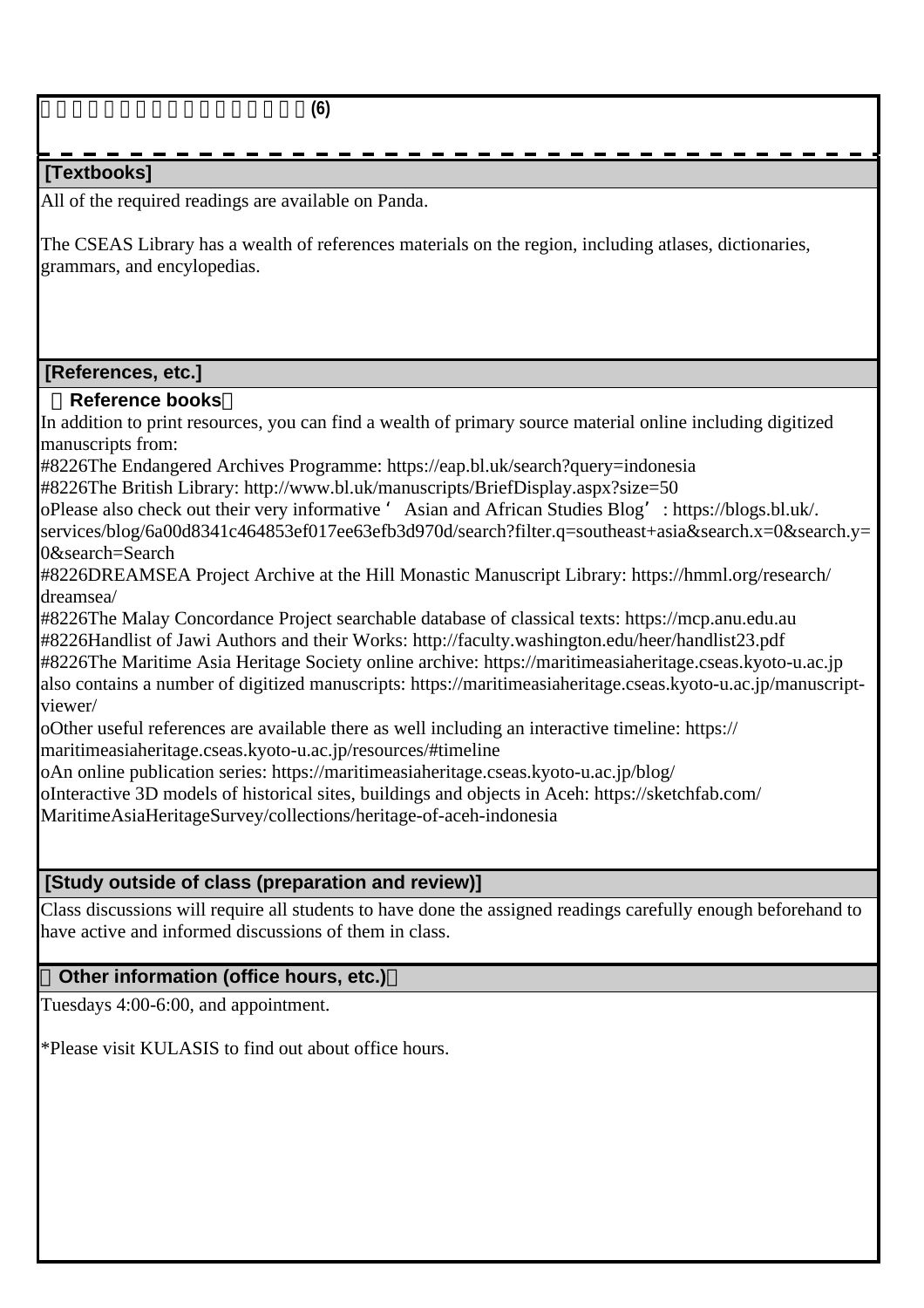| <b>Course number</b>                                                                                                     |                                                                                                                                                                                                                                                                                                                                                                                                                                                        | G-AAA01 51351 SB31 |  |  |  |  |  |                                    |                                                                                                                                                                                                                                                                                                                                                                                                                                                                                                                                                                                                                                                                      |                                                                                                                |     |  |
|--------------------------------------------------------------------------------------------------------------------------|--------------------------------------------------------------------------------------------------------------------------------------------------------------------------------------------------------------------------------------------------------------------------------------------------------------------------------------------------------------------------------------------------------------------------------------------------------|--------------------|--|--|--|--|--|------------------------------------|----------------------------------------------------------------------------------------------------------------------------------------------------------------------------------------------------------------------------------------------------------------------------------------------------------------------------------------------------------------------------------------------------------------------------------------------------------------------------------------------------------------------------------------------------------------------------------------------------------------------------------------------------------------------|----------------------------------------------------------------------------------------------------------------|-----|--|
| <b>Course title</b><br>(and course<br>title in<br>English)                                                               | Research Seminar on Environment, Society and Culture I and department                                                                                                                                                                                                                                                                                                                                                                                  |                    |  |  |  |  |  | name, job title,<br>of affiliation | <b>Center for Southeast Asian Studies</b><br>Professor, ISHIKAWA NOBORU<br><b>Center for Southeast Asian Studies</b><br>Professor, Mieno Fumiharu<br><b>Center for Southeast Asian Studies</b><br>Professor, KOBAYASHI SATORU<br><b>Center for Southeast Asian Studies</b><br>Professor, FEENER, Michael<br><b>Center for Southeast Asian Studies</b><br>Associate Professor, KOUZAN OSAMU<br><b>Center for Southeast Asian Studies</b><br>Associate Professor, NAKANISHI YOSHIHIRO<br><b>Center for Southeast Asian Studies</b><br>Associate Professor, YANAGISAWA MASAYUKI<br><b>Center for Southeast Asian Studies</b><br>Associate Professor, MACHIKITA TOMOHIRO |                                                                                                                |     |  |
| <b>Year/semesters</b><br>$\vert$ 1st & 2nd year students <b>Number of credits</b> 3<br><b>Target year</b>                |                                                                                                                                                                                                                                                                                                                                                                                                                                                        |                    |  |  |  |  |  |                                    |                                                                                                                                                                                                                                                                                                                                                                                                                                                                                                                                                                                                                                                                      | 2022/First semester                                                                                            |     |  |
| Days and periods Wed.3<br><b>Class style</b><br>seminar                                                                  |                                                                                                                                                                                                                                                                                                                                                                                                                                                        |                    |  |  |  |  |  |                                    |                                                                                                                                                                                                                                                                                                                                                                                                                                                                                                                                                                                                                                                                      | Language of instruction Japanese and English                                                                   |     |  |
|                                                                                                                          |                                                                                                                                                                                                                                                                                                                                                                                                                                                        |                    |  |  |  |  |  |                                    |                                                                                                                                                                                                                                                                                                                                                                                                                                                                                                                                                                                                                                                                      |                                                                                                                |     |  |
| [Course objectives]                                                                                                      | [Overview and purpose of the course]<br>Students will be taught basic issues and methods of approach for a dynamic grasp of the complex<br>interrelationships between environment and culture in Southeast Asia, and the connections between society,<br>culture, politics and economics, as well as the basic issues specific to one specific region and the logic of<br>their evolution through a comparison with other areas within Southeast Asia. |                    |  |  |  |  |  |                                    |                                                                                                                                                                                                                                                                                                                                                                                                                                                                                                                                                                                                                                                                      |                                                                                                                |     |  |
|                                                                                                                          |                                                                                                                                                                                                                                                                                                                                                                                                                                                        |                    |  |  |  |  |  |                                    |                                                                                                                                                                                                                                                                                                                                                                                                                                                                                                                                                                                                                                                                      | To strengthen the capacity of working on a series of significant research issues of Southeast Asian Studies.   |     |  |
| [Course schedule and contents]                                                                                           |                                                                                                                                                                                                                                                                                                                                                                                                                                                        |                    |  |  |  |  |  |                                    |                                                                                                                                                                                                                                                                                                                                                                                                                                                                                                                                                                                                                                                                      |                                                                                                                |     |  |
| Week 1: Orientation<br>Week 2-14: Seminars focusing on individual research reports<br>Week 15: Summing up and conclusion |                                                                                                                                                                                                                                                                                                                                                                                                                                                        |                    |  |  |  |  |  |                                    |                                                                                                                                                                                                                                                                                                                                                                                                                                                                                                                                                                                                                                                                      |                                                                                                                |     |  |
| [Course requirements]                                                                                                    |                                                                                                                                                                                                                                                                                                                                                                                                                                                        |                    |  |  |  |  |  |                                    |                                                                                                                                                                                                                                                                                                                                                                                                                                                                                                                                                                                                                                                                      |                                                                                                                |     |  |
| For students who have not yet passed their pre-doctoral thesis supervising committee review.                             |                                                                                                                                                                                                                                                                                                                                                                                                                                                        |                    |  |  |  |  |  |                                    |                                                                                                                                                                                                                                                                                                                                                                                                                                                                                                                                                                                                                                                                      |                                                                                                                |     |  |
| [Evaluation methods and policy]                                                                                          |                                                                                                                                                                                                                                                                                                                                                                                                                                                        |                    |  |  |  |  |  |                                    |                                                                                                                                                                                                                                                                                                                                                                                                                                                                                                                                                                                                                                                                      |                                                                                                                |     |  |
| participation in class discussion.                                                                                       |                                                                                                                                                                                                                                                                                                                                                                                                                                                        |                    |  |  |  |  |  |                                    |                                                                                                                                                                                                                                                                                                                                                                                                                                                                                                                                                                                                                                                                      | Evaluation will depend on the content of individual research reports, attendance at each seminar, and level of |     |  |
|                                                                                                                          |                                                                                                                                                                                                                                                                                                                                                                                                                                                        |                    |  |  |  |  |  |                                    | <b>Continue to</b>                                                                                                                                                                                                                                                                                                                                                                                                                                                                                                                                                                                                                                                   |                                                                                                                | (2) |  |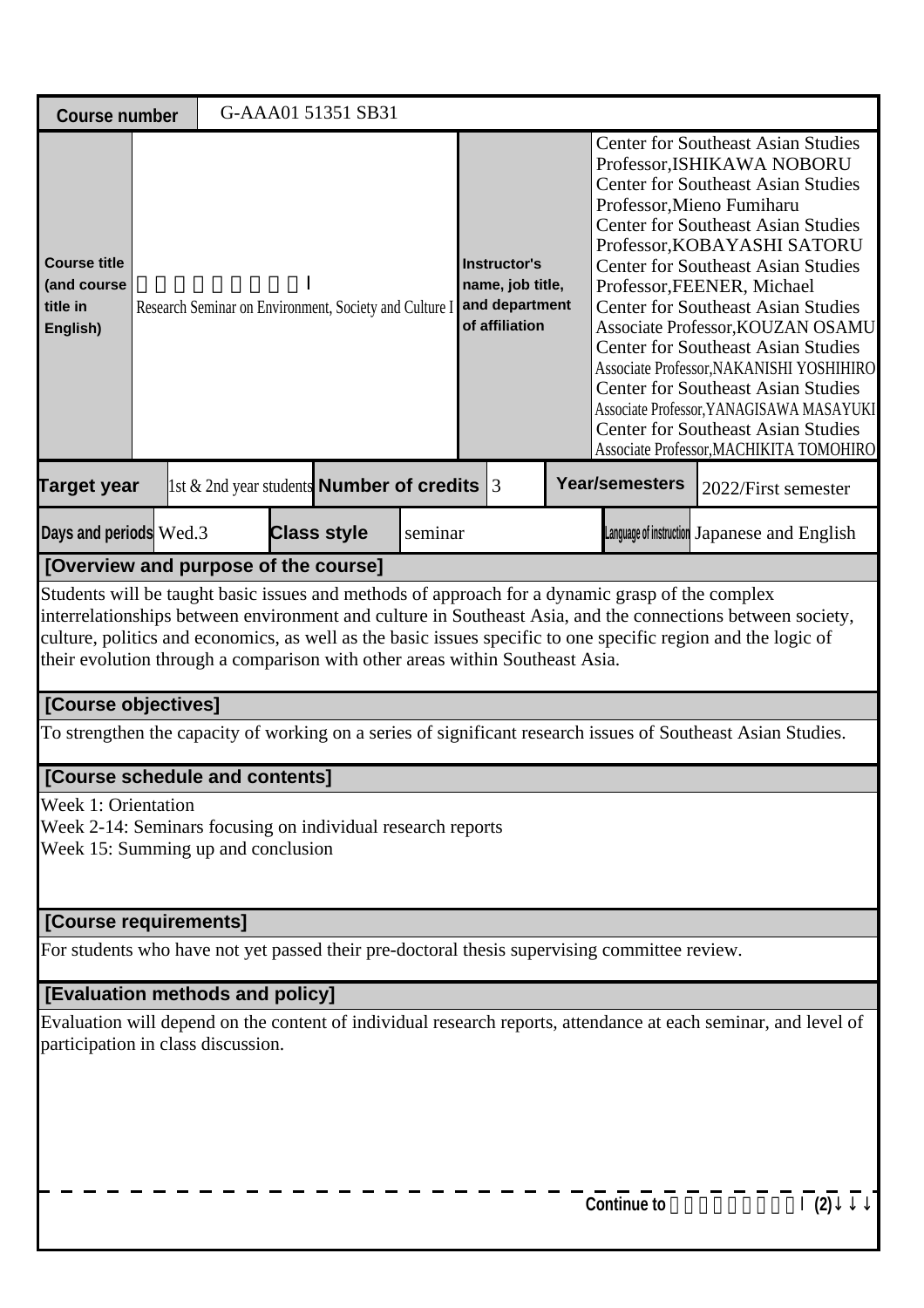総合地域論研究演習Ⅰ**(2)**

### **[Textbooks]**

Not used

# **[References, etc.]**

### **Reference books**

Introduced during class Will be explained in class.

### **[Study outside of class (preparation and review)]**

Students must check topics of discussions/presentations in each week personally and read related documents beforehand.

### **Other information (office hours, etc.)**

Office hour of each faculty is available in his/her individual page.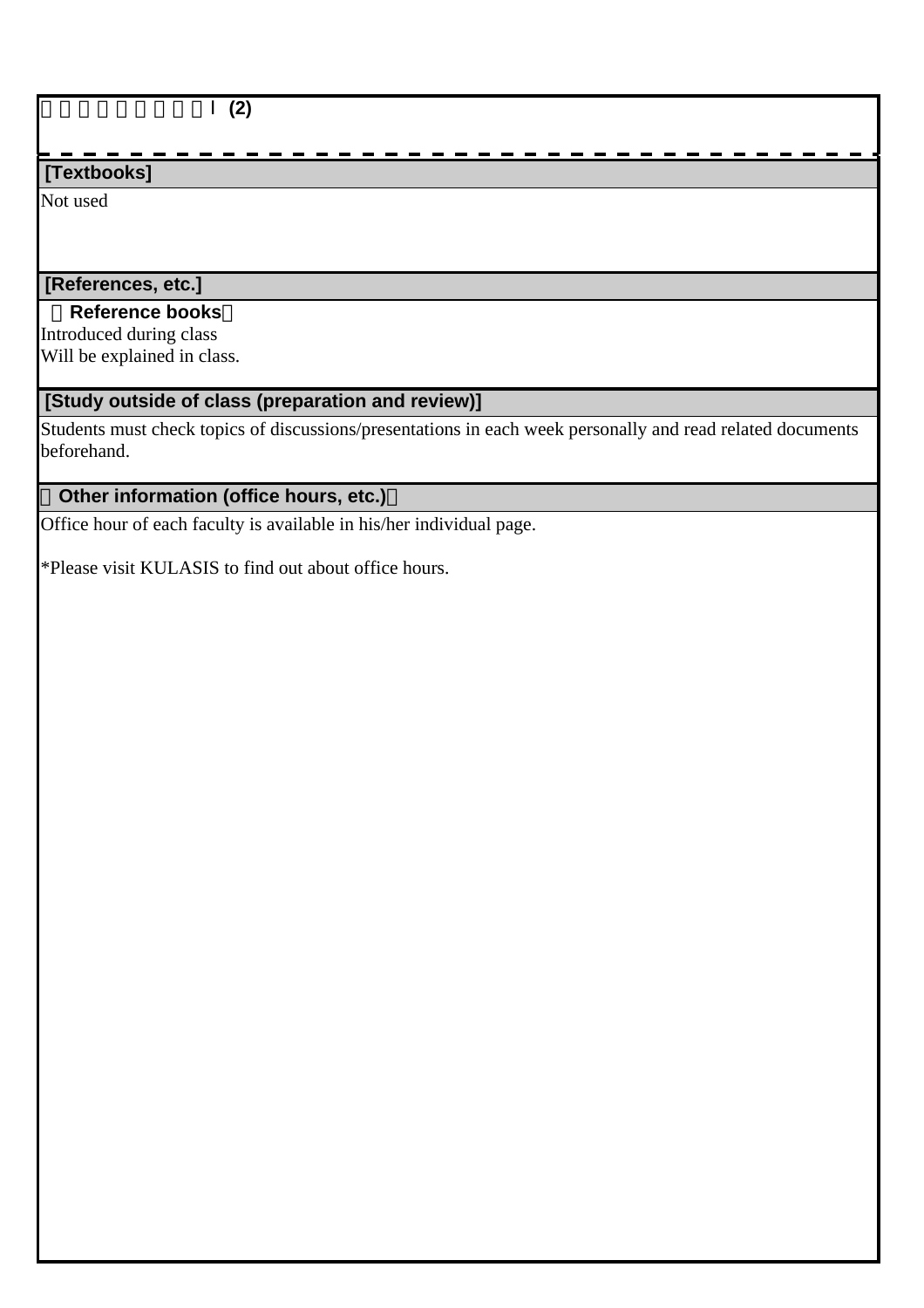| <b>Course number</b>                                                                                                                                                            |  |  |  | G-AAA01 51352 SB31 |         |                                                                      |  |  |                       |                                                                                                                                                                                                                                                                                                                                                                                                                                                                                                                                                                                                                                                                      |  |
|---------------------------------------------------------------------------------------------------------------------------------------------------------------------------------|--|--|--|--------------------|---------|----------------------------------------------------------------------|--|--|-----------------------|----------------------------------------------------------------------------------------------------------------------------------------------------------------------------------------------------------------------------------------------------------------------------------------------------------------------------------------------------------------------------------------------------------------------------------------------------------------------------------------------------------------------------------------------------------------------------------------------------------------------------------------------------------------------|--|
| <b>Course title</b><br>(and course<br>title in<br>Research Seminar on Environment, Society and Culture II<br>English)<br>1st & 2nd year students <b>Number of credits</b> $ 3 $ |  |  |  |                    |         | Instructor's<br>name, job title,<br>and department<br>of affiliation |  |  |                       | <b>Center for Southeast Asian Studies</b><br>Professor, ISHIKAWA NOBORU<br><b>Center for Southeast Asian Studies</b><br>Professor, Mieno Fumiharu<br><b>Center for Southeast Asian Studies</b><br>Professor, KOBAYASHI SATORU<br><b>Center for Southeast Asian Studies</b><br>Professor, FEENER, Michael<br><b>Center for Southeast Asian Studies</b><br>Associate Professor, KOUZAN OSAMU<br><b>Center for Southeast Asian Studies</b><br>Associate Professor, NAKANISHI YOSHIHIRO<br><b>Center for Southeast Asian Studies</b><br>Associate Professor, YANAGISAWA MASAYUKI<br><b>Center for Southeast Asian Studies</b><br>Associate Professor, MACHIKITA TOMOHIRO |  |
| <b>Target year</b>                                                                                                                                                              |  |  |  |                    |         |                                                                      |  |  | <b>Year/semesters</b> | 2022/Second semester                                                                                                                                                                                                                                                                                                                                                                                                                                                                                                                                                                                                                                                 |  |
| Days and periods Wed.3                                                                                                                                                          |  |  |  | <b>Class style</b> | seminar |                                                                      |  |  |                       | Language of instruction Japanese and English                                                                                                                                                                                                                                                                                                                                                                                                                                                                                                                                                                                                                         |  |
| [Overview and purpose of the course]                                                                                                                                            |  |  |  |                    |         |                                                                      |  |  |                       |                                                                                                                                                                                                                                                                                                                                                                                                                                                                                                                                                                                                                                                                      |  |
| Southeast Asia.                                                                                                                                                                 |  |  |  |                    |         |                                                                      |  |  |                       | In this seminar students will learn how to construct research topics and about methods of approach for a<br>dynamic grasp of the complex interrelationships between environment and culture in Southeast Asia, and the<br>connections between society, culture, politics and economics, looking at specific examples regarding basic<br>issues specific to a region as well as the logic of their evolution through a comparison with other areas within                                                                                                                                                                                                             |  |
| [Course objectives]                                                                                                                                                             |  |  |  |                    |         |                                                                      |  |  |                       |                                                                                                                                                                                                                                                                                                                                                                                                                                                                                                                                                                                                                                                                      |  |
|                                                                                                                                                                                 |  |  |  |                    |         |                                                                      |  |  |                       | To strengthen the capacity of working on a series of significant research issues of Southeast Asian Studies.                                                                                                                                                                                                                                                                                                                                                                                                                                                                                                                                                         |  |
| [Course schedule and contents]                                                                                                                                                  |  |  |  |                    |         |                                                                      |  |  |                       |                                                                                                                                                                                                                                                                                                                                                                                                                                                                                                                                                                                                                                                                      |  |
| Week 1: Orientation<br>Week 2-14: Seminars focusing on individual research reports<br>Week 15: Summing up and conclusion                                                        |  |  |  |                    |         |                                                                      |  |  |                       |                                                                                                                                                                                                                                                                                                                                                                                                                                                                                                                                                                                                                                                                      |  |
| [Course requirements]                                                                                                                                                           |  |  |  |                    |         |                                                                      |  |  |                       |                                                                                                                                                                                                                                                                                                                                                                                                                                                                                                                                                                                                                                                                      |  |
| For students who have not yet passed their pre-doctoral thesis supervising committee review.                                                                                    |  |  |  |                    |         |                                                                      |  |  |                       |                                                                                                                                                                                                                                                                                                                                                                                                                                                                                                                                                                                                                                                                      |  |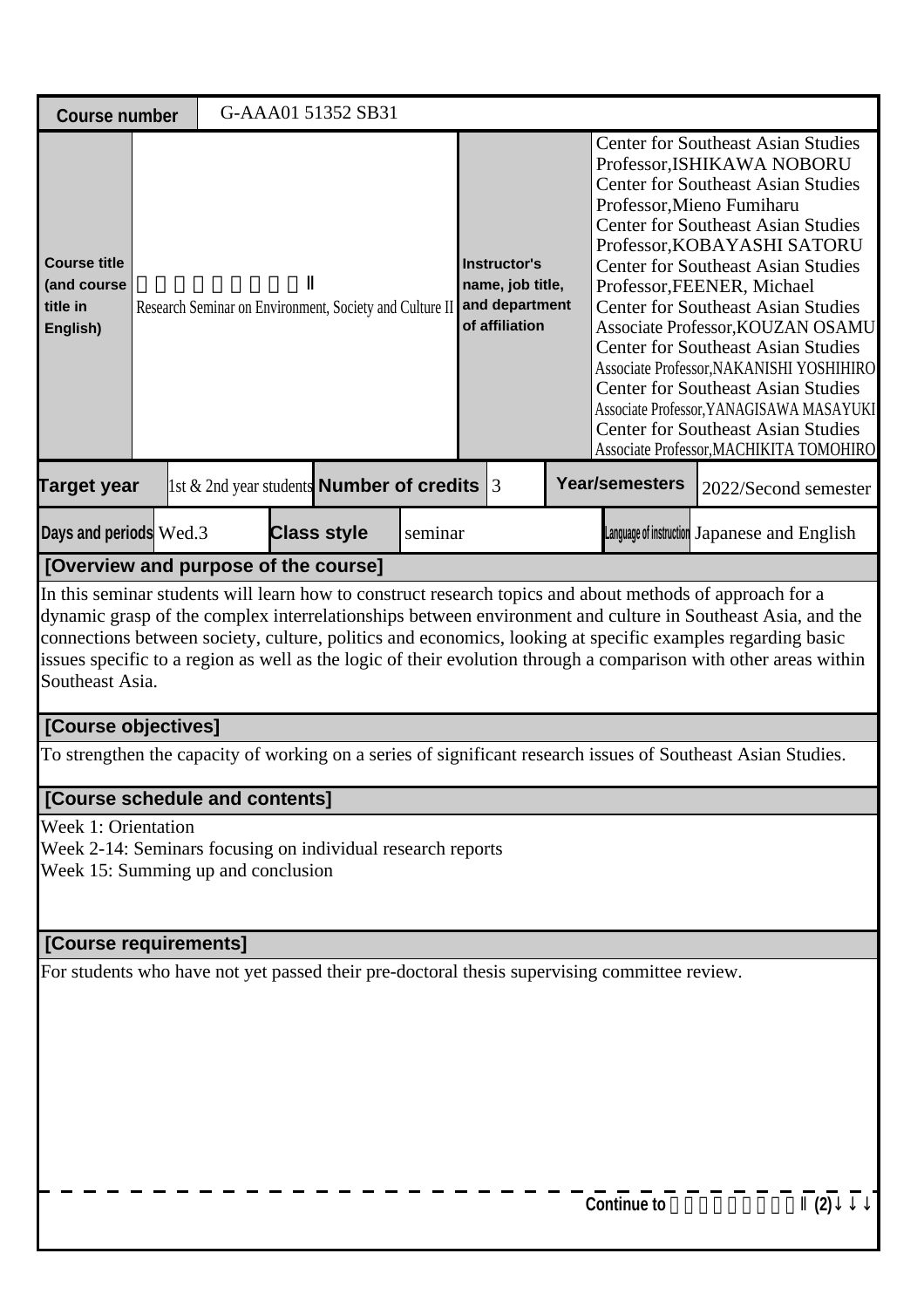#### 総合地域論研究演習Ⅱ**(2)**

### **[Evaluation methods and policy]**

Evaluation will depend on content of individual research reports, attendance at each seminar, and level of participation in class discussion.

#### **[Textbooks]**

Not used

 **[References, etc.]**

 **Reference books**

Introduced during class Will be explained in class.

### **[Study outside of class (preparation and review)]**

Students must check topics of discussions/presentations in each week personally and read related documents beforehand.

### **Other information (office hours, etc.)**

Office hour of each faculty is available in his/her individual page.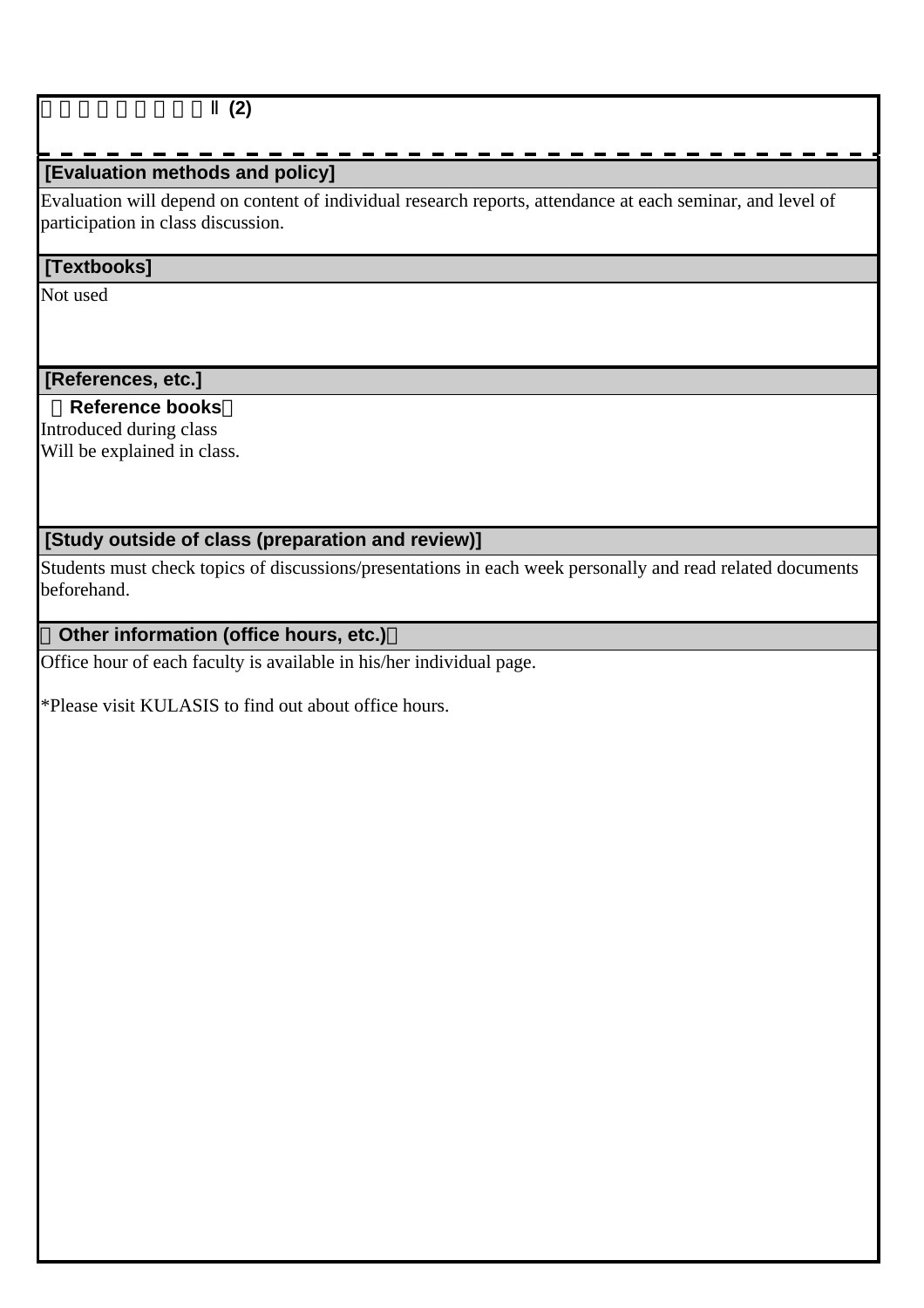| <b>Course number</b>                                                                                                                         |                                                                                                                                                                                                                                                                                                                                                                                                                                                                                                                                                                                                             |  |  | G-AAA01 71353 SB31 |         |  |  |                                                      |                                                                                                                                                                                                                                                                                                                                                                                                                                                                                                                                                                                                                                                                      |                                                                                                                |  |  |
|----------------------------------------------------------------------------------------------------------------------------------------------|-------------------------------------------------------------------------------------------------------------------------------------------------------------------------------------------------------------------------------------------------------------------------------------------------------------------------------------------------------------------------------------------------------------------------------------------------------------------------------------------------------------------------------------------------------------------------------------------------------------|--|--|--------------------|---------|--|--|------------------------------------------------------|----------------------------------------------------------------------------------------------------------------------------------------------------------------------------------------------------------------------------------------------------------------------------------------------------------------------------------------------------------------------------------------------------------------------------------------------------------------------------------------------------------------------------------------------------------------------------------------------------------------------------------------------------------------------|----------------------------------------------------------------------------------------------------------------|--|--|
| <b>Course title</b><br>(and course<br>title in<br>English)                                                                                   | Research Seminar on Environment, Society and Culture III<br>From 3rd to 5th year students <b>Number of credits</b> $ 3 $<br><b>Class style</b>                                                                                                                                                                                                                                                                                                                                                                                                                                                              |  |  |                    |         |  |  | name, job title,<br>and department<br>of affiliation | <b>Center for Southeast Asian Studies</b><br>Professor, ISHIKAWA NOBORU<br><b>Center for Southeast Asian Studies</b><br>Professor, Mieno Fumiharu<br><b>Center for Southeast Asian Studies</b><br>Professor, KOBAYASHI SATORU<br><b>Center for Southeast Asian Studies</b><br>Professor, FEENER, Michael<br><b>Center for Southeast Asian Studies</b><br>Associate Professor, KOUZAN OSAMU<br><b>Center for Southeast Asian Studies</b><br>Associate Professor, NAKANISHI YOSHIHIRO<br><b>Center for Southeast Asian Studies</b><br>Associate Professor, YANAGISAWA MASAYUKI<br><b>Center for Southeast Asian Studies</b><br>Associate Professor, MACHIKITA TOMOHIRO |                                                                                                                |  |  |
| <b>Target year</b>                                                                                                                           |                                                                                                                                                                                                                                                                                                                                                                                                                                                                                                                                                                                                             |  |  |                    |         |  |  |                                                      | <b>Year/semesters</b>                                                                                                                                                                                                                                                                                                                                                                                                                                                                                                                                                                                                                                                | 2022/First semester                                                                                            |  |  |
| Days and periods Wed.5                                                                                                                       |                                                                                                                                                                                                                                                                                                                                                                                                                                                                                                                                                                                                             |  |  |                    | seminar |  |  |                                                      |                                                                                                                                                                                                                                                                                                                                                                                                                                                                                                                                                                                                                                                                      | Language of instruction Japanese and English                                                                   |  |  |
|                                                                                                                                              |                                                                                                                                                                                                                                                                                                                                                                                                                                                                                                                                                                                                             |  |  |                    |         |  |  |                                                      |                                                                                                                                                                                                                                                                                                                                                                                                                                                                                                                                                                                                                                                                      |                                                                                                                |  |  |
|                                                                                                                                              | [Overview and purpose of the course]<br>In this seminar students will be given a comprehensive grasp of issues and research methods for a dynamic<br>grasp of the complex interrelationships between environment and culture in Southeast Asia, and the dynamics<br>between society, culture, politics and economics, as well as the basic issues specific to one specific region<br>and the logic of their evolution through a comparison with other areas within Southeast Asia. Appraisal and<br>guidance will be given from a multiplicity of angles on the writing up of their doctoral dissertations. |  |  |                    |         |  |  |                                                      |                                                                                                                                                                                                                                                                                                                                                                                                                                                                                                                                                                                                                                                                      |                                                                                                                |  |  |
| [Course objectives]                                                                                                                          |                                                                                                                                                                                                                                                                                                                                                                                                                                                                                                                                                                                                             |  |  |                    |         |  |  |                                                      |                                                                                                                                                                                                                                                                                                                                                                                                                                                                                                                                                                                                                                                                      |                                                                                                                |  |  |
|                                                                                                                                              |                                                                                                                                                                                                                                                                                                                                                                                                                                                                                                                                                                                                             |  |  |                    |         |  |  |                                                      |                                                                                                                                                                                                                                                                                                                                                                                                                                                                                                                                                                                                                                                                      | To strengthen the capacity of working on a series of significant research issues of Southeast Asian Studies.   |  |  |
| [Course schedule and contents]                                                                                                               |                                                                                                                                                                                                                                                                                                                                                                                                                                                                                                                                                                                                             |  |  |                    |         |  |  |                                                      |                                                                                                                                                                                                                                                                                                                                                                                                                                                                                                                                                                                                                                                                      |                                                                                                                |  |  |
| <b>Week 1: Orientation</b><br>Week 2-14: Seminars focusing on research reports by each of the students<br>Week 15: Summing up and conclusion |                                                                                                                                                                                                                                                                                                                                                                                                                                                                                                                                                                                                             |  |  |                    |         |  |  |                                                      |                                                                                                                                                                                                                                                                                                                                                                                                                                                                                                                                                                                                                                                                      |                                                                                                                |  |  |
| [Course requirements]                                                                                                                        |                                                                                                                                                                                                                                                                                                                                                                                                                                                                                                                                                                                                             |  |  |                    |         |  |  |                                                      |                                                                                                                                                                                                                                                                                                                                                                                                                                                                                                                                                                                                                                                                      |                                                                                                                |  |  |
| For students who have passed their pre-doctoral thesis supervising committee review.                                                         |                                                                                                                                                                                                                                                                                                                                                                                                                                                                                                                                                                                                             |  |  |                    |         |  |  |                                                      |                                                                                                                                                                                                                                                                                                                                                                                                                                                                                                                                                                                                                                                                      |                                                                                                                |  |  |
| [Evaluation methods and policy]                                                                                                              |                                                                                                                                                                                                                                                                                                                                                                                                                                                                                                                                                                                                             |  |  |                    |         |  |  |                                                      |                                                                                                                                                                                                                                                                                                                                                                                                                                                                                                                                                                                                                                                                      |                                                                                                                |  |  |
| participation in each class discussion.                                                                                                      |                                                                                                                                                                                                                                                                                                                                                                                                                                                                                                                                                                                                             |  |  |                    |         |  |  |                                                      |                                                                                                                                                                                                                                                                                                                                                                                                                                                                                                                                                                                                                                                                      | Evaluation will depend on the content of individual research reports, attendance at each seminar, and level of |  |  |
| [Textbooks]                                                                                                                                  |                                                                                                                                                                                                                                                                                                                                                                                                                                                                                                                                                                                                             |  |  |                    |         |  |  |                                                      |                                                                                                                                                                                                                                                                                                                                                                                                                                                                                                                                                                                                                                                                      |                                                                                                                |  |  |
| Not used                                                                                                                                     |                                                                                                                                                                                                                                                                                                                                                                                                                                                                                                                                                                                                             |  |  |                    |         |  |  |                                                      |                                                                                                                                                                                                                                                                                                                                                                                                                                                                                                                                                                                                                                                                      |                                                                                                                |  |  |
|                                                                                                                                              |                                                                                                                                                                                                                                                                                                                                                                                                                                                                                                                                                                                                             |  |  |                    |         |  |  |                                                      | <b>Continue to</b>                                                                                                                                                                                                                                                                                                                                                                                                                                                                                                                                                                                                                                                   | (2)                                                                                                            |  |  |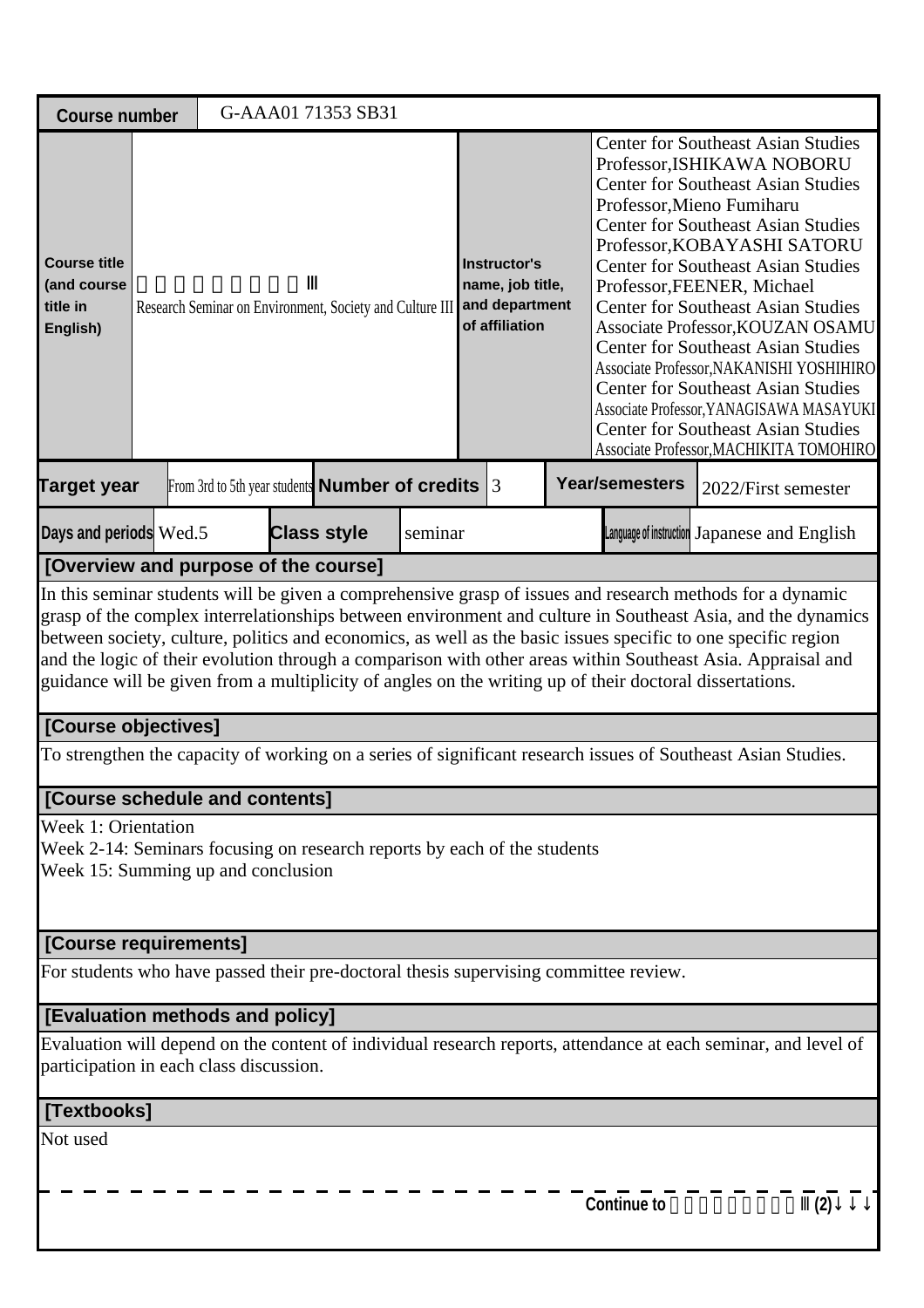総合地域論研究演習Ⅲ**(2)**

### **[References, etc.]**

#### **Reference books**

Introduced during class Will be introduced in class.

# **[Study outside of class (preparation and review)]**

Students must check topics of discussions/presentations in each week personally and read related documents beforehand.

# **Other information (office hours, etc.)**

Office hour of each faculty is available in his/her individual page.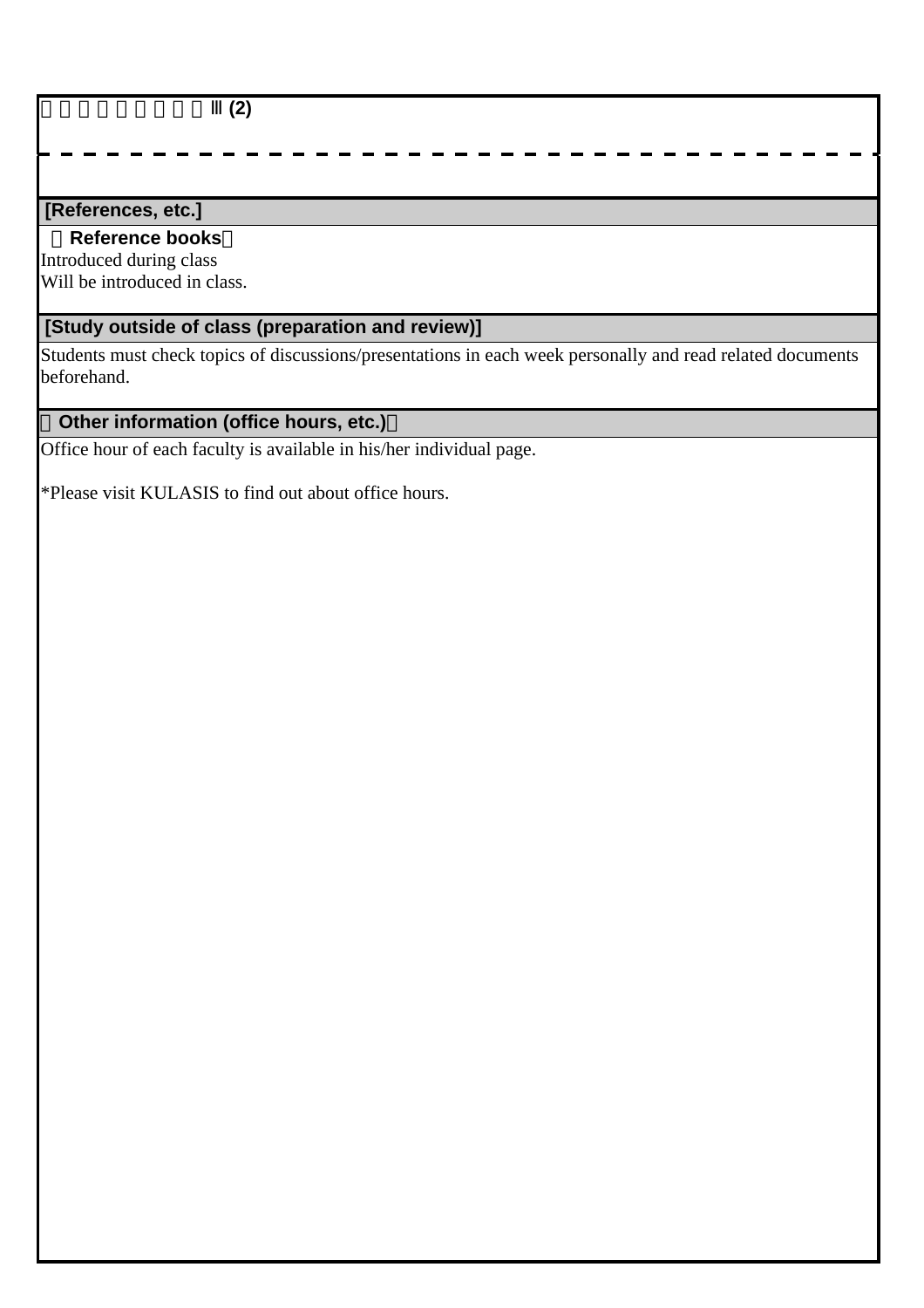| <b>Course number</b>                                                                                                                                                                                                                                                                                                                                                                                                                                                                                                                                                |  |  |  | G-AAA01 71354 SB31                                       |         |                                                                      |  |  |                                                                                                                                                                                                                                                                                                                                                                                                                                                                                                                                                                                                                                                                      |                                                                                                              |  |
|---------------------------------------------------------------------------------------------------------------------------------------------------------------------------------------------------------------------------------------------------------------------------------------------------------------------------------------------------------------------------------------------------------------------------------------------------------------------------------------------------------------------------------------------------------------------|--|--|--|----------------------------------------------------------|---------|----------------------------------------------------------------------|--|--|----------------------------------------------------------------------------------------------------------------------------------------------------------------------------------------------------------------------------------------------------------------------------------------------------------------------------------------------------------------------------------------------------------------------------------------------------------------------------------------------------------------------------------------------------------------------------------------------------------------------------------------------------------------------|--------------------------------------------------------------------------------------------------------------|--|
| <b>Course title</b><br>(and course<br>title in<br>English)                                                                                                                                                                                                                                                                                                                                                                                                                                                                                                          |  |  |  | Research Seminar on Environment, Society and Culture IV  |         | Instructor's<br>name, job title,<br>and department<br>of affiliation |  |  | <b>Center for Southeast Asian Studies</b><br>Professor, ISHIKAWA NOBORU<br><b>Center for Southeast Asian Studies</b><br>Professor, Mieno Fumiharu<br><b>Center for Southeast Asian Studies</b><br>Professor, KOBAYASHI SATORU<br><b>Center for Southeast Asian Studies</b><br>Professor, FEENER, Michael<br><b>Center for Southeast Asian Studies</b><br>Associate Professor, KOUZAN OSAMU<br><b>Center for Southeast Asian Studies</b><br>Associate Professor, NAKANISHI YOSHIHIRO<br><b>Center for Southeast Asian Studies</b><br>Associate Professor, YANAGISAWA MASAYUKI<br><b>Center for Southeast Asian Studies</b><br>Associate Professor, MACHIKITA TOMOHIRO |                                                                                                              |  |
| <b>Target year</b>                                                                                                                                                                                                                                                                                                                                                                                                                                                                                                                                                  |  |  |  | From 3rd to 5th year students <b>Number of credits</b> 3 |         |                                                                      |  |  | <b>Year/semesters</b>                                                                                                                                                                                                                                                                                                                                                                                                                                                                                                                                                                                                                                                | 2022/Second semester                                                                                         |  |
| Days and periods Wed.5                                                                                                                                                                                                                                                                                                                                                                                                                                                                                                                                              |  |  |  | <b>Class style</b>                                       | seminar |                                                                      |  |  |                                                                                                                                                                                                                                                                                                                                                                                                                                                                                                                                                                                                                                                                      | Language of instruction Japanese and English                                                                 |  |
| [Overview and purpose of the course]                                                                                                                                                                                                                                                                                                                                                                                                                                                                                                                                |  |  |  |                                                          |         |                                                                      |  |  |                                                                                                                                                                                                                                                                                                                                                                                                                                                                                                                                                                                                                                                                      |                                                                                                              |  |
| In this seminar students will be given a comprehensive grasp of issues and research methods for a dynamic<br>grasp of the complex interrelationships between environment and culture in Southeast Asia, and the dynamics<br>between society, culture, politics and economics, as well as the basic issues specific to one specific region<br>and the logic of their evolution through a comparison with other areas within Southeast Asia. Appraisal and<br>guidance will be given from a multiplicity of angles on the writing up of their doctoral dissertations. |  |  |  |                                                          |         |                                                                      |  |  |                                                                                                                                                                                                                                                                                                                                                                                                                                                                                                                                                                                                                                                                      |                                                                                                              |  |
| [Course objectives]                                                                                                                                                                                                                                                                                                                                                                                                                                                                                                                                                 |  |  |  |                                                          |         |                                                                      |  |  |                                                                                                                                                                                                                                                                                                                                                                                                                                                                                                                                                                                                                                                                      |                                                                                                              |  |
|                                                                                                                                                                                                                                                                                                                                                                                                                                                                                                                                                                     |  |  |  |                                                          |         |                                                                      |  |  |                                                                                                                                                                                                                                                                                                                                                                                                                                                                                                                                                                                                                                                                      | To strengthen the capacity of working on a series of significant research issues of Southeast Asian Studies. |  |
| <b>[Course schedule and contents]</b>                                                                                                                                                                                                                                                                                                                                                                                                                                                                                                                               |  |  |  |                                                          |         |                                                                      |  |  |                                                                                                                                                                                                                                                                                                                                                                                                                                                                                                                                                                                                                                                                      |                                                                                                              |  |
| Week 1: Orientation<br>Week 2-14: Seminars focusing on research reports by each of the students<br>Week 15: Summing up and conclusion                                                                                                                                                                                                                                                                                                                                                                                                                               |  |  |  |                                                          |         |                                                                      |  |  |                                                                                                                                                                                                                                                                                                                                                                                                                                                                                                                                                                                                                                                                      |                                                                                                              |  |
| [Course requirements]                                                                                                                                                                                                                                                                                                                                                                                                                                                                                                                                               |  |  |  |                                                          |         |                                                                      |  |  |                                                                                                                                                                                                                                                                                                                                                                                                                                                                                                                                                                                                                                                                      |                                                                                                              |  |
| For students who have passed their pre-doctoral thesis supervising committee review.                                                                                                                                                                                                                                                                                                                                                                                                                                                                                |  |  |  |                                                          |         |                                                                      |  |  |                                                                                                                                                                                                                                                                                                                                                                                                                                                                                                                                                                                                                                                                      |                                                                                                              |  |
| <b>[Evaluation methods and policy]</b>                                                                                                                                                                                                                                                                                                                                                                                                                                                                                                                              |  |  |  |                                                          |         |                                                                      |  |  |                                                                                                                                                                                                                                                                                                                                                                                                                                                                                                                                                                                                                                                                      |                                                                                                              |  |
| Evaluation will depend on content of individual research reports, attendance at each seminar, and<br>participation in class discussion.                                                                                                                                                                                                                                                                                                                                                                                                                             |  |  |  |                                                          |         |                                                                      |  |  |                                                                                                                                                                                                                                                                                                                                                                                                                                                                                                                                                                                                                                                                      |                                                                                                              |  |
| [Textbooks]                                                                                                                                                                                                                                                                                                                                                                                                                                                                                                                                                         |  |  |  |                                                          |         |                                                                      |  |  |                                                                                                                                                                                                                                                                                                                                                                                                                                                                                                                                                                                                                                                                      |                                                                                                              |  |
| Not used                                                                                                                                                                                                                                                                                                                                                                                                                                                                                                                                                            |  |  |  |                                                          |         |                                                                      |  |  |                                                                                                                                                                                                                                                                                                                                                                                                                                                                                                                                                                                                                                                                      |                                                                                                              |  |
|                                                                                                                                                                                                                                                                                                                                                                                                                                                                                                                                                                     |  |  |  |                                                          |         |                                                                      |  |  | <b>Continue to</b>                                                                                                                                                                                                                                                                                                                                                                                                                                                                                                                                                                                                                                                   | (2)                                                                                                          |  |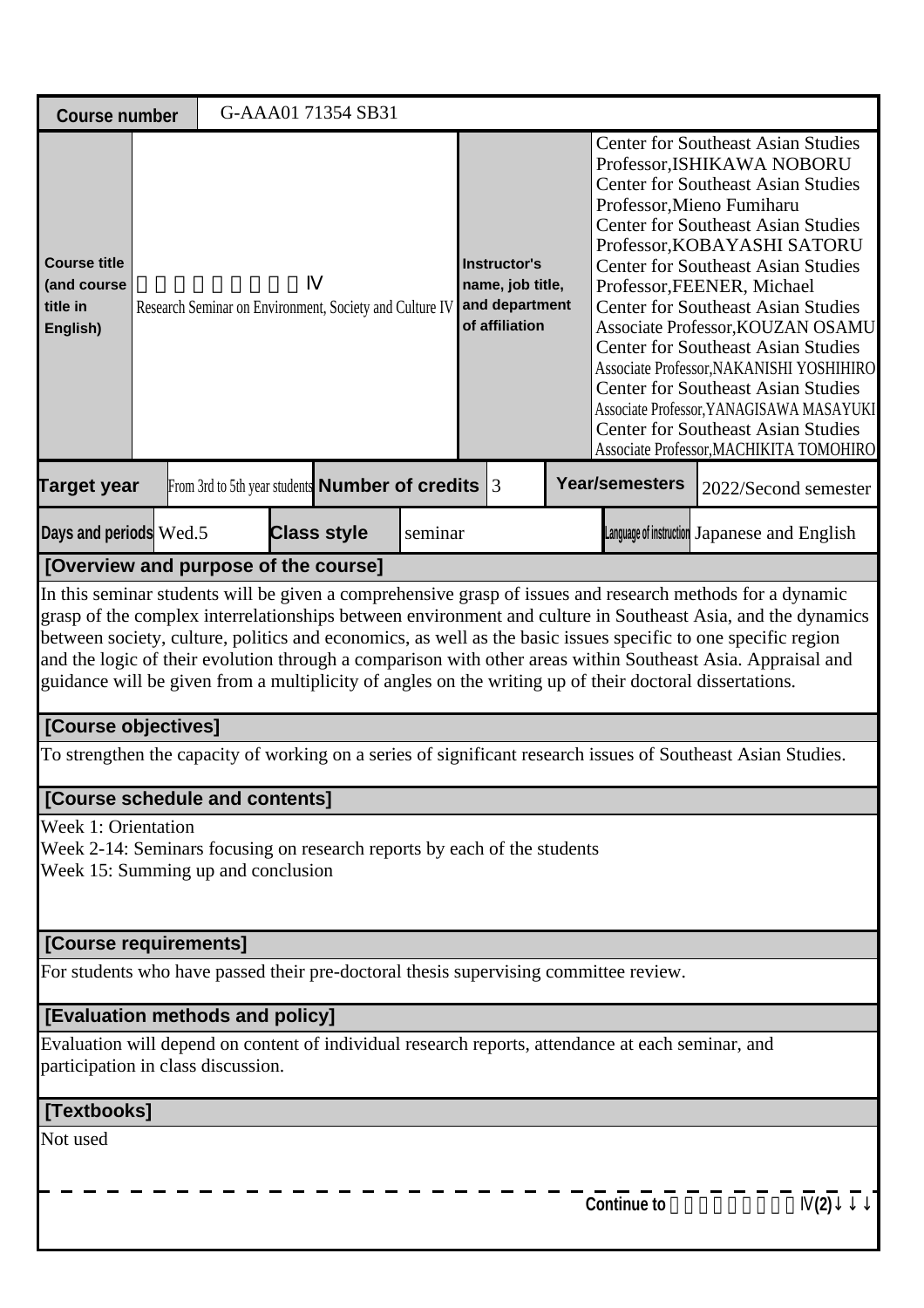総合地域論研究演習Ⅳ**(2)**

### **[References, etc.]**

#### **Reference books**

Introduced during class Will be introduced in class.

# **[Study outside of class (preparation and review)]**

Students must check topics of discussions/presentations in each week personally and read related documents beforehand.

# **Other information (office hours, etc.)**

Office hour of each faculty is available in his/her individual page.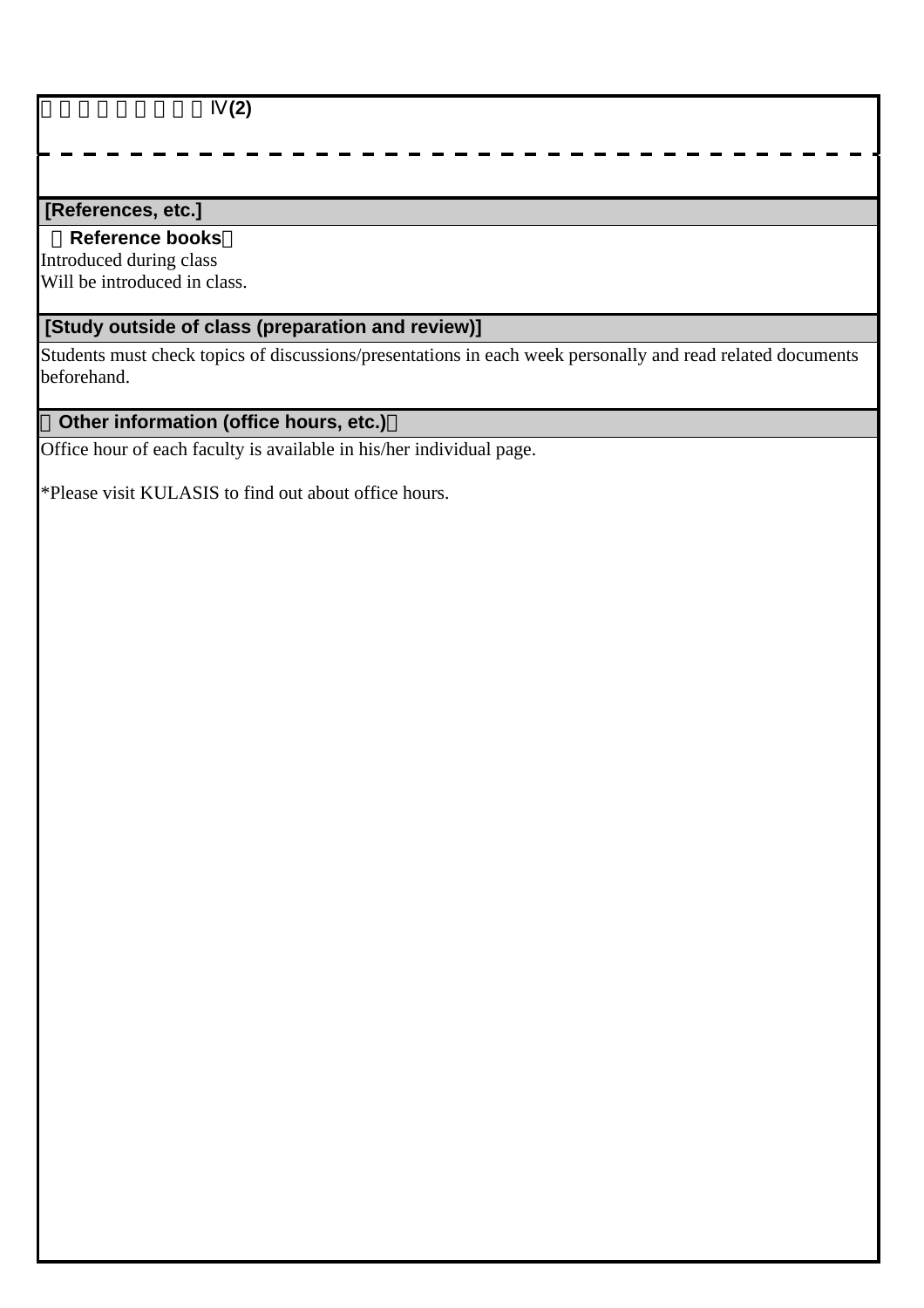| <b>Course number</b>                                                                                                                                                                                           |  |                                                       |                    | G-AAA01 61801 GB31 |         |  |                                                                             |  |                                                                                             |                                                                                                                    |
|----------------------------------------------------------------------------------------------------------------------------------------------------------------------------------------------------------------|--|-------------------------------------------------------|--------------------|--------------------|---------|--|-----------------------------------------------------------------------------|--|---------------------------------------------------------------------------------------------|--------------------------------------------------------------------------------------------------------------------|
| <b>Course title</b><br>(and course<br>title in<br>English)                                                                                                                                                     |  | Guided Research on Southeast Asian Area Studies I     |                    |                    |         |  | <b>Instructor's</b><br>name, job title,<br>and department<br>of affiliation |  | Supervisor                                                                                  | Graduate School of Asian and African Area Studies                                                                  |
| <b>Target year</b>                                                                                                                                                                                             |  | 1st $\&$ 2nd year students <b>Number of credits</b> 2 |                    |                    |         |  |                                                                             |  | <b>Year/semesters</b>                                                                       | 2022/Irregular, year-round                                                                                         |
| Days and periods Other                                                                                                                                                                                         |  |                                                       | <b>Class style</b> |                    | seminar |  |                                                                             |  |                                                                                             | Language of instruction Japanese and English                                                                       |
| [Overview and purpose of the course]                                                                                                                                                                           |  |                                                       |                    |                    |         |  |                                                                             |  |                                                                                             |                                                                                                                    |
| Students will discuss the content of their research on the individual issues that form the basis of their pre-<br>doctoral thesis and will be given training on research approaches and methods for fieldwork. |  |                                                       |                    |                    |         |  |                                                                             |  |                                                                                             |                                                                                                                    |
| [Course objectives]                                                                                                                                                                                            |  |                                                       |                    |                    |         |  |                                                                             |  |                                                                                             |                                                                                                                    |
|                                                                                                                                                                                                                |  |                                                       |                    |                    |         |  |                                                                             |  | The lecture aims to give students basic knowledge for completing their pre-doctoral thesis. |                                                                                                                    |
| [Course schedule and contents]                                                                                                                                                                                 |  |                                                       |                    |                    |         |  |                                                                             |  |                                                                                             |                                                                                                                    |
| As the students proceed with their pre-doctoral thesis, three supervisors will provide practical advice as<br>needed.                                                                                          |  |                                                       |                    |                    |         |  |                                                                             |  |                                                                                             |                                                                                                                    |
| [Course requirements]                                                                                                                                                                                          |  |                                                       |                    |                    |         |  |                                                                             |  |                                                                                             |                                                                                                                    |
|                                                                                                                                                                                                                |  |                                                       |                    |                    |         |  |                                                                             |  | For students who have not yet passed their pre-doctoral thesis supervising committee review |                                                                                                                    |
| [Evaluation methods and policy]                                                                                                                                                                                |  |                                                       |                    |                    |         |  |                                                                             |  |                                                                                             |                                                                                                                    |
| their goals.                                                                                                                                                                                                   |  |                                                       |                    |                    |         |  |                                                                             |  |                                                                                             | Students will be evaluated on their active efforts to deal with the issues and the degree to which they achieve    |
| [Textbooks]                                                                                                                                                                                                    |  |                                                       |                    |                    |         |  |                                                                             |  |                                                                                             |                                                                                                                    |
| Instructed during class                                                                                                                                                                                        |  |                                                       |                    |                    |         |  |                                                                             |  |                                                                                             |                                                                                                                    |
| [References, etc.]                                                                                                                                                                                             |  |                                                       |                    |                    |         |  |                                                                             |  |                                                                                             |                                                                                                                    |
| <b>Reference books</b><br>Introduced during class                                                                                                                                                              |  |                                                       |                    |                    |         |  |                                                                             |  |                                                                                             |                                                                                                                    |
| [Study outside of class (preparation and review)]                                                                                                                                                              |  |                                                       |                    |                    |         |  |                                                                             |  |                                                                                             |                                                                                                                    |
|                                                                                                                                                                                                                |  |                                                       |                    |                    |         |  |                                                                             |  |                                                                                             | Students will be required to search, collect and analysis research materials for their individual research issues. |
|                                                                                                                                                                                                                |  | Other information (office hours, etc.)                |                    |                    |         |  |                                                                             |  |                                                                                             |                                                                                                                    |
| *Please visit KULASIS to find out about office hours.                                                                                                                                                          |  |                                                       |                    |                    |         |  |                                                                             |  |                                                                                             |                                                                                                                    |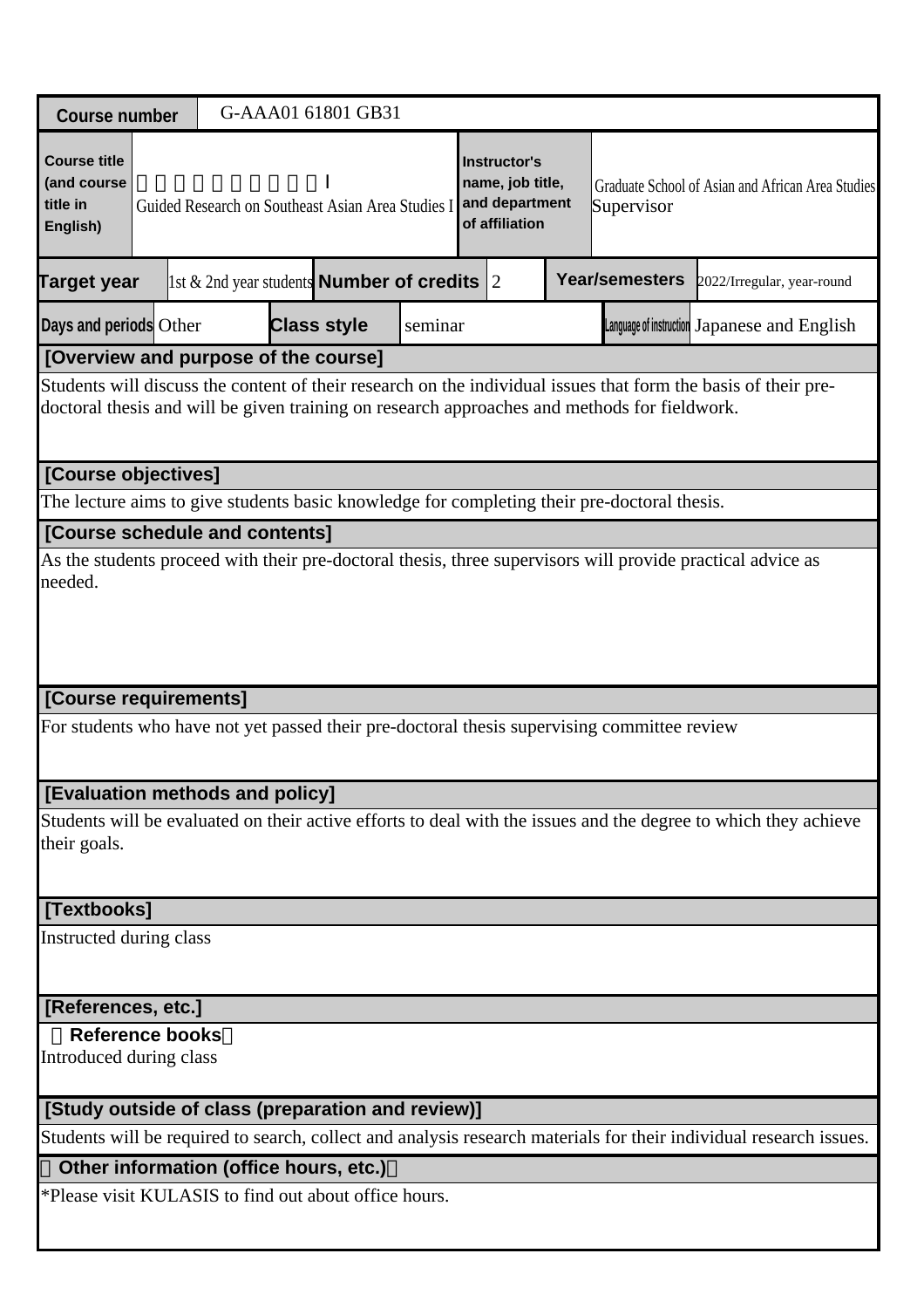| <b>Course number</b>                                                                                                                                                                                                                            |                                      |  |                                                                                                                                                                                                      | G-AAA01 71802 GB31                                           |         |  |  |  |                                                                                         |                                                                                                                    |  |
|-------------------------------------------------------------------------------------------------------------------------------------------------------------------------------------------------------------------------------------------------|--------------------------------------|--|------------------------------------------------------------------------------------------------------------------------------------------------------------------------------------------------------|--------------------------------------------------------------|---------|--|--|--|-----------------------------------------------------------------------------------------|--------------------------------------------------------------------------------------------------------------------|--|
| <b>Course title</b><br>(and course<br>title in<br>English)                                                                                                                                                                                      |                                      |  | <b>Instructor's</b><br>name, job title,<br>Graduate School of Asian and African Area Studies<br>and department<br>Guided Research on Southeast Asian Area Studies II<br>Supervisor<br>of affiliation |                                                              |         |  |  |  |                                                                                         |                                                                                                                    |  |
| <b>Target year</b>                                                                                                                                                                                                                              |                                      |  |                                                                                                                                                                                                      | From 3rd to 5th year students <b>Number of credits</b> $ 2 $ |         |  |  |  | Year/semesters                                                                          | 2022/Irregular, year-round                                                                                         |  |
| Days and periods Other                                                                                                                                                                                                                          |                                      |  |                                                                                                                                                                                                      | <b>Class style</b>                                           | seminar |  |  |  |                                                                                         | Language of instruction Japanese and English                                                                       |  |
|                                                                                                                                                                                                                                                 | [Overview and purpose of the course] |  |                                                                                                                                                                                                      |                                                              |         |  |  |  |                                                                                         |                                                                                                                    |  |
| Students will discuss the content of their research on the individual issues that form the basis of their doctoral<br>dissertation and will be given training in making their dissertation more interdisciplinary and academically<br>thorough. |                                      |  |                                                                                                                                                                                                      |                                                              |         |  |  |  |                                                                                         |                                                                                                                    |  |
| [Course objectives]                                                                                                                                                                                                                             |                                      |  |                                                                                                                                                                                                      |                                                              |         |  |  |  |                                                                                         |                                                                                                                    |  |
|                                                                                                                                                                                                                                                 |                                      |  |                                                                                                                                                                                                      |                                                              |         |  |  |  | The lecture aims to give students basic knowledge for completing their doctoral thesis. |                                                                                                                    |  |
| [Course schedule and contents]                                                                                                                                                                                                                  |                                      |  |                                                                                                                                                                                                      |                                                              |         |  |  |  |                                                                                         |                                                                                                                    |  |
| As the students prepare to write their doctoral dissertation, three supervisors will provide practical advice as<br>needed.                                                                                                                     |                                      |  |                                                                                                                                                                                                      |                                                              |         |  |  |  |                                                                                         |                                                                                                                    |  |
| [Course requirements]                                                                                                                                                                                                                           |                                      |  |                                                                                                                                                                                                      |                                                              |         |  |  |  |                                                                                         |                                                                                                                    |  |
| For students who have passed their pre-doctoral thesis supervising committee review                                                                                                                                                             |                                      |  |                                                                                                                                                                                                      |                                                              |         |  |  |  |                                                                                         |                                                                                                                    |  |
| <b>[Evaluation methods and policy]</b>                                                                                                                                                                                                          |                                      |  |                                                                                                                                                                                                      |                                                              |         |  |  |  |                                                                                         |                                                                                                                    |  |
| their goals.                                                                                                                                                                                                                                    |                                      |  |                                                                                                                                                                                                      |                                                              |         |  |  |  |                                                                                         | Students will be evaluated on their active efforts to deal with the issues and the degree to which they achieve    |  |
| [Textbooks]                                                                                                                                                                                                                                     |                                      |  |                                                                                                                                                                                                      |                                                              |         |  |  |  |                                                                                         |                                                                                                                    |  |
| Instructed during class                                                                                                                                                                                                                         |                                      |  |                                                                                                                                                                                                      |                                                              |         |  |  |  |                                                                                         |                                                                                                                    |  |
| <b>References, etc.]</b>                                                                                                                                                                                                                        |                                      |  |                                                                                                                                                                                                      |                                                              |         |  |  |  |                                                                                         |                                                                                                                    |  |
| <b>Reference books</b><br>Introduced during class                                                                                                                                                                                               |                                      |  |                                                                                                                                                                                                      |                                                              |         |  |  |  |                                                                                         |                                                                                                                    |  |
| [Study outside of class (preparation and review)]                                                                                                                                                                                               |                                      |  |                                                                                                                                                                                                      |                                                              |         |  |  |  |                                                                                         |                                                                                                                    |  |
|                                                                                                                                                                                                                                                 |                                      |  |                                                                                                                                                                                                      |                                                              |         |  |  |  |                                                                                         | Students will be required to search, collect and analysis research materials for their individual research issues. |  |
| Other information (office hours, etc.)                                                                                                                                                                                                          |                                      |  |                                                                                                                                                                                                      |                                                              |         |  |  |  |                                                                                         |                                                                                                                    |  |
| *Please visit KULASIS to find out about office hours.                                                                                                                                                                                           |                                      |  |                                                                                                                                                                                                      |                                                              |         |  |  |  |                                                                                         |                                                                                                                    |  |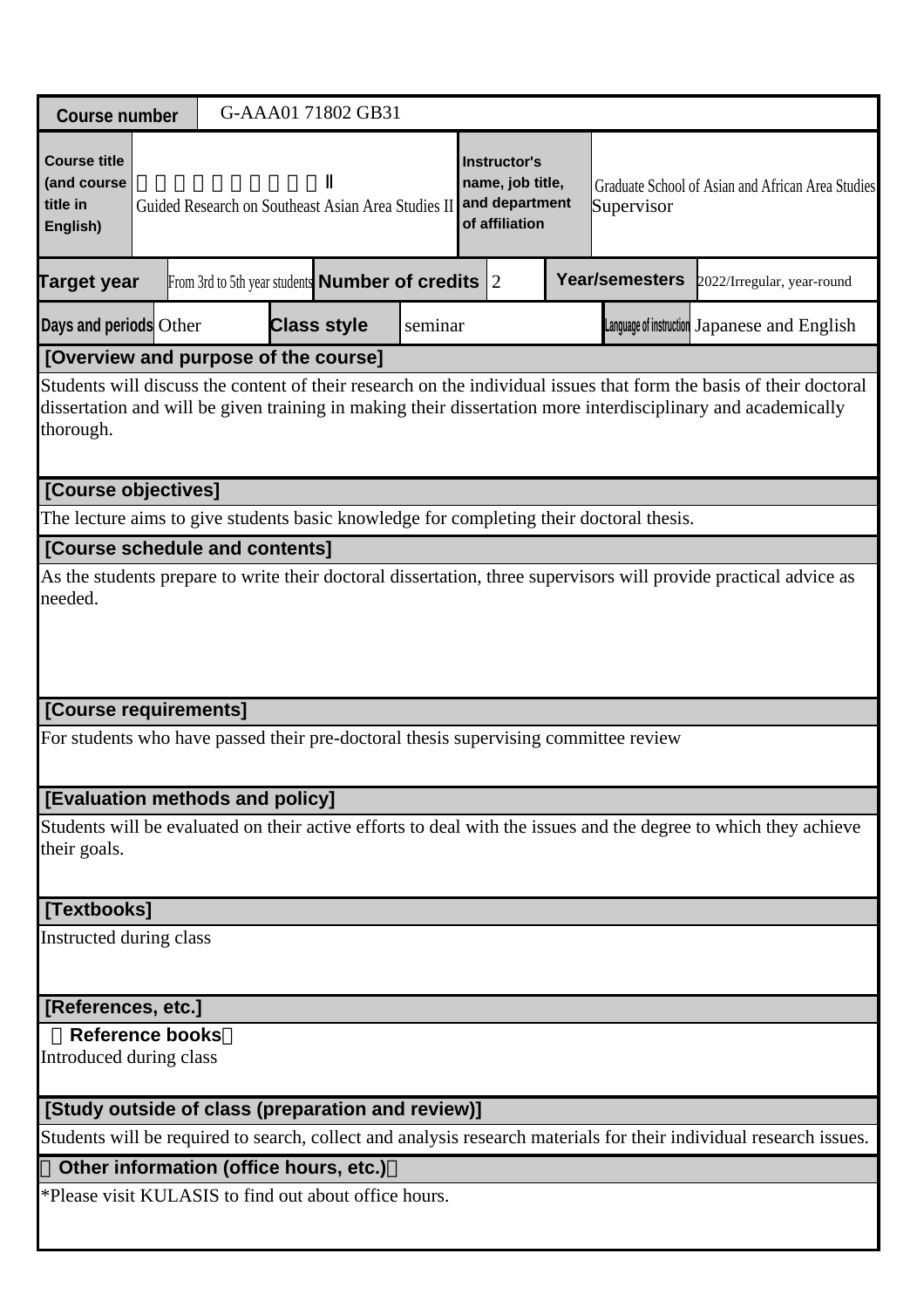| <b>Course number</b>                                                                                                                                                                                                                                  |  |                                        |  | G-AAA01 71803 GB31                                               |         |  |                                                                      |  |                                                                                       |                                                                                                                    |
|-------------------------------------------------------------------------------------------------------------------------------------------------------------------------------------------------------------------------------------------------------|--|----------------------------------------|--|------------------------------------------------------------------|---------|--|----------------------------------------------------------------------|--|---------------------------------------------------------------------------------------|--------------------------------------------------------------------------------------------------------------------|
| <b>Course title</b><br>(and course<br>title in<br>English)                                                                                                                                                                                            |  |                                        |  | Guided Research on Southeast Asian Area Studies III              |         |  | Instructor's<br>name, job title,<br>and department<br>of affiliation |  | Supervisor                                                                            | Graduate School of Asian and African Area Studies                                                                  |
| <b>Target year</b>                                                                                                                                                                                                                                    |  |                                        |  | From 3rd to 5th year students <b>Number of credits</b> $\vert$ 2 |         |  |                                                                      |  | <b>Year/semesters</b>                                                                 | 2022/Irregular, year-round                                                                                         |
| Days and periods Other                                                                                                                                                                                                                                |  |                                        |  | <b>Class style</b>                                               | seminar |  |                                                                      |  |                                                                                       | Language of instruction Japanese and English                                                                       |
| [Overview and purpose of the course]                                                                                                                                                                                                                  |  |                                        |  |                                                                  |         |  |                                                                      |  |                                                                                       |                                                                                                                    |
| Students will discuss the content of their research in relation to the individual issues that arise and will be<br>given training in making it more integrated and academically thorough, with an eye toward writing their<br>doctoral dissertations. |  |                                        |  |                                                                  |         |  |                                                                      |  |                                                                                       |                                                                                                                    |
| [Course objectives]                                                                                                                                                                                                                                   |  |                                        |  |                                                                  |         |  |                                                                      |  |                                                                                       |                                                                                                                    |
|                                                                                                                                                                                                                                                       |  |                                        |  |                                                                  |         |  |                                                                      |  | The lecture aims to deepen and extent knowledge for completing their doctoral thesis. |                                                                                                                    |
| [Course schedule and contents]                                                                                                                                                                                                                        |  |                                        |  |                                                                  |         |  |                                                                      |  |                                                                                       |                                                                                                                    |
| As the students write their doctoral dissertation, three supervisors will provide practical advice as needed.                                                                                                                                         |  |                                        |  |                                                                  |         |  |                                                                      |  |                                                                                       |                                                                                                                    |
| [Course requirements]                                                                                                                                                                                                                                 |  |                                        |  |                                                                  |         |  |                                                                      |  |                                                                                       |                                                                                                                    |
| For students who have passed their pre-doctoral thesis supervising committee review                                                                                                                                                                   |  |                                        |  |                                                                  |         |  |                                                                      |  |                                                                                       |                                                                                                                    |
| [Evaluation methods and policy]                                                                                                                                                                                                                       |  |                                        |  |                                                                  |         |  |                                                                      |  |                                                                                       |                                                                                                                    |
| their goals.                                                                                                                                                                                                                                          |  |                                        |  |                                                                  |         |  |                                                                      |  |                                                                                       | Students will be evaluated on their active efforts to deal with the issues and the degree to which they achieve    |
| [Textbooks]                                                                                                                                                                                                                                           |  |                                        |  |                                                                  |         |  |                                                                      |  |                                                                                       |                                                                                                                    |
| Instructed during class                                                                                                                                                                                                                               |  |                                        |  |                                                                  |         |  |                                                                      |  |                                                                                       |                                                                                                                    |
| [References, etc.]                                                                                                                                                                                                                                    |  |                                        |  |                                                                  |         |  |                                                                      |  |                                                                                       |                                                                                                                    |
| <b>Reference books</b><br>Introduced during class                                                                                                                                                                                                     |  |                                        |  |                                                                  |         |  |                                                                      |  |                                                                                       |                                                                                                                    |
| [Study outside of class (preparation and review)]                                                                                                                                                                                                     |  |                                        |  |                                                                  |         |  |                                                                      |  |                                                                                       |                                                                                                                    |
|                                                                                                                                                                                                                                                       |  |                                        |  |                                                                  |         |  |                                                                      |  |                                                                                       | Students will be required to search, collect and analysis research materials for their individual research issues. |
|                                                                                                                                                                                                                                                       |  | Other information (office hours, etc.) |  |                                                                  |         |  |                                                                      |  |                                                                                       |                                                                                                                    |
| *Please visit KULASIS to find out about office hours.                                                                                                                                                                                                 |  |                                        |  |                                                                  |         |  |                                                                      |  |                                                                                       |                                                                                                                    |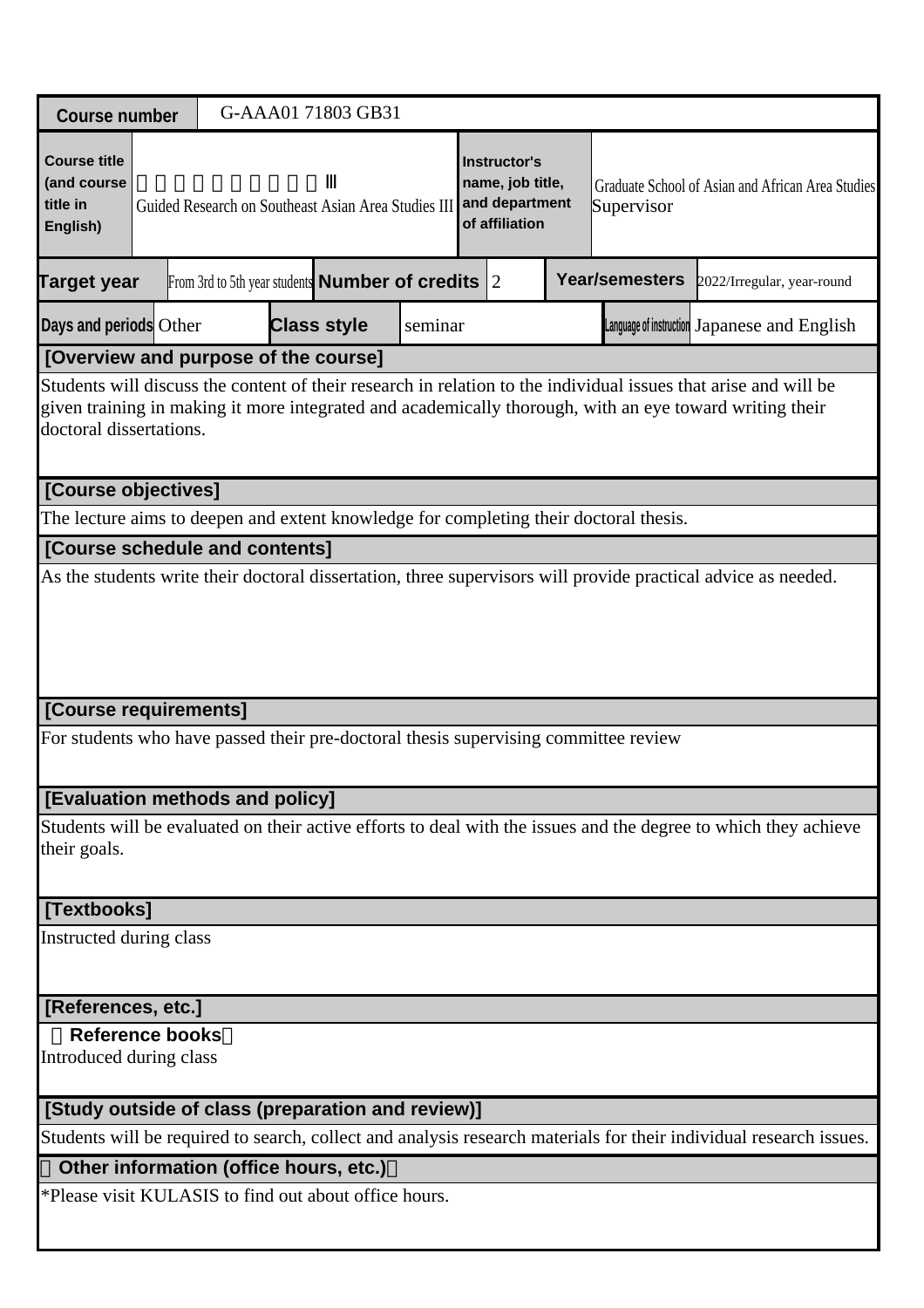| <b>Course number</b>                                                                                                                                                                                                                                                      |                                                                                                                                                                                                 |  | G-AAA01 51804 FJ31                     |                                                        |  |  |  |                       |                                                                                                                  |  |
|---------------------------------------------------------------------------------------------------------------------------------------------------------------------------------------------------------------------------------------------------------------------------|-------------------------------------------------------------------------------------------------------------------------------------------------------------------------------------------------|--|----------------------------------------|--------------------------------------------------------|--|--|--|-----------------------|------------------------------------------------------------------------------------------------------------------|--|
| <b>Course title</b><br>(and course<br>title in<br>English)                                                                                                                                                                                                                | Instructor's<br>name, job title,<br>Graduate School of Asian and African Area Studies<br>and department<br>Asian Area Studies On-site Seminar I<br>Graduate course instructor<br>of affiliation |  |                                        |                                                        |  |  |  |                       |                                                                                                                  |  |
| <b>Target year</b>                                                                                                                                                                                                                                                        |                                                                                                                                                                                                 |  |                                        | 1st & 2nd year students <b>Number of credits</b> $ 2 $ |  |  |  | <b>Year/semesters</b> | 2022/Irregular, year-round                                                                                       |  |
| Days and periods Other                                                                                                                                                                                                                                                    |                                                                                                                                                                                                 |  | <b>Class style</b>                     |                                                        |  |  |  |                       | Lecture and practical training Language of instruction Japanese and English                                      |  |
| [Overview and purpose of the course]                                                                                                                                                                                                                                      |                                                                                                                                                                                                 |  |                                        |                                                        |  |  |  |                       |                                                                                                                  |  |
| Students will gain an understanding of the individual traits of the ecology, societies, and cultures rooted in the<br>region, as well as learning the fieldwork techniques for discovering research issues in the contemporary<br>problems that the region is facing.     |                                                                                                                                                                                                 |  |                                        |                                                        |  |  |  |                       |                                                                                                                  |  |
| [Course objectives]                                                                                                                                                                                                                                                       |                                                                                                                                                                                                 |  |                                        |                                                        |  |  |  |                       |                                                                                                                  |  |
| The lecture aims to deepen understanding of the individual traits of the ecology, societies, and cultures rooted<br>in the region, as well as enhance the fieldwork techniques for discovering research issues in the contemporary<br>problems that the region is facing. |                                                                                                                                                                                                 |  |                                        |                                                        |  |  |  |                       |                                                                                                                  |  |
| [Course schedule and contents]                                                                                                                                                                                                                                            |                                                                                                                                                                                                 |  |                                        |                                                        |  |  |  |                       |                                                                                                                  |  |
| [Course requirements]<br>https://www.asafas.kyoto-u.ac.jp/edu/en/                                                                                                                                                                                                         |                                                                                                                                                                                                 |  |                                        |                                                        |  |  |  |                       | Students who received on-site instruction in their first year. For more details, please read the student manual: |  |
| [Evaluation methods and policy]                                                                                                                                                                                                                                           |                                                                                                                                                                                                 |  |                                        |                                                        |  |  |  |                       |                                                                                                                  |  |
| goals.                                                                                                                                                                                                                                                                    |                                                                                                                                                                                                 |  |                                        |                                                        |  |  |  |                       | Students will be evaluated on their active efforts in their fieldwork and the degree to which they achieve their |  |
| [Textbooks]                                                                                                                                                                                                                                                               |                                                                                                                                                                                                 |  |                                        |                                                        |  |  |  |                       |                                                                                                                  |  |
| Lecturers will introduce textbooks when they are necessary.                                                                                                                                                                                                               |                                                                                                                                                                                                 |  |                                        |                                                        |  |  |  |                       |                                                                                                                  |  |
| [References, etc.]                                                                                                                                                                                                                                                        |                                                                                                                                                                                                 |  |                                        |                                                        |  |  |  |                       |                                                                                                                  |  |
| <b>Reference books</b><br>Lecturers will introduce the necessary reference books in the class.                                                                                                                                                                            |                                                                                                                                                                                                 |  |                                        |                                                        |  |  |  |                       |                                                                                                                  |  |
| [Study outside of class (preparation and review)]                                                                                                                                                                                                                         |                                                                                                                                                                                                 |  |                                        |                                                        |  |  |  |                       |                                                                                                                  |  |
| Students are required to carry their fieldwork.                                                                                                                                                                                                                           |                                                                                                                                                                                                 |  |                                        |                                                        |  |  |  |                       |                                                                                                                  |  |
|                                                                                                                                                                                                                                                                           |                                                                                                                                                                                                 |  | Other information (office hours, etc.) |                                                        |  |  |  |                       |                                                                                                                  |  |
| Please refer to the KULASIS website for the office-hour information.                                                                                                                                                                                                      |                                                                                                                                                                                                 |  |                                        |                                                        |  |  |  |                       |                                                                                                                  |  |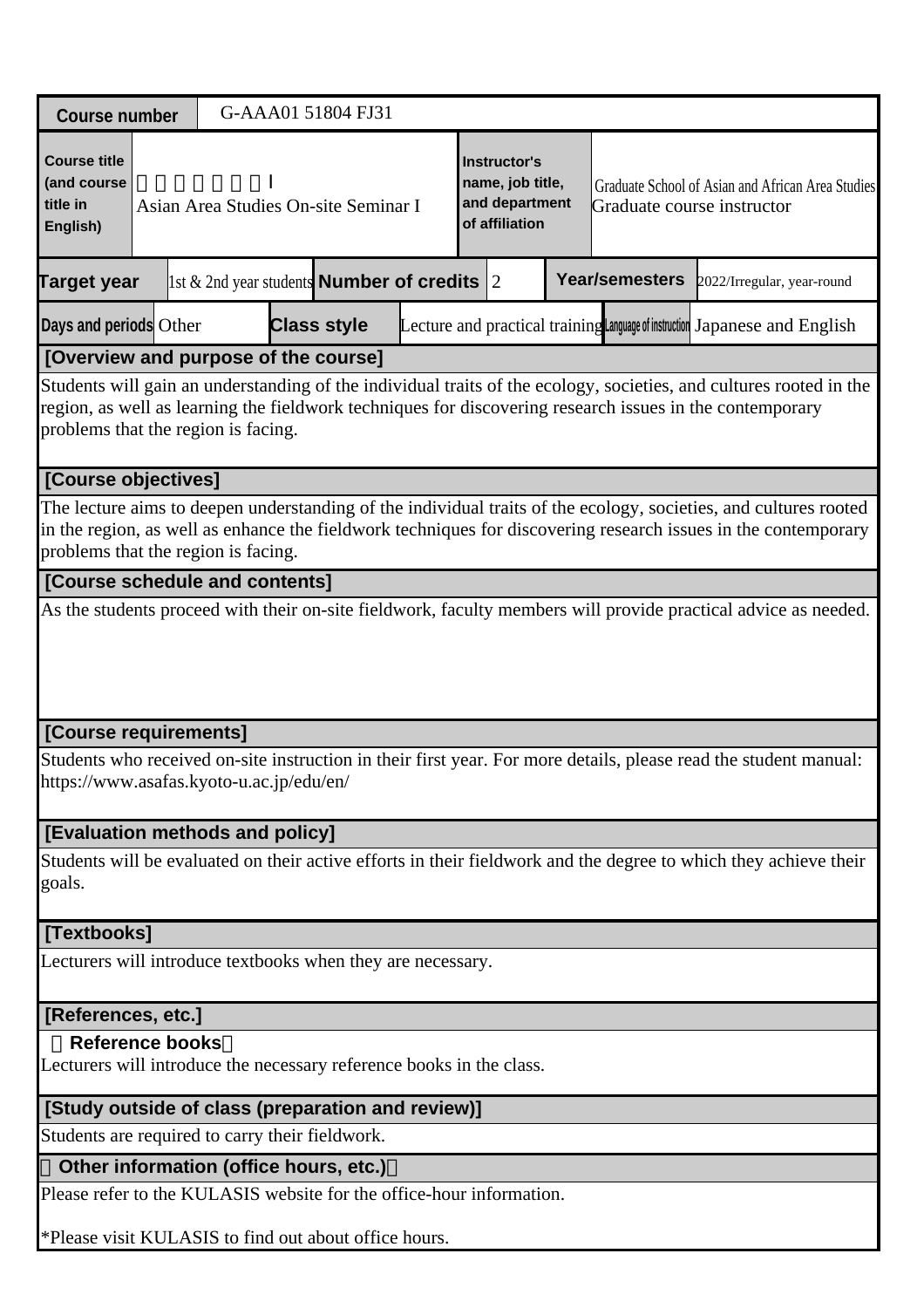| <b>Course number</b>                                                                                                                            |                                                                                                                                                            |  |                                                                                                                                                                                                         | G-AAA01 61805 FB31 |  |  |  |  |  |                                                                                                               |  |
|-------------------------------------------------------------------------------------------------------------------------------------------------|------------------------------------------------------------------------------------------------------------------------------------------------------------|--|---------------------------------------------------------------------------------------------------------------------------------------------------------------------------------------------------------|--------------------|--|--|--|--|--|---------------------------------------------------------------------------------------------------------------|--|
| <b>Course title</b><br>(and course<br>title in<br>English)                                                                                      |                                                                                                                                                            |  | <b>Instructor's</b><br>name, job title,<br>Graduate School of Asian and African Area Studies<br>and department<br>Asian Area Studies On-site Seminar II<br>Graduate course instructor<br>of affiliation |                    |  |  |  |  |  |                                                                                                               |  |
| <b>Target year</b>                                                                                                                              | <b>Year/semesters</b><br>From 2nd to 5th year students <b>Number of credits</b> 2<br>2022/Irregular, year-round                                            |  |                                                                                                                                                                                                         |                    |  |  |  |  |  |                                                                                                               |  |
| Days and periods Other                                                                                                                          |                                                                                                                                                            |  | <b>Class style</b>                                                                                                                                                                                      |                    |  |  |  |  |  | Lecture and practical training Language of instruction Japanese and English                                   |  |
| [Overview and purpose of the course]                                                                                                            |                                                                                                                                                            |  |                                                                                                                                                                                                         |                    |  |  |  |  |  |                                                                                                               |  |
| Students will learn the fieldwork techniques for discovering research issues in the contemporary problems<br>that the region is facing.         |                                                                                                                                                            |  |                                                                                                                                                                                                         |                    |  |  |  |  |  |                                                                                                               |  |
| [Course objectives]                                                                                                                             |                                                                                                                                                            |  |                                                                                                                                                                                                         |                    |  |  |  |  |  |                                                                                                               |  |
| The lecture aims to enhance the fieldwork techniques for discovering research issues in the contemporary<br>problems that the region is facing. |                                                                                                                                                            |  |                                                                                                                                                                                                         |                    |  |  |  |  |  |                                                                                                               |  |
| [Course schedule and contents]                                                                                                                  |                                                                                                                                                            |  |                                                                                                                                                                                                         |                    |  |  |  |  |  |                                                                                                               |  |
| [Course requirements]                                                                                                                           |                                                                                                                                                            |  |                                                                                                                                                                                                         |                    |  |  |  |  |  |                                                                                                               |  |
|                                                                                                                                                 |                                                                                                                                                            |  |                                                                                                                                                                                                         |                    |  |  |  |  |  | Students who have received on-site instruction in or after their second year and have not yet presented their |  |
| pre-doctoral thesis. For more details, please read the student manual:<br>https://www.asafas.kyoto-u.ac.jp/edu/en/                              |                                                                                                                                                            |  |                                                                                                                                                                                                         |                    |  |  |  |  |  |                                                                                                               |  |
|                                                                                                                                                 |                                                                                                                                                            |  |                                                                                                                                                                                                         |                    |  |  |  |  |  |                                                                                                               |  |
| goals.                                                                                                                                          | <b>[Evaluation methods and policy]</b><br>Students will be evaluated on their active efforts in their fieldwork and the degree to which they achieve their |  |                                                                                                                                                                                                         |                    |  |  |  |  |  |                                                                                                               |  |
| [Textbooks]                                                                                                                                     |                                                                                                                                                            |  |                                                                                                                                                                                                         |                    |  |  |  |  |  |                                                                                                               |  |
| Lecturers will introduce textbooks when necessary.                                                                                              |                                                                                                                                                            |  |                                                                                                                                                                                                         |                    |  |  |  |  |  |                                                                                                               |  |
| [References, etc.]                                                                                                                              |                                                                                                                                                            |  |                                                                                                                                                                                                         |                    |  |  |  |  |  |                                                                                                               |  |
| <b>Reference books</b><br>Lecturers will introduce the necessary reference books in the class.                                                  |                                                                                                                                                            |  |                                                                                                                                                                                                         |                    |  |  |  |  |  |                                                                                                               |  |
| [Study outside of class (preparation and review)]                                                                                               |                                                                                                                                                            |  |                                                                                                                                                                                                         |                    |  |  |  |  |  |                                                                                                               |  |
| Students are required to carry their fieldwork.                                                                                                 |                                                                                                                                                            |  |                                                                                                                                                                                                         |                    |  |  |  |  |  |                                                                                                               |  |
| Other information (office hours, etc.)                                                                                                          |                                                                                                                                                            |  |                                                                                                                                                                                                         |                    |  |  |  |  |  |                                                                                                               |  |
| Please refer to the KULASIS web-site for the office-hour information.                                                                           |                                                                                                                                                            |  |                                                                                                                                                                                                         |                    |  |  |  |  |  |                                                                                                               |  |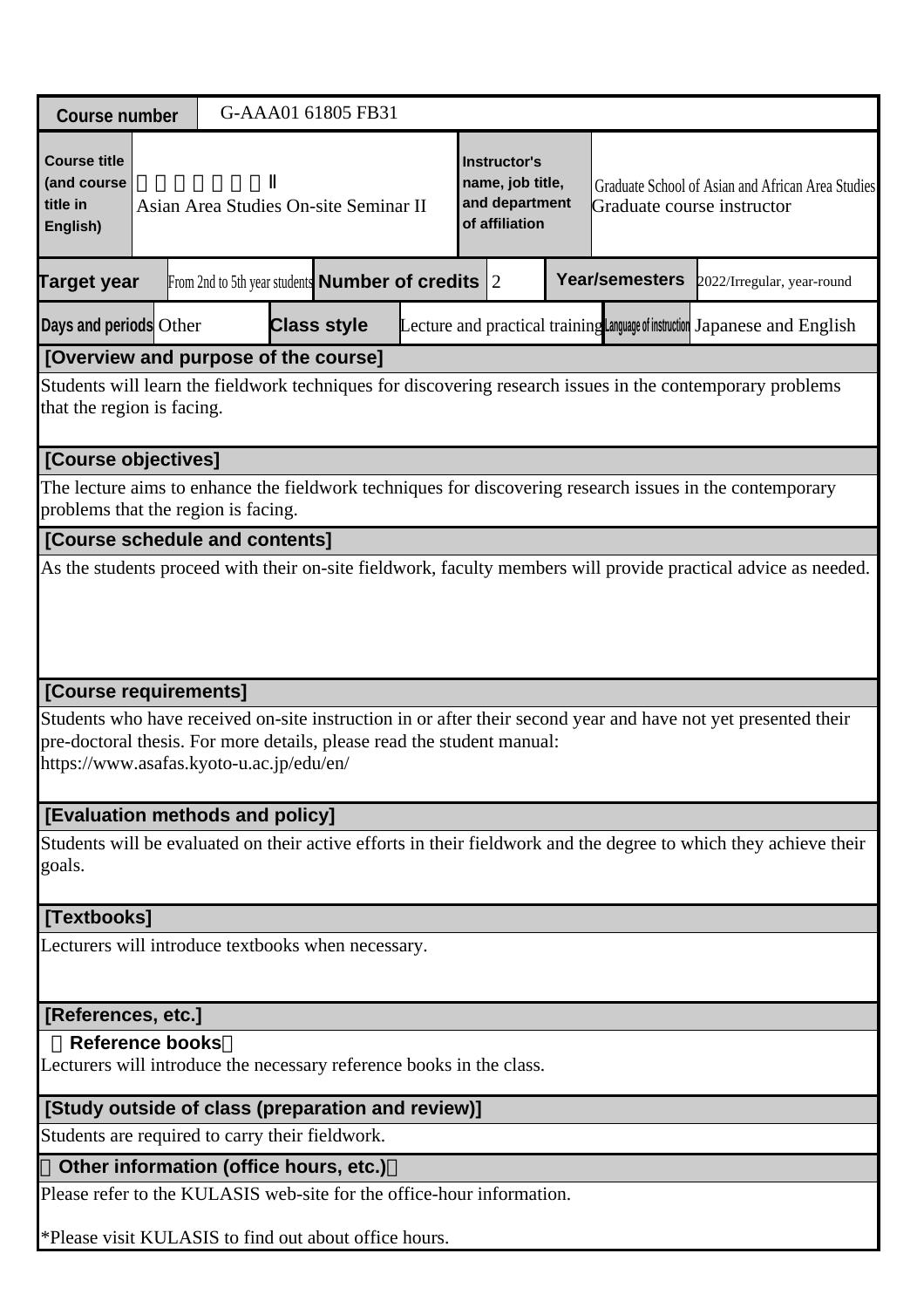| <b>Course number</b>                                                                                                                                                                                                                                                                                 |  |  |  |  | G-AAA01 71806 FB31                                           |  |  |                                                                             |  |                            |                                                                                                                                                                                                                                                                                                                                              |
|------------------------------------------------------------------------------------------------------------------------------------------------------------------------------------------------------------------------------------------------------------------------------------------------------|--|--|--|--|--------------------------------------------------------------|--|--|-----------------------------------------------------------------------------|--|----------------------------|----------------------------------------------------------------------------------------------------------------------------------------------------------------------------------------------------------------------------------------------------------------------------------------------------------------------------------------------|
| <b>Course title</b><br>(and course<br>title in<br>English)                                                                                                                                                                                                                                           |  |  |  |  | Asian Area Studies On-site Seminar III                       |  |  | <b>Instructor's</b><br>name, job title,<br>and department<br>of affiliation |  | Graduate course instructor | Graduate School of Asian and African Area Studies                                                                                                                                                                                                                                                                                            |
| <b>Target year</b>                                                                                                                                                                                                                                                                                   |  |  |  |  | From 3rd to 5th year students <b>Number of credits</b> $ 2 $ |  |  |                                                                             |  | <b>Year/semesters</b>      | 2022/Irregular, year-round                                                                                                                                                                                                                                                                                                                   |
| Days and periods Other                                                                                                                                                                                                                                                                               |  |  |  |  | <b>Class style</b>                                           |  |  |                                                                             |  |                            | Lecture and practical training Language of instruction Japanese and English                                                                                                                                                                                                                                                                  |
| [Overview and purpose of the course]                                                                                                                                                                                                                                                                 |  |  |  |  |                                                              |  |  |                                                                             |  |                            |                                                                                                                                                                                                                                                                                                                                              |
| Students will take their research into specific issues discovered in the process of fieldwork and present it to or<br>discuss it with international institutions, NGOs, or research institutions, as well as carrying out practical<br>activities appropriate to their research issues as necessary. |  |  |  |  |                                                              |  |  |                                                                             |  |                            |                                                                                                                                                                                                                                                                                                                                              |
| [Course objectives]                                                                                                                                                                                                                                                                                  |  |  |  |  |                                                              |  |  |                                                                             |  |                            |                                                                                                                                                                                                                                                                                                                                              |
| research issues.                                                                                                                                                                                                                                                                                     |  |  |  |  |                                                              |  |  |                                                                             |  |                            | The lecture aims to enhance the capability to present or to discuss their research or discuss at international<br>institutions, NGOs, or research institutions, as well as to carry out practical activities appropriate to their                                                                                                            |
| [Course schedule and contents]                                                                                                                                                                                                                                                                       |  |  |  |  |                                                              |  |  |                                                                             |  |                            |                                                                                                                                                                                                                                                                                                                                              |
| [Course requirements]                                                                                                                                                                                                                                                                                |  |  |  |  |                                                              |  |  |                                                                             |  |                            |                                                                                                                                                                                                                                                                                                                                              |
| manual:<br>https://www.asafas.kyoto-u.ac.jp/edu/en/                                                                                                                                                                                                                                                  |  |  |  |  |                                                              |  |  |                                                                             |  |                            | Students who have received on-site instruction (including internships) after presenting their pre-doctoral<br>thesis. Note, however, that students who receive on-site instruction in the semester in which they present their<br>pre-doctoral thesis are credited with taking On-site Seminar II. For more details, please read the student |
| [Evaluation methods and policy]                                                                                                                                                                                                                                                                      |  |  |  |  |                                                              |  |  |                                                                             |  |                            |                                                                                                                                                                                                                                                                                                                                              |
| goals.                                                                                                                                                                                                                                                                                               |  |  |  |  |                                                              |  |  |                                                                             |  |                            | Students will be evaluated on their active efforts in their fieldwork and the degree to which they achieve their                                                                                                                                                                                                                             |
| [Textbooks]                                                                                                                                                                                                                                                                                          |  |  |  |  |                                                              |  |  |                                                                             |  |                            |                                                                                                                                                                                                                                                                                                                                              |
| Lecturers will introduce textbooks when necessary.                                                                                                                                                                                                                                                   |  |  |  |  |                                                              |  |  |                                                                             |  |                            |                                                                                                                                                                                                                                                                                                                                              |
| [References, etc.]                                                                                                                                                                                                                                                                                   |  |  |  |  |                                                              |  |  |                                                                             |  |                            |                                                                                                                                                                                                                                                                                                                                              |
| <b>Reference books</b>                                                                                                                                                                                                                                                                               |  |  |  |  |                                                              |  |  |                                                                             |  |                            |                                                                                                                                                                                                                                                                                                                                              |
| Lecturers will introduce the necessary reference books in the class.                                                                                                                                                                                                                                 |  |  |  |  |                                                              |  |  |                                                                             |  |                            |                                                                                                                                                                                                                                                                                                                                              |
| [Study outside of class (preparation and review)]                                                                                                                                                                                                                                                    |  |  |  |  |                                                              |  |  |                                                                             |  |                            |                                                                                                                                                                                                                                                                                                                                              |
| Students are required to carry their fieldwork.                                                                                                                                                                                                                                                      |  |  |  |  |                                                              |  |  |                                                                             |  |                            |                                                                                                                                                                                                                                                                                                                                              |
| Other information (office hours, etc.)                                                                                                                                                                                                                                                               |  |  |  |  |                                                              |  |  |                                                                             |  |                            |                                                                                                                                                                                                                                                                                                                                              |
| Please see the KULASIS page for the office-hour.                                                                                                                                                                                                                                                     |  |  |  |  |                                                              |  |  |                                                                             |  |                            |                                                                                                                                                                                                                                                                                                                                              |
| $*D0.089$ vigit KIII ASIS to find out about office hours                                                                                                                                                                                                                                             |  |  |  |  |                                                              |  |  |                                                                             |  |                            |                                                                                                                                                                                                                                                                                                                                              |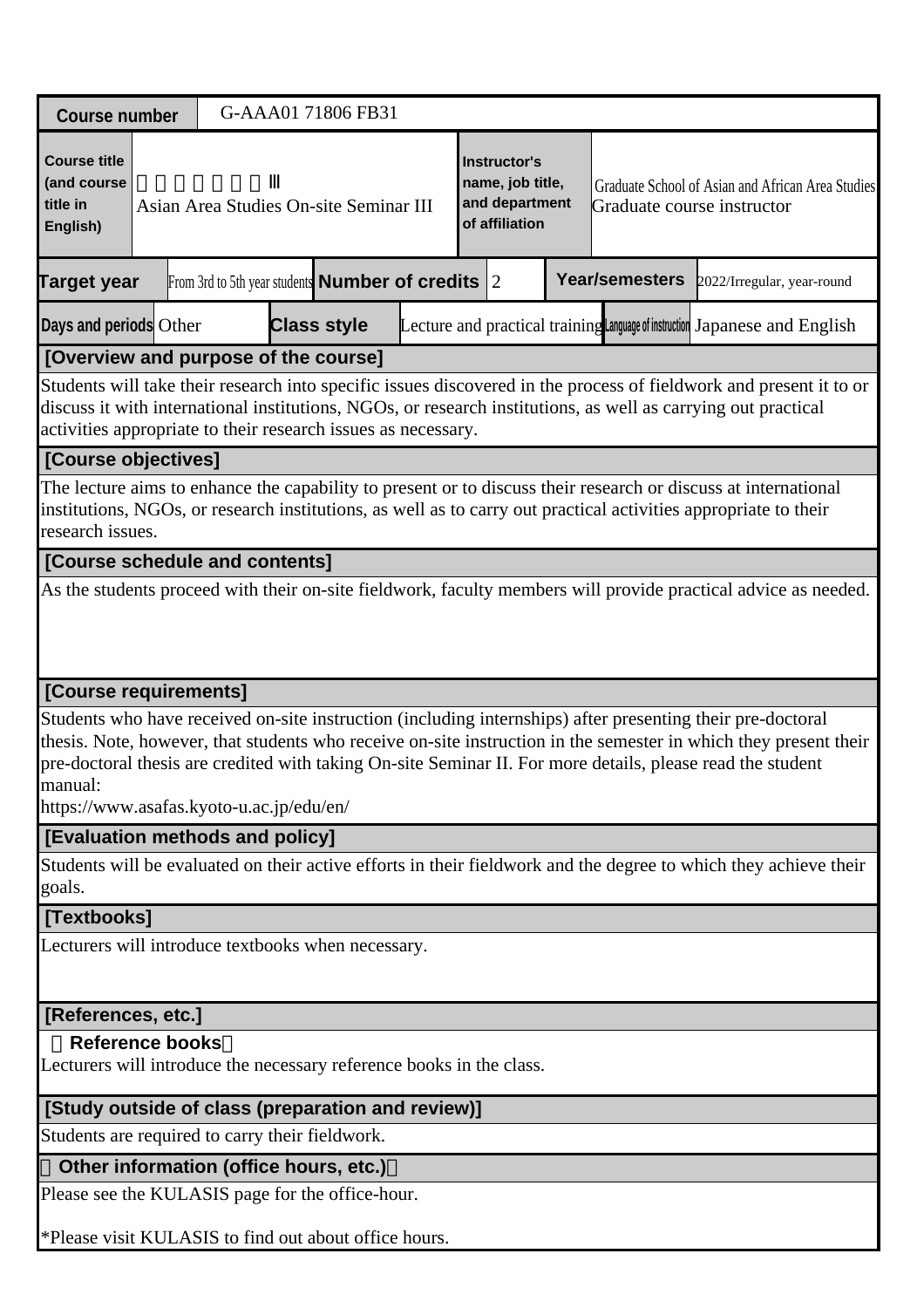| G-AAA01 81808 LJ31<br><b>Course number</b><br><b>Course title</b><br><b>Instructor's</b><br>(and course<br>name, job title,<br>Kokoro Research Center<br>and department<br>title in<br>Special Lecture on State and Society I<br>Associate Professor, KUMAGAI SEIJI<br>of affiliation<br>English)<br><b>Year/semesters</b><br>From 1st to 5th year students <b>Number of credits</b> $ 2 $<br><b>Target year</b><br>2022/Second semester<br><b>Class style</b><br>Lecture<br>Language of instruction<br>Japanese<br>[Overview and purpose of the course]<br>The Kingdom of Bhutan is a unique country which has conducted happiness-centered policy. The Fourth<br>King of Bhutan Jigme Singye Wangchuck (1955-) declared the concept of Gross National Happiness (GNH)<br>in 1970s, thereafter the concept became the national policy of this kingdom and has been appreciated globally.<br>In Japan, many local governments adopted the policy such as Arakawa City (Tokyo) which created its<br>governance policy Gross Arakawa Happiness (GAH).<br>Bhutanese thought of happiness is based on Buddhist philosophy. Bhutan was founded by Shabdrung<br>Ngawang Namgyal (1594-1651) who moved from Central Tibet to current place of Bhutan. Shabdrung was<br>the 17th abbot of Tibetan Buddhist Drukpa Kagyu school, so the school became the national Buddhist school,<br>and the country was called the " Country of Drukpa Kagyu school" (Druk Yul). Buddhism is said to have<br>spread from Tibet to the current place of Bhutan in the 7th or 8th century, and formed Bhutanese culture. It is<br>thus necessary to understand Bhutanese Buddhism to understand Bhutan.<br>This class outlines history, society, culture and religion in Bhutan and Tibetan Cultural areas.<br>[Course objectives]<br>This class aims to outline history, society, culture and religion in Bhutan and Tibetan Cultural areas to<br>understand these areas multilaterally.<br>[Course schedule and contents]<br>Introduction of history, culture, politics and society in Bhutan and Tibetan cultural areas.<br>Lessons of languages (classic Tibetan, modern Tibetan, and Dzongkha).<br>Lecture 15 Conclusion |  |  |  |  |
|-------------------------------------------------------------------------------------------------------------------------------------------------------------------------------------------------------------------------------------------------------------------------------------------------------------------------------------------------------------------------------------------------------------------------------------------------------------------------------------------------------------------------------------------------------------------------------------------------------------------------------------------------------------------------------------------------------------------------------------------------------------------------------------------------------------------------------------------------------------------------------------------------------------------------------------------------------------------------------------------------------------------------------------------------------------------------------------------------------------------------------------------------------------------------------------------------------------------------------------------------------------------------------------------------------------------------------------------------------------------------------------------------------------------------------------------------------------------------------------------------------------------------------------------------------------------------------------------------------------------------------------------------------------------------------------------------------------------------------------------------------------------------------------------------------------------------------------------------------------------------------------------------------------------------------------------------------------------------------------------------------------------------------------------------------------------------------------------------------------------------------------------------------------------------------------------------------|--|--|--|--|
|                                                                                                                                                                                                                                                                                                                                                                                                                                                                                                                                                                                                                                                                                                                                                                                                                                                                                                                                                                                                                                                                                                                                                                                                                                                                                                                                                                                                                                                                                                                                                                                                                                                                                                                                                                                                                                                                                                                                                                                                                                                                                                                                                                                                       |  |  |  |  |
|                                                                                                                                                                                                                                                                                                                                                                                                                                                                                                                                                                                                                                                                                                                                                                                                                                                                                                                                                                                                                                                                                                                                                                                                                                                                                                                                                                                                                                                                                                                                                                                                                                                                                                                                                                                                                                                                                                                                                                                                                                                                                                                                                                                                       |  |  |  |  |
| Days and periods Wed.2<br>Lecture 1 Introduction (Overview of Tibet and Bhutan)<br>Lecture 2-14 Overview of Tibet and Bhutan<br>Literature reading in classic Tibetan (history books and religious ritual texts)                                                                                                                                                                                                                                                                                                                                                                                                                                                                                                                                                                                                                                                                                                                                                                                                                                                                                                                                                                                                                                                                                                                                                                                                                                                                                                                                                                                                                                                                                                                                                                                                                                                                                                                                                                                                                                                                                                                                                                                      |  |  |  |  |
|                                                                                                                                                                                                                                                                                                                                                                                                                                                                                                                                                                                                                                                                                                                                                                                                                                                                                                                                                                                                                                                                                                                                                                                                                                                                                                                                                                                                                                                                                                                                                                                                                                                                                                                                                                                                                                                                                                                                                                                                                                                                                                                                                                                                       |  |  |  |  |
|                                                                                                                                                                                                                                                                                                                                                                                                                                                                                                                                                                                                                                                                                                                                                                                                                                                                                                                                                                                                                                                                                                                                                                                                                                                                                                                                                                                                                                                                                                                                                                                                                                                                                                                                                                                                                                                                                                                                                                                                                                                                                                                                                                                                       |  |  |  |  |
|                                                                                                                                                                                                                                                                                                                                                                                                                                                                                                                                                                                                                                                                                                                                                                                                                                                                                                                                                                                                                                                                                                                                                                                                                                                                                                                                                                                                                                                                                                                                                                                                                                                                                                                                                                                                                                                                                                                                                                                                                                                                                                                                                                                                       |  |  |  |  |
|                                                                                                                                                                                                                                                                                                                                                                                                                                                                                                                                                                                                                                                                                                                                                                                                                                                                                                                                                                                                                                                                                                                                                                                                                                                                                                                                                                                                                                                                                                                                                                                                                                                                                                                                                                                                                                                                                                                                                                                                                                                                                                                                                                                                       |  |  |  |  |
|                                                                                                                                                                                                                                                                                                                                                                                                                                                                                                                                                                                                                                                                                                                                                                                                                                                                                                                                                                                                                                                                                                                                                                                                                                                                                                                                                                                                                                                                                                                                                                                                                                                                                                                                                                                                                                                                                                                                                                                                                                                                                                                                                                                                       |  |  |  |  |
|                                                                                                                                                                                                                                                                                                                                                                                                                                                                                                                                                                                                                                                                                                                                                                                                                                                                                                                                                                                                                                                                                                                                                                                                                                                                                                                                                                                                                                                                                                                                                                                                                                                                                                                                                                                                                                                                                                                                                                                                                                                                                                                                                                                                       |  |  |  |  |
|                                                                                                                                                                                                                                                                                                                                                                                                                                                                                                                                                                                                                                                                                                                                                                                                                                                                                                                                                                                                                                                                                                                                                                                                                                                                                                                                                                                                                                                                                                                                                                                                                                                                                                                                                                                                                                                                                                                                                                                                                                                                                                                                                                                                       |  |  |  |  |
| [Course requirements]                                                                                                                                                                                                                                                                                                                                                                                                                                                                                                                                                                                                                                                                                                                                                                                                                                                                                                                                                                                                                                                                                                                                                                                                                                                                                                                                                                                                                                                                                                                                                                                                                                                                                                                                                                                                                                                                                                                                                                                                                                                                                                                                                                                 |  |  |  |  |
| None                                                                                                                                                                                                                                                                                                                                                                                                                                                                                                                                                                                                                                                                                                                                                                                                                                                                                                                                                                                                                                                                                                                                                                                                                                                                                                                                                                                                                                                                                                                                                                                                                                                                                                                                                                                                                                                                                                                                                                                                                                                                                                                                                                                                  |  |  |  |  |
| [Evaluation methods and policy]                                                                                                                                                                                                                                                                                                                                                                                                                                                                                                                                                                                                                                                                                                                                                                                                                                                                                                                                                                                                                                                                                                                                                                                                                                                                                                                                                                                                                                                                                                                                                                                                                                                                                                                                                                                                                                                                                                                                                                                                                                                                                                                                                                       |  |  |  |  |
| Evaluated according to the degree of contribution to the class<br><b>Continue to</b><br>(2)                                                                                                                                                                                                                                                                                                                                                                                                                                                                                                                                                                                                                                                                                                                                                                                                                                                                                                                                                                                                                                                                                                                                                                                                                                                                                                                                                                                                                                                                                                                                                                                                                                                                                                                                                                                                                                                                                                                                                                                                                                                                                                           |  |  |  |  |